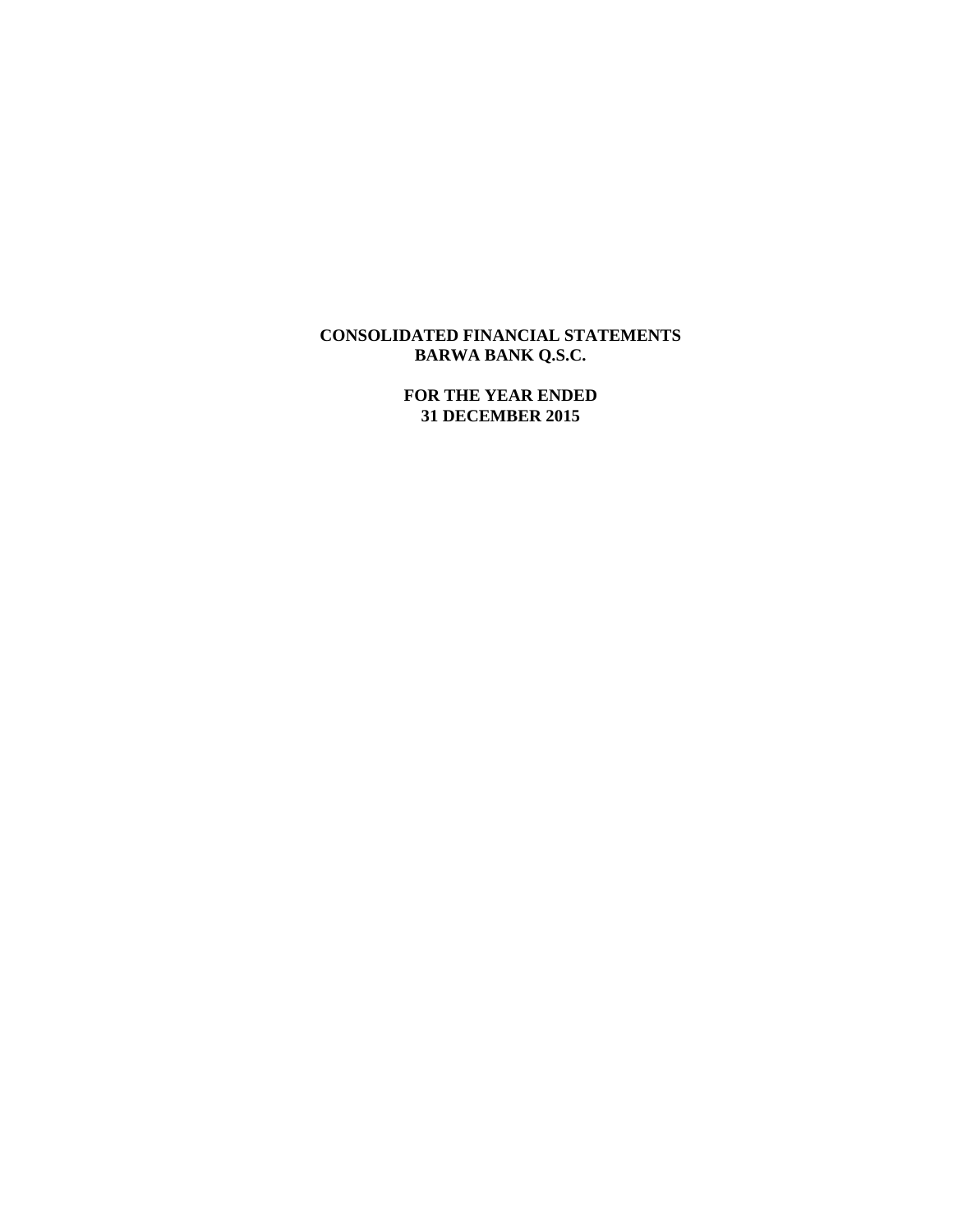# **BARWA BANK Q.S.C.**

# **CONTENTS**

# **CONSOLIDATED FINANCIAL STATEMENTS FOR THE YEAR ENDED 31 DECEMBER 2015**

|                                                                     | Page      |
|---------------------------------------------------------------------|-----------|
| Independent auditors' report                                        |           |
| Consolidated statement of financial position                        | 2         |
| Consolidated income statement                                       | 3         |
| Consolidated statement of changes in owners' equity                 | $4 - 5$   |
| Consolidated statement of cash flows                                | 6         |
| Consolidated statement of changes in restricted investment accounts | 7         |
| Notes to the consolidated financial statements                      | $8 - 74$  |
| Supplementary information to the consolidated financial statements  | $75 - 76$ |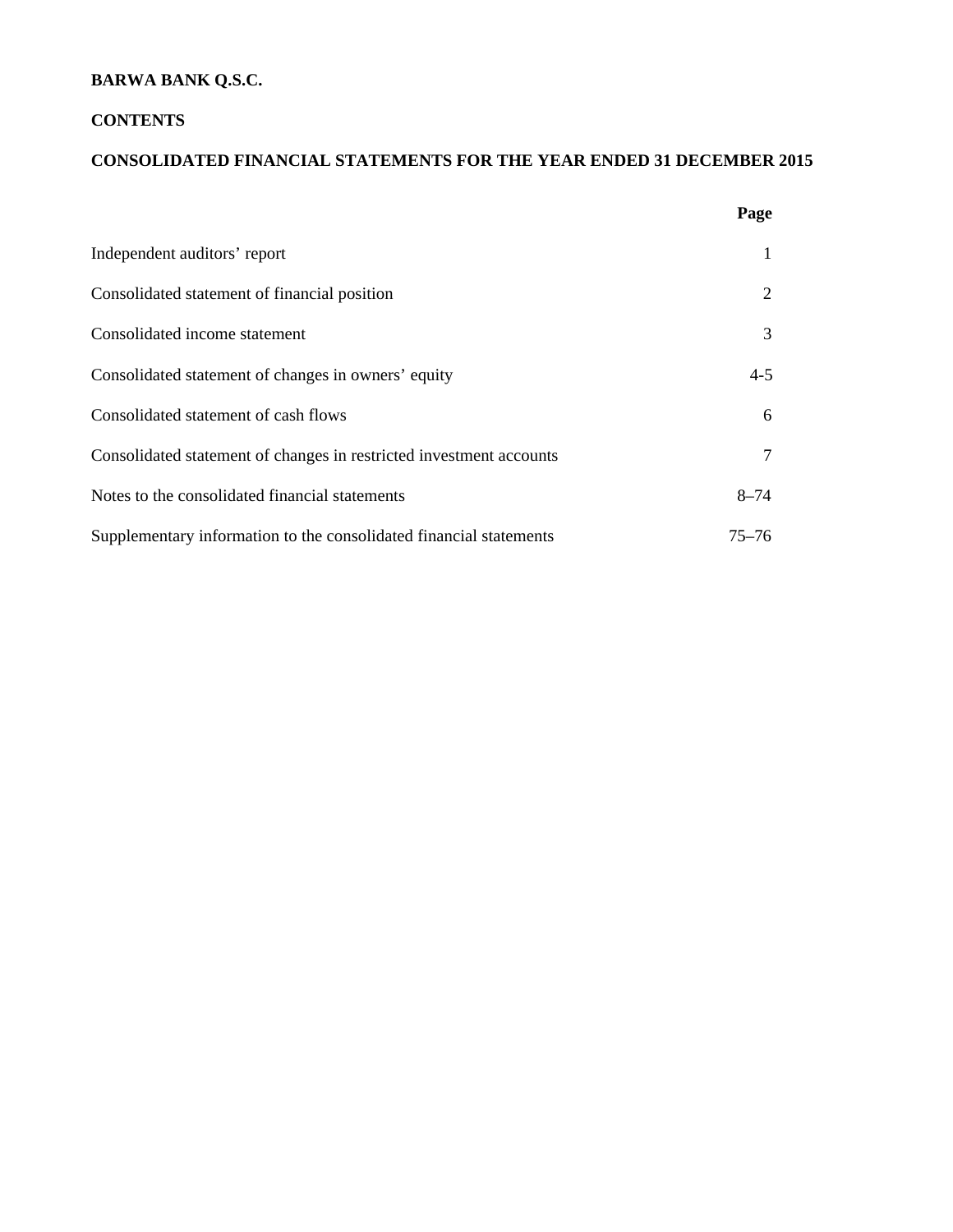# Deloitte.

Deloitte & Touche - Oatar Branch Al Ahli Bank Head Office Building **Suhaim Bin Hamad Street** Al Sadd Area P.O. Box 431 Doha - Qatar

Tel: +974 44341112 Fax: +974 44422131 www.deloitte.com

QR. 83157

# **INDEPENDENT AUDITOR'S REPORT**

**To the Shareholders** Barwa Bank O.S.C. Doha-Qatar

## Report on the consolidated financial statements

We have audited the accompanying consolidated financial statements of Barwa Bank Q.S.C. (the "Bank), and its subsidiaries (together referred to as the "Group"), which comprise the consolidated statement of financial position as at 31 December 2015, the consolidated income statement and consolidated statements of changes in equity, cash flows and restricted investment accounts for the year then ended, and a summary of significant accounting policies and other explanatory information. These consolidated financial statements and the Group's undertaking to operate in accordance with Islamic Shari'a Rules and Principles are the responsibility of the Group's Board of Directors. Our responsibility is to express an opinion on these consolidated financial statements based on our audit.

#### **Basis of opinion**

We conducted our audit in accordance with Auditing Standards for Islamic Financial Institutions issued by the Accounting and Auditing Organisation for Islamic Financial Institutions ("AAOIFI"). Those standards require that we plan and perform the audit to obtain reasonable assurance about whether the consolidated financial statements are free of material misstatement. An audit includes examining, on a test basis, evidence supporting the amounts and disclosures in the consolidated financial statements. An audit also includes assessing the accounting principles used and significant estimates made by the management, as well as evaluating the overall consolidated financial statements presentation. We believe that our audit provides a reasonable basis for our opinion.

#### Opinion

In our opinion, the consolidated financial statements present fairly, in all material respects, the financial position of Barwa Bank Q.S.C and its subsidiaries as at 31 December 2015, the results of its operations, changes in equity, cash flows and restricted investment accounts for the year then ended in accordance with the Financial Accounting Standards issued by AAOIFI and the applicable provisions of Qatar Central Bank regulations.

#### Report on legal and other regulatory requirements

We are also of opinion that proper books of account were maintained by the Group and we have obtained all the information and explanations which we considered necessary for the purpose of our audit. To the best of our knowledge and belief and according to the information given to us, no contraventions of the applicable provisions of Qatar Central Bank Law No. 13 of 2012, Qatar Commercial Companies and the Group's Articles of Association were committed during the year which would materiality affect the Group's activities or its financial position.

Doha-Qatar 4 February 2016 For Deloitte & Touche **Oatar Branch** 

**Walid Slim** Partner License No. 319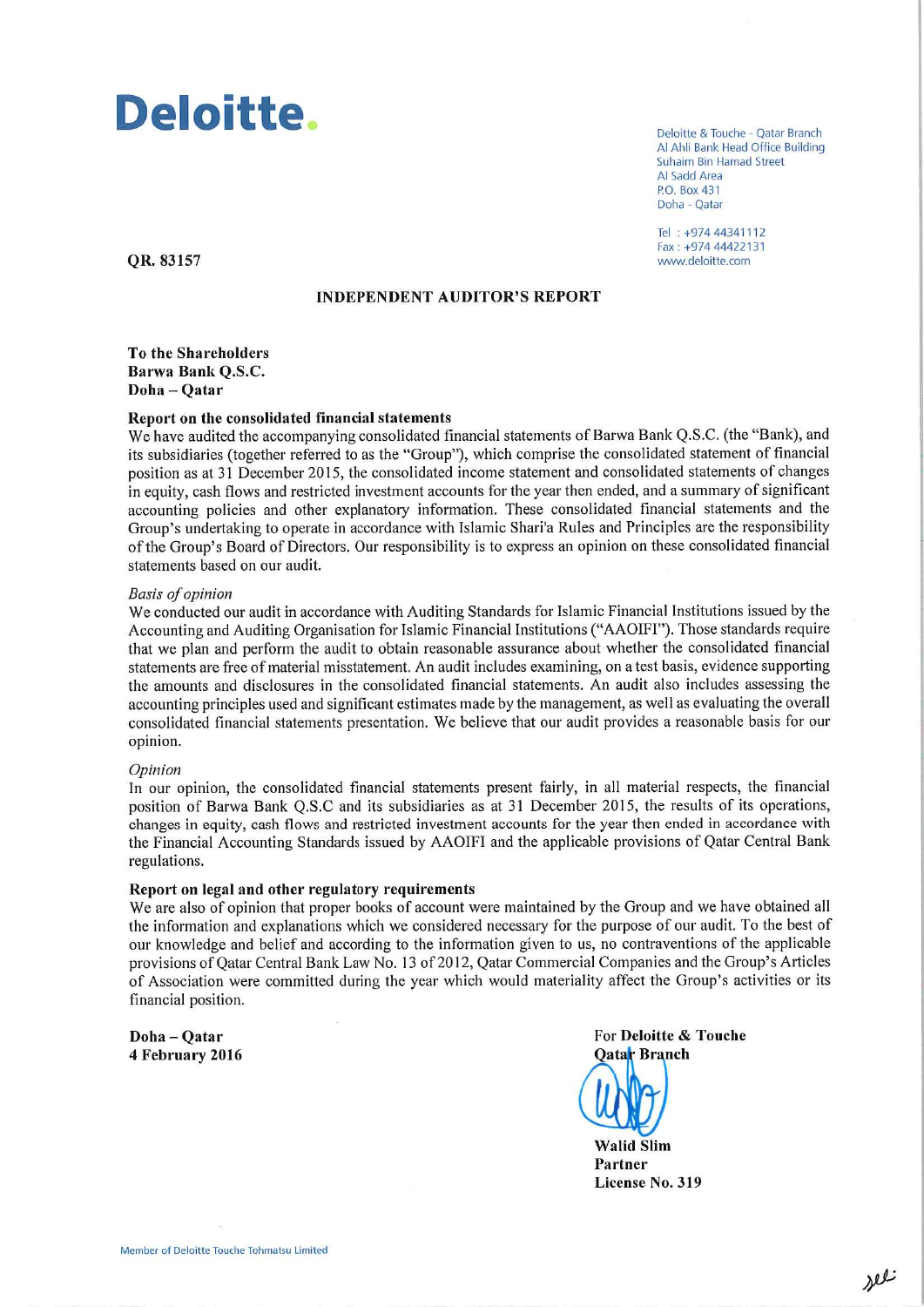# **BARWA BANK Q.S.C.**

| <b>CONSOLIDATED STATEMENT OF FINANCIAL POSITION</b>     |             |            | <b>QAR '000s</b> |
|---------------------------------------------------------|-------------|------------|------------------|
| As at 31 December                                       | <b>Note</b> | 2015       | 2014             |
| <b>ASSETS</b>                                           |             |            |                  |
| Cash and balances with Qatar Central Bank               | 8           | 1,396,946  | 1,265,210        |
| Due from banks                                          | 9           | 2,403,836  | 2,107,985        |
| Financing assets                                        | 10          | 28,497,638 | 23,250,587       |
| Investment securities                                   | 11          | 11,219,306 | 10,036,132       |
| Investment in associates and joint ventures             | 12          | 299,717    | 266,185          |
| Investment properties                                   | 13          | 4,662      | 4,662            |
| <b>Fixed assets</b>                                     | 14          | 267,730    | 271,799          |
| Intangible assets                                       | 15          | 777,230    | 777,230          |
| Other assets                                            | 16          | 334,553    | 217,730          |
| <b>TOTAL ASSETS</b>                                     |             | 45,201,618 | 38,197,520       |
| <b>LIABILITIES</b>                                      |             |            |                  |
| Due to banks                                            | 17          | 11,837,255 | 8,982,279        |
| Customer current accounts                               | 18          | 1,749,029  | 1,628,841        |
| Other liabilities                                       | 19          | 1,074,687  | 930,742          |
| <b>TOTAL LIABILITIES</b>                                |             | 14,660,971 | 11,541,862       |
| <b>EQUITY OF INVESTMENT ACCOUNT HOLDERS</b>             | 20          | 23,715,779 | 20,229,556       |
| <b>OWNERS' EQUITY</b>                                   |             |            |                  |
| Share capital                                           | 21(a)       | 3,000,000  | 3,000,000        |
| Legal reserve                                           | 21(b)       | 2,097,700  | 1,951,750        |
| Treasury shares                                         | 21(e)       | (38, 349)  | (38, 349)        |
| Risk reserve                                            | 21(c)       | 616,776    | 500,645          |
| Fair value reserve                                      | 11          | (15, 430)  | (129)            |
| Foreign currency translation reserve                    |             | 1,002      | 1,816            |
| Other reserves                                          | 21(d)       | 426,951    | 328,940          |
| Retained earnings                                       |             | 705,976    | 632,485          |
| TOTAL EQUITY ATTRIBUTABLE TO EQUITY HOLDERS OF THE      |             |            |                  |
| <b>BANK</b>                                             |             | 6,794,626  | 6,377,158        |
| Non-controlling interests                               | 22          | 30,242     | 48,944           |
| <b>TOTAL OWNERS' EQUITY</b>                             |             | 6,824,868  | 6,426,102        |
| TOTAL LIABILITIES, EQUITY OF INVESTMENT ACCOUNT HOLDERS |             |            |                  |
| <b>AND OWNERS' EQUITY</b>                               |             | 45,201,618 | 38, 197, 520     |

W.

These consolidated financial statements were approved by the Board of Directors on February 4, 2016 and were signed on its behalf by:

Mohamed Bin Hamad Bin Jassim Al Thani Chairman

Khalid Yousef Al-Subeai<br>Acting Group Chief Executive Officer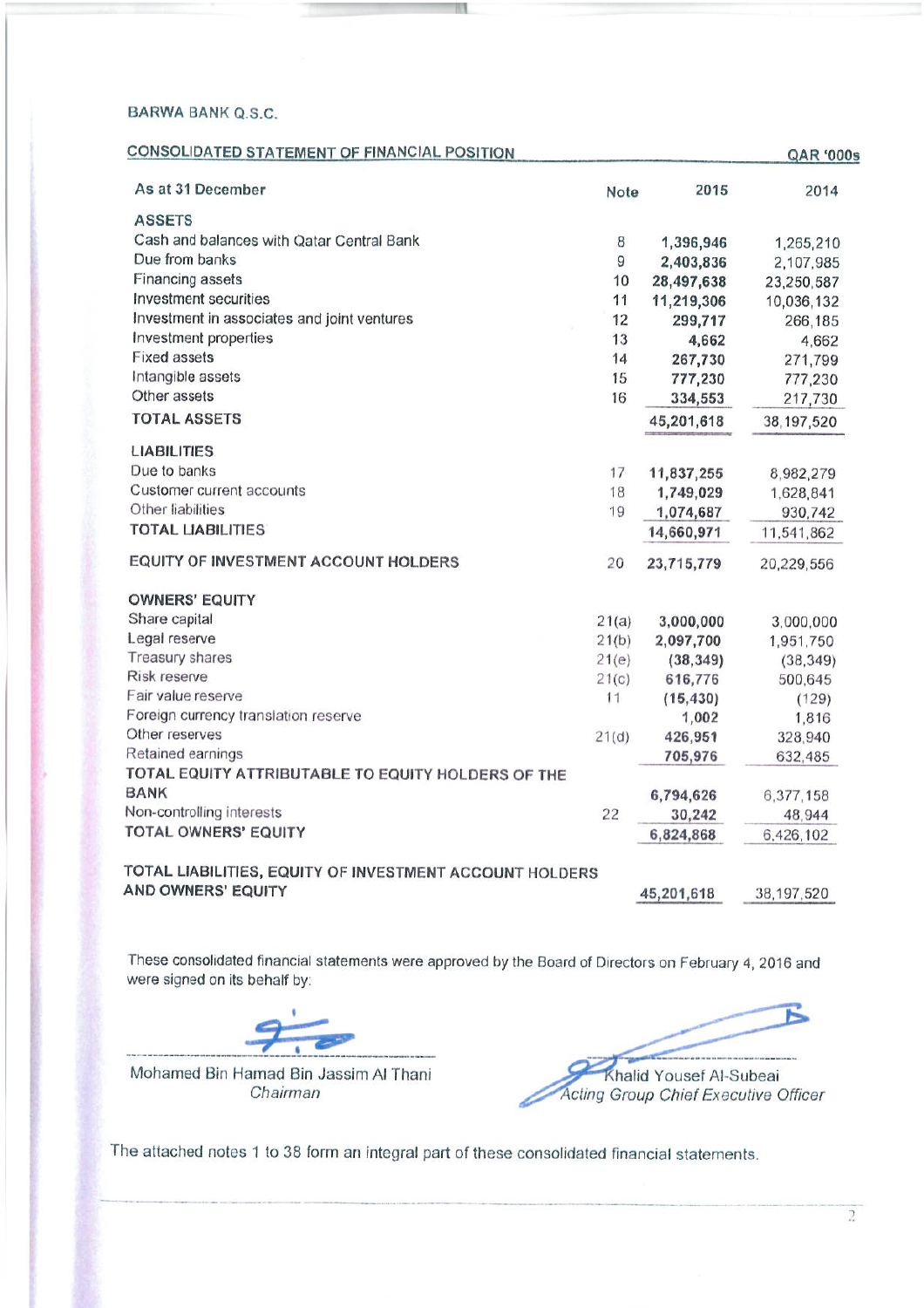| CONSOLIDATED INCOME STATEMENT                                          |             |            | <b>QAR '000s</b> |
|------------------------------------------------------------------------|-------------|------------|------------------|
| For the year ended 31 December                                         | <b>Note</b> | 2015       | 2014             |
| Net income from financing activities                                   | 23          | 1,212,980  | 1,108,576        |
| Net income from investing activities                                   | 24          | 360,590    | 320,644          |
| Total net income from financing and investing activities               |             | 1,573,570  | 1,429,220        |
| Fee and commission income                                              | 25          | 147,040    | 145,406          |
| Fee and commission expense                                             | 25          | (9,765)    | (6, 314)         |
| Net fee and commission income                                          |             | 137,275    | 139,092          |
| Net foreign exchange gain                                              |             | 5,375      | 19,410           |
| Share of results of associates and joint ventures                      | 12          | (13, 133)  | 15,911           |
| Other income                                                           |             | 16,372     | 25,112           |
| <b>Total income</b>                                                    |             | 1,719,459  | 1,628,745        |
|                                                                        |             |            |                  |
| Staff costs                                                            | 26          | (291, 309) | (319, 964)       |
| Depreciation                                                           | 14          | (33, 759)  | (43, 512)        |
| Other expenses                                                         | 27          | (159, 228) | (157, 730)       |
| Finance cost                                                           |             | (87,083)   | (51, 685)        |
| <b>Total expenses</b>                                                  |             | (571,379)  | (572,891)        |
| Net impairment loss on investment securities                           | 11          | (72, 898)  | (19,300)         |
| Net impairment loss on financing assets                                | 10(b)       | (21, 328)  | (56, 221)        |
| Profit for the year before return to investment account holders        |             | 1,053,854  | 980,333          |
| Return to investment account holders before Bank's share as            |             |            |                  |
| Mudarib                                                                |             | (505, 977) | (551, 137)       |
| Bank's share as Mudarib                                                |             | 180,140    | 283,926          |
| Net return to investment account holders                               | 20          | (325,837)  | (267,211)        |
| Net profit for the year                                                |             | 728,017    | 713,122          |
|                                                                        |             |            |                  |
| Net profit for the year attributable to:<br>Equity holders of the Bank |             | 729,748    | 711,336          |
| Non-controlling interests                                              |             | (1,731)    | 1,786            |
| Net profit for the year                                                |             | 728,017    | 713,122          |
|                                                                        |             |            |                  |
| <b>Earnings per share</b>                                              |             |            |                  |
| Basic and diluted earnings per share (QAR per share)                   | 32          | 2.46       | 2.40             |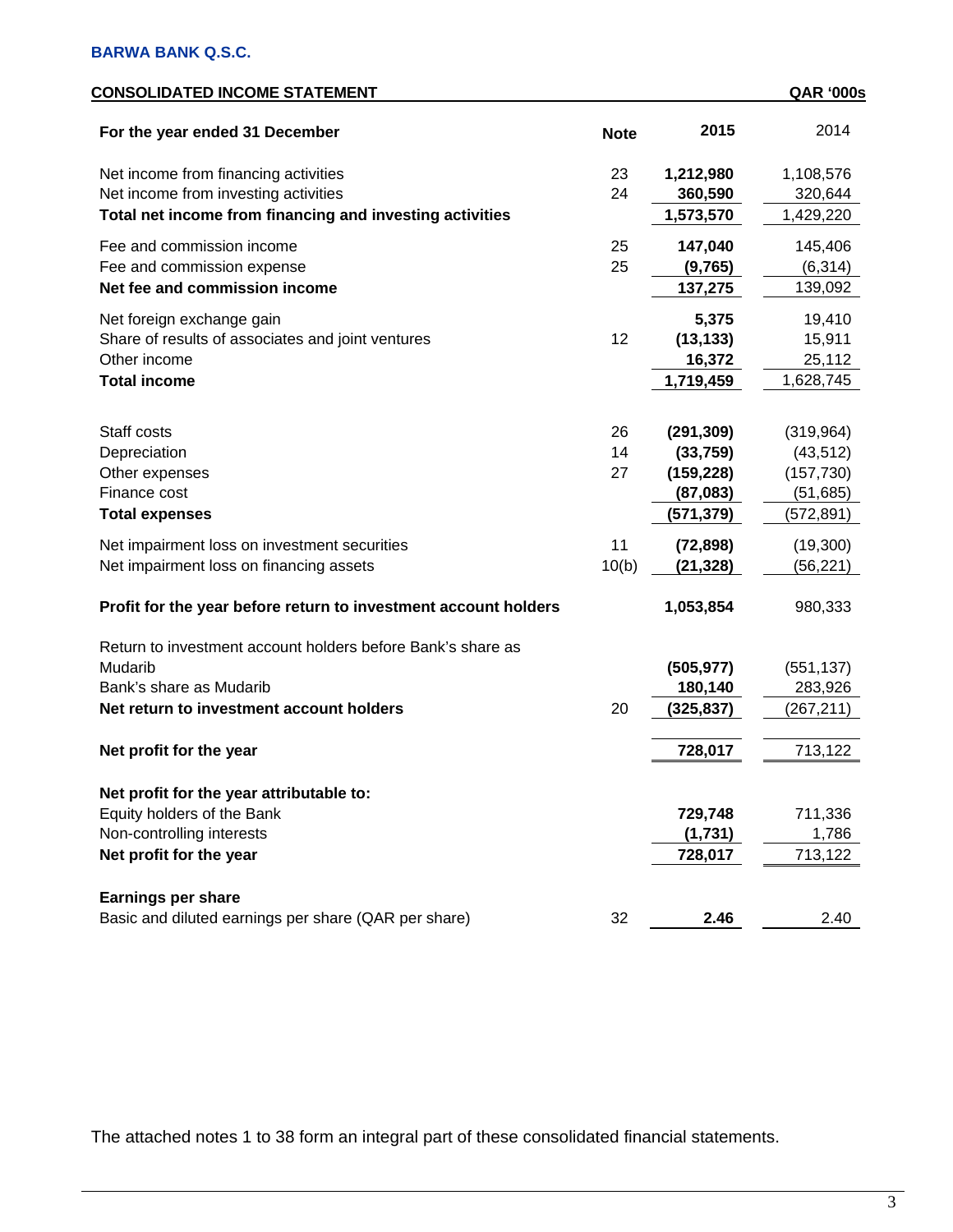# **BARWA BANK Q.S.C.**

# **CONSOLIDATED STATEMENT OF CHANGES IN OWNERS' EQUITY QAR '000s**

 $\overline{\phantom{a}}$ 

# **For the year ended 31 December 2015**

|                                                             | <b>Share</b><br>capital | Legal<br>reserve | <b>Treasury</b><br>shares | Risk<br>reserve | <b>Fair value</b><br>reserve | Foreign<br>currency<br>translation<br>reserve | Other<br>reserves | <b>Retained</b><br>earnings | <b>Total equity</b><br>attributable to<br>equity holders of<br>the Bank | Non-<br>controlling<br>interests | <b>Total</b><br>owners'<br>equity |
|-------------------------------------------------------------|-------------------------|------------------|---------------------------|-----------------|------------------------------|-----------------------------------------------|-------------------|-----------------------------|-------------------------------------------------------------------------|----------------------------------|-----------------------------------|
| Balance at 1 January 2015                                   | 3,000,000               | 1,951,750        | (38, 349)                 | 500,645         | (129)                        | 1,816                                         | 328,940           | 632,485                     | 6,377,158                                                               | 48,944                           | 6,426,102                         |
| Fair value reserve movement (note 11)                       |                         |                  |                           |                 | (13,610)                     |                                               |                   |                             | (13,610)                                                                |                                  | (13,610)                          |
| Share of associates other<br>comprehensive income (note 12) | $\blacksquare$          |                  |                           |                 | (1,691)                      | (814)                                         |                   |                             | (2,505)                                                                 |                                  | (2, 505)                          |
| Profit for the year                                         |                         |                  |                           |                 |                              |                                               |                   | 729,748                     | 729,748                                                                 | (1,731)                          | 728,017                           |
| Total recognised income and<br>expense for the year         |                         |                  |                           |                 | (15, 301)                    | (814)                                         |                   | 729,748                     | 713,633                                                                 | (1,731)                          | 711,902                           |
| Dividend paid                                               |                         |                  |                           |                 |                              |                                               | $\blacksquare$    | (296,165)                   | (296, 165)                                                              |                                  | (296, 165)                        |
| Transfer to legal reserve                                   |                         | 145,950          |                           |                 |                              |                                               | $\blacksquare$    | (145,950)                   |                                                                         |                                  |                                   |
| Transfer to risk reserve                                    |                         |                  |                           | 116,131         |                              |                                               | $\blacksquare$    | (116,131)                   |                                                                         |                                  |                                   |
| Change in Other reserves, net                               |                         |                  |                           |                 |                              |                                               | 98,011            | (98,011)                    |                                                                         |                                  |                                   |
| Change in ownership stake (note 22)                         |                         |                  |                           |                 |                              |                                               |                   |                             |                                                                         | (16, 971)                        | (16, 971)                         |
| <b>Balance at 31 December 2015</b>                          | 3,000,000               | 2,097,700        | (38, 349)                 | 616,776         | (15, 430)                    | 1,002                                         | 426,951           | 705,976                     | 6,794,626                                                               | 30,242                           | 6,824,868                         |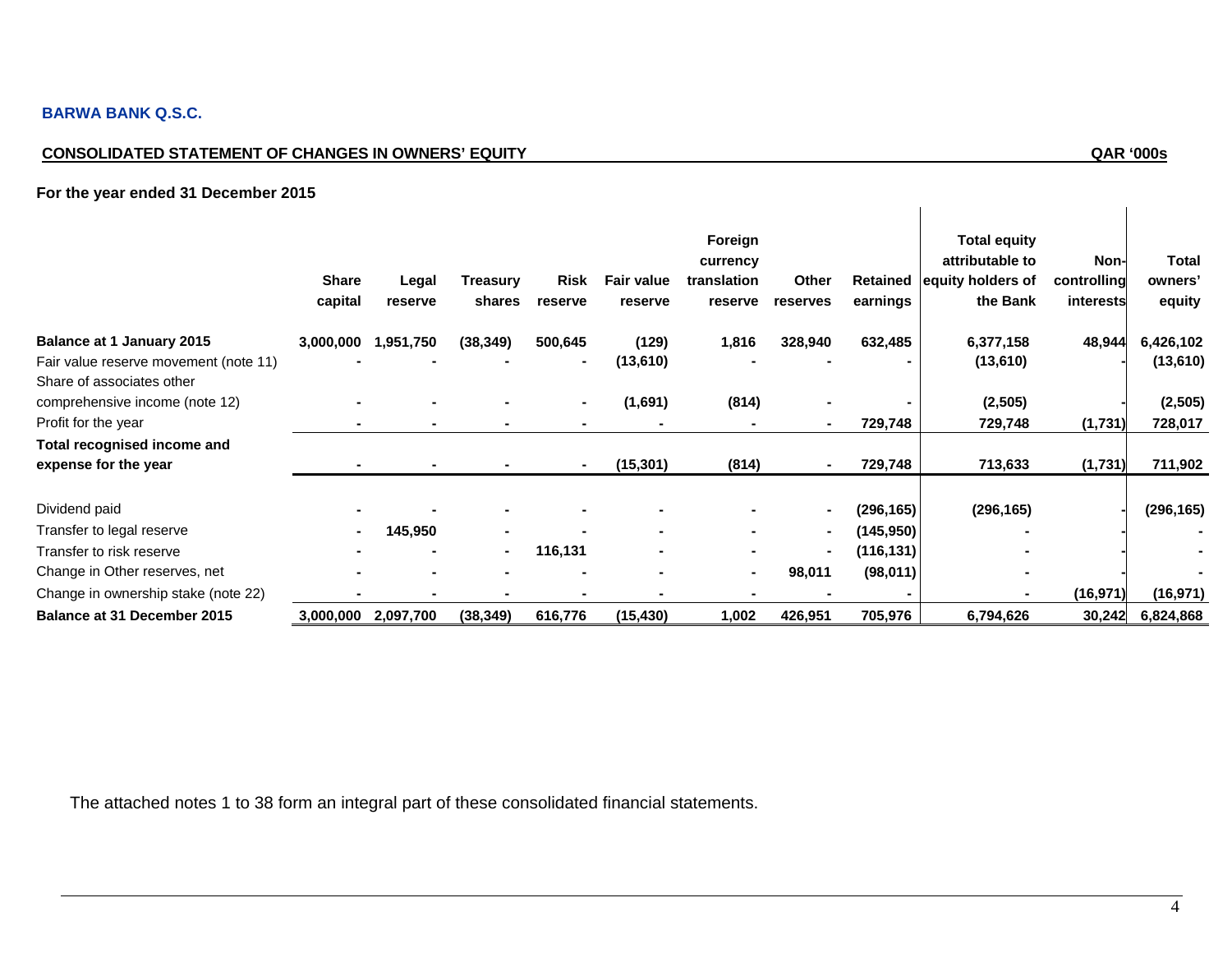# **CONSOLIDATED STATEMENT OF CHANGES IN OWNERS' EQUITY (CONTINUED) QAR '000s**

 $\overline{\phantom{a}}$ 

For the year ended 31 December 2014

|                                       | Share<br>capital | Legal<br>reserve | Treasury<br>shares       | Risk<br>reserve          | Fair value<br>reserve    | Foreign<br>currency<br>translation<br>reserve | Other<br>reserves        | Retained<br>earnings | Total equity<br>attributable to<br>equity holders of<br>the Bank | Non-<br>controlling<br>interests | Total<br>owners'<br>equity |
|---------------------------------------|------------------|------------------|--------------------------|--------------------------|--------------------------|-----------------------------------------------|--------------------------|----------------------|------------------------------------------------------------------|----------------------------------|----------------------------|
| Balance at 1 January 2014             | 3,000,000        | 1,809,483        | (38, 349)                | 442,494                  | 23,850                   | 1,682                                         | 215,155                  | 235,352              | 5,689,667                                                        | 43,523                           | 5,733,190                  |
| Fair value reserve movement (note 11) |                  |                  |                          | $\overline{\phantom{a}}$ | (20, 362)                |                                               |                          |                      | (20, 362)                                                        |                                  | (20, 362)                  |
| Share of associates other             |                  |                  |                          |                          |                          |                                               |                          |                      |                                                                  |                                  |                            |
| comprehensive income (note 12)        |                  |                  |                          |                          | (3,617)                  | 134                                           |                          |                      | (3, 483)                                                         |                                  | (3, 483)                   |
| Profit for the year                   |                  |                  |                          |                          |                          |                                               |                          | 711,336              | 711,336                                                          | 1,786                            | 713,122                    |
| Total recognised income and expense   |                  |                  |                          |                          |                          |                                               |                          |                      |                                                                  |                                  |                            |
| for the year                          |                  |                  |                          |                          | (23, 979)                | 134                                           |                          | 711,336              | 687,491                                                          | 1,786                            | 689,277                    |
|                                       |                  |                  |                          |                          |                          |                                               |                          |                      |                                                                  |                                  |                            |
| Transfer to legal reserve             |                  | 142,267          |                          |                          |                          |                                               | $\overline{\phantom{a}}$ | (142, 267)           |                                                                  |                                  |                            |
| Transfer to risk reserve              |                  |                  | $\overline{\phantom{a}}$ | 58,151                   | ۰                        |                                               | $\overline{\phantom{a}}$ | (58, 151)            |                                                                  |                                  |                            |
| Change in Other reserves, net         |                  |                  |                          |                          | $\overline{\phantom{0}}$ | $\sim$                                        | 113,785                  | (113, 785)           |                                                                  |                                  |                            |
| Change in ownership stake (note 22)   |                  |                  |                          | $\overline{\phantom{0}}$ |                          |                                               |                          |                      |                                                                  | 3,635                            | 3,635                      |
| Balance at 31 December 2014           | 3,000,000        | 1,951,750        | (38, 349)                | 500,645                  | (129)                    | 1,816                                         | 328,940                  | 632,485              | 6,377,158                                                        | 48,944                           | 6,426,102                  |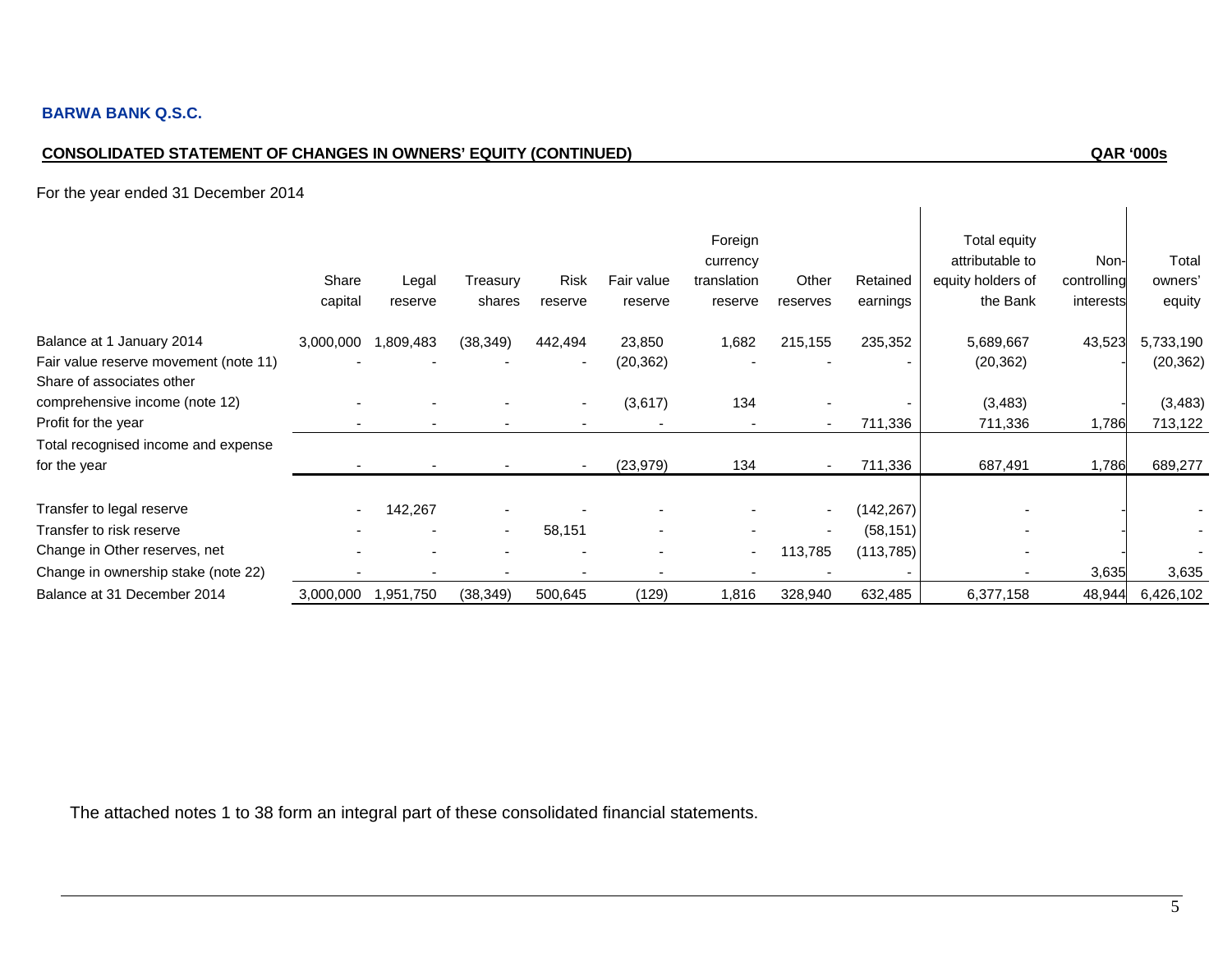# **CONSOLIDATED STATEMENT OF CASH FLOWS QAR '000s**

| For the year ended 31 December                                 | <b>Note</b> | 2015          | 2014        |
|----------------------------------------------------------------|-------------|---------------|-------------|
| Cash flows from operating activities                           |             |               |             |
| Net profit for the year                                        |             | 728,017       | 713,122     |
| Adjustments for:                                               |             |               |             |
| Impairment loss on financing assets                            |             | 65,460        | 205,741     |
| Impairment loss on investment securities                       | 11          | 72,898        | 19,300      |
| Depreciation                                                   | 14          | 33,759        | 43,512      |
| End of service benefits provision                              | 19.1        | 13,288        | 15,829      |
| Net gain on sale of investment securities                      | 24          | (22, 378)     | (18, 877)   |
| Dividend income                                                | 24          | (49, 039)     | (40, 516)   |
| Share of results of associates and joint ventures              | 12          | 13,133        | (15, 911)   |
| Gain on disposal of fixed assets                               |             | (140)         |             |
| Gain on disposal of an investment property                     |             |               | (17, 492)   |
| Profit before changes in operating assets and liabilities      |             | 854,998       | 904,708     |
| Change in reserve account with Qatar Central Bank              |             | (190, 713)    | (145, 430)  |
| Change in due from banks                                       |             | 361,962       | (28, 604)   |
| Change in financing assets                                     |             | (5,312,511)   | (3,919,087) |
| Change in other assets                                         |             | (116, 823)    | 1,889       |
| Change in due to banks                                         |             | 2,854,976     | 3,162,101   |
| Change in customer current accounts                            |             | 120,188       | (24,061)    |
| Change in other liabilities                                    |             | 135,536       | 76,622      |
|                                                                |             | (1, 292, 387) | 28,138      |
| Dividends received                                             | 24          | 49,039        | 40,516      |
| End of service benefits paid                                   | 19.1        | (4, 879)      | (4, 876)    |
| Net cash (used in) / from operating activities                 |             | (1, 248, 227) | 63,778      |
| Cash flows from investing activities                           |             |               |             |
| Acquisition of investment securities                           |             | (1, 264, 275) | (2,319,061) |
| (Acquisition) / disposal of associates and joint ventures, net |             | (49, 170)     | 1,824       |
| Acquisition of fixed assets                                    | 14          | (30, 754)     | (181, 280)  |
| Proceeds from sale of fixed assets                             |             | 1,204         | 17          |
| Disposal of an investment property                             |             |               | 52,872      |
| Net cash used in investing activities                          |             | (1, 342, 995) | (2,445,628) |
| <b>Cash flows from financing activities</b>                    |             |               |             |
| Change in unrestricted investment accounts                     |             | 3,486,223     | 652,117     |
| Dividend paid                                                  |             | (296, 165)    |             |
| Net cash from financing activities                             |             | 3,190,058     | 652,117     |
| Net increase / (decrease) in cash and cash equivalents         |             | 598,836       | (1,729,733) |
| Cash and cash equivalents at 1 January                         |             | 1,150,730     | 2,880,463   |
| Cash and cash equivalents at 31 December                       | 33          | 1,749,566     | 1,150,730   |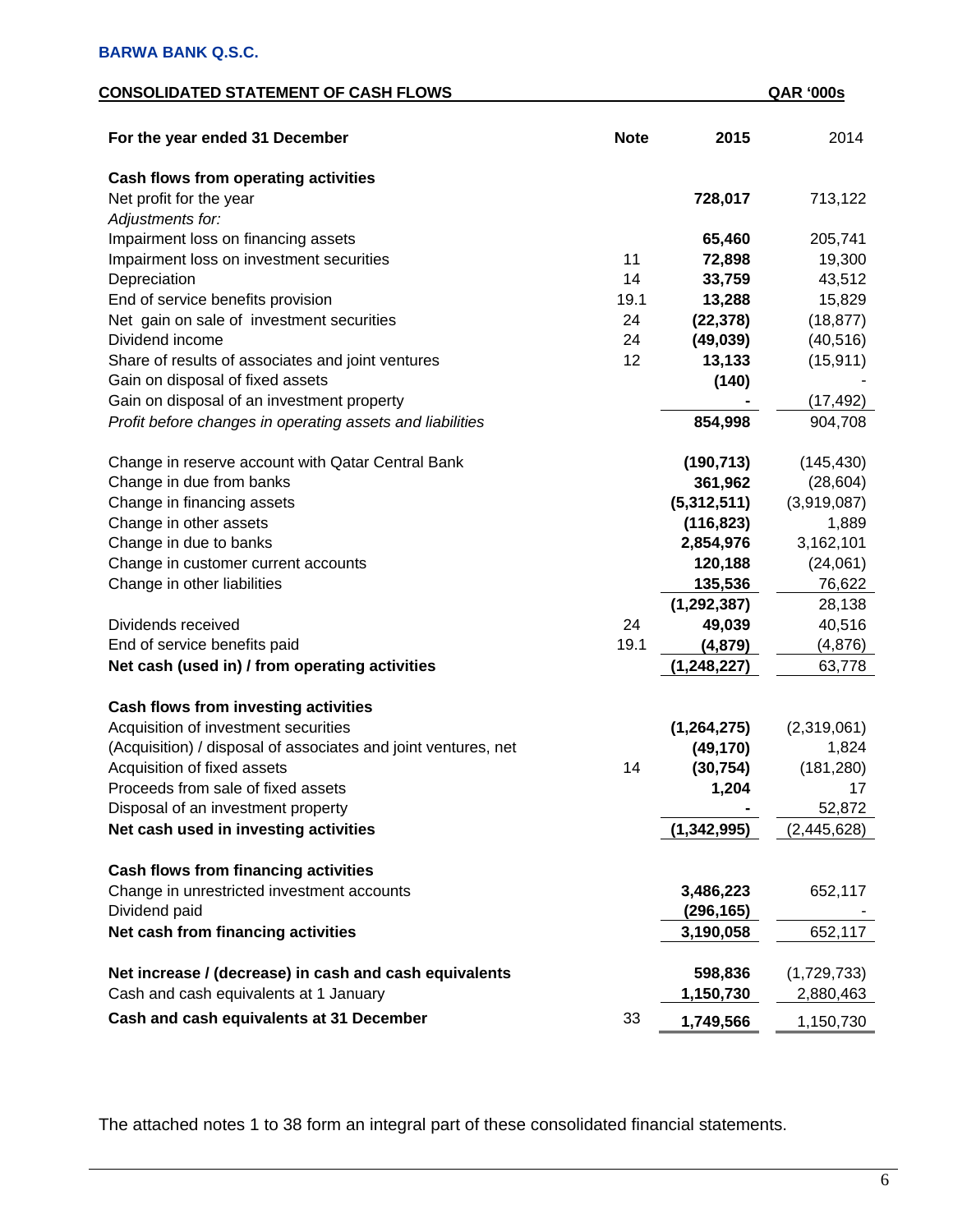# **CONSOLIDATED STATEMENT OF CHANGES IN RESTRICTED INVESTMENT ACCOUNTS**

# **For the year ended 31 December 2015**

|                                           | At 1            |                              |                    |                               |                          |                            | At 31              |
|-------------------------------------------|-----------------|------------------------------|--------------------|-------------------------------|--------------------------|----------------------------|--------------------|
|                                           | January         |                              |                    |                               |                          |                            | <b>December</b>    |
|                                           | 2015            |                              |                    | Movements during the year     |                          |                            | 2015               |
|                                           | Total value     | Investment /<br>(withdrawal) | <b>Revaluation</b> | <b>Gross</b><br><b>Income</b> | <b>Dividends</b><br>paid | Group's fee as<br>an agent | <b>Total value</b> |
| <b>Discretionary Portfolio Management</b> | 253,903         | (38, 563)                    | (10, 980)          | $\blacksquare$                | (3,789)                  | (1,586)                    | 198,985            |
| <b>Other Restricted Wakalas</b>           | 105,946         | 4                            |                    |                               |                          |                            | 105,950            |
|                                           | 359,849         | (38, 559)                    | (10,980)           | $\blacksquare$                | (3,789)                  | (1, 586)                   | 304,935            |
| For the year ended 31 December 2014       | At 1<br>January |                              |                    |                               |                          |                            | At 31<br>December  |
|                                           | 2014            |                              |                    | Movements during the year     |                          |                            | 2014               |
|                                           |                 | Investment /                 | Revaluation        | Gross                         | <b>Dividends</b>         | Group's fee as             |                    |
|                                           | Total value     | (withdrawal)                 |                    | Income                        | paid                     | an agent                   | Total value        |
| Discretionary Portfolio Management        | 58,153          | 220,000                      | (15,012)           | $\overline{\phantom{a}}$      | (6,631)                  | (2,607)                    | 253,903            |
| <b>Other Restricted Wakalas</b>           | 105,942         | 4                            |                    |                               |                          |                            | 105,946            |
|                                           | 164,095         | 220,004                      | (15,012)           | $\overline{\phantom{a}}$      | (6,631)                  | (2,607)                    | 359,849            |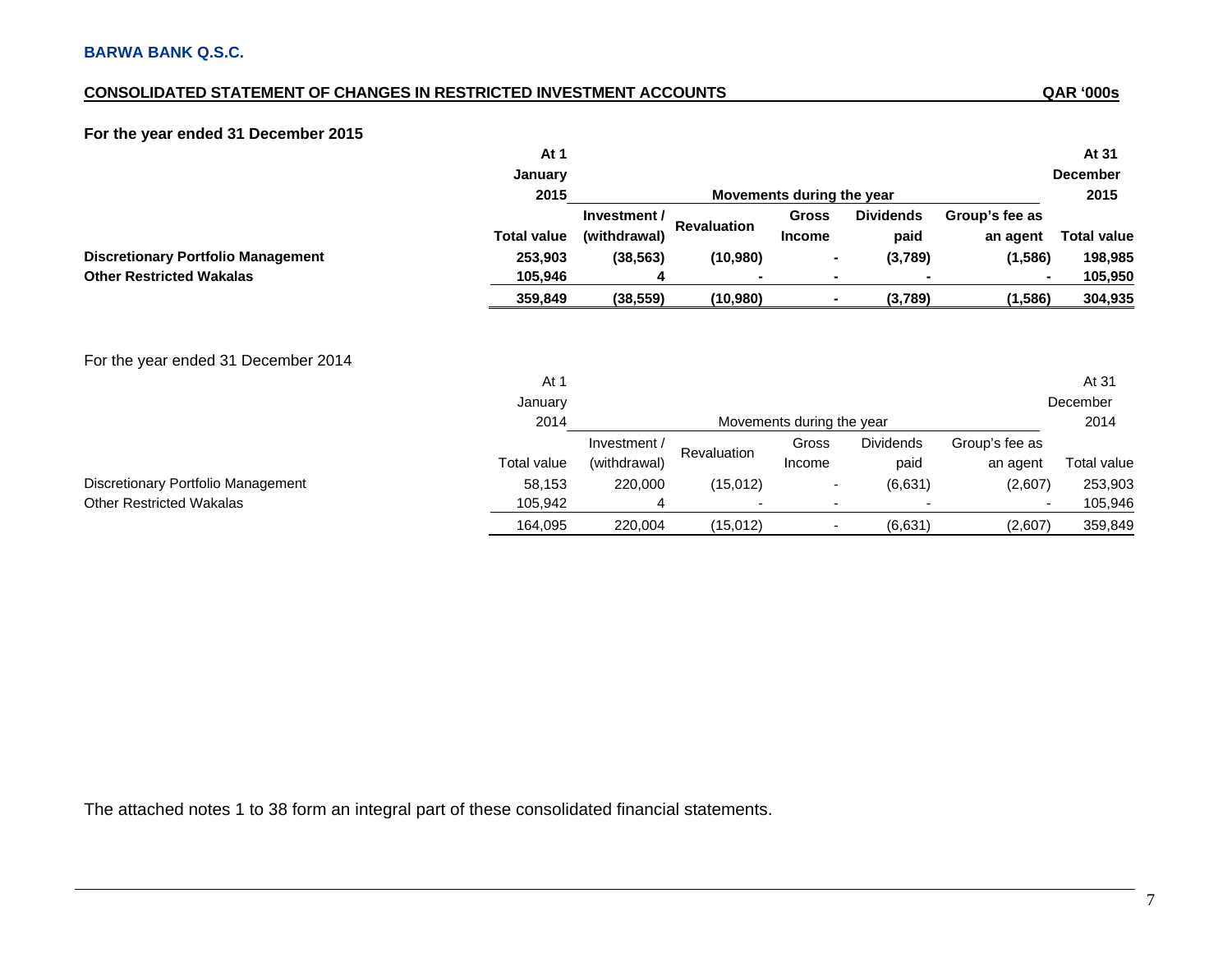# **1. REPORTING ENTITY**

Barwa Bank (the "Bank") was incorporated as a Qatari Shareholding Company in the State of Qatar under Commercial Registration No. 38012 dated 28 January 2008 (the "date of incorporation"). The Bank commenced its activities on 1 February 2009 under Qatar Central Bank ("QCB") License No. RM/19/2007. The Bank operates through its head office situated on Grand Hamad Street, Doha and its 5 branches in Doha, State of Qatar.

The Bank and its subsidiaries (together referred to as the "Group" and individually referred to as "Group entities") are primarily engaged in investing, financing and advisory activities in accordance with Islamic Shari'a principles as determined by the Shari'a Committee of the Bank and provisions of its Memorandum and Articles of Association. Investment activities are carried out for proprietary purpose and on behalf of customers.

The Bank is owned 20.36% by General Retirement and Social Insurance Authority, 20.36% by Military Pension Fund (Qatar), 12.13% by Qatar Holding, the strategic and direct investment arm of Qatar Investment Authority being the sovereign wealth fund of the State of Qatar; with remaining shares are owned by several individuals and corporate entities.

The principal subsidiaries of the Group are as follows:

| Name of subsidiary                     | <b>Country of</b><br>incorporation | Date of<br>Acquisition / | Percentage of<br>ownership |      |  |
|----------------------------------------|------------------------------------|--------------------------|----------------------------|------|--|
|                                        |                                    | incorporation            | 2015                       | 2014 |  |
| The First Investor P.Q.S.C. ("TFI")    | Qatar                              | 13 December 2009         | 100%                       | 100% |  |
| First Finance Company P.Q.S.C. ("FFC") | Qatar                              | 12 July 2010             | 100%                       | 100% |  |
| First Leasing Company P.Q.S.C ("FLC")  | Qatar                              | 13 July 2010             | 100%                       | 100% |  |
| TFI GCC Equity Opportunities Fund      | Qatar                              | 31 October 2012          | 69%                        | 62%  |  |

- (i) TFI provides a full range of investment banking products and services that comply with Shari'a principles.
- (ii) FFC is engaged in Shari'a compliant financing activities in accordance with its Articles of Association and QCB regulations.
- (iii) FLC is primarily engaged in the Islamic leasing business.
- (iv) TFI GCC Equity Opportunities Fund is an open end fund founded by the Bank and managed by TFI. It invests in marketable equities and debt securities of entities, having Shari'a compliant business model and incorporated in GCC to earn return for its unit holders.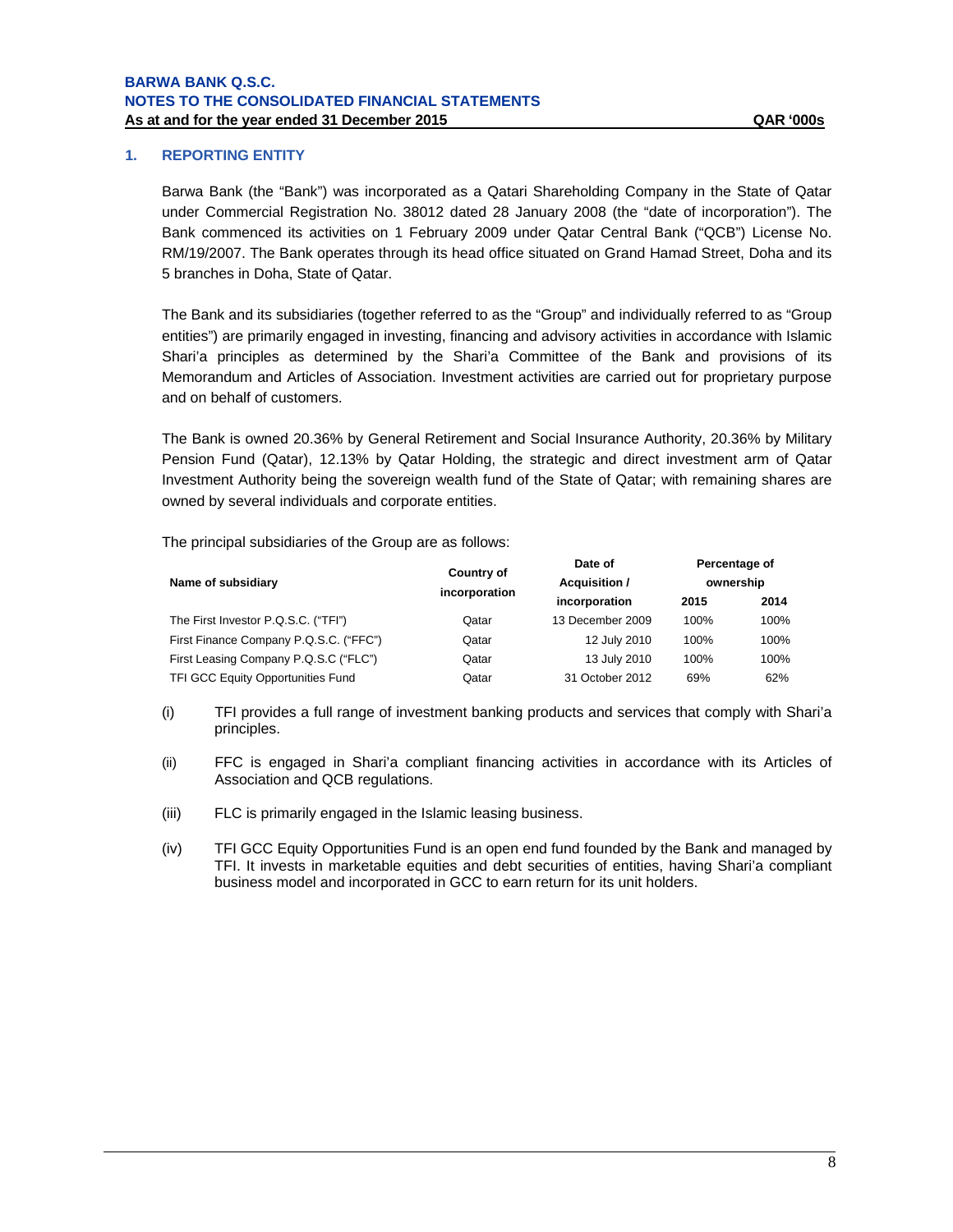## **2. BASIS OF PREPARATION**

#### **(a) Statement of compliance**

The consolidated financial statements have been prepared in accordance with Financial Accounting Standards ("FAS") issued by the Accounting and Auditing Organisation for Islamic Financial Institutions ("AAOIFI") and the applicable provisions of Qatar Central Bank ("QCB") regulations. In line with the requirements of AAOIFI, for matters that are not covered by FAS, the Group uses guidance from the relevant International Financial Reporting Standards ("IFRS") as issued by the International Accounting Standards Board ("IASB").

#### **(b) Basis of measurement**

The consolidated financial statements have been prepared under the historical cost basis except for investments carried at fair value through equity, investments carried at fair value through the income statement, investment property and risk management instruments, which are measured at fair value.

#### **(c) Functional and presentation currency**

These consolidated financial statements are presented in Qatari Riyal ("QAR"), which is the Bank's functional currency. Except as otherwise indicated, financial information presented in QAR has been rounded to the nearest thousands. The functional currencies for the Group entities have also been assessed as Qatari Riyal.

#### **(d) Use of estimates and judgments**

The preparation of the consolidated financial statements in conformity with FAS requires management to make judgments, estimates and assumptions that affect the application of accounting policies and the reported amounts of assets, liabilities, income and expenses. Actual results may differ from these estimates.

Estimates and underlying assumptions are reviewed on an ongoing basis. Revisions to accounting estimates are recognised in the period in which the estimate is revised and in any future periods affected.

Information about significant areas of estimation uncertainty and critical judgments in applying accounting policies that have the most significant effect on the amounts recognised in the consolidated financial statements are described in note 5.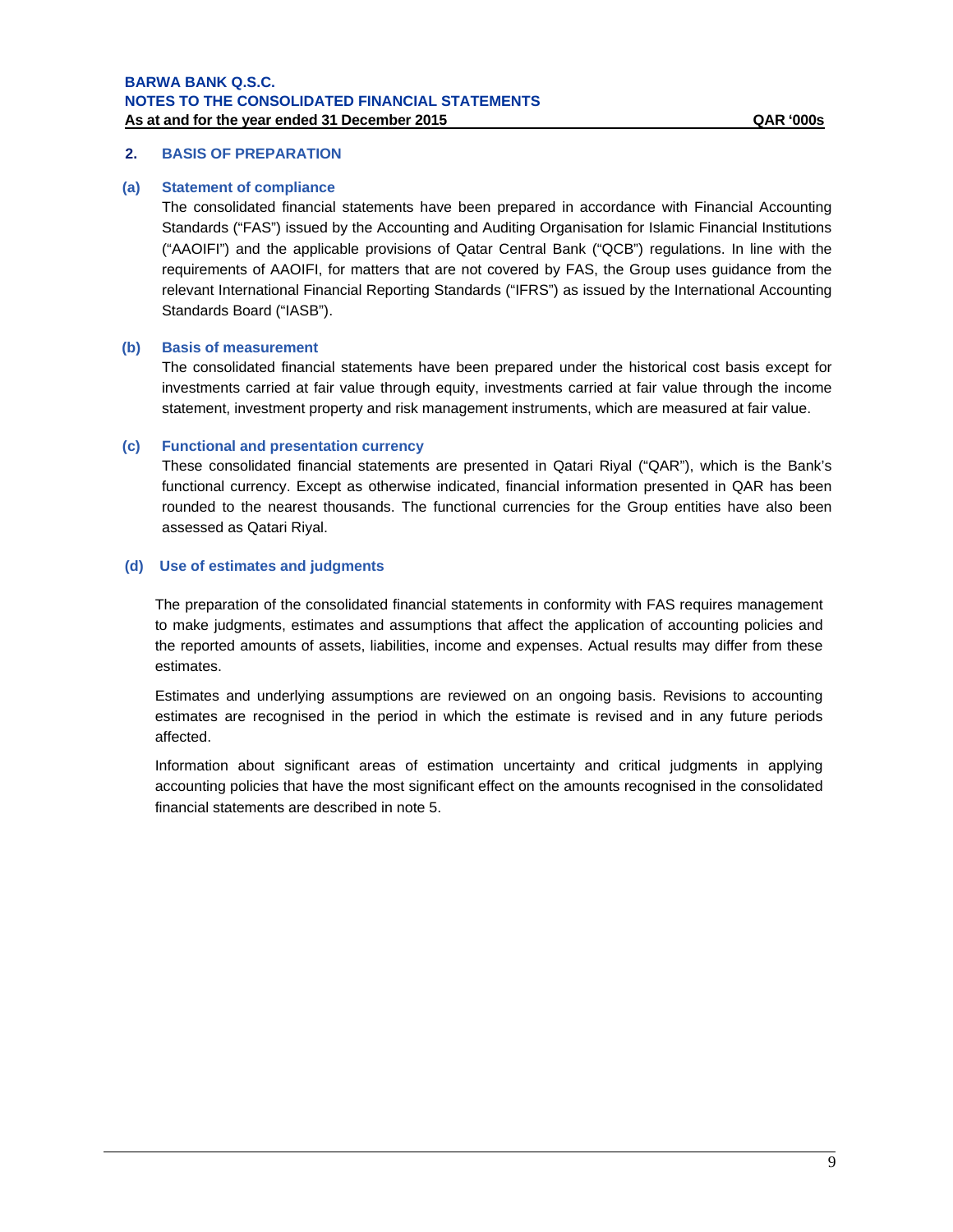# **3. SIGNIFICANT ACCOUNTING POLICIES**

The accounting policies set out below have been applied consistently to all periods presented in these consolidated financial statements, and have been applied consistently by Group entities except the adoption of new financial accounting standards as detailed in note 3 (y).

# **(a) Basis of consolidation**

#### **(i) Business combinations**

Accounting for business combinations only applies if it is considered that a business has been acquired. Under IFRS 3, 'Business Combinations', a business is defined as an integrated set of activities and assets conducted and managed for the purpose of providing a return to investors or lower costs or other economic benefits directly and proportionately to policyholders or participants. A business generally consists of inputs, processes applied to those inputs, and resulting outputs that are, or will be, used to generate revenues. If goodwill is present in a transferred set of activities and assets, the transferred set is presumed to be a business.

For acquisitions meeting the definition of a business, the acquisition method of accounting is used as at the acquisition date, which is the date on which control is transferred to the Group.

The Group measures goodwill at the acquisition date as the total of:

• the fair value of the consideration transferred; plus

• the recognised amount of any non-controlling interests in the acquiree; plus if the business combination is achieved in stages, the fair value of the existing equity interest in the acquiree; less

• the net recognised amount (generally fair value) of the identifiable assets acquired and liabilities assumed.

When this total is negative, a bargain purchase gain is recognised immediately in consolidated income statement.

The consideration transferred does not include amounts related to the settlement of pre-existing relationships. Such amounts are generally recognised in consolidated income statement.

Costs related to the acquisition, other than those associated with the issue of debt or equity securities, that the Group incurs in connection with a business combination are expensed as incurred.

Any contingent consideration payable is recognised at fair value at the acquisition date. If the contingent consideration is classified as equity, it is not re-measured and settlement is accounted for within equity. Otherwise, subsequent changes to the fair value of the contingent consideration are recognised in consolidated income statement.

For acquisitions not meeting the definition of a business, the Group allocates the cost between the individual identifiable assets and liabilities. The cost of acquired assets and liabilities is determined by: (a) accounting for financial assets and liabilities at their fair value at the acquisition date; and (b) allocating the remaining balance of the cost of purchasing the assets and liabilities to the individual assets and liabilities, other than financial instruments, based on their relative fair values at the acquisition date.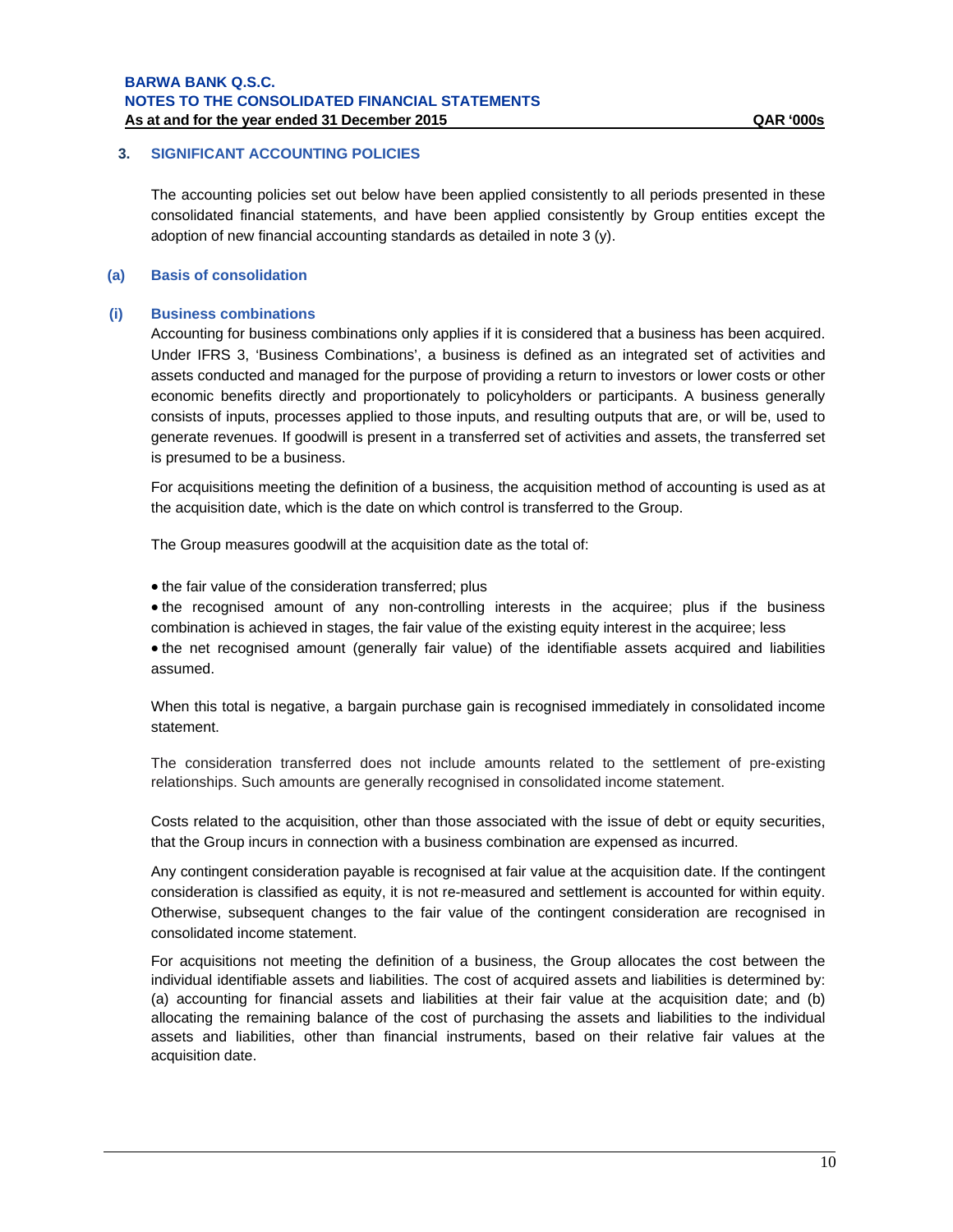#### **(a) Basis of consolidation (continued)**

#### **(ii) Subsidiaries**

Subsidiaries are entities controlled by the Group. The financial statements of subsidiaries are included in the consolidated financial statements from the date that control commences until the date that control ceases.

Control is the power to govern the financial and operating policies of an entity so as to obtain benefits from its activities and is generally assumed when the Group holds, directly or indirectly, majority of the voting rights of the entity. In assessing control, the Group takes into consideration potential voting rights that currently are exercisable.

The accounting policies of subsidiaries have been changed when necessary to align them with the policies adopted by the Group.

#### **(iii) Non-controlling interests**

Interests in the equity of subsidiaries not attributable to the parent are reported in consolidated statement of financial position in owners' equity. Profits or losses attributable to non-controlling interests are reported in the consolidated income statement as income attributable to non-controlling interests. Losses applicable to the non-controlling interests in a subsidiary are allocated to the non-controlling interests even if doing so causes the non-controlling interests to have a deficit balance.

The Group treats transactions with non-controlling interests as transactions with equity owners of the Group. For purchases from non-controlling interests, the difference between any consideration paid and the relevant share acquired of the carrying value of net assets of the subsidiary is recorded in owners' equity. Gains or losses on disposals to non-controlling interests are also recorded in owners' equity.

When the Group ceases to have control or significant influence, any retained interest in the entity is remeasured to its fair value, with the change in carrying amount recognised in consolidated income statement. The fair value is the initial carrying amount for the purposes of subsequently accounting for the retained interest as an associate, joint venture or financial asset. In addition, any amounts previously recognised in owners' equity in respect of that entity are accounted for as if the Group had directly disposed of the related assets or liabilities. This may mean that amounts previously recognised in other equity are reclassified to consolidated income statement.

If the ownership interest in an associate is reduced but significant influence is retained, only a proportionate share of the amounts previously recognised in equity is reclassified to consolidated income statement where appropriate.

#### **(iv) Transactions eliminated on consolidation**

Intra-group balances, income and expenses (except for foreign currency transaction gains or losses) arising from intra-group transactions, are eliminated in preparing the consolidated financial statements. Unrealised losses are eliminated in the same way as unrealised gains, but only to the extent that there is no evidence of impairment.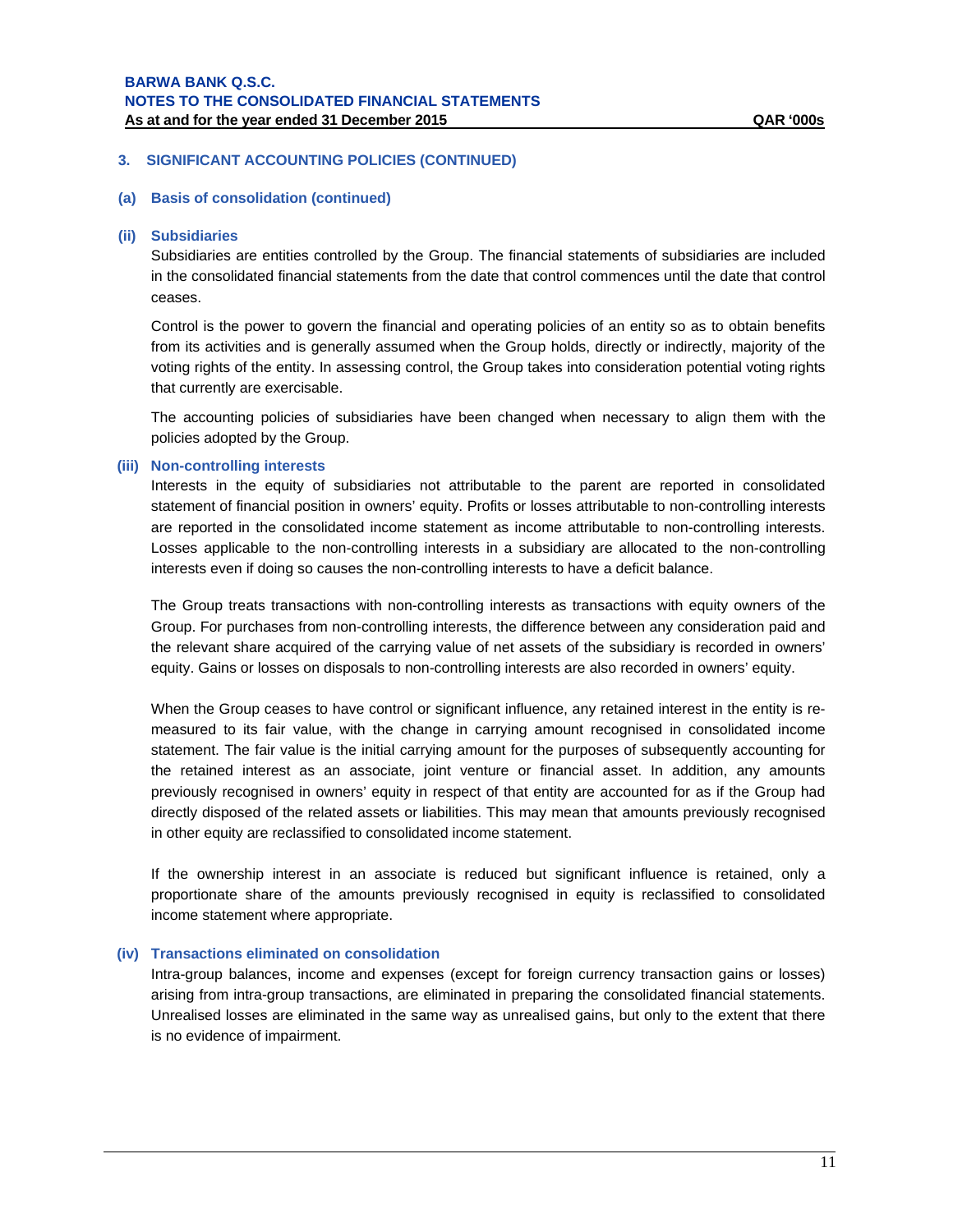## **3. SIGNIFICANT ACCOUNTING POLICIES (CONTINUED)**

**(a) Basis of consolidation (continued)**

#### **(v) Associates and joint ventures**

Associates are entities over which the Bank has significant influence but not control, generally accompanying a shareholding of between 20% and 50% of the voting rights.

Joint Ventures are those entities over whose activities the group has joint control, established by contractual agreement and requiring unanimous consent for strategic, financial and operating decisions. A joint venture is a joint arrangement whereby the parties that have joint control of the arrangement have rights to the net assets of the arrangement.

Investments in associates and joint ventures are accounted for by the equity method of accounting and are initially recognised at cost (including transaction costs directly related to acquisition of investment in associate). The Bank's investment in associates and joint ventures includes goodwill (net of any accumulated impairment loss) identified on acquisition.

The Bank's share of its associates' and joint ventures post-acquisition profits or losses is recognised in the consolidated income statement; its share of post-acquisition movements in reserve is recognised in equity. The cumulative post-acquisition movements are adjusted against the carrying amount of the investment. When the Bank's share of losses in an associate or joint venture equals or exceeds its interest in the associate or joint venture, including any other unsecured receivables, the Bank does not recognise further losses, unless it has incurred obligations or made payments on behalf of the associate or joint venture.

Intergroup gains on transactions between the Bank and its associates and joint ventures are eliminated to the extent of the Bank's interest in the associates and joint ventures. Intragroup losses are also eliminated unless the transaction provides evidence of an impairment of the asset transferred. Dilution gains and losses in associates and joint ventures are recognised in the consolidated income statement. The accounting policies of associates and joint ventures have been changed where necessary to ensure consistency with policies adopted by the Group.

#### **(b) Foreign currency transactions and balances**

Foreign currency transactions are denominated, or that require settlement in a foreign currency are translated into the respective functional currencies of the operations at the spot exchange rates at the transaction dates.

Monetary assets and liabilities denominated in foreign currencies at the reporting date are translated into the functional currency at the spot exchange rate at that date. Non-monetary assets and liabilities denominated in foreign currencies that are measured at fair value are retranslated into the functional currency at the spot exchange rate at the date that the fair value was determined. Non-monetary assets and liabilities that are measured in terms of historical cost in a foreign currency are translated using the exchange rate at the date of the transaction.

Foreign currency differences resulting from the settlement of foreign currency transactions and arising on translation at period end exchange rates of monetary assets and liabilities denominated in foreign currencies are recognised in consolidated income statement.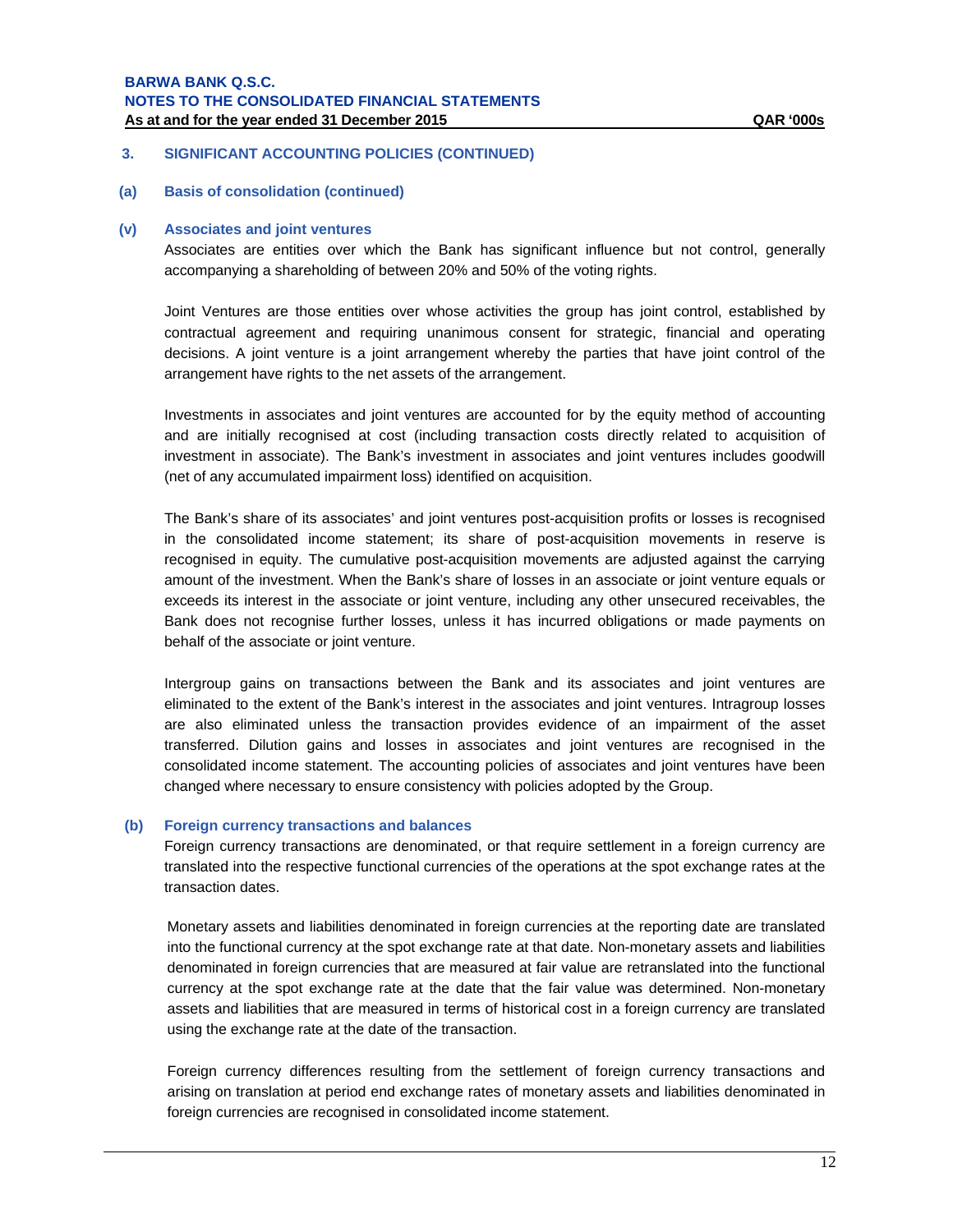# **3. SIGNIFICANT ACCOUNTING POLICIES (CONTINUED)**

#### **(c) Investment securities**

Investment securities comprise investments in debt-type and equity-type financial instruments.

#### **(i) Classification**

Debt-type instruments are investments that have terms that provide fixed or determinable payments of profits and capital. Equity-type instruments are investments that do not exhibit features of debt-type instruments and include instruments that evidence a residual interest in the assets of an entity after deducting all its liabilities.

#### *Debt-type instruments*

Investments in debt-type instruments are classified into the following categories: 1) at amortised cost or 2) at fair value through income statement.

A debt-type investment is classified and measured at amortised cost only if the instrument is managed on a contractual yield basis or the instrument is not held for trading and has not been designated at fair value through the income statement.

Debt-type investments classified and measured at fair value through income statement include investments held for trading or designated at fair value through income statement. At inception, a debttype investment managed on a contractual yield basis, can only be designated at fair value through income statement if it eliminates an accounting mismatch that would otherwise arise on measuring the assets or liabilities or recognising the gains or losses on them on different bases.

#### *Equity-type instruments*

Investments in equity type instruments are classified into the following categories: 1) at fair value through income statement or 2) at fair value through equity.

Equity-type investments classified and measured at fair value through income statement include investments held for trading or designated at fair value through income statement.

An investment is classified as held for trading if acquired or originated principally for the purpose of generating a profit from short-term fluctuations in price or dealer's margin. Any investments that form part of a portfolio where there is an actual pattern of short-term profit taking are also classified as 'held for trading'.

Equity-type investments designated at fair value through income statement include investments which are managed and evaluated internally for performance on a fair value basis.

On initial recognition, the Bank makes an irrevocable election to designate certain equity instruments that are not designated at fair value through income statement to be classified as investments at fair value through equity.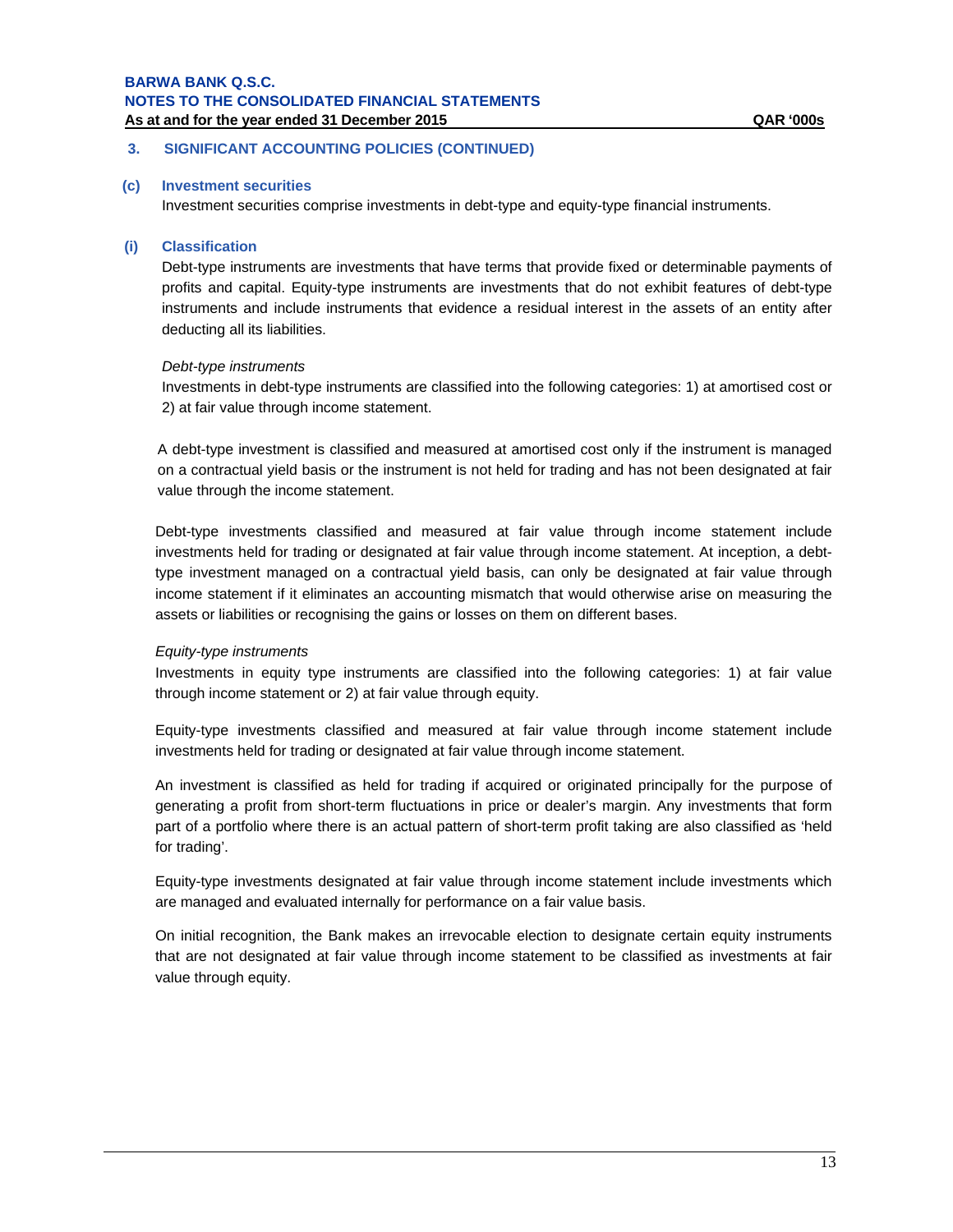# **3. SIGNIFICANT ACCOUNTING POLICIES (CONTINUED)**

## **(c) Investment securities (continued)**

#### **(ii) Recognition and derecognition**

Investment securities are recognised at the trade date i.e. the date that the Group contracts to purchase or sell the asset, at which date the Group becomes party to the contractual provisions of the instrument. Investment securities are de-recognised when the rights to receive cash flows from the financial assets have expired or where the Group has transferred substantially all risk and rewards of ownership.

# **(iii) Measurement**

#### *Initial recognition*

Investment securities are initially recognised at fair value plus transaction costs, except for transaction costs incurred to acquire investments at fair value through income statement which are charged to consolidated income statement.

#### *Subsequent measurement*

Investments at fair value through income statement are re-measured at fair value at the end of each reporting period and the resultant re-measurement gains or losses is recognised in the consolidated income statement in the period in which they arise. Subsequent to initial recognition, investments classified at amortised cost are measured at amortised cost using the effective profit method less any impairment allowance. All gains or losses arising from the amoritisation process and those arising on de-recognition or impairment of the investments, are recognised in the consolidated income statement.

Investments at fair value through equity are re-measured at their fair values at the end of each reporting period and the resultant gain or loss, arising from a change in the fair value of investments are recognised in the consolidated statement of changes in owners' equity and presented in a separate fair value reserve within equity. When the investments classified as fair value through equity are sold, impaired, collected or otherwise disposed of, the cumulative gain or loss previously recognised in the consolidated statement of changes in equity is transferred to the consolidated income statement.

Investments which do not have a quoted market price or other appropriate methods from which to derive a reliable measure of fair value when on a continuous basis cannot be determined, are stated at cost less impairment allowance, (if any).

#### **(iv) Measurement principles**

#### *Amortised cost measurement*

The amortised cost of a financial asset or liability is the amount at which the financial asset or liability is measured at initial recognition, minus capital repayments, plus or minus the cumulative amortisation using the effective profit method of any difference between the initial amount recognised and the maturity amount, minus any reduction for impairment. The calculation of the effective profit rate includes all fees and points paid or received that are an integral part of the effective profit rate.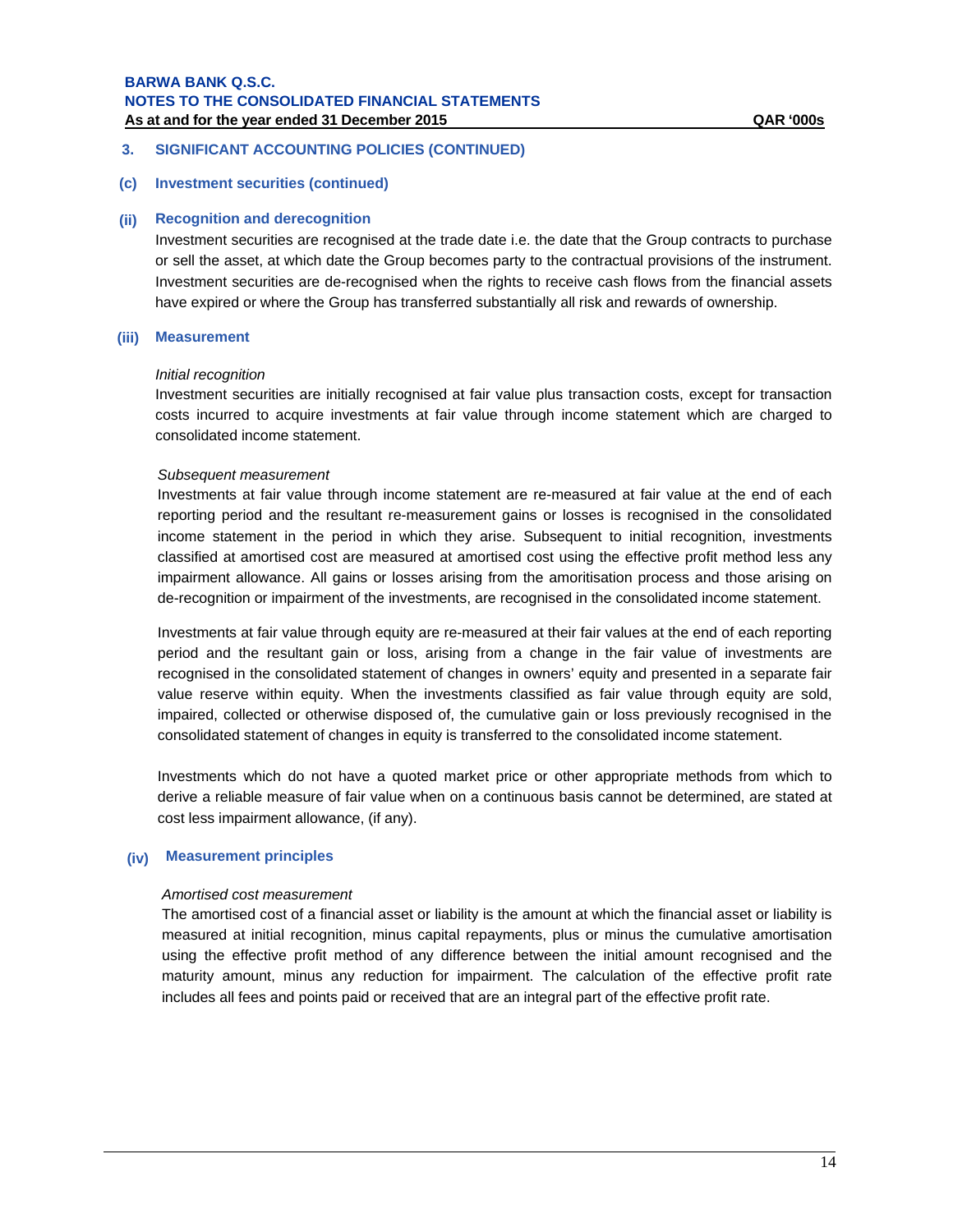# **3. SIGNIFICANT ACCOUNTING POLICIES (CONTINUED)**

#### **(c) Investment securities (continued)**

# **(iv) Measurement principles (continued)**

#### *Fair value measurement*

Fair value is the amount for which an asset could be exchanged or an obligation settled between well informed and willing parties (seller and buyer) in an arm's length transaction. The Group measures the fair value of quoted investments using the market closing bid price for that instrument. For unlisted investments, the Group recognises any increase in the fair value when they have reliable indicators to support such an increase and to evaluate the fair value of these investments. These reliable indicators are limited to the most recent transactions for the specific investment or similar investments made in the market on a commercial basis between willing and informed parties.

#### **(d) Financing assets**

Financing assets comprise Shari'a compliant financing provided by the Group with fixed or determinable payments. These include financing provided through Murabaha, Mudaraba, Musawama, Ijarah, Istisna'a, Wakala and other modes of Islamic financing. Financing assets are stated at their amortised cost less impairment allowances (if any).

#### *Murabaha and Musawama*

Murabaha and Musawama receivables are sales on deferred terms. The Group arranges a Murabaha and Musawama transaction by buying a commodity (which represents the object of the Murabaha) and selling it to the Murabeh (a beneficiary) at a margin of profit over cost. The sales price (cost plus the profit margin) is repaid in installments by the Murabeh over the agreed period. Murabaha and Musawama receivables are stated net of deferred profits and impairment allowance (if any).

Based on QCB instructions Chapter VII, Section D, Para 3/2/1, the Bank applies the rule of binding the purchase orderer to its promise in the Murabaha sale, and not enters into any Murabaha transaction in which the purchase orderer does not undertake to accept the goods if they meet the specifications.

#### *Mudaraba*

Mudaraba financing are partnerships in which the Group contributes the capital. These contracts are stated at fair value of consideration given less impairment allowance (if any).

#### *Ijarah*

Ijarah receivables arise from financing structures when the purchase and immediate lease of an asset are at cost plus an agreed profit (in total forming fair value). The amount is settled on a deferred payment basis. Ijarah receivables are carried at the aggregate of the minimum lease payments, less deferred income (in total forming amortised cost) and impairment allowance (if any).

#### *Istisna'a*

Istisna'a is a sales contract in which the Group acts as 'al-sani' (a seller) with an 'al-mustasni' (a purchaser) and undertakes to manufacture or otherwise acquire a product based on the specification received from the purchaser, for an agreed upon price.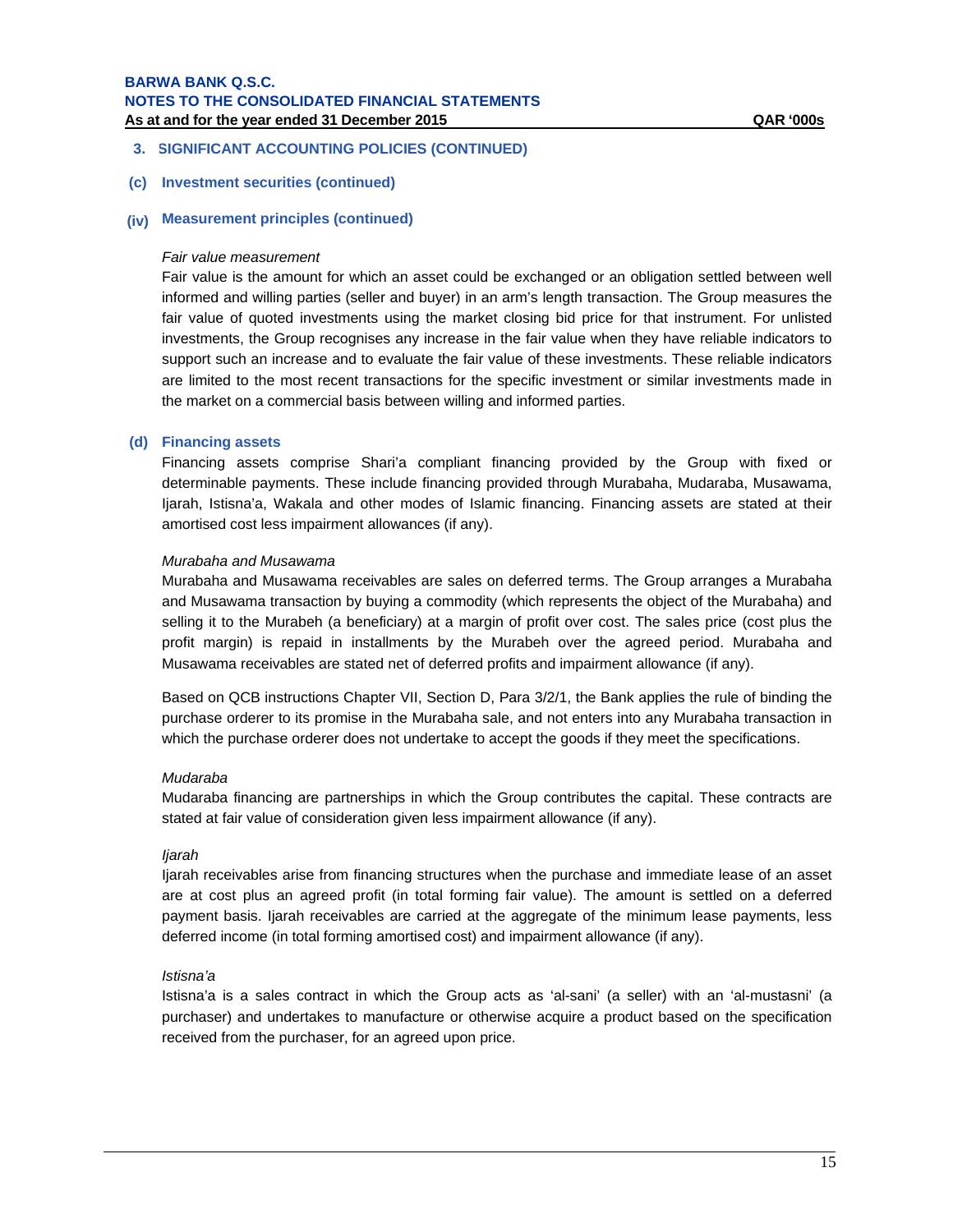# **3. SIGNIFICANT ACCOUNTING POLICIES (CONTINUED)**

# **(d) Financing assets (continued)**

#### *Istisna'a (continued)*

Istisna'a revenue is the total price agreed between the seller and purchaser including the Group's profit margin. The Group recognises Istisna'a revenue and profit margin based on percentage of completion method by taking in account the difference between total revenue (cash price to purchaser) and Group's estimated cost. The Group's recognises anticipated losses on Istisna'a contract as soon as they are anticipated.

#### *Wakala*

Wakala contracts represent agency agreements between two parties. One party, the provider of funds (Muwakkil) appoints the other party as an agent (Wakeel) with respect to the investment of the Muwakkil funds in a Shari'a compliant transaction. The Wakeel uses the funds based on the nature of the contract and offer an anticipated return to the Muwakkil. Wakala contracts are stated at amortised cost.

#### **(e) Other financial assets and liabilities**

#### **(i) Recognition and initial measurement**

The Group initially recognises due from banks, financing assets, customer current accounts, due to banks, and financing liabilities on the date at which they are originated. All other financial assets and liabilities are initially recognised on the settlement date at which the Group becomes a party to the contractual provisions of the instrument.

A financial asset or financial liability is measured initially at fair value plus, for an item not at fair value through income statement, transaction costs that are directly attributable to its acquisition or issue.

#### **(ii) De-recognition of financial assets and financial liabilities**

The Group de-recognises a financial asset when the contractual rights to the cash flows from the financial asset expire, or when it transfers the financial asset in a transaction in which substantially all the risks and rewards of ownership of the financial asset are transferred or in which the Group neither transfers nor retains substantially all the risks and rewards of ownership and it does not retain control of the financial asset. Any interest in transferred financial assets that qualify for de-recognition that is created or retained by the Group is recognised as a separate asset or liability in the consolidated statement of financial position. On de-recognition of a financial asset, the difference between the carrying amount of the asset (or the carrying amount allocated to the portion of the asset transferred), and consideration received (including any new asset obtained less any new liability assumed) is recognised in consolidated income statement.

The Group enters into transactions whereby it transfers assets recognised on its consolidated statement of financial position, but retains either all or substantially all of the risks and rewards of the transferred assets or a portion of them. If all or substantially all risks and rewards are retained, then the transferred assets are not derecognized.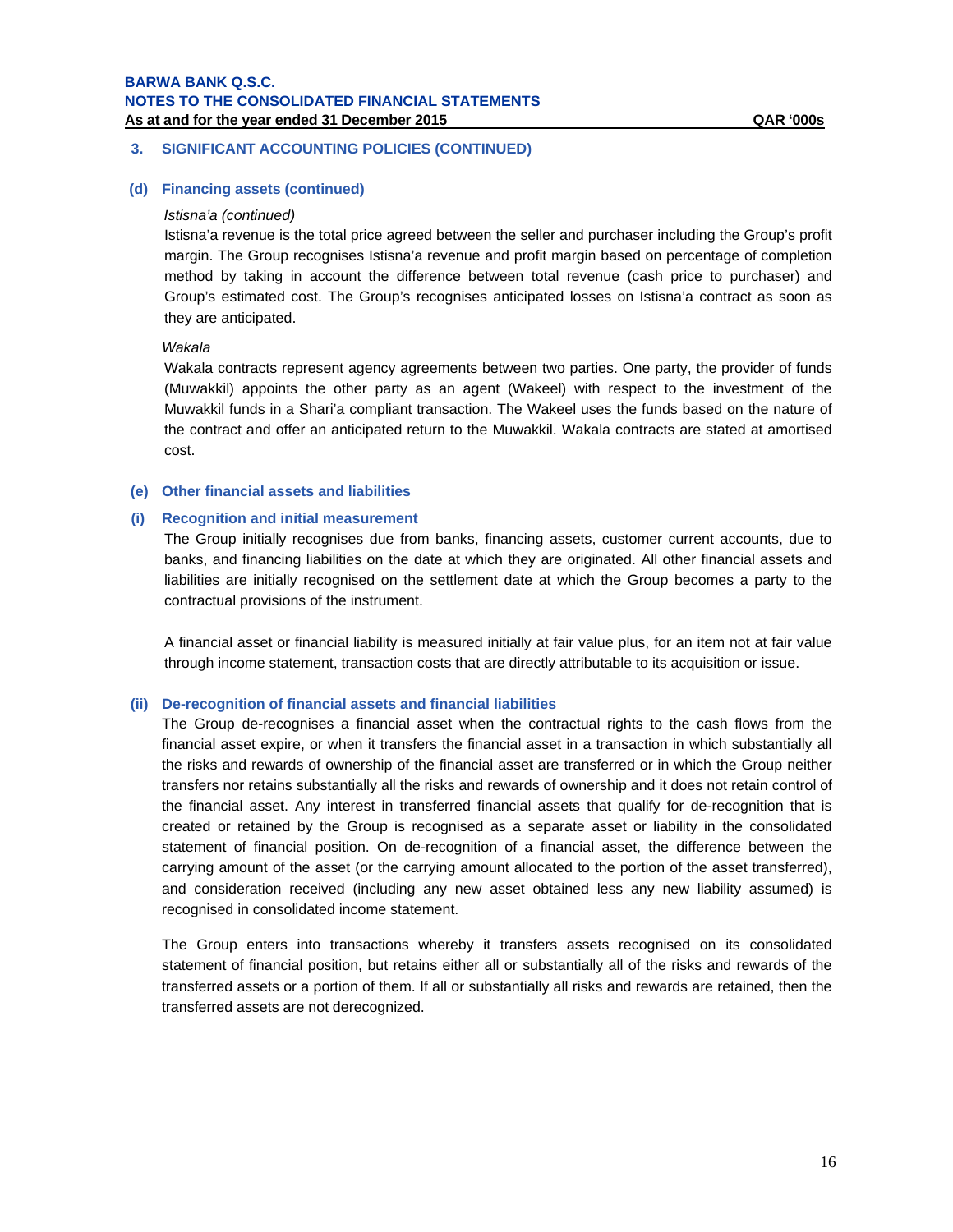- **3. SIGNIFICANT ACCOUNTING POLICIES (CONTINUED)**
- **(e) Other financial assets and liabilities (continued)**

# **(ii) De-recognition of financial assets and financial liabilities (continued)**

Transactions in which the Group neither retains nor transfers substantially all the risks and rewards of ownership of a financial asset and it retains control over the asset, the Group continues to recognise the asset to the extent of its continuing involvement, determined by the extent to which it is exposed to changes in the value of the transferred asset.

In certain transactions the Group retains the obligation to service the transferred financial asset for a fee. The transferred asset is de-recognised if it meets the de-recognition criteria. An asset or liability is recognised for the servicing contract, depending on whether the servicing fee is more than adequate (asset) or is less than adequate (liability) for performing the servicing.

The Group de-recognises a financial liability when its contractual obligations are discharged or cancelled or expire.

#### **(iii) Offsetting**

Financial assets and liabilities are offset only when there is a legal or religious enforceable right to set off the recognised amounts and the Group intends to either settle on a net basis, or to realise the asset and settle the liability simultaneously.

#### **(f) Impairment of financial assets**

The Group assesses at each consolidated statement of financial position date whether there is objective evidence that an asset is impaired. Objective evidence that financial assets (including equitytype investments) are impaired can include default or delinquency by a counterparty / investee, restructuring of financing facility or advance by the Group on terms that the Group would not otherwise consider, indications that a counterparty or issuer will enter bankruptcy, the disappearance of an active market for a security, or other observable data relating to a group of assets such as adverse changes in the payment status of counterparty or issuers in the group, or economic conditions that correlate with defaults in the group. In addition, for an investment in equity-type instruments, a significant or prolonged decline in its fair value below its cost is objective evidence of impairment.

#### *Equity-type investments classified as fair value through equity*

In the case of equity-type investments classified as fair value through equity and measured at fair value, a significant (where market value has declined by a minimum of 20%) or prolonged (where market value has declined for 9 months at least) decline in the fair value of an investment below its cost is considered in determining whether the investments are impaired. If any such evidence exists for equity-type investments classified as fair value through equity, the cumulative loss previously recognised in the consolidated statement of changes in equity is removed from equity and recognised in the consolidated income statement. Impairment losses recognised in the consolidated income statement on equity-type investments are subsequently reversed through equity.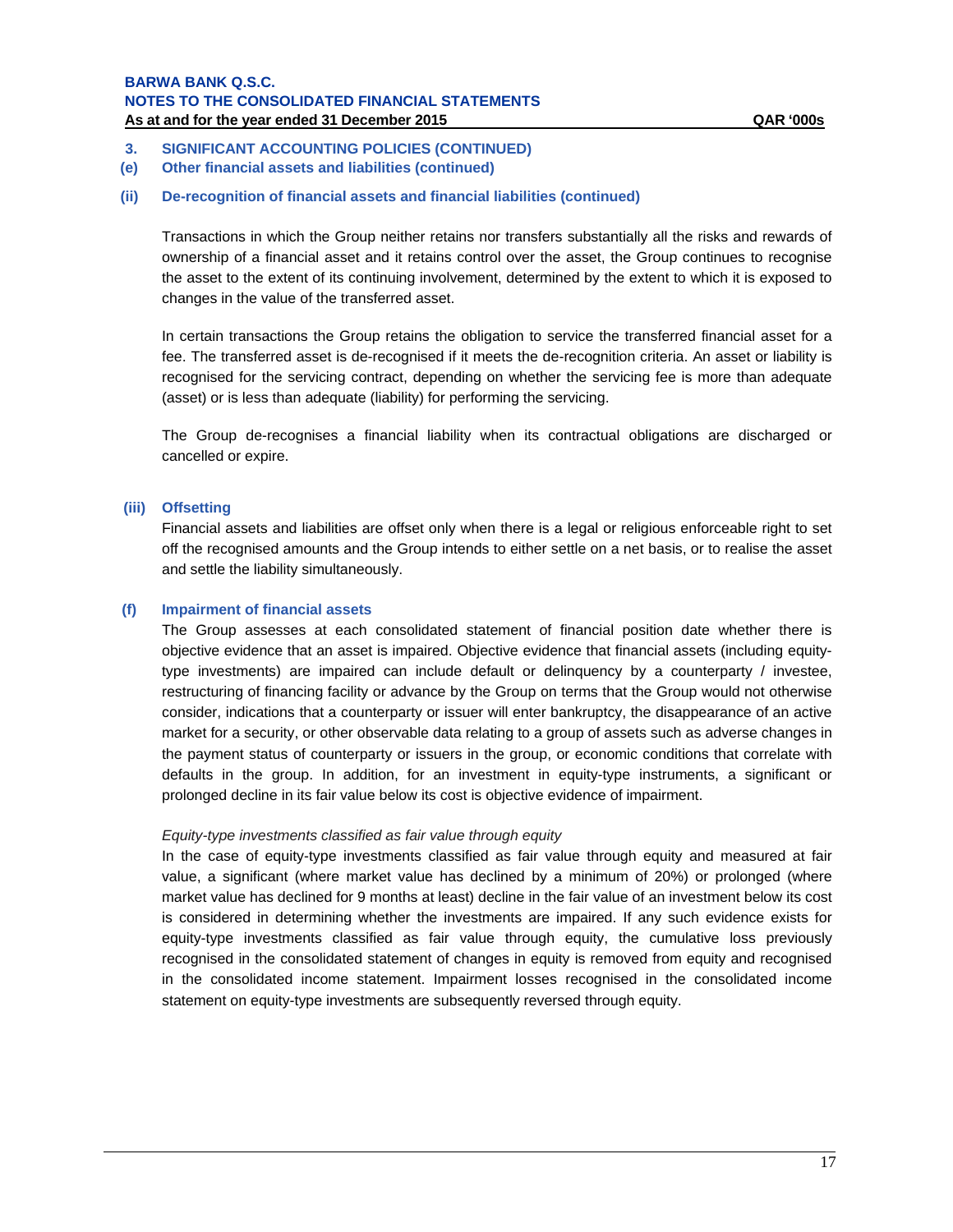# **3. SIGNIFICANT ACCOUNTING POLICIES (CONTINUED)**

#### **(f) Impairment of financial assets (continued)**

*Financial assets carried at amortised cost (including investment in debt-type instruments classified as amortised cost)* 

For financial assets carried at amortised cost, impairment is measured as the difference between the carrying amount of the financial assets and the present value of estimated cash flows discounted at the assets' original effective profit rate. Losses are recognised in consolidated income statement and reflected in an allowance account. When a subsequent event causes the amount of impairment loss to decrease, the impairment loss is reversed through the consolidated income statement, to the extent of previously recognised impairment losses. The Group considers evidence of impairment for financial assets carried at amortised cost at both a specific asset and collective level. All individually significant financial assets are assessed for specific impairment. All individually significant financial assets found not to be specifically impaired are then collectively assessed for any impairment that has been incurred but not yet identified. Financial assets that are not individually significant are collectively assessed for impairment by grouping assets together with similar risk characteristics.

#### **(g) Cash and cash equivalents**

Cash and cash equivalents include notes and coins on hand, unrestricted balances held with central banks and highly liquid financial assets with maturities of three months or less from the acquisition date that are subject to an insignificant risk of changes in their fair value, and are used by the Group in the management of its short-term commitments.

Cash and cash equivalents are carried at amortised cost in the consolidated statement of financial position.

#### **(h) Investment property**

Properties held for capital appreciation purpose are classified as investment property and are measured at fair value with any change therein recognised in equity within the fair value reserve.

#### **(i) Risk management instruments**

Risk management instruments are measured at fair value on the consolidated statement of financial position and any resulting gain or loss is recognised in the consolidated income statement.

#### **(j) Fixed assets**

Items of fixed assets are measured at cost less accumulated depreciation and impairment losses. Cost includes expenditures that are directly attributable to the acquisition of the asset.

Purchased software that is integral to the functionality of the related equipment is capitalised as part of related equipment.

The gain or loss on disposal of an item of fixed asset is determined by comparing the proceeds from disposal with the carrying amount of the item of fixed assets, and is recognised in other income/other expenses in consolidated income statement.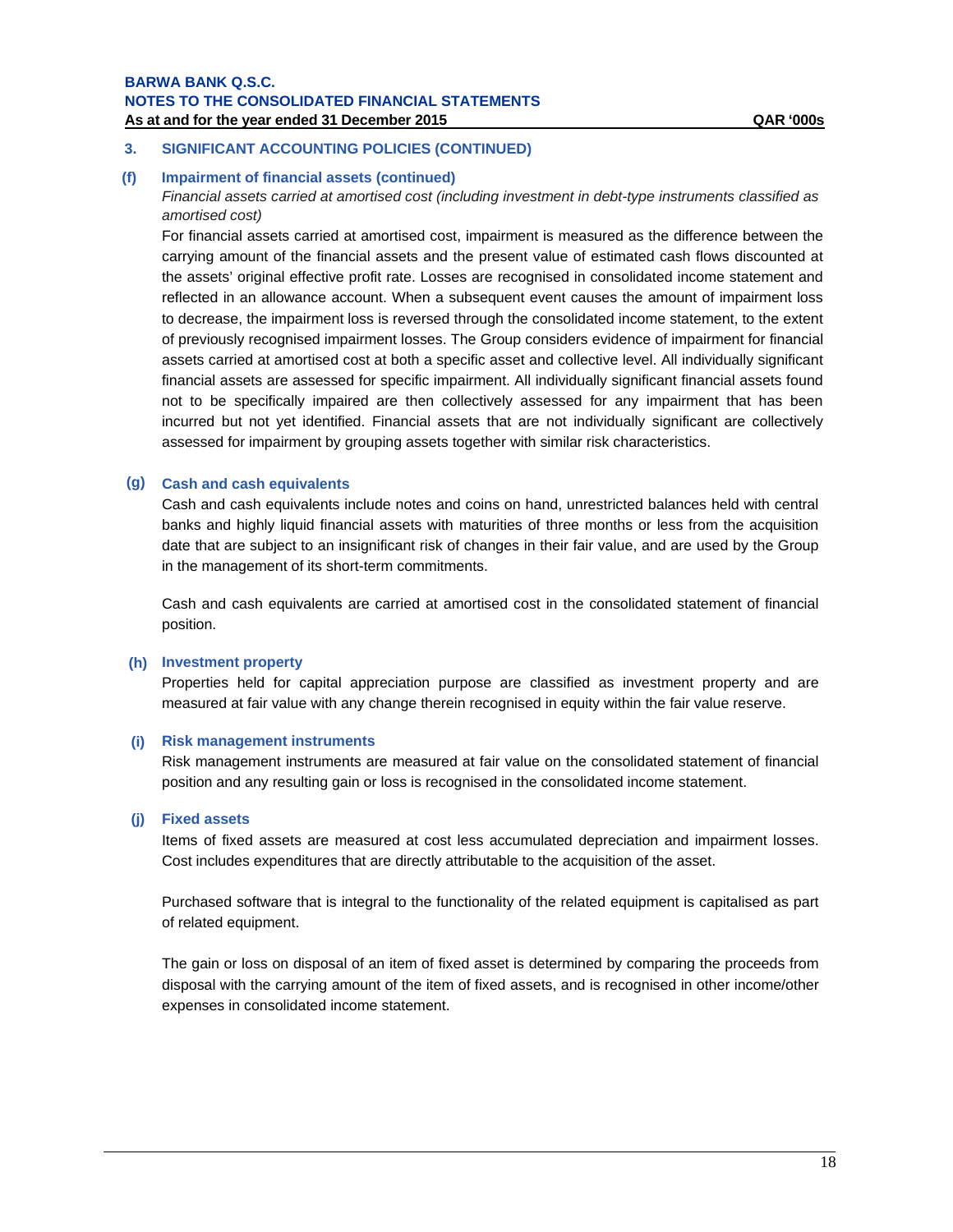# **3. SIGNIFICANT ACCOUNTING POLICIES (CONTINUED)**

#### **(j) Fixed assets (Continued)**

Depreciation is recognised in consolidated income statement on a straight-line basis over the estimated useful lives of each part of an item of fixed assets since this closely reflects the expected pattern of consumption of the future economic benefits embodied in the asset and is based on cost of the asset less its estimated residual value. Leased assets under finance leases are depreciated over the shorter of the lease term and their useful lives. Land is not depreciated.

The estimated useful lives for the current and comparative years are as follows:

| <b>Buildings</b>                        | 20 years  |
|-----------------------------------------|-----------|
| IT Equipment (hardware/software)        | 3-5 years |
| Fixtures, fittings and office equipment | 4-7 years |
| Motor vehicles                          | 5-7 years |

Useful lives and residual values are reassessed at each reporting date and adjusted prospectively, if appropriate.

## **(k) Intangible assets**

Goodwill that arises upon the acquisition of subsidiaries is included in intangible assets. Subsequent to initial recognition goodwill is measured at cost less accumulated impairment losses.

Intangible assets other than goodwill are amortised over their useful lives, and carried net of accumulated amortisation and impairment losses. Useful life of intangible assets are as follows:

Identifiable intangibles 3-5 years

# **(l) Impairment of non-financial assets**

The carrying amounts of the Group's non-financial assets are reviewed at each reporting date to determine whether there is any indication of impairment. If any such indication exists, then the asset's recoverable amount is estimated. For goodwill and intangible assets that have indefinite useful lives or that are not yet available for use, the recoverable amount is estimated each year at the same time. An impairment loss is recognised if the carrying amount of an asset or its Cash Generating Unit ("CGU") exceeds its estimated recoverable amount.

The recoverable amount of an asset or CGU is the greater of its value in use and its fair value less costs to sell. In assessing value in use, the estimated future cash flows are discounted to their present value using a pre-tax discount rate that reflects current market assessments of the time value of money and the risks specific to the asset or CGU.

For the purpose of impairment testing, assets that cannot be tested individually are grouped together into the smallest group of assets that generates cash inflows from continuing use that are largely independent of the cash inflows of other assets or CGU. Subject to an operating segment ceiling test, for the purposes of goodwill impairment testing, CGUs to which goodwill has been allocated are aggregated so that the level at which impairment testing is performed reflects the lowest level at which goodwill is monitored for internal reporting purposes. Goodwill acquired in a business combination is allocated to groups of CGUs that are expected to benefit from the synergies of the combination.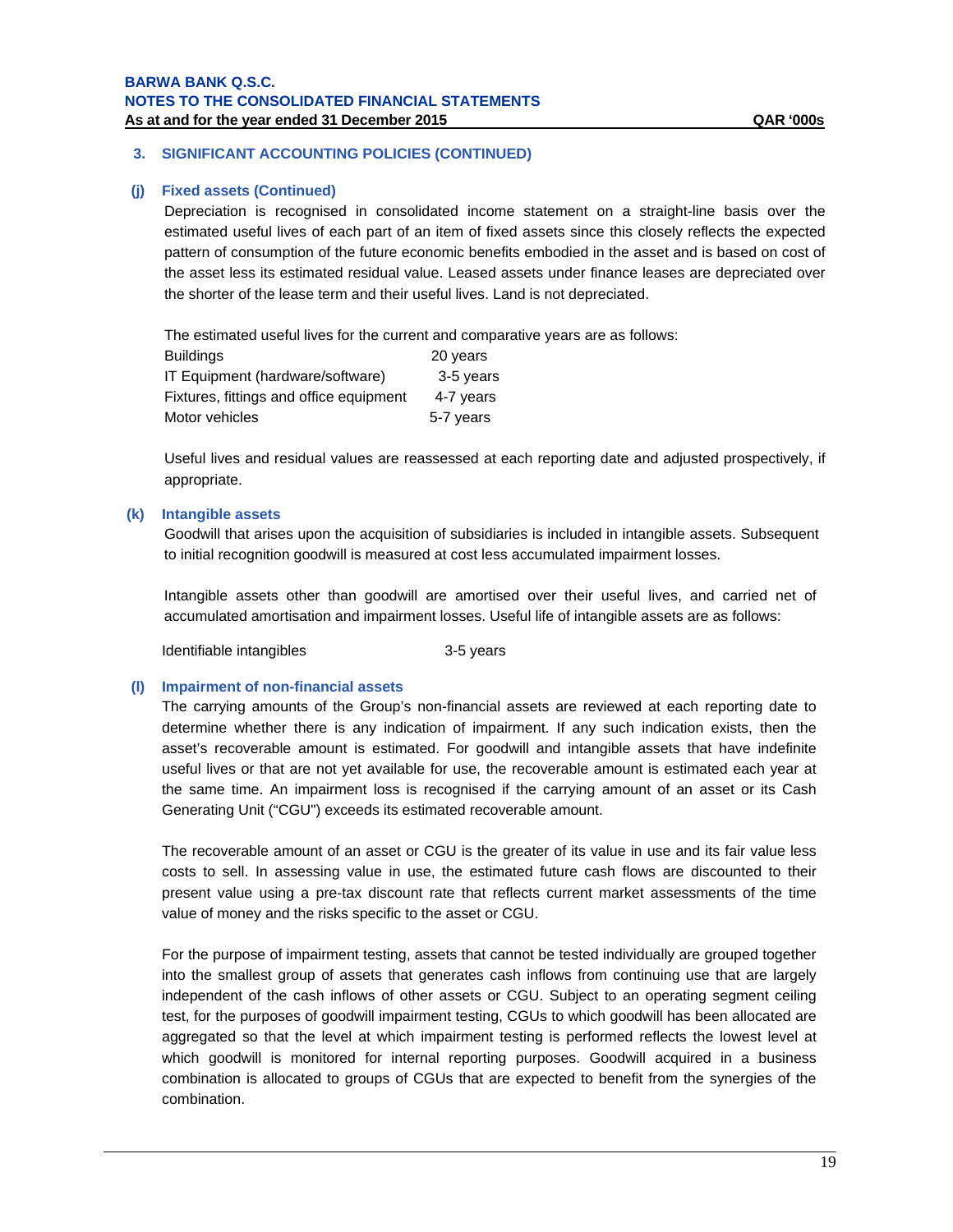## **(l) Impairment of non-financial assets (continued)**

The Group's corporate assets do not generate separate cash inflows and are utilised by more than one CGU. Corporate assets are allocated to CGUs on a reasonable and consistent basis and tested for impairment as part of the testing of the CGU to which the corporate asset is allocated.

Impairment losses are recognised in consolidated income statement. Impairment losses recognised in respect of CGUs are allocated first to reduce the carrying amount of any goodwill allocated to the CGU (group of CGUs) and then to reduce the carrying amount of the other assets in the CGU (group of CGUs) on a pro rata basis.

An impairment loss in respect of goodwill cannot be subsequently reversed. In respect of other assets, impairment losses recognised in prior periods are assessed at each reporting date for any indications that the loss has decreased or no longer exists. An impairment loss is reversed if there has been a change in the estimates used to determine the recoverable amount. An impairment loss is reversed only to the extent that the asset's carrying amount does not exceed the carrying amount that would have been determined, net of depreciation or amortisation, if no impairment loss had been recognised.

#### **(m) Customer current accounts**

Balances in current accounts are recognised when received by the Bank. The transactions are measured as the amount received by the Bank at the time of contracting. At the end of the reporting period, these accounts are measured at amortised cost.

#### **(n) Equity of investment account holders**

Equity of investment account holders is funds held by the Group, which it can invest at its own discretion. The investment account holders authorises the Group to invest the account holders' funds in a manner which the Group deems appropriate without laying down any restrictions as to where, how and for what purpose the funds should be invested.

The Bank charges a management fee (Mudarib fees) to investment account holders. Of the total income from investment accounts, the income attributable to account holders is allocated to investment accounts after deducting the Group's share of income as a Mudarib. The allocation of income is determined by the management of the Group within the allowed profit sharing limits as per the terms and conditions of the investment accounts. Investment accounts are carried at their book values (amortised cost).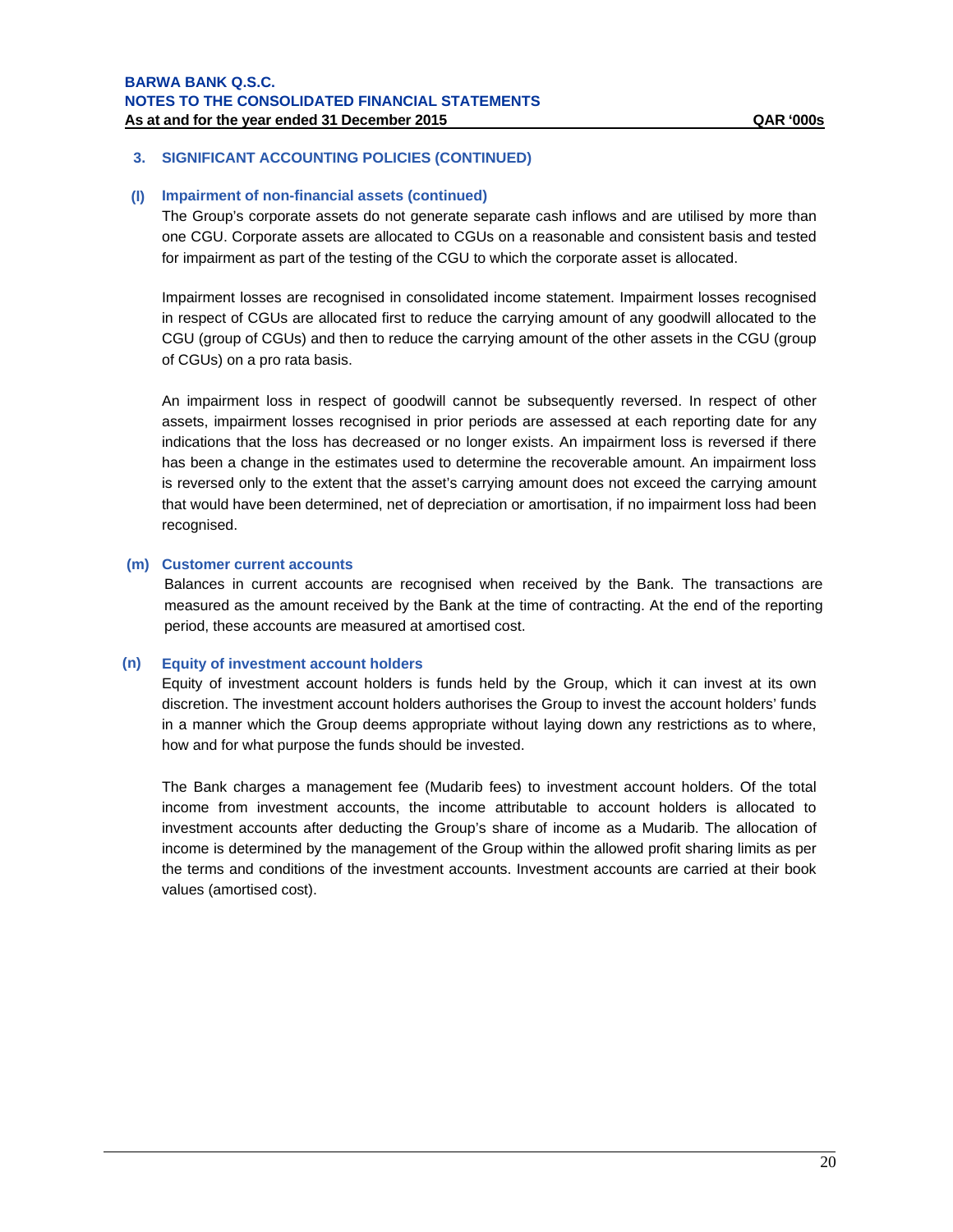- **(o) Distribution of profit between equity of investment account holders and owners**  The Bank complies with the directives of the QCB as follows:
	- Net profit is arrived at after taking into account all income and expenses at the end of the financial year, and is distributed between investment account holders and owners.
	- The share of profit of investment account holders is calculated on the basis of their daily deposit balances over the year, after reducing the Bank's agreed and declared Mudaraba fee.
	- In case of any expense or loss, which arises out of negligence on the part of the Bank due to noncompliance with QCB regulations and instructions, then such expenses or loss shall not be borne by the investment account holders. Such matter is subject to the QCB decision.
	- In case the results of the Group at the year-end are net losses, then QCB, being the authority responsible for determining the Bank's accountability for these losses, shall decide how these shall be treated without violation to the Islamic Shari'a rules.
	- Due to pooling of investment funds with the Group's funds for the purpose of investment, no priority has been given to either party in the appropriation of profit.

# **(p) Provisions**

Provision is recognised if, as a result of a past event, the Group has a present legal or constructive obligation that can be estimated reliably, and it is probable that an outflow of economic benefits will be required to settle the obligation. Provisions are determined by discounting the expected future cash flows at a pre-tax rate that reflects current market assessments of the time value of money and, where appropriate, the risks specific to the liability.

#### **(q) Employee benefits**

#### **Defined contribution plans**

The Group provides for its contribution to the State administered retirement fund for Qatari employees in accordance with the retirement law, and the resulting charge is included within the staff cost under note 26 in the consolidated income statement. The Group has no further payment obligations once the contributions have been paid. The contributions are recognised when they are due.

#### **Defined benefit scheme**

The Group provides for employees end of service benefits determined in accordance with the requirements of Qatar Labour law pertaining to retirement and pensions, wherever required. These unfunded charges are made by the Group on the basis of employees' salaries and the number of years of service at the statement of financial position date.

#### **Short-term employee benefits**

Short-term employee benefit obligations are measured on an undiscounted basis and are expensed as the related service is provided. A liability is recognised for the amount expected to be paid under short-term cash bonus or profit-sharing plans if the Group has a present legal or constructive obligation to pay this amount as a result of past service provided by the employee and the obligation can be estimated reliably.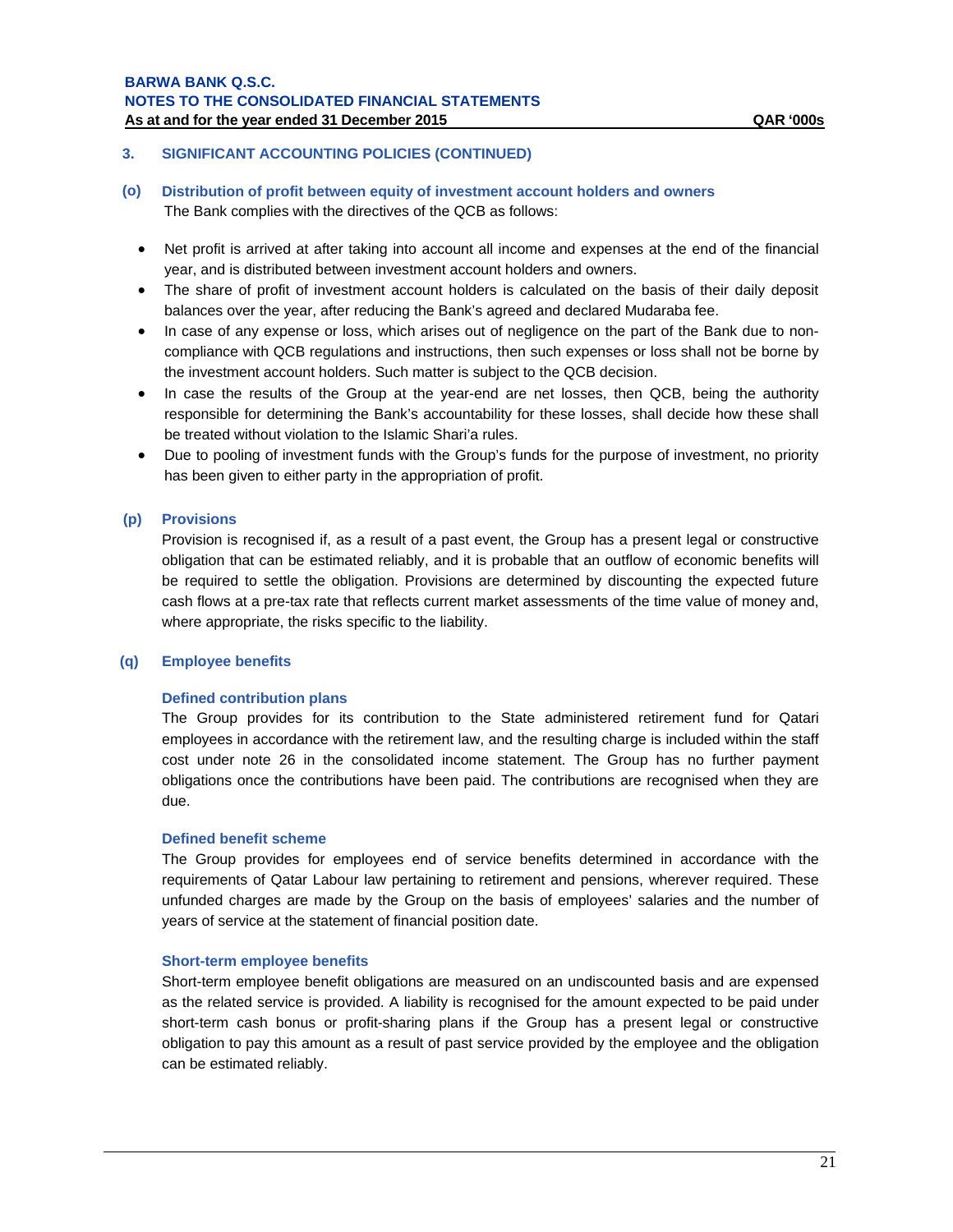#### **(r) Revenue recognition**

#### *Murabaha and Musawama*

Profit from Murabaha and Musawama transactions is recognised when the income is both contractually determinable and quantifiable at the commencement of the transaction. Such income is recognised on a time-apportioned basis over the period of the transaction. Where the income from a contract is not contractually determinable or quantifiable, it is recognised when it is actually realised. Income related to non-performing accounts is excluded from the consolidated income statement.

#### *Mudaraba*

Income on Mudaraba financing is recognised when the right to receive payment is established or on distribution by the Mudarib, whereas losses are charged to the consolidated income statement on declaration by the Mudarib.

#### *Ijara*

Ijara income is recognised on time-apportioned basis over the lease period. Income related to nonperforming accounts is excluded from the consolidated income statement.

#### *Istisna'a*

Revenue and the associated profit margin are recognised in the Group's consolidated income statement according to the percentage of completion method.

#### *Wakala*

Income from Wakala placements is recognised on a time apportioned basis so as to yield a constant periodic rate of return based on the balance outstanding.

#### *Income from investment banking services*

Income from investment banking services (presented in fee and commission income), including placement, advisory, marketing and performance fees, is recognised as per contractual terms when the service is provided and income is earned. This is usually when the Group has performed all significant acts in relation to a transaction and it is highly probable that the economic benefits from the transaction will flow to the Group. Significant acts in relation to a transaction are determined based on the terms agreed in the contracts for each transaction. The assessment of whether economic benefits from a transaction will flow to the Group is based on the extent of binding firm commitments received from other parties.

#### *Fees and commission income*

Fees and commission income that are integral to the effective profit rate on a financial asset carried at amortised cost are included in the measurement of the effective profit rate of the financial asset. Other fees and commission income, including account servicing fees, sales commission, management, arrangement and syndication fees, are recognised as the related services are performed.

#### *Dividend income*

Dividend income is recognised when the right to receive the dividend is established.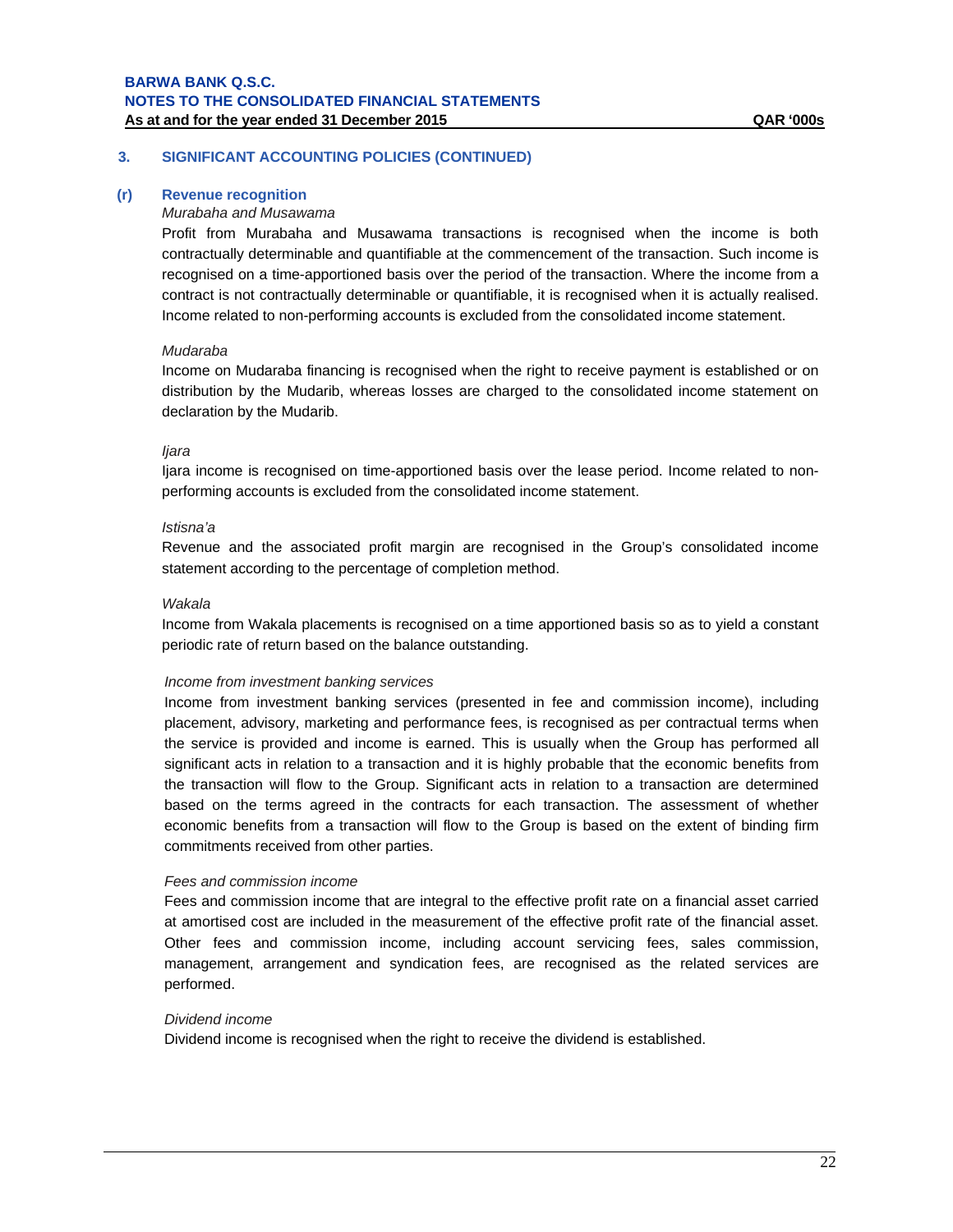# **3. SIGNIFICANT ACCOUNTING POLICIES (CONTINUED)**

#### **(s) Earnings per share**

The Bank presents basic and diluted earnings per share ("EPS") data for its ordinary shares. Basic EPS is calculated by dividing the net profit or loss attributable to owners of the Bank by the weighted average number of ordinary shares outstanding during the period. Diluted EPS is determined by adjusting the net profit or loss attributable to owners and the weighted average number of ordinary shares outstanding for the effects of all dilutive potential ordinary shares.

# **(t) Segment reporting**

An operating segment is a component of the Group that engages in business activities from which it may earn revenues and incur expenses, including revenues and expenses that relate to transactions with any of the Group's other components, whose operating results are reviewed regularly by the Group Management Committee (being the chief operating decision maker) to make decisions about resources allocated to each segment and assess its performance, and for which discrete financial information is available.

# **(u) Fiduciary activities**

The Group acts as fund manager and in other fiduciary capacities that result in the holding or placing of assets on behalf of individuals, corporate and other institutions. These assets and income arising thereon are excluded from these consolidated financial statements, as they are not assets of the Group.

## **(v) Earnings prohibited by Shari'a**

The Bank is committed to avoid recognising any income generated from non-Islamic sources. Accordingly all non-Islamic income is credited to a charity account, the Bank reserve these funds for charitable purposes.

#### **(w) Taxation**

The Group is currently exempt from income tax. However, the Bank and certain subsidiaries of the Group that meet the Tax Law criteria are required to file income tax returns with the Public Revenues and Taxes department.

#### **(x) Financial information of the Parent**

A statement of financial position and income statement of the Parent as disclosed at the end of the consolidated financial statements are prepared following the same accounting policies as mentioned above except for investment in subsidiaries and associates which are carried at cost.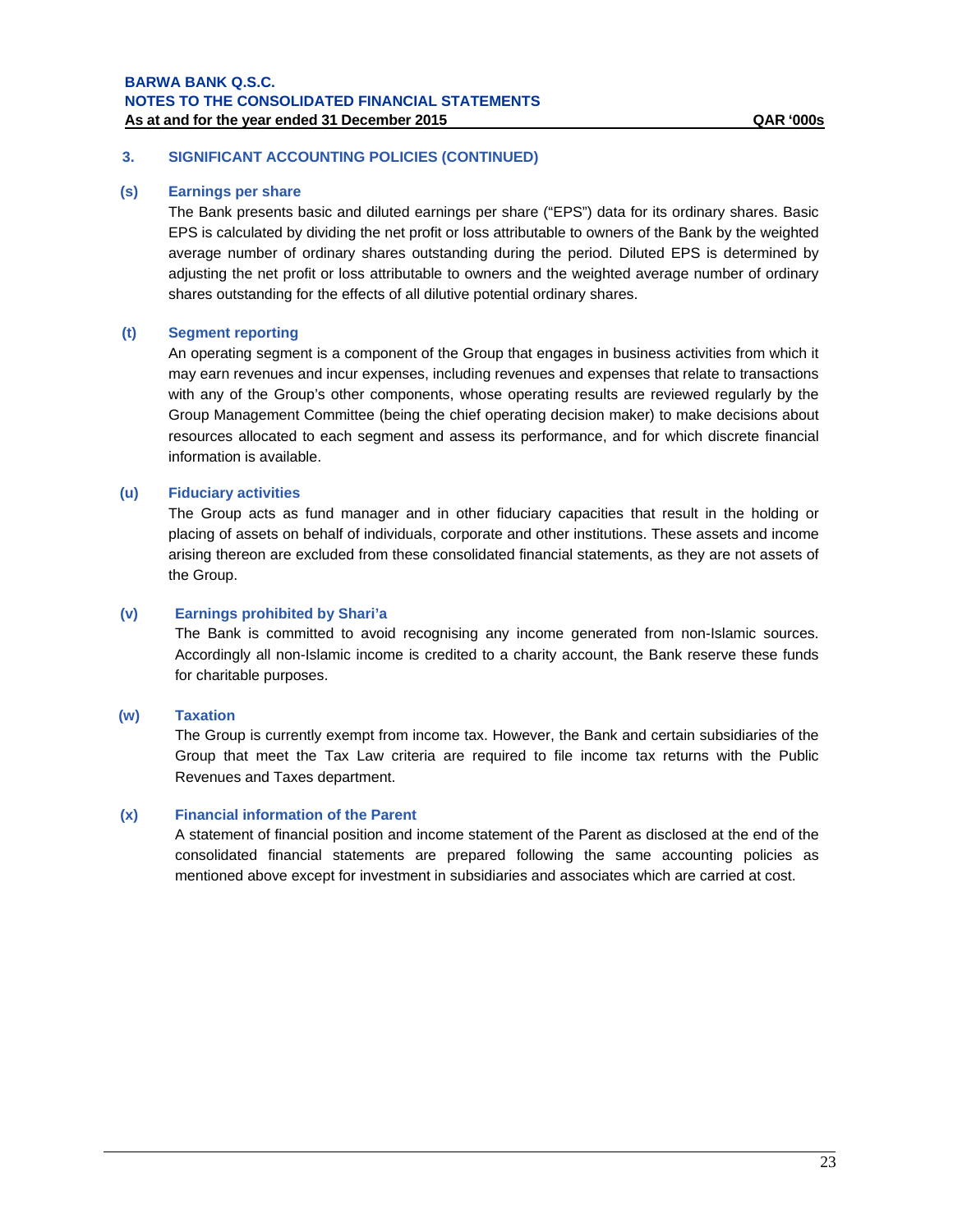**3. SIGNIFICANT ACCOUNTING POLICIES (CONTINUED)** 

#### **(y) Financial guarantees**

In the ordinary course of business, the Group gives financial guarantees, consisting of letters of credit and guarantees.

Financial guarantees are initially recognized in the consolidated financial statements at fair value, being the premium received on the date the guarantee was given, and the initial fair value is amortised over the life of the financial guarantee. Subsequent to initial recognition, the Group's liability under such guarantees are measured at the higher of the amortised amount and the best estimate of the expenditure required to settle any financial obligation arising at the reporting date. These estimates are determined based on experience of similar transactions and history of past losses, supplemented by the judgment of Management.

Any increase in the liability relating to guarantees is taken to the consolidated statement of income. The amortisation of the premium received is recognized in the consolidated statement of income under "fee and commission income".

#### **(z) New standards and interpretations**

#### **New standards, amendments and interpretations effective from 1 January 2015**

During the year, the Accounting and Auditing Standards for Islamic Financial Institutions (AAOIFI) issued amendments to FAS 23 which are effective from 1 January 2015. These amendments provide clarification and expands the scenarios for assessing control when an entity holds less than the majority voting rights in an investee. In particular, the concept of de-facto control has been introduced. The amendment clarifies that where the Islamic Financial Institution "IFI" has less than majority voting rights in an investee, control may also exist through:

a) agreement with the entity's other shareholders or the entity itself;

- b) rights arising from other contractual arrangements;
- c) the IFl's voting rights (de facto power);
- d) potential voting rights; or
- e) a combination thereof.

FAS 23, however does not provide specific guidance for assessment of control over special purpose vehicles (SPVs). The Bank previously referred to the relevant guidance within International Financial Reporting Standards (IFRSs). As a result of revisions to IFRS 10 (consolidation), the Group has now also changed its accounting policy for determining whether it has control over SPVs. The new control model focuses on whether the Group has power over an SPV, exposure or rights to variable returns from its involvement with the investee and the ability to use its power to affect those returns. In particular, expanded guidance has been provided to assess whether the Group's decision making rights over an investee would be considered as those of a principal (primarily for its own benefit) and when it would be considered to be that of an agent (primarily for benefit of its investors).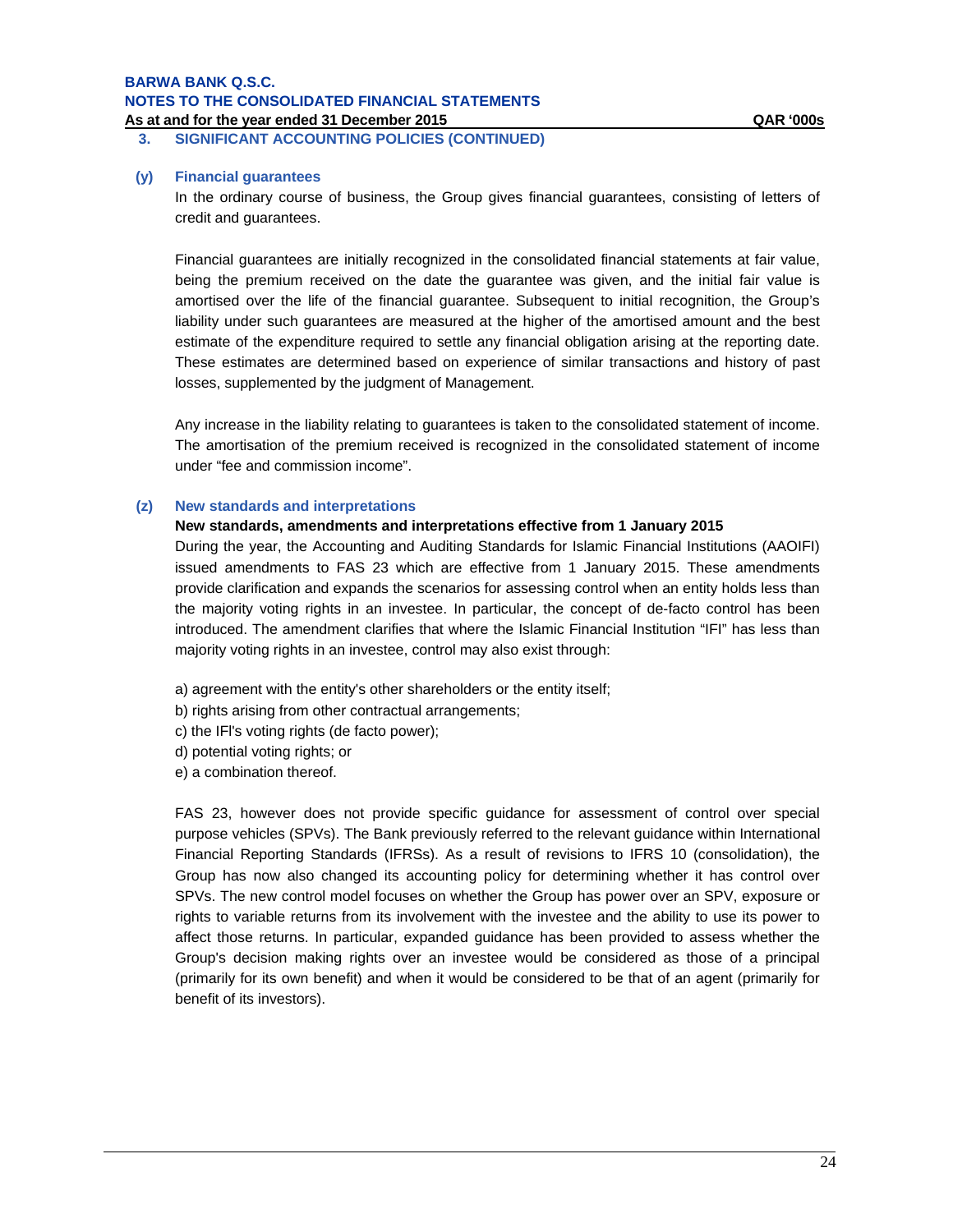# **3. SIGNIFICANT ACCOUNTING POLICIES (CONTINUED)**

# **(z) New standards and interpretations (continued)**

**New standards, amendments and interpretations effective from 1 January 2015 (Continued)** In accordance with the amendments to FAS 23, the Group has reassessed its investments considering the new control definition criteria and based on the assessment, management had concluded that the Group would continue to control the investees (note 1). The conclusion is based on the assessment that the Group, in addition to its power over relevant activities, continues to have significant variability from its involvement with the investee.

As a result of the above, there were no changes to the entities that were controlled and consolidated by the Group as of 31 December 2014. Accordingly, adoption of the new amendments did not have a significant impact on the consolidated financial statements or the amounts reported in the comparative periods.

# **New standards, amendments and interpretations issued but not yet effective**

AAOIFI has issued a new accounting standard on investment accounts – Financial Accounting Standard Number 27 (FAS 27): Investment Accounts. The new FAS 27 updates and replaces two of AAOIFI's previous accounting standards relating to investment accounts – FAS 5: Disclosure for bases for Profit Allocation between Owners' Equity and Investment Account Holders as well as FAS 6: Equity of Investment Account Holders and Their Equivalent.

This standard applies to investment accounts based on Mudaraba contracts which represent 'equity of investment accountholders, and on Mudaraba contracts that are placed on "short-term basis" (overnight, seven days, one month basis) by other financial institutions as "interbank deposits" for the purpose of liquidity management. However, it is not applicable to own equity instruments, wakala contracts, reverse murabaha, musharaka or sukuk.

The standard is effective from January 1, 2016. The Group is currently assessing the impact of this standard for future periods.

# **(za) Restricted investment accounts**

Restricted investment accounts represents assets acquired by funds provided by holders of restricted investment accounts and their equivalent and managed by the Group as an investment manager based on either a Mudaraba contract or (Wakala) agency contract. The restricted investment accounts are exclusively restricted for investment in specified projects as directed by the investments account holders. Assets that are held in such capacity are not included as assets of the Group in the consolidated financial statements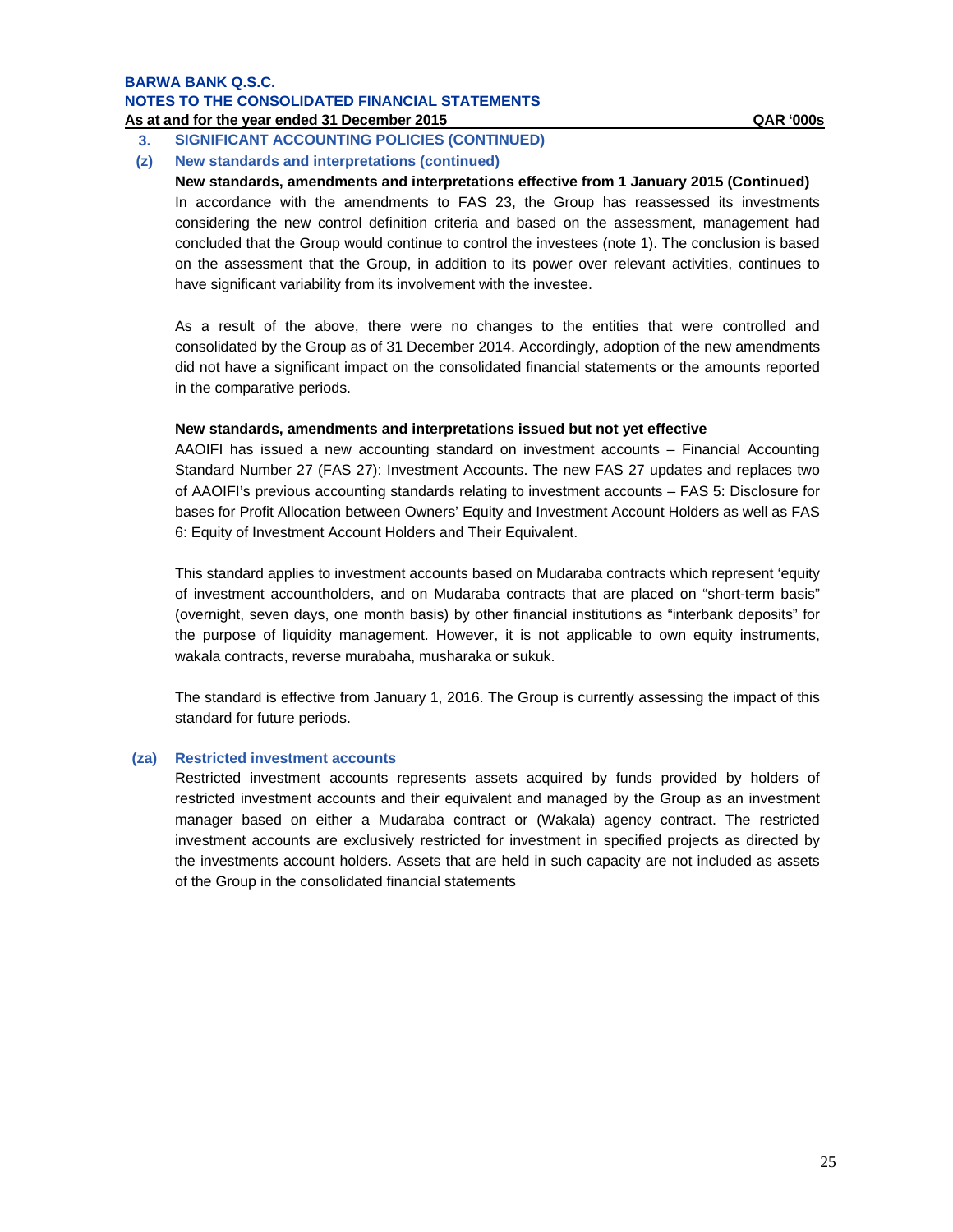## **4. FINANCIAL RISK MANAGEMENT**

#### **(a) Introduction and overview**

The Group's business involves taking on risks in a targeted manner and managing them professionally. The core functions of the Group's risk management are to identify all key risks for the Group, measure these risks, manage the risk positions and determine capital allocations. The Group regularly reviews its risk management policies and systems to reflect changes in markets, products and best market practice.

The Group's aim is to achieve an appropriate balance between risk and return and minimise potential adverse effects on the Group's financial performance. The Group defines risk as the possibility of losses or profits foregone, which may be caused by internal or external factors.

The risks arising from financial instruments to which the Group is exposed are financial risks, which include credit risk, liquidity risk, market risks and operational risk.

#### **Risk Management Structure**

The Board of Directors is ultimately responsible for identifying and controlling risks, however, there are separate independent functions responsible for managing and monitoring risks.

#### **Risk Management and Compliance Committee**

The Risk Management and Compliance Committee has the overall responsibility for the development of the risk strategy and implementing principles, frameworks, policies and limits.

#### **Credit Committee**

The Board of Directors has delegated authority to Credit Committee to approve, sub-delegate, direct, monitor and reviews the Group's financing activities, within specified limits, and to ensure that the credit policies are adhered to, and credit operations are conducted in the most effective manner.

The Credit Committee is the highest level of executive credit approval authority in the Group and is responsible for taking credit decisions within its delegated authority, recommending credit policies and future direction of the credit activities in the Group.

#### **Asset Liability Committee (ALCO)**

ALCO is responsible for the overall balance sheet management of the Group. ALCO set guidelines for the overall management of the liquidity and profit rate risk. ALCO also determine the borrowing and funding strategy (asset allocation) of the Group in order to maximize the profit and minimize risk.

#### **Operational Risk Committee**

The Operational Risk Committee is responsible for managing and overseeing all aspects of operational risk in the Group. The Committee is responsible for the effective implementation of all operational risk policies and standards.

#### **Internal Audit**

Risk management processes are audited by the Group Internal Audit function which examines both the adequacy and compliance with the procedures in addition to a specific audit of the Group Risk function itself as per the approved audit plan. Group Internal Audit discusses the results of all assessments with management and reports its findings and recommendations to the Audit Committee.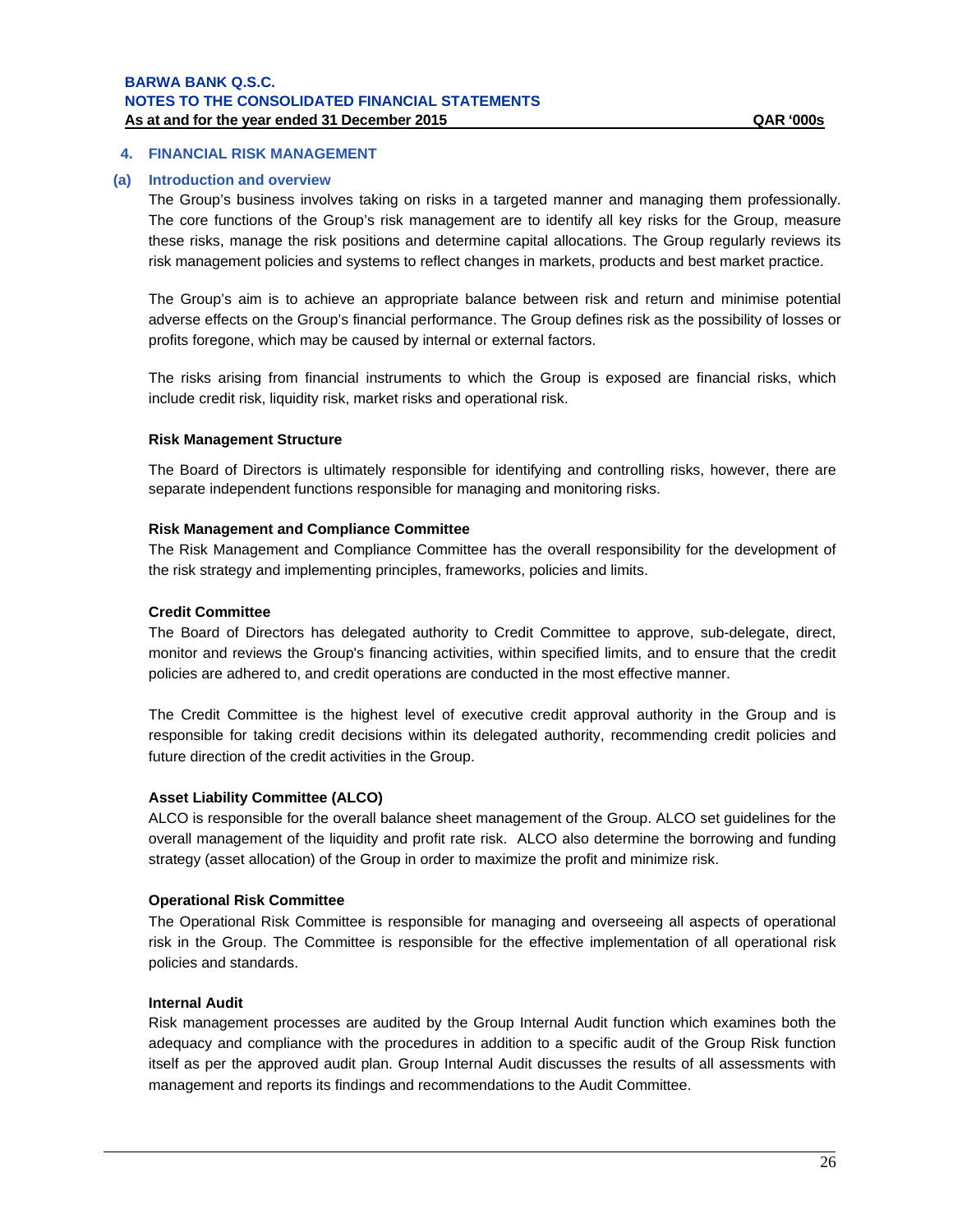#### **(b) Credit risk**

Credit risk is the risk of financial loss to the Group if a customer or counterparty to a financial instrument fails to meet its contractual obligations.

The Group manages credit risk through diversification of investments, capital markets, lending and financing activities to avoid undue concentrations of credit risk with individuals or groups of customers in specific locations or businesses. It also obtains collaterals when appropriate.

Credit risk arises from all transactions that give rise to actual, contingent or potential claims against any counterparty, obligor or customer (collectively referred as "counterparties"). It is the risk that a loss will be incurred if counterparty defaults or fails to honor a financial obligation that is due. It takes into account both probability of involuntary default, wherein the counterparty does not possess the financial means to repay, and strategic default, wherein counterparty with the ability to repay deliberately defaults.

Credit risk may have the following results:

- Delay in payment obligation;
- Partial loss of the credit exposure; or
- Complete loss of the credit exposure.

For risk management reporting purposes, the Group considers and consolidates all elements of credit risk exposure (such as individual obligor default risk, country and sector risk).

#### **Management of credit risk**

The Board of Directors has delegated responsibility for the oversight of credit risk upto a specified limit to its Credit Committee, which is responsible for management of the Group's credit risk, including:

 Formulating credit policies in consultation with business units, covering collateral requirements, credit assessment, risk grading and reporting, compliance with QCB regulations, other applicable legal and statutory requirements;

 Establishing the authorisation structure for the approval and renewal of credit facilities. Facilities exceeding a certain threshold require Board of Directors approval;

 Developing and maintaining the Group's risk grading in order to categorise exposures according to the degree of financial risk;

 Limiting geographical exposures, concentration risk based on internal and external ratings, exposure limits and QCB guidelines;

 Collateralising the exposures by adequate tangible and intangible collaterals. The types of collaterals obtained include cash, mortgages over real estate properties, pledges over shares and personal/corporate guarantees, as appropriate; and

 Reviewing business units compliance of agreed exposure limits, including those for selected industries, country risk and product types. Regular review of the credit quality of Group's portfolios is performed and appropriate corrective actions are taken when required.

The Group has implemented Moody's Risk Analyst Rating System, in order to effectively monitor credit risk at an obligors level on the Group's portfolio and align capital adequacy to such risks. The system is globally proven and enables the Group to rate credit risk on a more objective basis.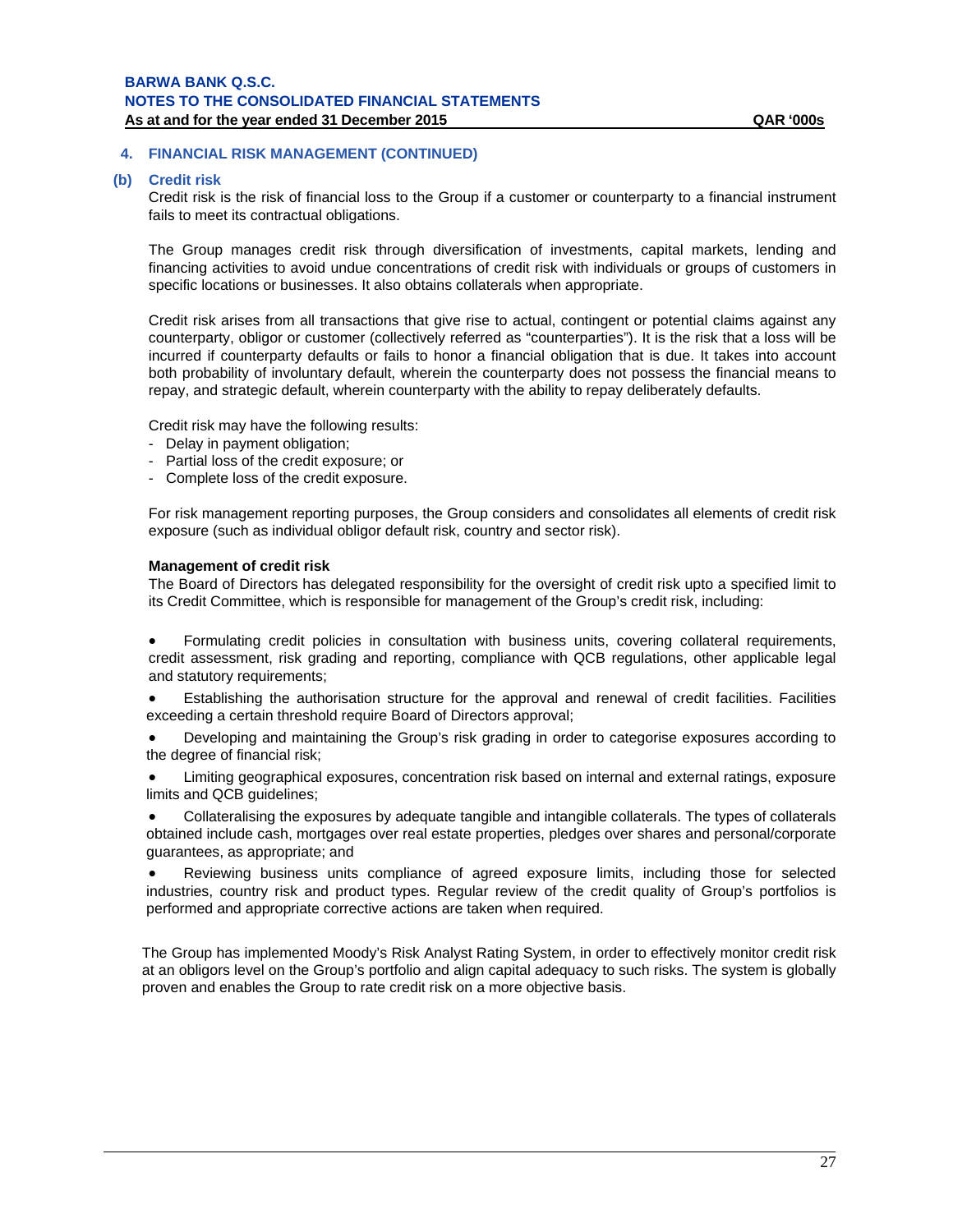# **(b) Credit risk (Continued)**

**(i) Credit risk measurement** 

Group regularly analyze the quality of the overall credit portfolio with particular focus on the problem credits and the remedial management process.

This include:

- Transaction level review
- Obligor level review
- Portfolio based review
- Exception based review.

Credit review and Credit Administration units are responsible to ensure that all financing activity is undertaken within the approved framework and any deviations are promptly detected, reported and followed up for remedial action.

## **Credit portfolio management**

#### *Objective and responsibility*

Portfolio management is an integral part of the credit process that enables the Group to limit concentrations, reduce volatility, increase liquidity and achieve optimum earnings. It does so by incorporating portfolio strategy and planning, performance assessment and reporting functions into one comprehensive management process.

Group is responsible for carrying out the activities in relation to credit risk portfolio management by seeking information from different business units on a regular basis to perform this function. The portfolio analyst undertakes the review, monitoring and control of limits structures based on the portfolio diversification parameters. Further, it prepares portfolio studies and periodic sector/ regional exposure information for management review.

#### *Portfolio diversification*

The Bank takes into consideration the following parameters to assess the diversification of the credit portfolio across:

- Group exposure limits
- Industry/ sector exposure limits
- Country exposure limits
- Product exposure limits
- Exposure to a particular credit risk mitigant

#### *Stress testing of credit portfolio*

The Group follows a rigorous and forward looking stress testing procedure (in line with pillar 2 requirements of Basel II Accord as well as taking into consideration QCB guidelines) that identifies possible events or changes in market conditions (or risk factors) that could adversely impact the Group. This requires foreseeing situations under hypothetical scenarios considering the question 'what-if' and development of stress tests in such scenarios. This enables the Group to be well equipped to cope with the crisis situations when they arise. Risk function has the responsibility of conducting periodic stress testing of the credit portfolio.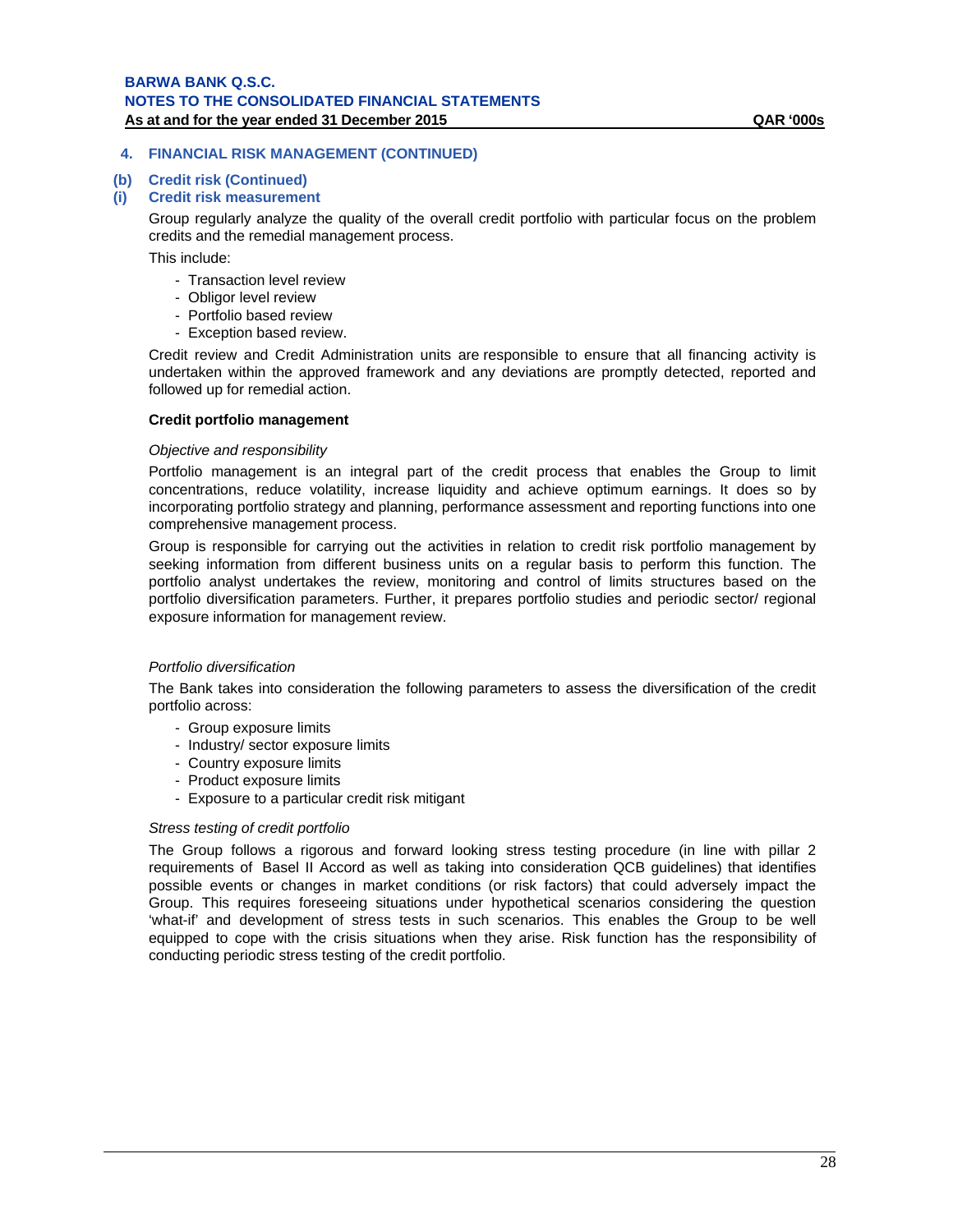#### **(b) Credit risk (Continued)**

**(i) Credit risk measurement (continued)**

The stress-testing program of the Group involves the following steps:

- Capturing reliable data (accuracy and timeliness)
- Identification of risk factors that have an impact on the portfolio value. The different categories of risk factors used by the Group are:
	- a. Obligor rating
	- b. Environment (industry, economic, political, real estate prices, etc.)
	- c. Model (assumptions, holding period, etc.)
	- d. Analytics (correlation, transition matrices, etc.)
- Construction of stress tests on the basis of single factor or multi-factor scenarios
- Deciding magnitude of factor shock
- Running stress tests
- Reporting results of stress tests
- Assessing the impact of abovementioned results on capital adequacy of the Group
- Reassessing the relevance of stress tests on yearly basis.

*Credit risk management information system (MIS)*

Information on all elements of the Group's risk asset portfolio, and most particularly on irregular accounts and on those displaying characteristics of deterioration, are readily available with the concerned staff. Reports are thoroughly scrutinized and, where indicated, triggers appropriate response from the department concerned.

#### **(ii) Risk limit control and mitigation policies**

The Group has processes in place for mitigating credit risk which mainly include processes for credit Initiation, credit standards, collateral management and large exposure management.

#### **Collateral**

The Group secures credit exposures through a variety of collaterals including cash margins, lien on fixed deposits, real estate and marketable securities. Independent valuation of real estate collaterals are obtained periodically to determine collateral coverage. The value of marketable securties is constantly monitored to determine whether any replenishments /disposals are required.

#### **Financing limits (for risk management instrument and financing books)**

The Group has defined limits by counterparty, borrowing group, country, Board of Directors, subsidiaries and affliates. Exposures against these limits are monitored and any breach is reported to the Board through Risk Management and Compliance Committee.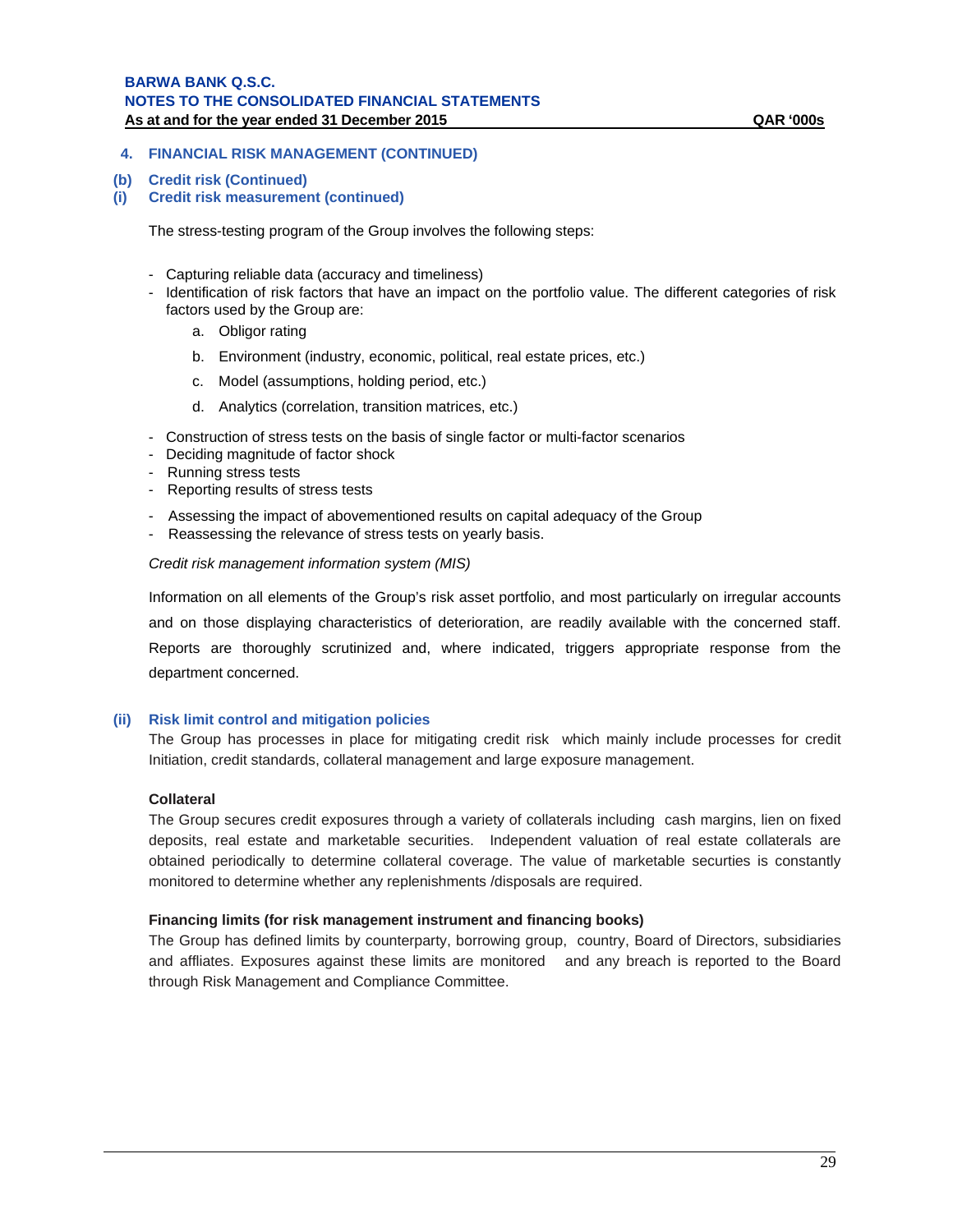# **4. FINANCIAL RISK MANAGEMENT (CONTINUED)**

#### **(b) Credit risk (Continued)**

**(iii) Maximum exposure to credit risk before collateral held or other credit enhancements** 

|                                                                                                                                    | 2015       | 2014       |
|------------------------------------------------------------------------------------------------------------------------------------|------------|------------|
| Credit risk exposures relating to financial assets recorded on the<br>consolidated statement of financial position are as follows: |            |            |
| Balances with Qatar Central Bank                                                                                                   | 1,244,008  | 1,089,350  |
| Due from banks                                                                                                                     | 2,403,836  | 2,107,985  |
| Financing assets                                                                                                                   | 28,497,638 | 23,250,587 |
| Investment securities – debt type                                                                                                  | 10,085,986 | 8,910,469  |
| Other assets                                                                                                                       | 276,314    | 172,491    |
|                                                                                                                                    | 42,507,782 | 35,530,882 |
|                                                                                                                                    |            |            |
| Other credit risk exposures are as follows:                                                                                        |            |            |
| Guarantees                                                                                                                         | 6,699,523  | 6,309,815  |
| Letters of credit                                                                                                                  | 2,596,110  | 3,170,588  |
| Unutilised credit facilities                                                                                                       | 12,404,330 | 9,070,515  |
|                                                                                                                                    | 21,699,963 | 18,550,918 |

The above tables represent a worse-case scenario of credit risk exposure to the Group, without taking account of any collateral held or other credit enhancements attached. For assets recorded on the consolidated statement of financial position, the exposures set out above are based on net carrying amounts as reported on the consolidated statement of financial position. Letter of credit and guarantees are net of cash margins.

# **(iv) Concentration of risks of financial assets with credit risk exposure Geographical sectors**

The following table breaks down the Group's credit exposure at their carrying amounts (without taking into account any collateral held or other credit support), as categorised by geographical region. For this table, the Group has allocated exposures to regions based on the country of domicile of its counterparties.

#### **2015**

|                                     |            | Other      |               |               |              |  |
|-------------------------------------|------------|------------|---------------|---------------|--------------|--|
|                                     | Qatar      | <b>GCC</b> | <b>Europe</b> | <b>Others</b> | <b>Total</b> |  |
| Assets recorded on the consolidated |            |            |               |               |              |  |
| statement of financial position:    |            |            |               |               |              |  |
| Balances with Qatar Central Bank    | 1,244,008  | ۰          | ٠             | ۰             | 1,244,008    |  |
| Due from banks                      | 598,333    | 86.321     | 191,667       | 1,527,515     | 2,403,836    |  |
| Financing assets                    | 20,270,470 | 3,207,200  | 4,021,535     | 998,433       | 28,497,638   |  |
| Investment securities - debt type   | 8,923,271  | 556,102    | 7,957         | 598,656       | 10,085,986   |  |
| Other assets                        | 141,521    | 84,659     | 47,362        | 2.772         | 276,314      |  |
|                                     | 31,177,603 | 3.934.282  | 4.268.521     | 3.127.376     | 42,507,782   |  |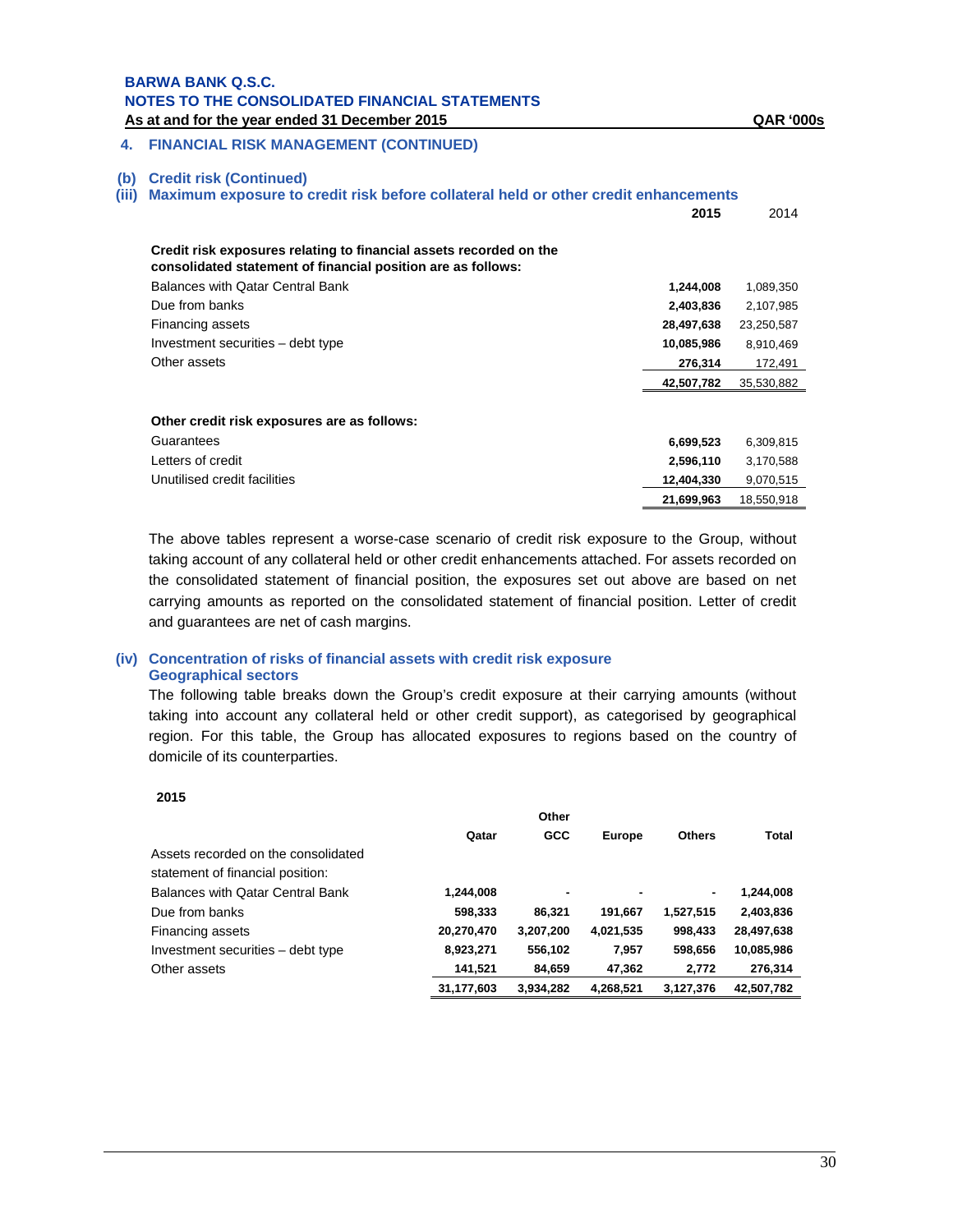# **4. FINANCIAL RISK MANAGEMENT (CONTINUED)**

#### **(b) Credit risk (Continued)**

## **(iv) Concentration of risks of financial assets with credit risk exposure (continued) Geographical sectors (continued)**

2014

|                                                                         |            | Other     |                          |                          |            |
|-------------------------------------------------------------------------|------------|-----------|--------------------------|--------------------------|------------|
|                                                                         | Qatar      | GCC       | Europe                   | Others                   | Total      |
| Assets recorded on the consolidated<br>statement of financial position: |            |           |                          |                          |            |
| Balances with Qatar Central Bank                                        | 1,089,350  |           | $\overline{\phantom{a}}$ | $\overline{\phantom{0}}$ | 1,089,350  |
| Due from banks                                                          | 87,123     | 909.167   | 255.378                  | 856.317                  | 2,107,985  |
| Financing assets                                                        | 18,826,547 | 2.627.926 | 1,108,548                | 687.566                  | 23,250,587 |
| Investment securities – debt type                                       | 7,807,630  | 776.596   | 8.860                    | 317.383                  | 8,910,469  |
| Other assets                                                            | 166,042    | 5,065     | 9                        | 1.375                    | 172,491    |
|                                                                         | 27,976,692 | 4.318.754 | 1.372.795                | 1.862.641                | 35,530,882 |
|                                                                         |            |           |                          |                          |            |

#### **2015**

|                              |            | Other   |               |               |              |
|------------------------------|------------|---------|---------------|---------------|--------------|
| Other credit risk exposures  | Qatar      | GCC     | <b>Europe</b> | <b>Others</b> | <b>Total</b> |
|                              |            |         |               |               |              |
| Guarantees                   | 6,010,506  | 282,709 | 26,121        | 380,187       | 6,699,523    |
| Letters of credit            | 2,320,472  | 93,163  |               | 182,475       | 2,596,110    |
| Unutilised credit facilities | 11,124,678 | 555,918 | 14,326        | 709,408       | 12,404,330   |
|                              | 19,455,656 | 931,790 | 40,447        | 1,272,070     | 21,699,963   |
|                              |            |         |               |               |              |
| 2014                         |            |         |               |               |              |
|                              |            | Other   |               |               |              |
|                              | Qatar      | GCC     | Europe        | <b>Others</b> | Total        |
| Other credit risk exposures  |            |         |               |               |              |
| Guarantees                   | 5,367,809  | 391,851 | 16,543        | 533,612       | 6,309,815    |
| Letter of credit             | 2,983,636  | 147,547 | 2,910         | 36,495        | 3,170,588    |
| Unutilised credit facilities | 8,171,458  | 201,693 | 469,420       | 227,944       | 9,070,515    |
|                              | 16,522,903 | 741,091 | 488,873       | 798,051       | 18,550,918   |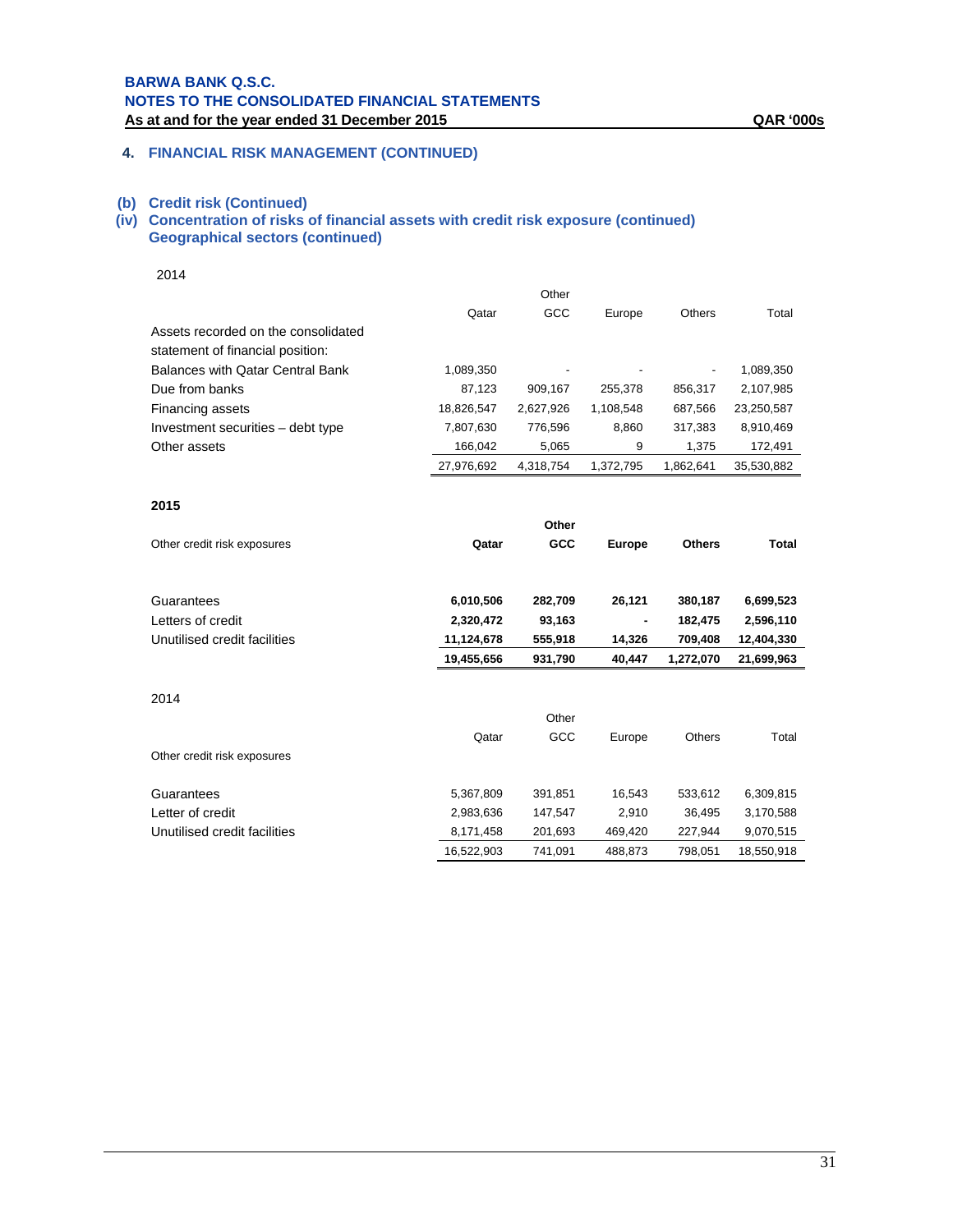# **(b) Credit risk (Continued)**

# **(iv) Concentration of risks of financial assets with credit risk exposure (continued) Industry sectors**

The following table breaks down the Group's credit exposure at carrying amounts before taking into account collateral held or other credit enhancements, as categorised by the industry sectors of the Group's counterparties.

|                            | <b>Gross</b> | Gross      |
|----------------------------|--------------|------------|
|                            | exposure     | exposure   |
|                            | 2015         | 2014       |
|                            |              |            |
| Funded and unfunded        |              |            |
| Government                 | 14,968,984   | 11,649,459 |
| Industry and Manufacturing | 1,106,503    | 746,023    |
| Commercial                 | 6,774,706    | 4,175,179  |
| <b>Financial services</b>  | 4,129,306    | 4,422,710  |
| Contracting                | 12,420,267   | 11,406,839 |
| Real estate                | 8,920,125    | 8,566,365  |
| Personal                   | 2,156,501    | 2,077,915  |
| Services and others        | 13,731,353   | 11,037,310 |
|                            | 64,207,745   | 54,081,800 |

# **Credit risk exposure**

The tables below presents an analysis of financial assets by rating agency designation, based on Standard & Poor's ratings (or their equivalent Moody's / Fitch):

|                          | 2015       | 2014       |
|--------------------------|------------|------------|
| <b>Equivalent grades</b> |            |            |
| AAA to AA-               | 15,684,059 | 14,567,611 |
| $A+$ to $A-$             | 3,370,231  | 3,588,483  |
| BBB+ to BBB-             | 701,621    | 1,476,186  |
| $BB+$ to $B-$            | 2,315,772  | 1,222,422  |
| Unrated                  | 42,136,062 | 33,227,098 |
|                          | 64,207,745 | 54,081,800 |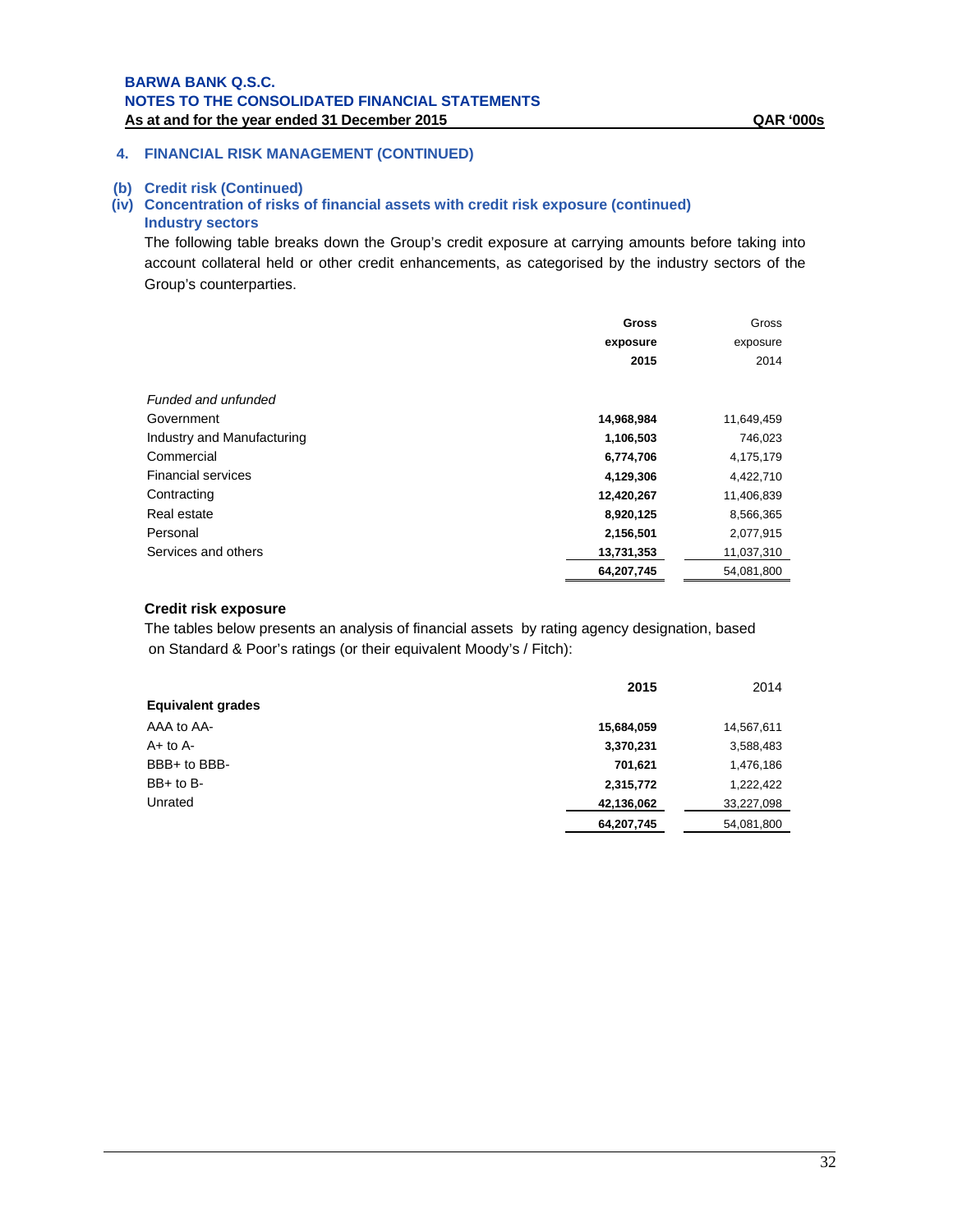# **(b) Credit risk (Continued)**

**(v) Credit quality** 

|                                       |            |                  |           |                |                      | Investment securities |
|---------------------------------------|------------|------------------|-----------|----------------|----------------------|-----------------------|
|                                       |            | Financing assets |           | Due from banks |                      | - debt type           |
|                                       | 2015       | 2014             | 2015      | 2014           | 2015                 | 2014                  |
| Neither past due nor impaired:        |            |                  |           |                |                      |                       |
| Investment grade                      | 20,077,965 | 14,598,970       | 2,403,836 |                | 2,107,985 10,085,986 | 8,910,469             |
| Standard monitoring                   | 6,360,985  | 7,320,192        |           |                |                      |                       |
| Special monitoring                    |            |                  |           |                |                      |                       |
| <b>Carrying amount</b>                | 26,438,950 | 21,919,162       | 2,403,836 |                | 2,107,985 10,085,986 | 8,910,469             |
| Past due but not impaired:            |            |                  |           |                |                      |                       |
| Investment grade                      | 1,074,151  | 861,667          |           |                |                      |                       |
| Standard monitoring                   | 965,703    | 453,296          |           |                |                      |                       |
| Special monitoring                    |            |                  |           |                |                      |                       |
| <b>Carrying amount</b>                | 2,039,854  | 1,314,963        |           |                | ٠                    |                       |
| Impaired:                             |            |                  |           |                |                      |                       |
| Substandard                           | 69,140     | 59,745           |           |                |                      |                       |
| Doubtful                              | 188,216    | 165,195          |           |                |                      |                       |
| Loss                                  | 143,832    | 158,247          |           |                |                      |                       |
|                                       | 401,188    | 383,187          |           |                |                      |                       |
| Less: impairment allowance-specific   | (356, 259) | (364, 225)       |           |                |                      |                       |
| Less: impairment allowance-collective | (26, 095)  | (2,500)          |           |                |                      |                       |
|                                       | 18,834     | 16,462           |           |                |                      |                       |
| Carrying amount - net                 | 28,497,638 | 23,250,587       | 2,403,836 |                | 2,107,985 10,085,986 | 8,910,469             |

# **Impaired financing assets**

Individually impaired financing assets including investment in debt-type securities (other than those carried at fair value through income statement) for which the Group determines that there is objective evidence of impairment and it does not expect to collect all principal and profit due according to the contractual terms of the financing / investment security agreement(s).

# **Financing assets past due but not impaired**

Past due but not impaired financing assets are those for which contractual profit or principal payments are past due, but the Group believes that impairment is not appropriate on the basis of the level of security/collateral available and/or the stage of collection of amounts owed to the Group.

|               | 2015      | 2014      |
|---------------|-----------|-----------|
| Upto 30 days  | 1,344,148 | 735,923   |
| 31 to 60 days | 485.493   | 383,048   |
| 61 – 90 days  | 210,213   | 195,992   |
|               | 2,039,854 | 1,314,963 |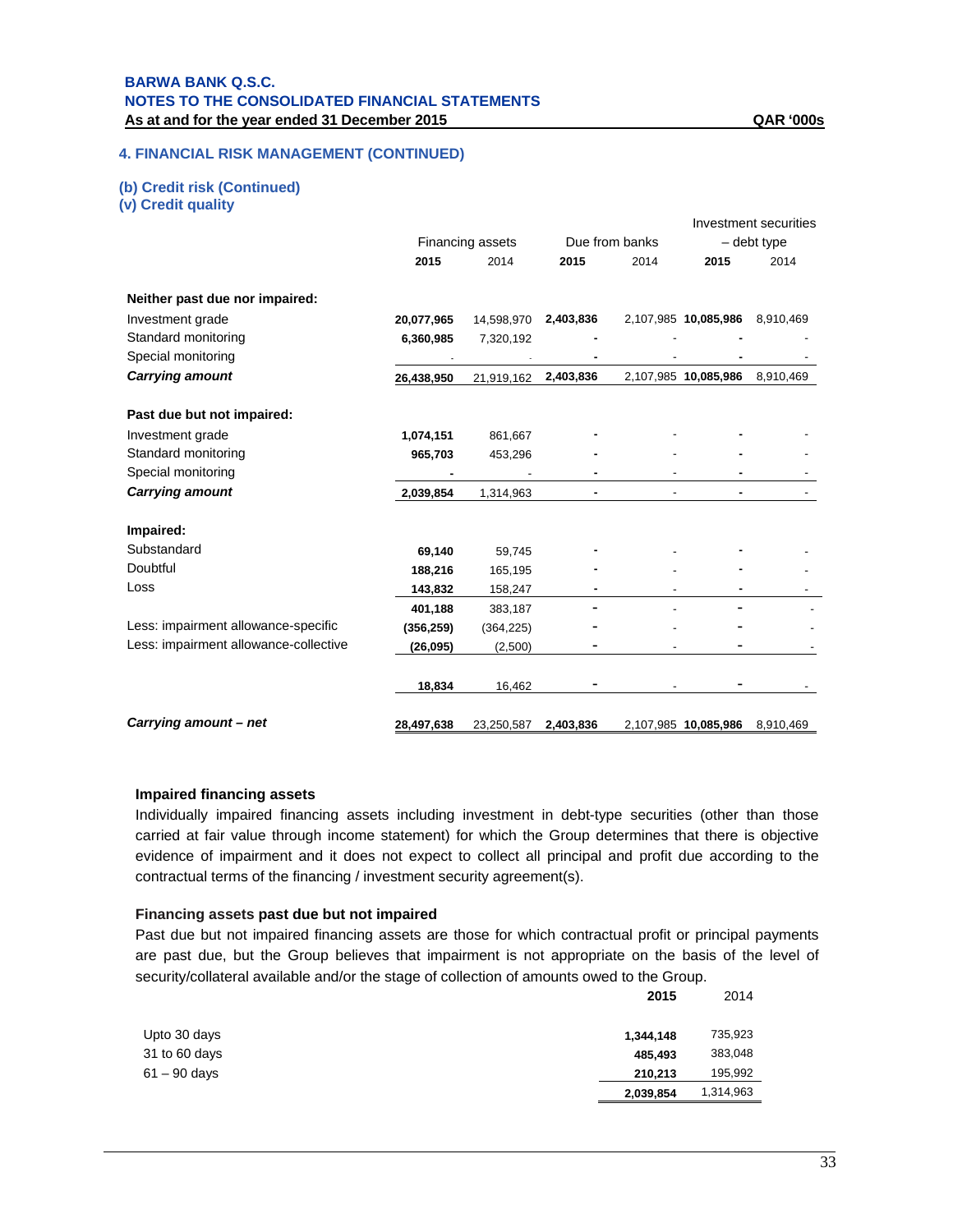#### **(b) Credit risk (Continued)**

#### **(v) Credit quality (continued)**

## **Renegotiated financing assets**

Restructuring activities include extended payment arrangements, approved external management plans, modification and deferral of payments. Restructuring policies and practices are based on indicators or criteria that, in the judgment of management, indicate that payment will most likely continue. These policies are kept under continuous review. As at 31 December 2015, QAR 120.8 million (31 December 2014: QAR 73.2 million) of deals were restructured.

#### **(vi) Collateral**

The determination of eligible collateral and the value of collateral are based on QCB regulations and are assessed by reference to market price or indexes of similar assets.

The Group has collateral in the form of blocked deposits, pledge of shares or legal mortgages against the past dues financing assets.

The aggregate fair value of collateral is QAR 32,604.4 million (2014: QAR 23,708.3 million). For 0 day past due QAR 29,267.9 million (2014: QAR 23,429.4 million), past due up to 30 days: QAR 2,252.4 million (2014: QAR 221.6 million), past due from 31 to 60 days:QAR 15.2 million (2014: QAR Nil), past due from 61 and 90 days: QAR 117.2 million (2014: QAR 57.2 million) and past due from 91 and above days: QAR 951.7 (2014: QAR Nil) respectively.

#### **(vii) Write-off policy**

The Group writes off a financing asset or an investment in debt-type security balance, and any related allowances for impairment losses, when the Group determines that the financing asset or security is uncollectible and after QCB approval is obtained.

This determination is made after considering information such as the occurrence of significant changes in the borrower's / issuer's financial position such that the borrower / issuer can no longer pay the obligation, or that proceeds from collateral will not be sufficient to pay back the entire exposure. For smaller balance standardised financing assets, write-off decisions generally are based on a productspecific past due status. The amount written off during the year was QAR 6.1 million (2014: QAR 0.4 million).

#### **(c) Liquidity risk**

Liquidity risk is the risk that the Group is unable to meet its obligations when they fall due as a result of e.g. customer deposits being withdrawn, cash requirements from contractual commitments, or other cash outflows, such as debt maturities or margin calls for risk management instruments etc. Such outflows would deplete available cash resources for client financing, trading activities and investments. In extreme circumstances, lack of liquidity could result in reductions in the consolidated statement of financial position and sales of assets, or potentially an inability to fulfil financing commitments. The risk that the Group will be unable to do so is inherent in all banking operations and can be affected by a range of institution-specific and market-wide events including, but not limited to, credit events, merger and acquisition activity, systemic shocks and natural disasters.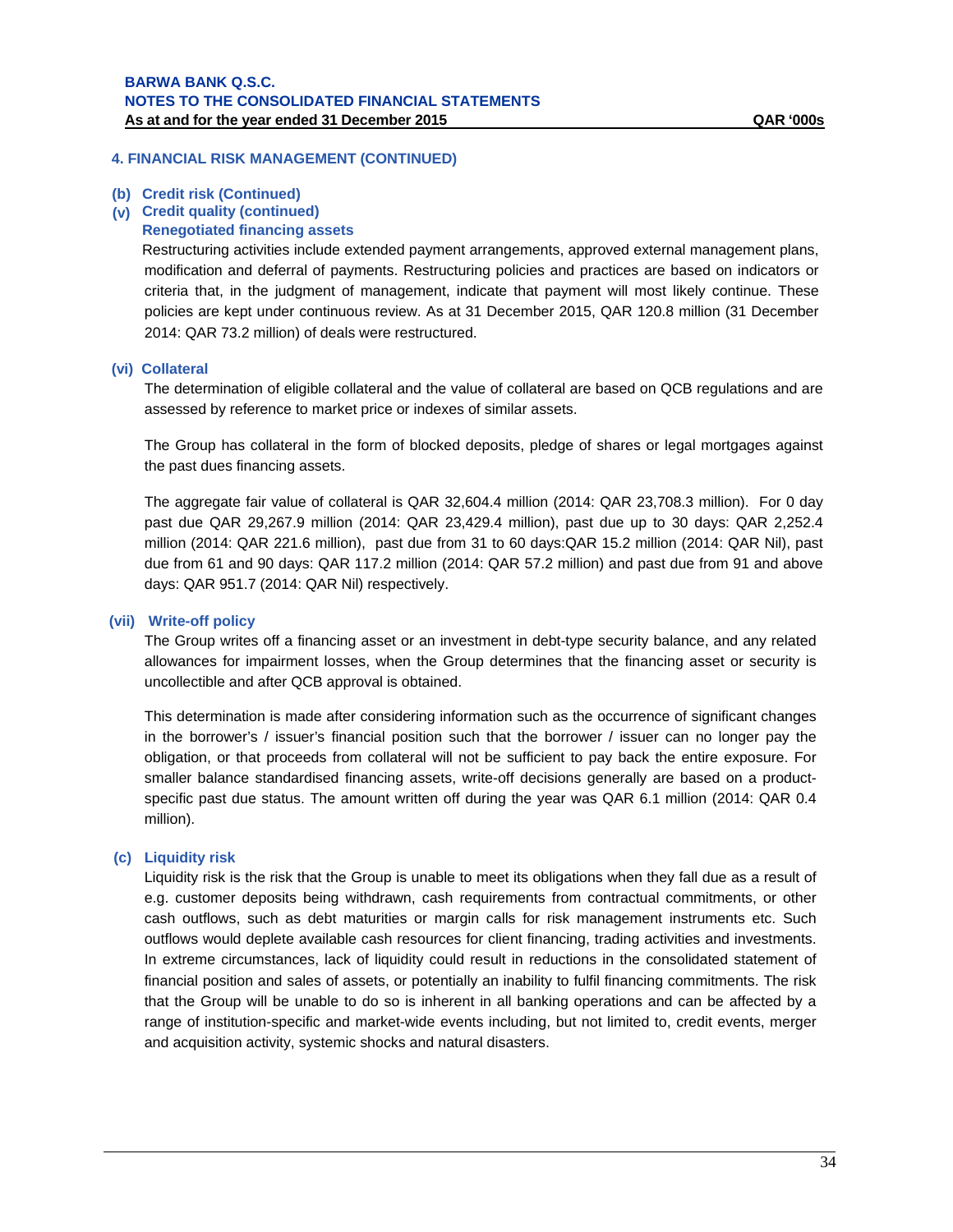#### **4. FINANCIAL RISK MANAGEMENT (CONTINUED)**

#### **(c) Liquidity risk (Continued)**

#### **(i) Management of liquidity risk**

The Group's approach to managing liquidity is to ensure, as far as possible that it has sufficient liquidity to meet liabilities when due, under both normal and stressed conditions, without incurring unacceptable losses or risk of damage to the Group's reputation.

The primary objective of liquidity risk management over which the Asset and Liability Committee (ALCO) has oversight, is to provide a planning mechanism for unanticipated changes in the demand or needs for liquidity created by customer behavior or abnormal market conditions. The ALCO emphasizes the maximization and preservation of customer deposits and other funding sources. ALCO also monitors deposit rates, levels, trends and significant changes. Deposit mobilization plans are regularly reviewed for consistency with the liquidity policy requirements. A contingency plan is also in place which is reviewed periodically.

The daily liquidity position is monitored and regular liquidity stress testing is conducted under a variety of scenarios covering both normal and more severe market conditions. Liquidity policy and procedures are subject to review and approval of the Board of Directors and ALCO. A summary report, including any exceptions and remedial action taken, is submitted regularly to the Board of Directors and ALCO.

#### **(ii) Exposure to liquidity risk**

The key measure used by the Group for managing liquidity risk is the ratio of net liquid assets to deposits from customers. For this purpose net liquid assets are considered as including cash and cash equivalents and investment grade debt securities for which there is an active and liquid market less any deposits from banks, other borrowings and commitments maturing within the next month. The Group ratio of liquid assets to customer deposits at the reporting date was 27% (2014: 34%).

A similar, but not identical, calculation is used to measure the Group's compliance with the liquidity limit established by QCB. As at 31 December 2015, liquidity ratio as per QCB prescribed method was 104% (31 December 2014: 106%). The mimimum liquidity ratio determined by the QCB is 100%.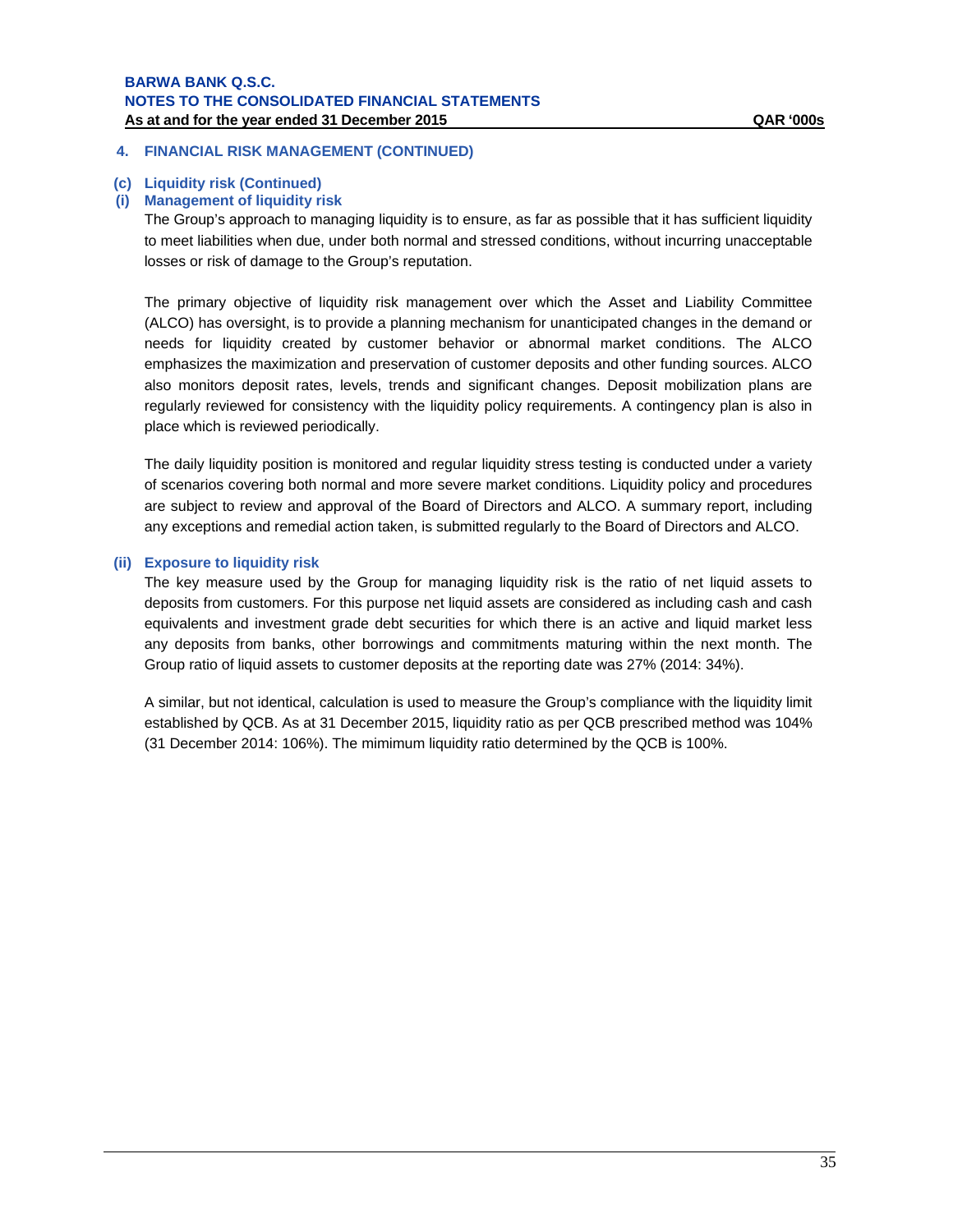#### **(c) Liquidity risk (Continued)**

## **(iii) Maturity analysis**

Maturity analysis of Group's financial assets and liabilities are prepared on the basis of their contractual maturities. The contractual maturities have been determined on the basis of the remaining period at the statement of financial postion and do not take into account effective maturities as indicated by the Group's deposit retention history.

|                                         | Carrying<br>amount | Less than<br>1 month | $1 - 3$<br>months | $3$ months $-$<br>1 year | $1 - 5$<br>years | More than 5<br>years |
|-----------------------------------------|--------------------|----------------------|-------------------|--------------------------|------------------|----------------------|
| 2015                                    |                    |                      |                   |                          |                  |                      |
| <b>Balances with Qatar Central Bank</b> | 1,244,008          | 45,701               |                   |                          |                  | 1,198,307            |
| Due from banks                          | 2,403,836          | 1,550,927            | 183,904           | 224,485                  | 444,520          |                      |
| Financing assets                        | 28,497,638         | 1,068,034            | 3,230,328         | 2,546,967                | 9,027,015        | 12,625,294           |
| Investment securities – debt type       | 10,085,986         |                      | 1,333,803         | 1,110,326                | 4,777,426        | 2,864,431            |
| Other assets                            | 276,314            | 229,495              | 25,248            | 21,571                   |                  |                      |
| Total financial assets                  | 42,507,782         | 2,894,157            | 4,773,283         | 3,903,349                | 14,248,961       | 16,688,032           |
|                                         |                    |                      |                   |                          |                  |                      |
| Due to banks                            | 11,837,255         | 7,380,991            | 1,274,525         | 1,207,259                | 1,245,419        | 729,061              |
| Customer current accounts               | 1,749,029          | 1,749,029            |                   |                          |                  |                      |
| <b>Other liabilities</b>                | 689,269            | 373,104              | 207,491           | 103,179                  | 5,495            |                      |
| <b>Total financial liabilities</b>      | 14,275,553         | 9,503,124            | 1,482,016         | 1,310,438                | 1,250,914        | 729,061              |
|                                         |                    |                      |                   |                          |                  |                      |
| Equiy of investment account holders     | 23,715,779         | 15,122,036           | 3,339,167         | 5,171,986                | 82,590           |                      |
| Total                                   | 37,991,332         | 24,625,160           | 4,821,183         | 6,482,424                | 1,333,504        | 729,061              |
| <b>Difference</b>                       | 4,516,450          | (21, 731, 003)       | (47,900)          | (2,579,075)              | 12,915,457       | 15,958,971           |

|                                         | Carrying<br>amount | Less than 1<br>month | 1-3 months  | $3$ months $-$<br>1 year | $1 - 5$<br>years | More than 5<br>years |
|-----------------------------------------|--------------------|----------------------|-------------|--------------------------|------------------|----------------------|
| 2014                                    |                    |                      |             |                          |                  |                      |
| <b>Balances with Qatar Central Bank</b> | 1,089,350          | 81,756               |             |                          |                  | 1,007,594            |
| Due from banks                          | 2,107,985          | 856,103              | 37,011      | 704,741                  | 510,130          |                      |
| Financing assets                        | 23,250,587         | 423,034              | 1,558,782   | 4,293,531                | 9,028,487        | 7,946,753            |
| Investment securities – debt type       | 8,910,469          | 84,483               | 172,607     | 2,632,598                | 4,780,530        | 1,240,251            |
| Other assets                            | 172,491            | 149,343              | 6,559       | 16,589                   |                  |                      |
| Total financial assets                  | 35,530,882         | 1,594,719            | 1,774,959   | 7,647,459                | 14,319,147       | 10,194,598           |
| Due to banks                            | 8,982,279          | 5,486,469            | 1,757,563   | 149,090                  | 859,915          | 729,242              |
| Customer current accounts               | 1,628,841          | 1,628,841            |             |                          |                  |                      |
| <b>Other liabilities</b>                | 479,172            | 207,678              | 100,577     | 129,962                  | 40,955           |                      |
| Total financial liabilities             | 11,090,292         | 7,322,988            | 1,858,140   | 279,052                  | 900,870          | 729,242              |
| Equiy of investment account holders     | 20,229,556         | 8,142,653            | 5,193,218   | 6,314,628                | 579,057          |                      |
| Total                                   | 31,319,848         | 15,465,641           | 7,051,358   | 6,593,680                | 1,479,927        | 729,242              |
| <b>Difference</b>                       | 4,211,034          | (13,870,922)         | (5,276,399) | 1,053,779                | 12,839,220       | 9,465,356            |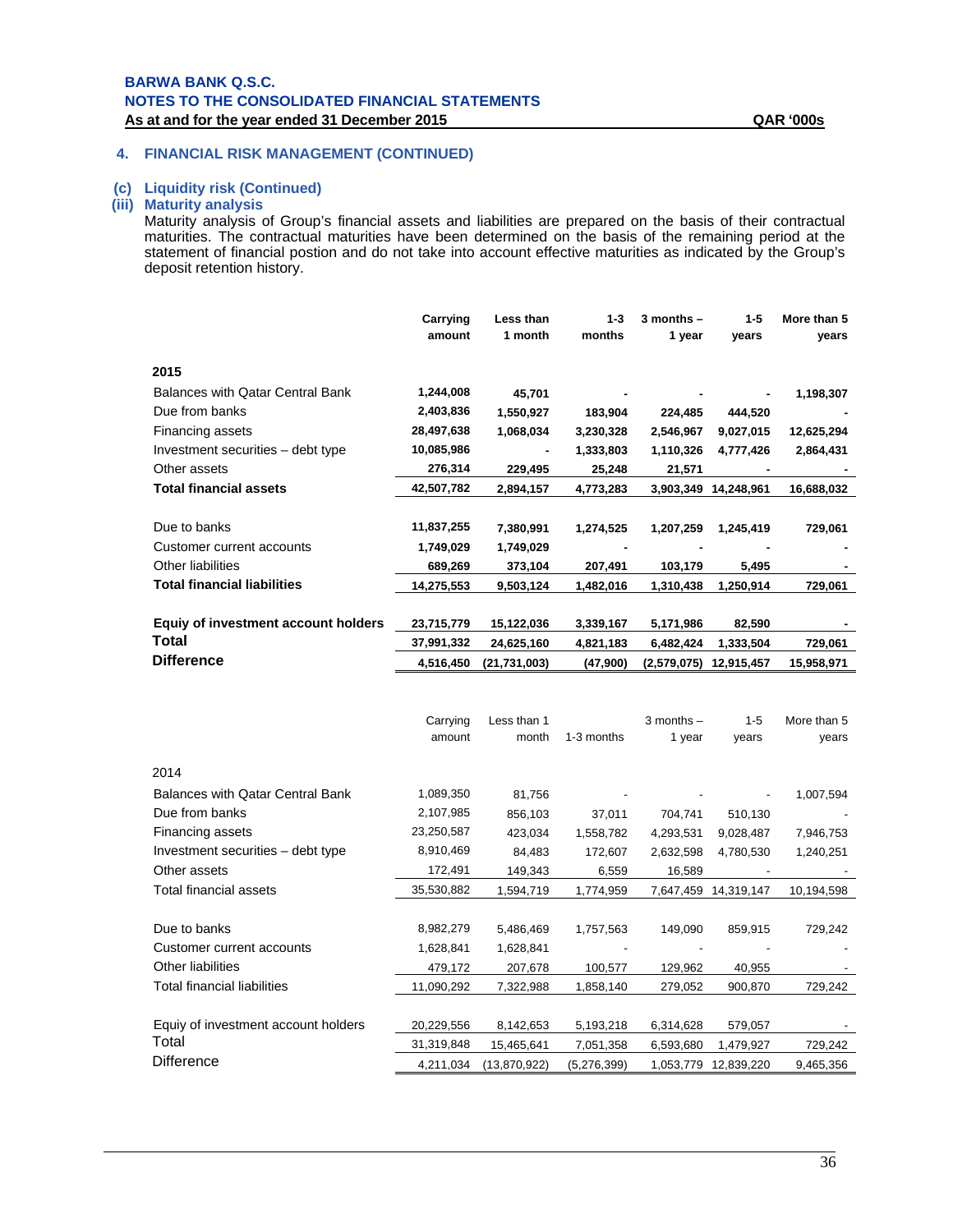## **4. FINANCIAL RISK MANAGEMENT (CONTINUED)**

#### **(c) Liquidity risk (Continued)**

# **(iv) Maturity analysis (Financial liabilities and risk management instruments)**

|                                      |                    | Gross                 |           |           |                |           |             |
|--------------------------------------|--------------------|-----------------------|-----------|-----------|----------------|-----------|-------------|
|                                      |                    | undisc-               |           |           |                |           |             |
|                                      |                    | ounted                |           |           |                |           | <b>More</b> |
|                                      | Carrying           | cash                  | Less than | $1 - 3$   | 3 months       |           | than 5      |
| 2015                                 | amount             | flows                 | 1 month   | months    | - 1 year       | 1-5 years | years       |
|                                      |                    |                       |           |           |                |           |             |
| Non-derivative financial liabilities |                    |                       |           |           |                |           |             |
| Due to banks                         | 11,837,255         | 11,879,458            | 7,386,441 | 1,277,549 | 1,223,426      | 1,262,981 | 729,061     |
| Customer current accounts            | 1,749,029          | 1,749,029             | 1,749,029 |           |                |           |             |
| <b>Other liabilities</b>             | 689,269            | 689,269               | 373,104   | 207,491   | 103,179        | 5,495     |             |
| <b>Total liabilities</b>             | 14,275,553         | 14,317,756            | 9,508,574 | 1,485,040 | 1,326,605      | 1,268,476 | 729,061     |
| Equity of investment account         |                    |                       |           |           |                |           |             |
| holders                              | 23,715,779         | 23,715,779 15,122,036 |           | 3,339,167 | 5,171,986      | 82,590    |             |
| <b>Risk management</b>               |                    |                       |           |           |                |           |             |
| instruments                          |                    |                       |           |           |                |           |             |
| Risk Management:                     | 114,149            |                       |           |           |                |           |             |
| Outflow                              |                    | (24, 893)             | (394)     | (1,992)   | (8,358)        | (13, 125) | (1,024)     |
| Inflow                               |                    | 253,561               | 210,977   | 18,305    | 5,144          | 12,215    | 6,920       |
|                                      | 37,877,183         | 37,804,867 24,420,027 |           | 4,807,894 | 6,501,805      | 1,351,976 | 723,165     |
|                                      |                    |                       |           |           |                |           |             |
|                                      |                    | Gross                 |           |           |                |           |             |
|                                      |                    | undisc-               |           |           |                |           |             |
|                                      |                    | ounted                |           | $1 - 3$   | $3$ months $-$ |           | More        |
|                                      | Carrying<br>amount | cash                  | Less than |           |                |           | than 5      |
|                                      |                    |                       |           |           |                |           |             |
|                                      |                    | flows                 | 1 month   | months    | 1 year         | 1-5 years | years       |
| 2014                                 |                    |                       |           |           |                |           |             |
| Non-derivative financial liabilities |                    |                       |           |           |                |           |             |
| Due to banks                         | 8,982,279          | 8,992,537             | 5,494,310 | 1,759,732 | 149,338        | 859,915   | 729,242     |
| Customer current accounts            | 1,628,841          | 1,628,841             | 1,628,841 |           |                |           |             |
| Other liabilities                    | 479,172            | 479,172               | 207,678   | 100,577   | 129,962        | 40,955    |             |
| <b>Total liabilities</b>             | 11,090,292         | 11,100,550            | 7,330,829 | 1,860,309 | 279,300        | 900,870   | 729,242     |
|                                      |                    |                       |           |           |                |           |             |
| Equity of investment account         |                    |                       |           |           |                |           |             |
| holders                              | 20,229,556         | 20,229,556 8,142,653  |           | 5,193,218 | 6,314,628      | 579,057   |             |
| Risk management instruments          |                    |                       |           |           |                |           |             |
| Risk Management:                     | (14, 241)          |                       |           |           |                |           |             |
| Outflow                              |                    | (41, 108)             | (12, 628) | (816)     | (9, 459)       | (12,609)  | (5,596)     |
| Inflow                               |                    | 53,038                | 572       | 859       | 4,987          | 14,902    | 31,718      |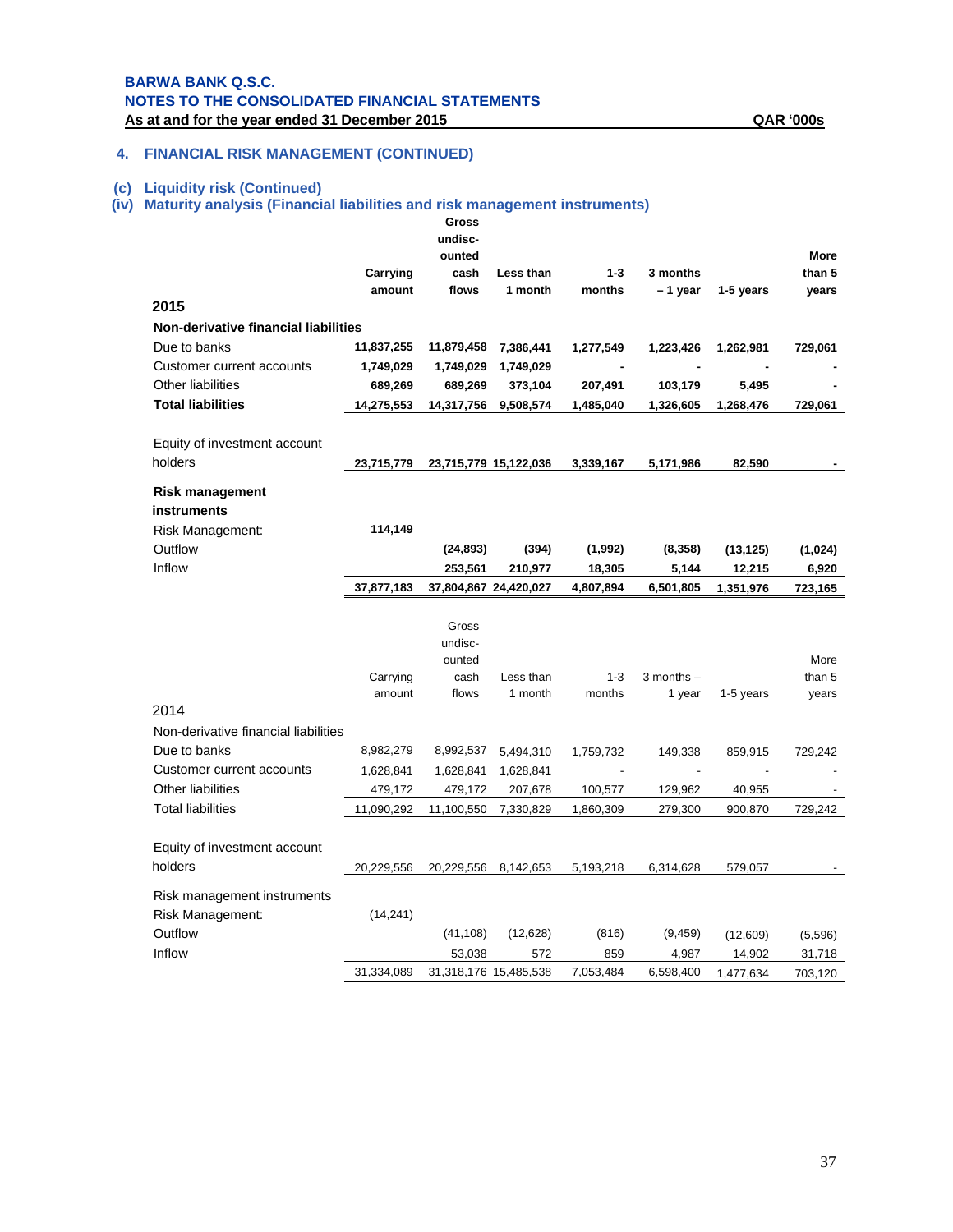#### **(d) Market risks**

The Group takes on exposure to market risks, which is the risk that the fair value or future cash flows of a financial instrument will fluctuate because of changes in market prices. Market risks arise from open positions in profit rate, currency and equity products, all of which are exposed to general and specific market movements and changes in the level of volatility of market rates or prices such as profit rates, credit spreads, foreign exchange rates and equity prices. The Group separates exposures to market risk into either trading or non-trading portfolios.

The market risks arising from trading and non-trading activities are concentrated in Group Treasury and monitored by two teams separately. Regular reports are submitted to the Board of Directors and heads of each business unit.

Trading portfolios include those positions arising from market-making transactions where the Group acts as principal with clients or with the market.

Non-trading portfolios primarily arise from the profit rate management of the entity's retail and corporate banking assets and liabilities. Non-trading portfolios also consist of foreign exchange and equity risks arising from the Group's debt-type and equity-type investments.

#### **(i) Management of market risks**

Overall authority for market risk is vested in ALCO. Group Market Risk is responsible for the development of detailed risk management policies (subject to review and approval by Board of Directors) and for the day-to-day review of their implementation.

The Board of Directors has set risk limits based on different factors including country-wise exposure limits. These limits are closely monitored by senior management and reviewed by ALCO on a regular basis.

#### **(ii) Exposure to market risks – trading portfolios**

The principal tool used to measure and control market risk exposure within the Group's trading portfolios is Value at Risk (VaR). The VaR of a trading portfolio is the estimated loss that will arise on the portfolio over a specified period of time (holding period) from an adverse market movement with a specified probability (confidence level). A fully integrated VaR computation system is used by the Group to calculate VaR through historical simulation, analytical and Monte Carlo approaches, which is based upon a 99 percent confidence level assuming a 1-day, 10-day and 30-day holding periods. Taking account of market data from the previous one year, and observed relationships between different markets and prices, the model generates a wide range of plausible future scenarios for market price movements. Market Risk limits are set and monitored by the Market Risk Management function endorsed by BOD.The Group uses VaR limits for total market risk and specific foreign exchange, profit rate, equity and other price risks. The overall structure of VaR limits are reviewed by ALCO and approval by the Board of Directors. VaR limits are allocated to trading portfolios

The Group's trading portfolio is comparitively insignificant in size, consist mainly of Equities however, the Group has established policies for VaR measurement to overlook the trends for market risk management. In addition, the Group uses a wide range of stress tests to model the financial impact of a variety of exceptional market scenarios, such as periods of prolonged market illiquidity, on individual trading portfolios and the Group's overall position.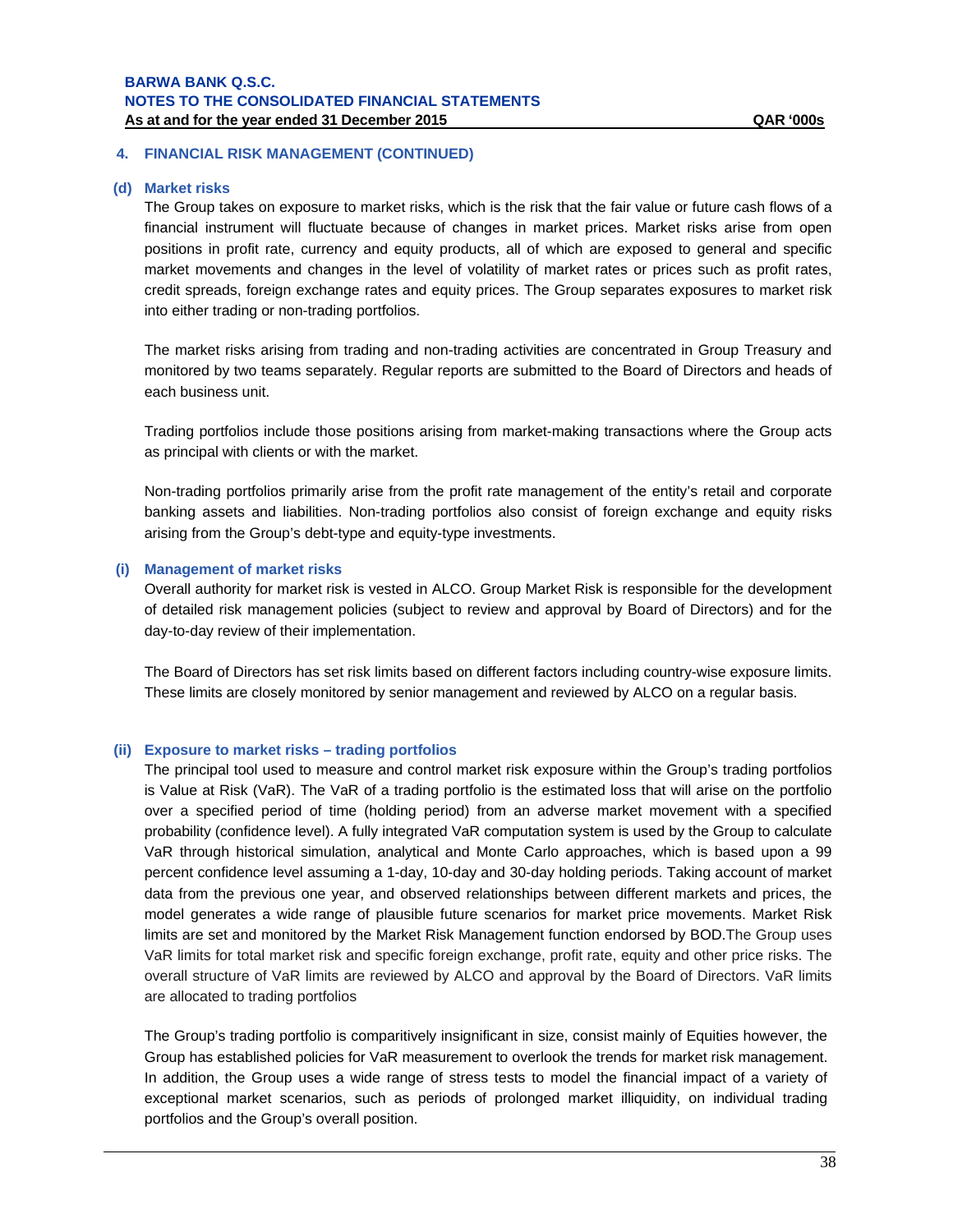#### **(d) Market risks (continued)**

#### **(iii) Exposure to profit rate risk – non-trading portfolios**

The principal risk to which non-trading portfolios are exposed is the risk of loss from fluctuations in the future cash flows or fair values of financial instruments because of a change in market profit rates. Profit rate risk is managed principally through monitoring profit rate gaps and by having pre-approved limits for repricing bands. ALCO is the monitoring body for compliance with these limits and is assisted by Group central Treasury in its day-to-day monitoring activities.

The Islamic Financial Services Board ("IFSB") has issued a document on Risk Management guidelines for Institutions (other than Insurance Institutions) offering only Islamic Financial Service ("IIFS"). This includes sections on 'Rate of Return Risk' and 'Liquidity Risk'. The Group adheres to the guidelines on 'Rate of Return Risk' and 'Liquidity Risk'.

A summary of the Group's profit rate gap position on non-trading portfolios is as follows:

|                                                                                        | Carrying   | Less than   | $3 - 12$    |         | <b>Non-profit Effective</b>          |               |
|----------------------------------------------------------------------------------------|------------|-------------|-------------|---------|--------------------------------------|---------------|
|                                                                                        | amount     | 3 months    | months      |         | 1-5 years rate sensitive profit rate |               |
| 2015                                                                                   |            |             |             |         |                                      |               |
| Balances with Qatar Central Bank                                                       | 1,244,008  |             |             | ۰       | 1,244,008                            | $0\%$         |
| Due from banks                                                                         | 2,403,836  | 158,487     | 364,364     |         | 1,880,985                            | $0.3% - 0.6%$ |
| Financing assets                                                                       | 28,497,638 | 7,894,412   | 3,196,945   | 662,954 | 16,743,327                           | 4.3%-4.7%     |
| Investment securities-debt type                                                        | 10,085,986 | 121,990     |             |         | 9,963,996                            | 3.0%-3.5%     |
|                                                                                        | 42,231,468 | 8,174,889   | 3,561,309   | 662.954 | 29,832,316                           |               |
| Due to banks                                                                           | 11,837,255 | 1,458,461   | 454,014     | ٠       | 9,924,780                            | $0.7% - 1.2%$ |
| Equity of investment account holders                                                   | 23,715,779 | 15,509,591  | 5,474,576   |         | 2,731,612                            | 1.4%-1.8%     |
| <b>Consolidated statement of financial</b><br>position items - Profit rate sensitivity |            |             |             |         |                                      |               |
| gap                                                                                    | 6,678,434  | (8,793,163) | (2,367,281) | 662,954 | 17,175,924                           |               |
| Off-consolidated statement of financial                                                |            |             |             |         |                                      |               |
| position items                                                                         | 12,404,330 | 732,909     | 405,046     | 3,934   | 11,262,441                           | 4.3%-4.7%     |
| Cumulative profit rate sensitivity gap                                                 | 19,082,764 | (8,060,254) | (1,962,235) | 666,888 | 28,438,365                           |               |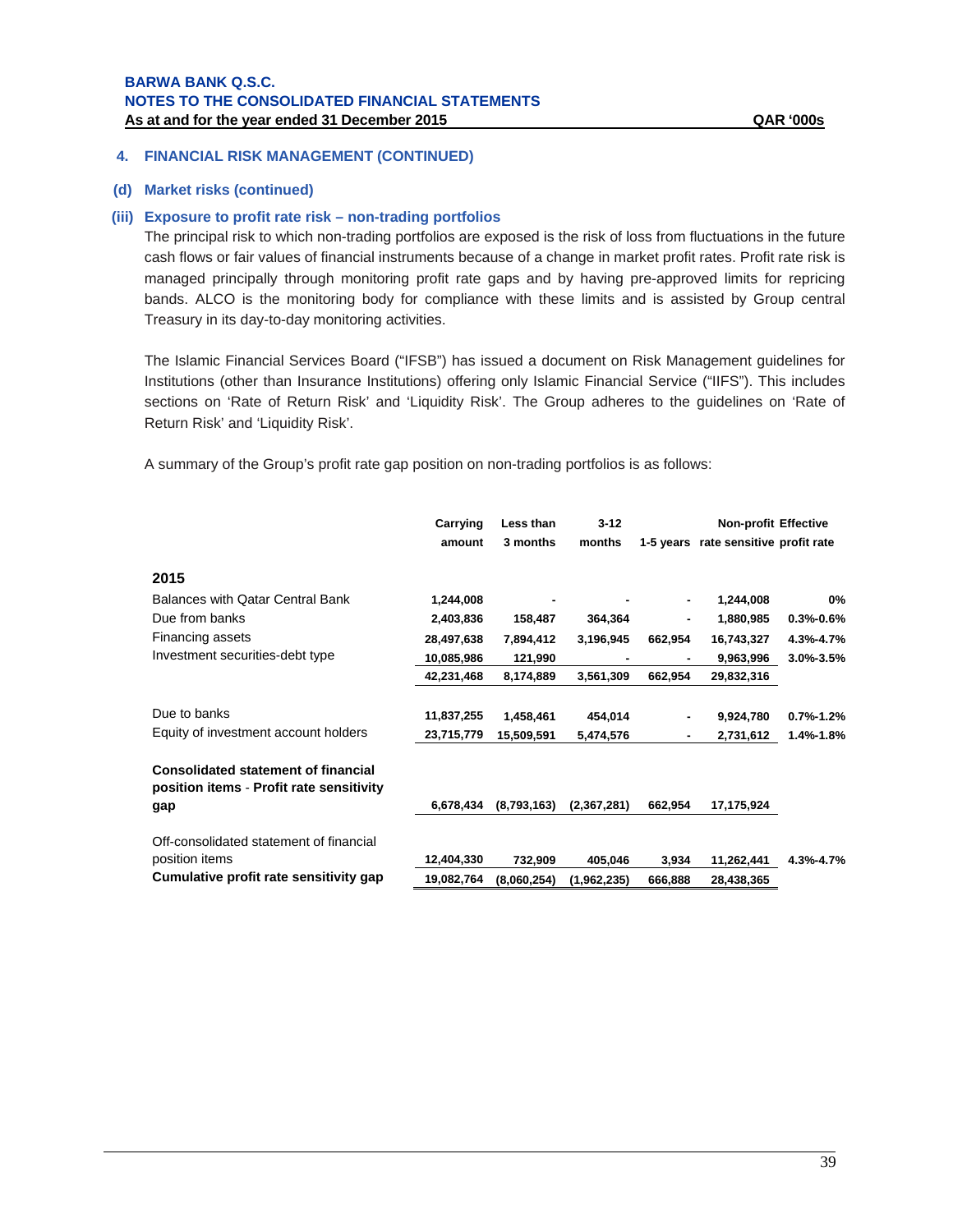## **4. FINANCIAL RISK MANAGEMENT (CONTINUED)**

#### **(d) Market risks (continued)**

## **(iii) Exposure to profit rate risk – non-trading portfolios (continued)**

|                                              | Carrying   | Less than   | $3 - 12$      |           | Non-profit rate Effective |                       |
|----------------------------------------------|------------|-------------|---------------|-----------|---------------------------|-----------------------|
|                                              | amount     | 3 months    | months        | 1-5 years |                           | sensitive profit rate |
| 2014                                         |            |             |               |           |                           |                       |
| Balances with Qatar Central Bank             | 1,089,350  |             |               |           | 1,089,350                 | $0\%$                 |
| Due from banks                               | 2,107,985  | 909,221     | 652,190       |           | 546,574                   | $0.3\% - 0.5\%$       |
| Financing assets                             | 23,250,587 | 8,483,725   | 2,256,071     | 216,448   | 12,294,343                | 4.4%-4.9%             |
| Investment securities-debt type              | 8,910,469  |             | 121,990       |           | 8,788,479                 | 3.0%-3.5%             |
|                                              | 35,358,391 | 9,392,946   | 3,030,251     | 216,448   | 22,718,746                |                       |
|                                              |            |             |               |           |                           |                       |
| Due to banks                                 | 8,982,279  | 1,368,065   | 297,352       |           | 7,316,862                 | $0.7\% - 0.9\%$       |
| Equity of investment account holders         | 20,229,556 | 13,335,871  | 6,893,685     |           | ٠                         | 1.2%-1.4%             |
| Consolidated statement of financial position |            |             |               |           |                           |                       |
| items - Profit rate sensitivity gap          | 6,146,556  | (5,310,990) | (4, 160, 786) | 216,448   | 15,401,884                |                       |
| Off-consolidated statement of financial      |            |             |               |           |                           |                       |
| position items                               | 9,070,515  | 323,686     | 146,160       | 6,955     | 8,593,714                 | 4.4%-4.9%             |
| Cumulative profit rate sensitivity gap       | 15,217,071 | (4,987,304) | (4,014,626)   | 223,403   | 23,995,598                |                       |

#### **Sensitivity analysis**

Management monitors sensitivity of the Group's financial assets and liabilities to various standard and Non standard profit rate scenarios. Standard scenario that is considered on a monthly basis include a 100 basis point (bp) parallel fall or rise in yield curve. An analysis of the Group's sensitivity to an increase or decrease in market profit rates, assuming no asymmetrical movement in yield curves and a constant financial position, is as follows:

| Sensitivity of net profit | 100 bp parallel<br>increase | 100 bp parallel<br>decrease |
|---------------------------|-----------------------------|-----------------------------|
| 2015                      |                             |                             |
| At 31 December            | 35,121                      | (35, 121)                   |
| Average for the year      | 43,373                      | (43, 373)                   |
| 2014                      |                             |                             |
| At 31 December            | 38,927                      | (38, 927)                   |
| Average for the year      | 35,919                      | (35, 919)                   |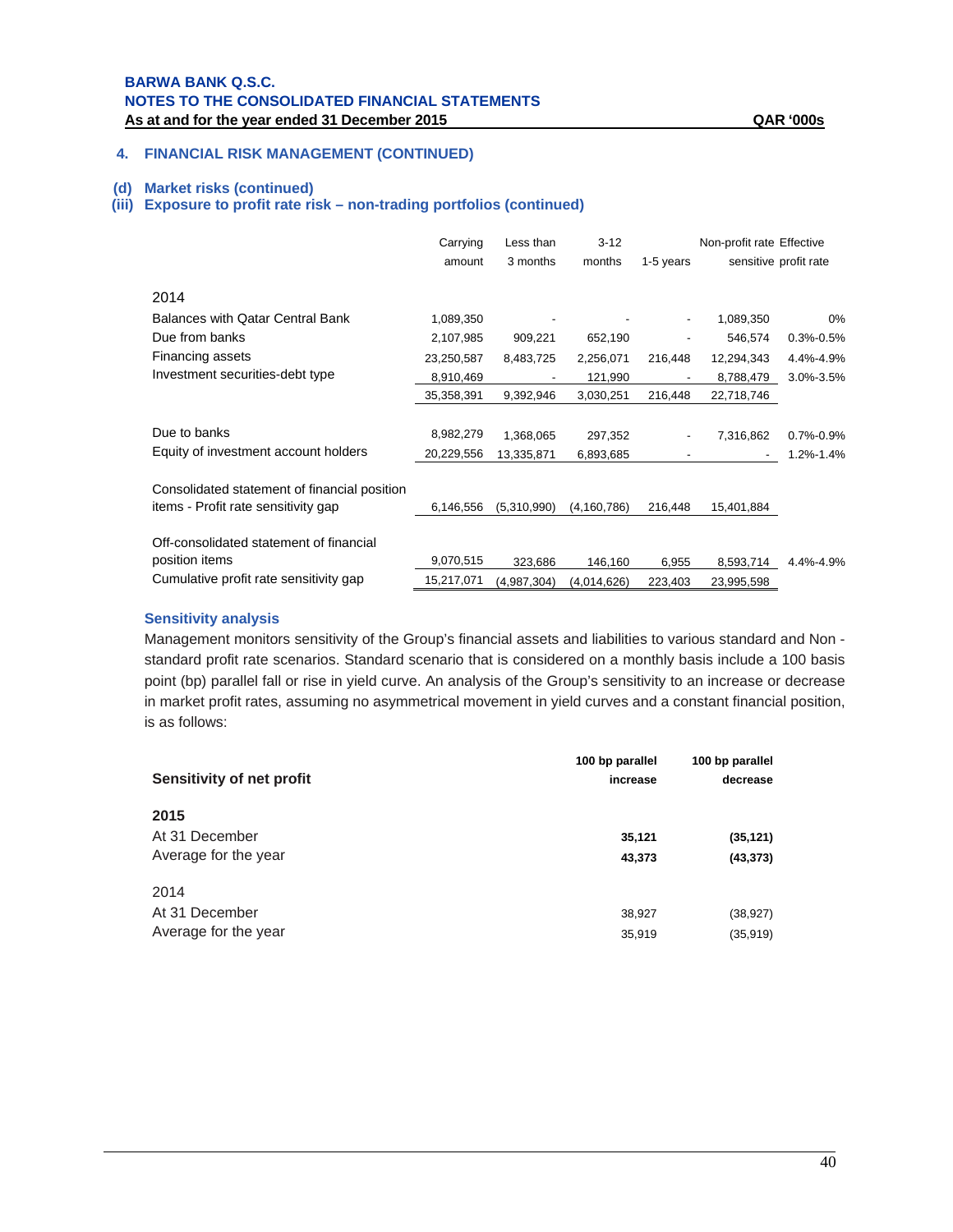# **BARWA BANK Q.S.C. NOTES TO THE CONSOLIDATED FINANCIAL STATEMENTS**

**As at and for the year ended 31 December 2015 QAR '000s 4. FINANCIAL RISK MANAGEMENT (CONTINUED)**

# **(d) Market risks (continued)**

## **(iii) Exposure to profit rate risk – non-trading portfolios (continued)**

Profit rate movements affect reported equity in the following way:

 retained earnings arising from increases or decreases in net profit and the fair value changes reported in consolidated income statement.

Overall non-trading profit rate risk positions are managed by Treasury & Investments Group (TIG), which uses financial investments, advances to banks, deposits from banks and risk management instruments to manage the overall position arising from the Group's non-trading activities. The use of risk management instruments to manage profit rate risk.

#### **(iv) Exposure to other market risks – non-trading portfolios**

#### **Foreign currency transactions**

Foreign exchange risks arise from the movement of the rate of exchange over a period of time. Positions are monitored on a regular basis to ensure positions are maintained within approved limits established by the Board of Directors.

As at the reporting date the net foreign currency exposures, other than USD which is pegged to the Qatari Riyal, and their respective sensitivities to a 500 bps change was as follows:

| 2015                       | 2014                      |
|----------------------------|---------------------------|
|                            |                           |
| 12,079<br>2,439<br>224,215 | 1,229<br>5,591<br>397,389 |
|                            |                           |

|                                                  | Increase / decrease<br>in profit |        | Increase / decrease<br>in equity |        |
|--------------------------------------------------|----------------------------------|--------|----------------------------------|--------|
| 5% increase / decrease in currency exchange rate | 2015                             | 2014   | 2015                             | 2014   |
| <b>Pound Sterling</b>                            | 604                              | 61     | 604                              | 61     |
| Euro                                             | 122                              | 280    | 122                              | 280    |
| Other currencies                                 | 11.211                           | 19.869 | 11.211                           | 19,869 |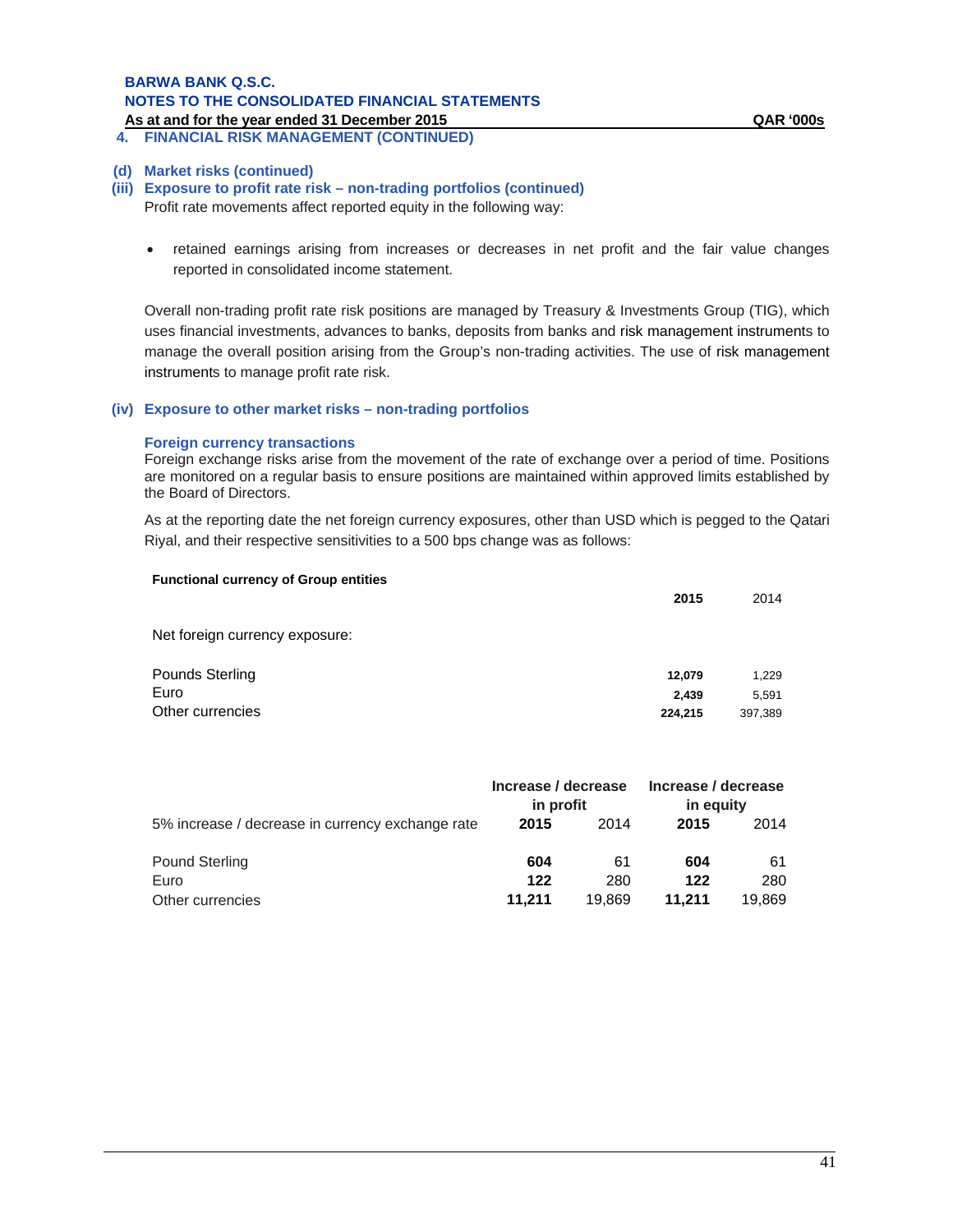#### **(d) Market risks (continued) Equity price risk**

Equity price risk is the risk that the fair value of equities decreases as a result of changes in the level of equity indices and individual stocks. The non-trading equity price risk exposure arises from equity securities classified as fair value through income statement and fair value through equity.

The Group is also exposed to equity price risk and the sensitivity analysis thereof is as follows:

|                                              | 2015   | 2014   |
|----------------------------------------------|--------|--------|
| 5% increase / decrease in QE and other index |        |        |
| Increase / decrease in profit and loss       | 2.839  | 4.694  |
| Increase / decrease in equity                | 37.955 | 36.107 |

The above analysis has been prepared on the assumption that all other variables such as profit rate, foreign exchange rate, etc are held constant and is based on historical correlation of the equity securities to the relevant index. Actual movement may be different from the one stated above.

#### **(e) Operational risks**

Operational risk is the risk of direct or indirect loss arising from a wide variety of causes associated with the Group's involvement with financial instruments, including processes, personnel, technology and infrastructure, and from external factors other than credit, market and liquidity risks such as those arising from legal and regulatory requirements and generally accepted standards of corporate behaviour.

The Group's objective is to manage operational risk so as to balance the avoidance of financial losses and damage to the Group's reputation with overall cost effectiveness and to avoid control procedures that restrict initiative and creativity.

The primary responsibility for the development and implementation of controls to address operational risk is assigned to senior management within each business unit. This responsibility is supported by the development of overall Group standards for the management of operational risk in the following areas:

- requirements for appropriate segregation of duties, including the independent authorisation of transactions;
- requirements for the reconciliation and monitoring of transactions;
- compliance with regulatory and other legal requirements;
- documentation of controls and procedures;
- requirements for the periodic assessment of operational risks faced, and the adequacy of controls and procedures to address the risks identified;
- requirements for the reporting of operational losses and proposed remedial action;
- development of contingency plans;
- training and professional development;
- ethical and business standards; and
- risk mitigation, including insurance where this is effective.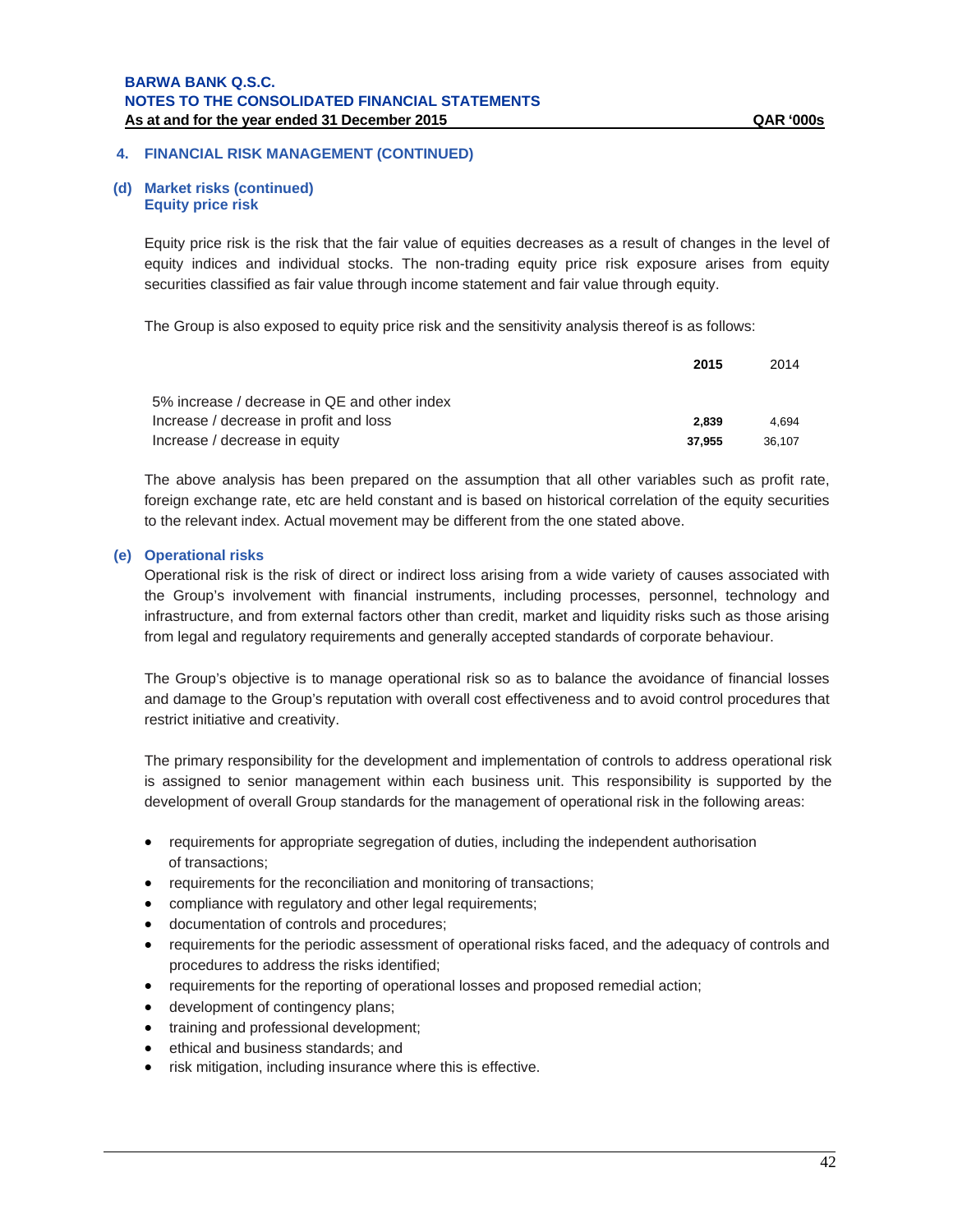#### **(e) Operational risks (continued)**

The strategy and framework for operational risk management is set by the Operational Risk Committee (ORC) and is implemented consistently across the Group. While the management of operational risk is the primary responsibility of each function or service responsible, the implementation of an integrated Operational Risk Management Framework is coordinated by a dedicated and independent team led by an Operational Risk Manager (ORM). This team reports to the Chief Risk Officer (CRO) of the Group. Each business unit has nominated a "Unit Operational Risk Manager (UORM)" who acts as a single point of contact for ORM regarding all Operational Risks for the respective business unit.

The organization has also invested in a state-of-the-art Operational Risk System to create a repository for all Operational risk incidents, losses and near-miss events. There is a robust process for reporting of issues, conducting of root cause analysis (where applicable) and rolling out mitigation plans to avoid recurrence of the issues.

#### **(f) Capital management Regulatory capital**

The Group's policy is to maintain a strong capital base so as to ensure investor, creditor and market confidence and to sustain future development of the business. The impact of the level of capital on owners' return is also recognised and the Group recognises the need to maintain a balance between the higher returns that might be possible with greater gearing and the advantages and security afforded by a sound capital position.

The Group and its individually regulated operations have complied with all externally imposed capital requirements throughout the period.

The capital adequacy ratio of the Group is calculated in accordance with the Basel Committee guidelines as adopted by the QCB.

The Group's regulatory capital position under Basel III (2015) and Basel II (2014) and QCB regulations at 31 December was as follows:

|                          | 2015                       | 2014      |
|--------------------------|----------------------------|-----------|
| Tier 1 capital           | 5.109.557                  | 4.850.375 |
| Tier 2 capital           | 360.569                    | 395.624   |
| Total regulatory capital | <b>5,470,126</b> 5,245,999 |           |

Eligible capital (numerator in Capital Adequecy Ratio) consists of Tier 1 and Tier 2 capitals

Tier 1 consists of two parts: Common Equity Tier 1 (CET1), and Aditional Tier 1 (AT1)

CET1, is part of Tier 1 capital and is the purest form of capital, which includes share capital, statutory reserves, general reserve, retained earnings, exchange translation reserve and non-controlling interests, and other regulatory adjustments relating to items that are included in equity but are treated differently for capital adequacy calculation purposes. The bank deducts intangible assets(including goodwill) and treasury stock from CET1/ Tier1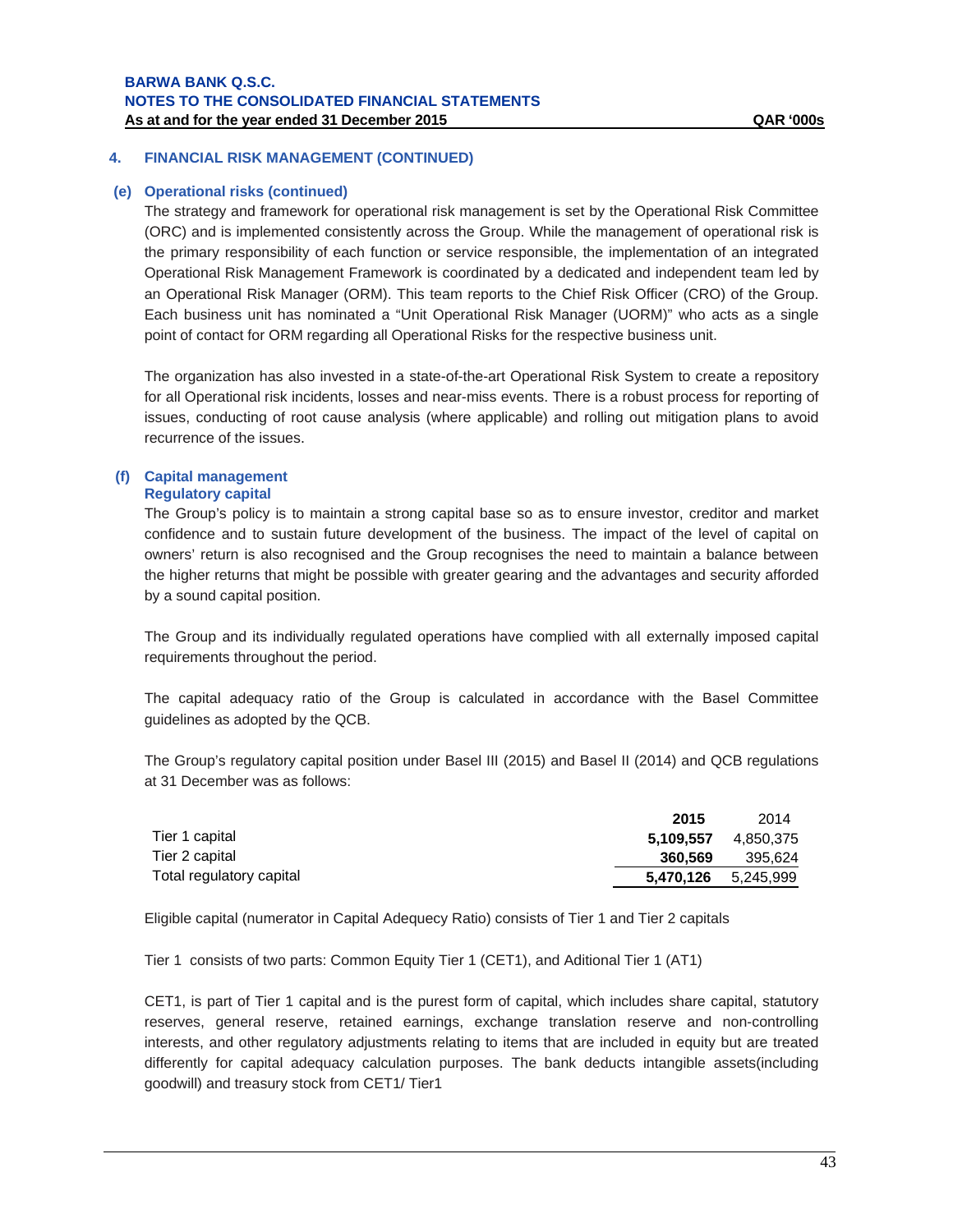#### **(f) Capital management (Continued) Regulatory capital (continued)**

Tier 2 capital, which includes risk reserve that counts up to 1.25% of the risk weighted assets.

The Group is following the standardised approach for credit and market and Basic Indicator approach for operational risk as permitted by the Qatar Central Bank and as per Pillar 1 of Basel 3. Capital adequacy and the use of regulatory capital are monitored on a regular basis by the Bank's management, employing techniques based on the guidelines developed by the Basel Committee and the Qatar Central Bank. The required information is computed and monitored on monthly basis and filed with the regulators on a quarterly basis after getting reviewed by Bank appointed external auditors.

In Addition to Capital standards suggested by Basel 3, the Bank is also calculating leverage ratio at consolidated level which is well above the 3% requirement suggested by BCBS ( Basel Committee for Banking Supervision) and QCB. The two complementary liquidity standards (LCR and NSFR) suggested under Basel 3 accord are also fully implemented and complied by the Bank . Furthermore, these liquidity ratios are regularly being monitored by the Bank Group ALCO.

#### **Risk weighted assets and carrying amounts**

|                                                    | 2015             | 2014            | 2015       | 2014       |
|----------------------------------------------------|------------------|-----------------|------------|------------|
|                                                    | <b>Basel III</b> | <b>Basel II</b> | Carrying   | Carrying   |
|                                                    | <b>Risk</b>      | <b>Risk</b>     | amount     | amount     |
|                                                    | weighted         | weighted        |            |            |
|                                                    | amount           | amount          |            |            |
| <b>Balances with Qatar Central Bank</b>            |                  |                 | 1,244,008  | 1,089,350  |
| Due to banks                                       |                  |                 |            |            |
|                                                    | 1,396,045        | 1,265,475       | 2,403,836  | 2,107,985  |
| Financing assets                                   | 20,223,375       | 17.272.849      | 28,497,638 | 23,250,587 |
| Investment securities                              | 1,698,408        | 1,495,974       | 10,460,201 | 9,313,997  |
| Investment in associates and joint ventures        | 452,088          | 399,278         | 299,717    | 266,185    |
| Other assets                                       | 611,024          | 496,476         | 759,883    | 670,051    |
| Off balance sheet assets                           | 4,464,604        | 6,782,323       | 21,699,963 | 18,550,918 |
| Total risk weighted assets for credit risk         | 28,845,544       | 27,712,375      | 65,365,246 | 55,249,073 |
|                                                    |                  |                 |            |            |
| Risk weighted assets for market risk               | 1,742,481        | 1,842,888       | 759,105    | 722,135    |
| Risk weighted assets for operational risk          | 2,313,639        | 2,039,638       |            |            |
|                                                    | 4,056,120        | 3,882,526       | 759,105    | 722,135    |
|                                                    |                  |                 | 2015       | 2014       |
| Risk weighted assets                               |                  |                 | 32,901,664 | 31,594,901 |
| Regulatory capital                                 |                  |                 | 5,470,126  | 5,245,999  |
| Risk weighted assets as a percentage of regulatory |                  |                 |            |            |
| capital (capital ratio)                            |                  |                 | 16.6%      | 16.6%      |

The minimum ratio limit determined by QCB is 12.5% while the current Basel III capital adequacy requirement is 10.5%. Additionally, In view of Barwa Bank being designated as a domestic systemically important bank (DSIB), QCB has imposed an additional 0.13% DSIB surcharge, applicable from January 2016.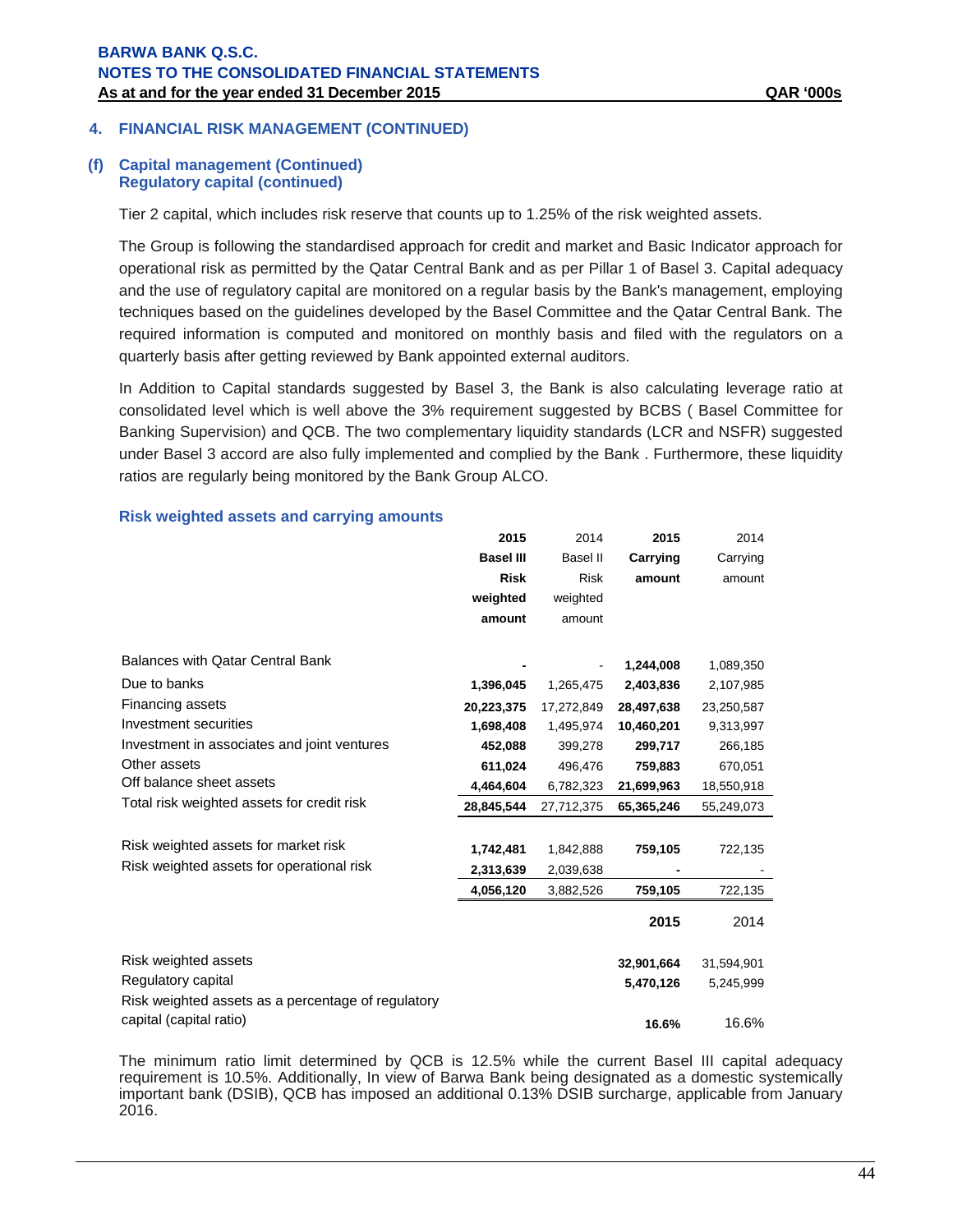# **5. USE OF ESTIMATES AND JUDGMENTS**

#### **(a) Key sources of estimation uncertainty**

The Group makes estimates and assumptions that affect the reported amounts of assets and liabilities. Estimates and judgments are continually evaluated and are based on historical experience and other factors, including expectations of future events that are believed to be reasonable under the circumstances.

#### **(i) Allowances for credit losses**

Assets accounted for at amortised cost are evaluated for impairment on a basis described in significant accounting policies.The specific counterparty component of the total allowances for impairment applies to financial assets evaluated individually for impairment and is based upon management's best estimate of the present value of the cash flows that are expected to be received. In estimating these cash flows, management makes judgments about a counterparty's financial situation and the net realisable value of any underlying collateral. Each impaired asset is assessed on its merits, and the workout strategy and estimate of cash flows considered recoverable are independently approved by the Credit Risk function. Minimum impairment on specific counter parties are determined based on the QCB regulations.

Collectively assessed impairment allowances cover credit losses inherent in portfolios of financing and investment securities measured at amortised cost with similar credit risk characteristics when there is objective evidence to suggest that they contain impaired financial assets, but the individual impaired items cannot yet be identified. In assessing the need for collective allowances, management considers factors such as credit quality, portfolio size, concentrations and economic factors. In order to estimate the required allowance, assumptions are made to define the way inherent losses are modelled and to determine the required input parameters, based on historical experience and current economic conditions. The accuracy of the allowances depends on the estimates of future cash flows for specific counterparty allowances and the model assumptions and parameters used in determining collective allowances.

#### **(ii) Determining fair values**

The determination of fair value for financial assets and liabilities for which there is no observable market price requires the use of valuation techniques as described in significant accounting policies. For financial instruments that trade infrequently and have little price transparency, fair value is less objective, and requires varying degrees of judgment depending on liquidity, concentration, uncertainty of market factors, pricing assumptions and other risks affecting the specific instrument.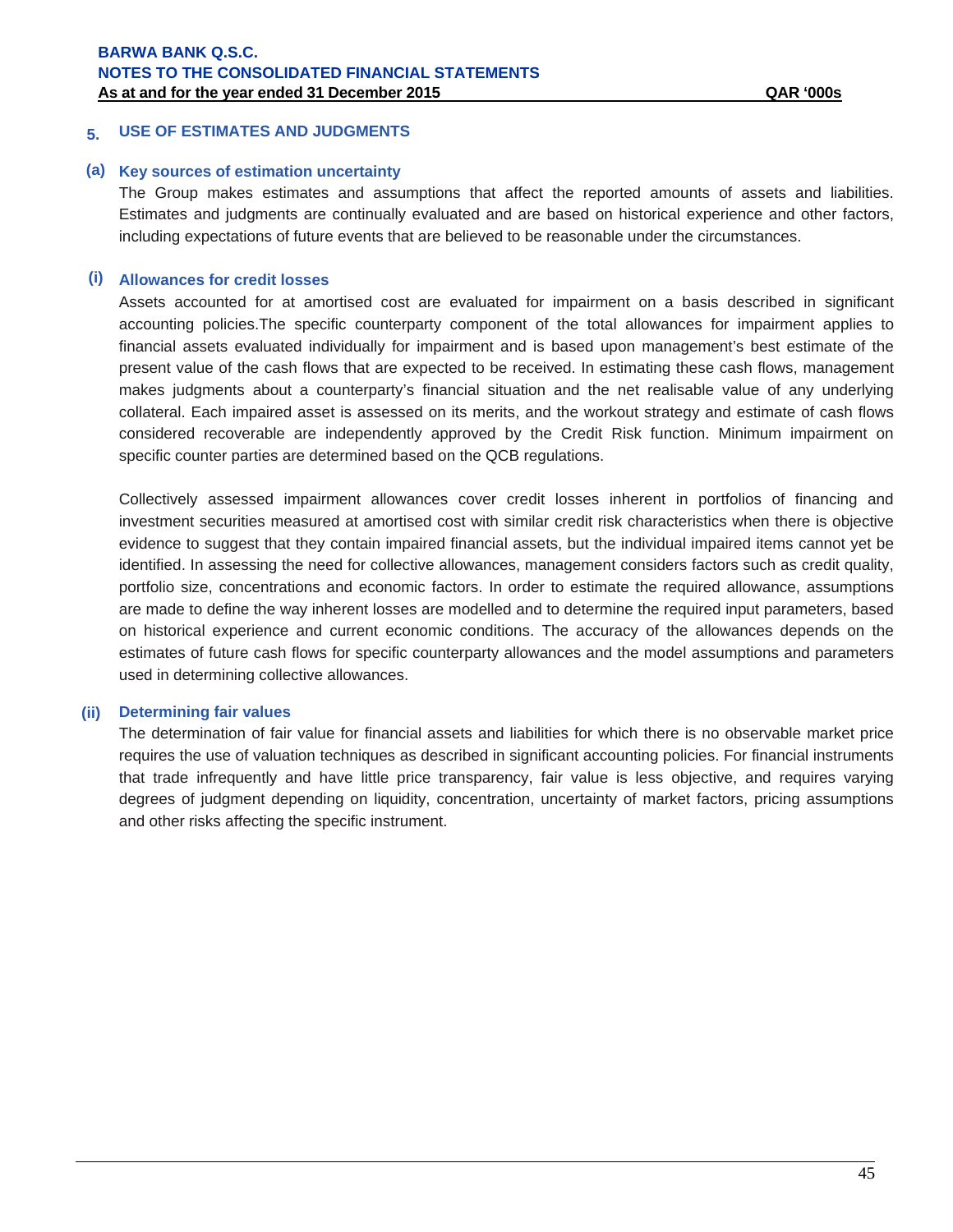**5. USE OF ESTIMATES AND JUDGMENTS (CONTINUED)**

# **(b) Critical accounting judgments in applying the Group's accounting policies**

#### **(i) Valuation of financial instruments**

The Group's accounting policy on fair value measurements is discussed in the significant accounting policies section.

The Group measures fair values using the following fair value hierarchy that reflects the significance of the inputs used in making the measurements.

- Level 1: Quoted market price (unadjusted) in an active market for an identical instrument.
- Level 2: Valuation techniques based on observable inputs, either directly (i.e. as prices) or indirectly (i.e. derived from prices). This category includes instruments valued using: quoted market prices in active markets for similar instruments; quoted prices for identical or similar instruments in markets that are considered less than active; or other valuation techniques where all significant inputs are directly or indirectly observable from market data.
- Level 3: Valuation techniques using significant unobservable inputs. This category includes all instruments where the valuation technique includes inputs not based on observable data and the unobservable inputs have a significant effect on the instrument's valuation.

Fair values of financial assets and financial liabilities that are traded in active markets are based on quoted market prices or dealer price quotations. For all other financial instruments the Group determines fair values using valuation techniques.

Valuation techniques include net present value and discounted cash flow models, comparison to similar instruments for which market observable prices exist, Black-Scholes and polynomial option pricing models and other valuation models. Assumptions and inputs used in valuation techniques include risk-free and benchmark profit rates, credit spreads and other premia used in estimating discount rates, bond and equity prices, foreign currency exchange rates, equity and equity index prices and expected price volatilities and correlations. The objective of valuation techniques is to arrive at a fair value determination that reflects the price of the financial instrument at the reporting date, that would have been determined by market participants acting at arm's length.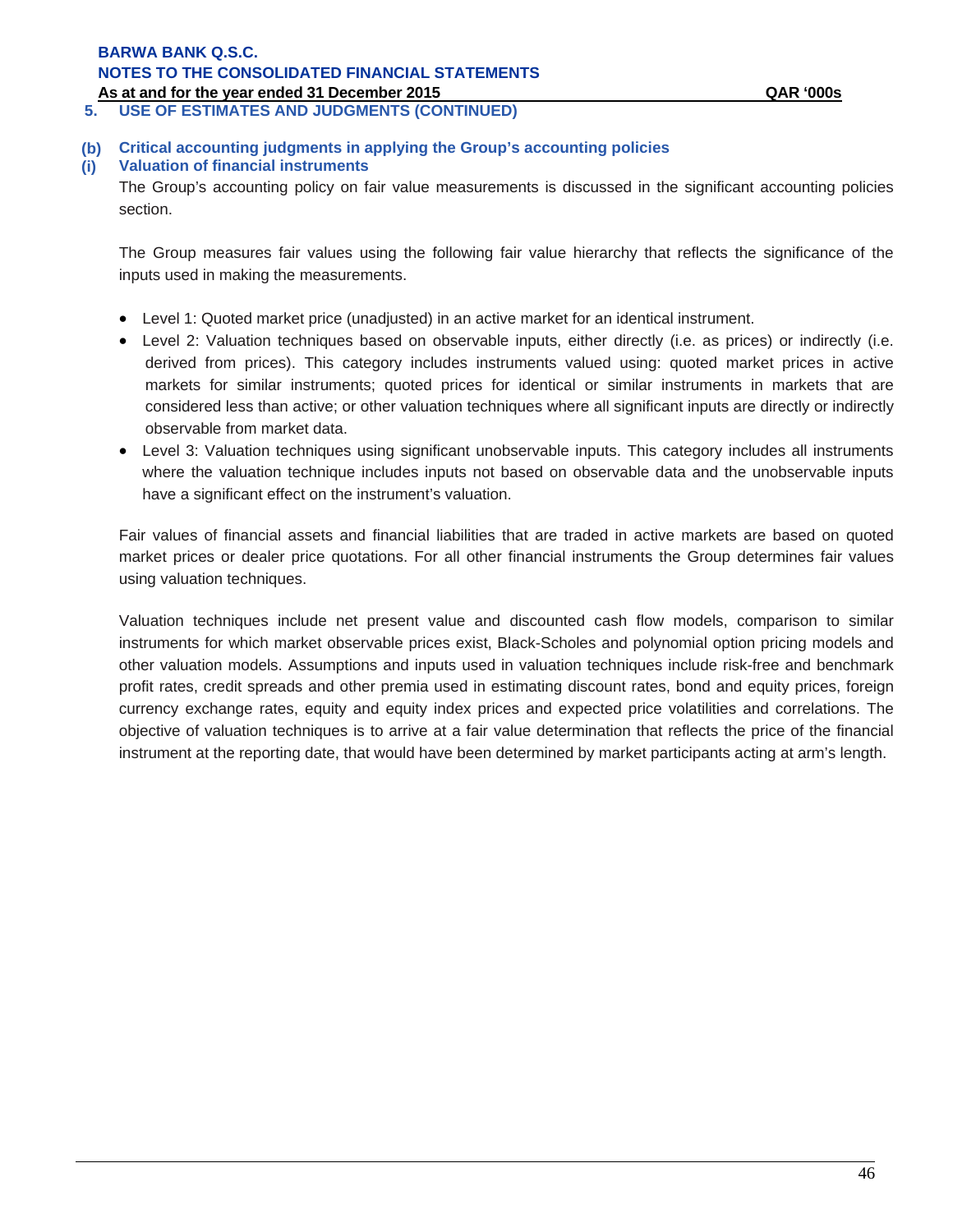#### **5. USE OF ESTIMATES AND JUDGMENTS (CONTINUED)**

#### **(b) Critical accounting judgments in applying the Group's accounting policies (continued)**

#### **(ii) Financial asset and liability classification**

The table below analyses financial instruments measured at fair value at the end of the reporting period, by the level in the fair value hierarchy into which the fair value measurement is categorised:

|                                             | Level 1 | Level 2 | Level 3 | Total     |
|---------------------------------------------|---------|---------|---------|-----------|
| In thousands                                |         |         |         |           |
| 2015                                        |         |         |         |           |
| Risk management instruments (assets)        |         |         | 127,473 | 127,473   |
| Investment securities carried at fair value | 759,105 |         | 374,215 | 1,133,320 |
|                                             | 759,105 |         | 501,688 | 1,260,793 |
|                                             |         |         |         |           |
| Risk management instruments (liabilities)   |         |         | 13,324  | 13,324    |
|                                             |         |         | 13,324  | 13,324    |
| 2014                                        |         |         |         |           |
| Risk management instruments (assets)        |         |         | 14,325  | 14,325    |
| Investment securities carried at fiar value | 722,136 |         | 403,527 | 1,125,663 |
|                                             | 722,136 |         | 417,852 | 1,139,988 |
|                                             |         |         |         |           |
| Risk management instruments (liabilities)   |         |         | 28,566  | 28,566    |
|                                             |         |         | 28,566  | 28,566    |

The Group's accounting policies provide scope for assets and liabilities to be designated at inception into different accounting categories in certain circumstances:

- in classifying financial assets or liabilities as trading, the Group has determined that it meets the description of trading assets and liabilities set out in accounting policies.
- in designating financial assets or liabilities at fair value through income statement, the Group has determined that it has met one of the criteria for this designation set out in accounting policies.

For the purpose of disclosure of fair value of financial assets and liabilities which are carried at amortised cost, the level 2 valuation method has been used except for the impaired financing assets for which level 3 valuation method has been used. Details of the Group's classification of financial assets and liabilities are given in note 7.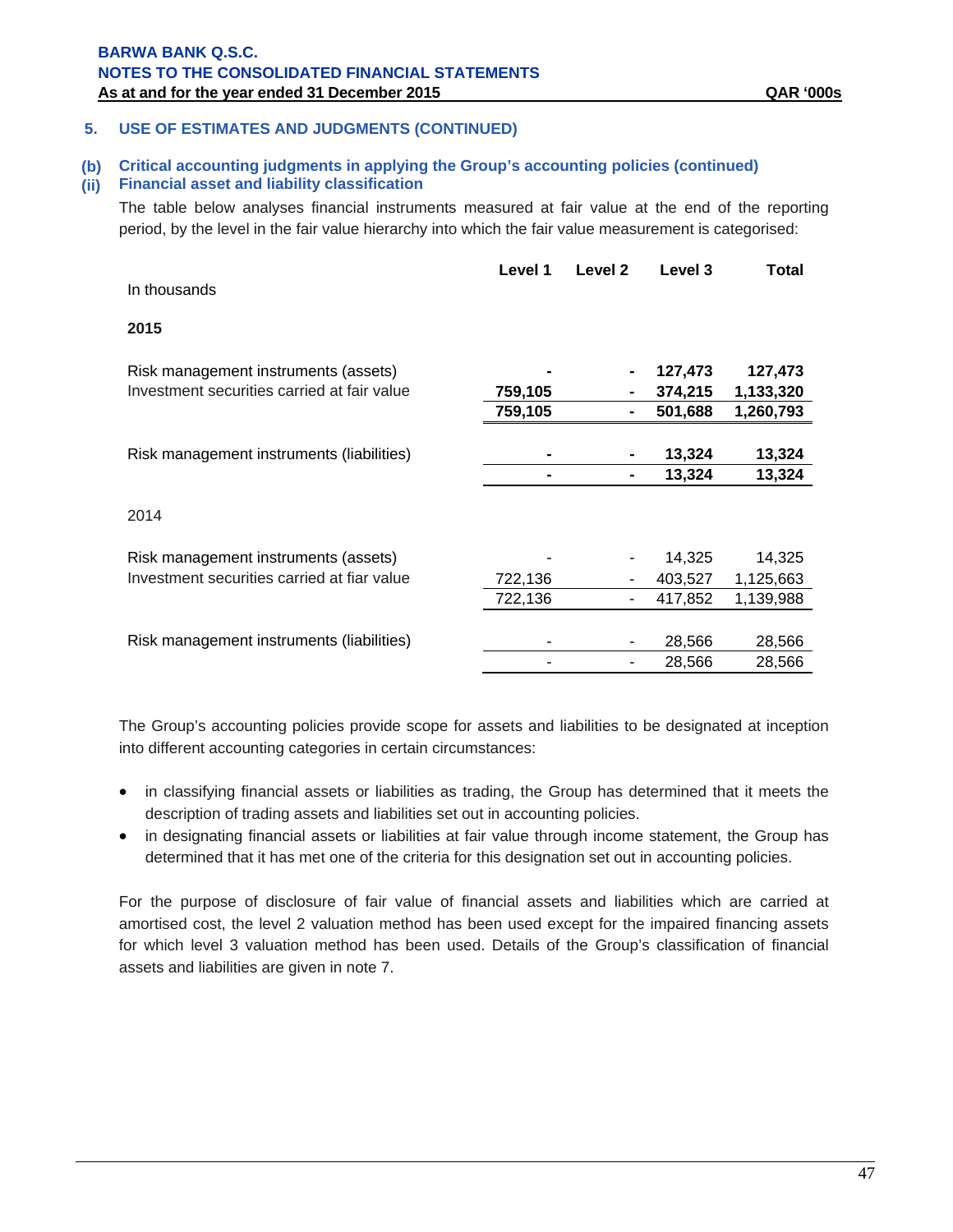## **5. USE OF ESTIMATES AND JUDGMENTS (CONTINUED)**

**(b) Critical accounting judgments in applying the Group's accounting policies (continued)**

#### **(iii) Impairment of investments in equity and debt securities**

Investments in equity and debt securities are evaluated for impairment on the basis described in the significant accounting policies note.

#### **(iv) Useful lives of fixed assets**

The Group's management determines the estimated useful life of fixed assets for calculating depreciation. This estimate is determined after considering the expected usage of the asset, physical wear and tear, technical or commercial obsolescence.

#### **(v) Useful life of intangible assets**

 The Group's management determines the estimated useful life of its intangible asssets for calculating amortisation. This estimate is determined after considering the expected economic benefits to be received from the use of intangible assets.

## **6. OPERATING SEGMENTS**

The Group has four reportable segments, as described below, which are the Group's strategic divisions. The strategic divisions offer different products and services, and are managed separately based on the Group's management and internal reporting structure. For each of the strategic divisions, the Group Management Committee reviews internal management reports on at least a monthly basis. The following summary describes the operations in each of the Group's reportable segments.

| Corporate Banking | Includes financings, deposits and other transactions and balances with                                        |
|-------------------|---------------------------------------------------------------------------------------------------------------|
|                   | corporate customers                                                                                           |
|                   | la al cola a fine de signa de la constitución a fine de la constancia de la cola la cola a constitución de la |

- Retail Banking **Includes financings, deposits and other transactions and balances with** retail customers
- Treasury and Investments division Undertakes the Group's funding and centralised risk management activities through borrowings, issues of debt securities, use of risk management instruments for risk management purposes and investing in liquid assets such as short-term placements and corporate and government debt securities. Further also manages Group's trading of investments and corporate finance activities.
- Investment Banking and Asset Management Operates the Group's funds management activities. Mainly includes financial advisory services, including deal sourcing, structuring, valuations and advisory services, equity structuring, restructuring and placement; debt structuring, restructuring and placement including project finance, securitisation and sukuk; client portfolios management, structuring of liquidity products; structuring and marketing and management of open and closed ended funds; structuring, acquisition, placement and initial public offering of private equities; and private equity, equity structuring, private placements and initial public offerings.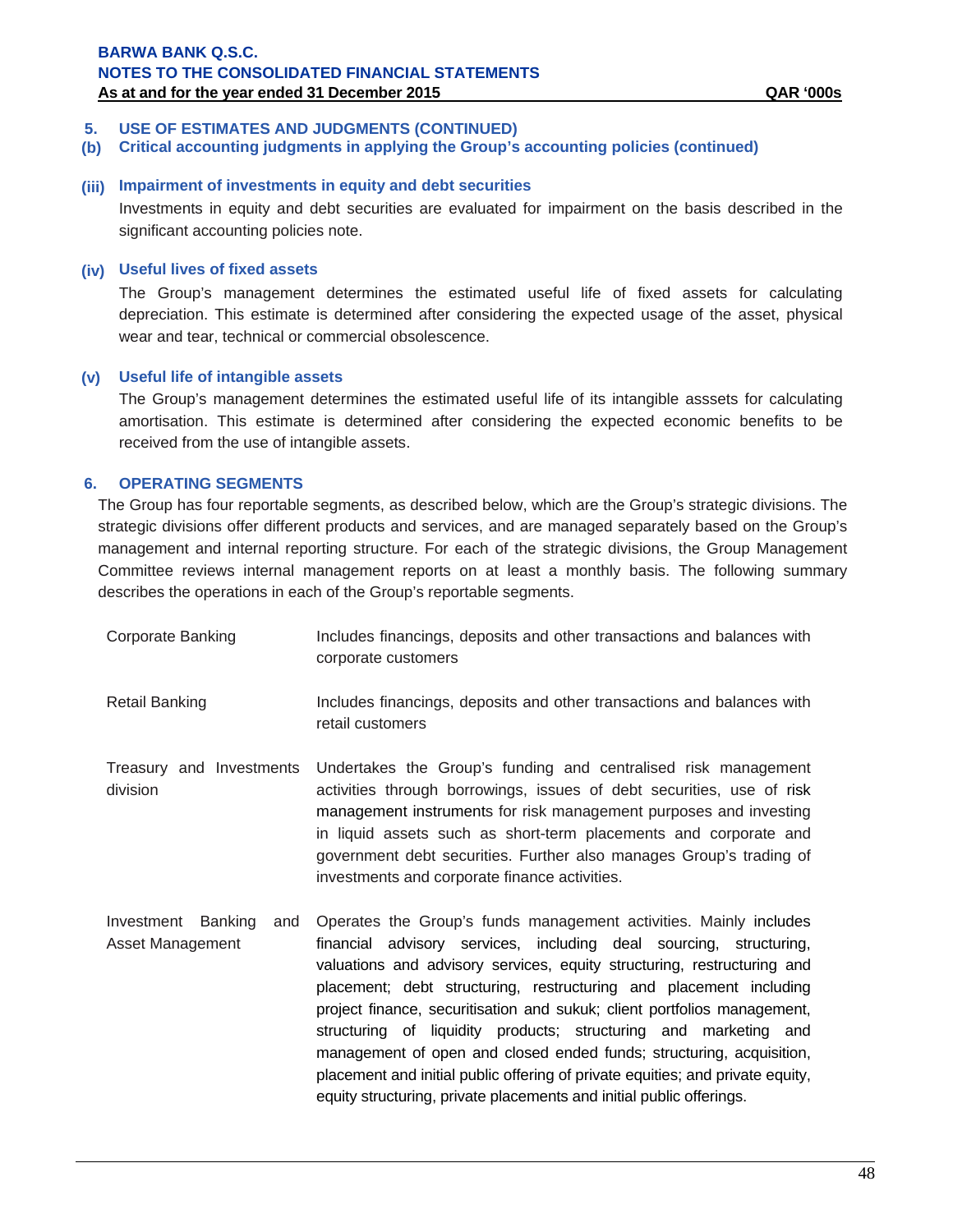## **6. OPERATING SEGMENTS (CONTINUED)**

Information regarding the results, assets and liabilities of each reportable segment is included below. Performance is measured based on segment profit, as included in the internal management reports that are reviewed by the Group Management Committee. Segment profit is used to measure performance as management believes that such information is the most relevant in evaluating the results of certain segments relative to other entities that operate within these industries.

| Information about operating segments<br>2015         | Corporate<br>banking | Retail<br>banking | <b>Treasury and</b><br><b>Investments</b><br>division | banking and<br><b>Asset</b><br>management | <b>Investment Unallocated</b> | <b>Total</b> |
|------------------------------------------------------|----------------------|-------------------|-------------------------------------------------------|-------------------------------------------|-------------------------------|--------------|
| Total income from financing and investing activities | 987,156              | 225,389           | 362,818                                               | (1,793)                                   |                               | 1,573,570    |
| Net fee and commission income                        | 58,800               | 22,868            | (1,766)                                               | 57,373                                    |                               | 137,275      |
| Foreign exchange gain / (loss)                       | 4,924                | 1,539             | (1,088)                                               |                                           | ۰                             | 5,375        |
| Other income                                         | 551                  | 9,823             |                                                       | 5,998                                     |                               | 16,372       |
| Share of results of associates and joint ventures    |                      |                   |                                                       | (13, 133)                                 |                               | (13, 133)    |
| <b>Total segment revenue</b>                         | 1,051,431            | 259,619           | 359,964                                               | 48,445                                    | $\blacksquare$                | 1,719,459    |
| Other material non-cash items:                       |                      |                   |                                                       |                                           |                               |              |
| Net impairment loss on investment securities         |                      |                   | (67, 498)                                             | (5,400)                                   |                               | (72, 898)    |
| Net impairment loss on financing assets              | (19, 821)            | (1,507)           |                                                       |                                           | $\blacksquare$                | (21, 328)    |
| Reportable segment net profit                        | 588,096              | 5,403             | 122,202                                               | 12,316                                    |                               | 728,017      |
| <b>Reportable segment assets</b>                     | 27,946,250           | 2,920,302         | 12,870,308                                            | 687,528                                   | 777,230                       | 45,201,618   |
| <b>Reportable segment liabilities</b>                | 23,261,003           | 2,984,562         | 12,048,170                                            | 83,015                                    | $\blacksquare$                | 38,376,750   |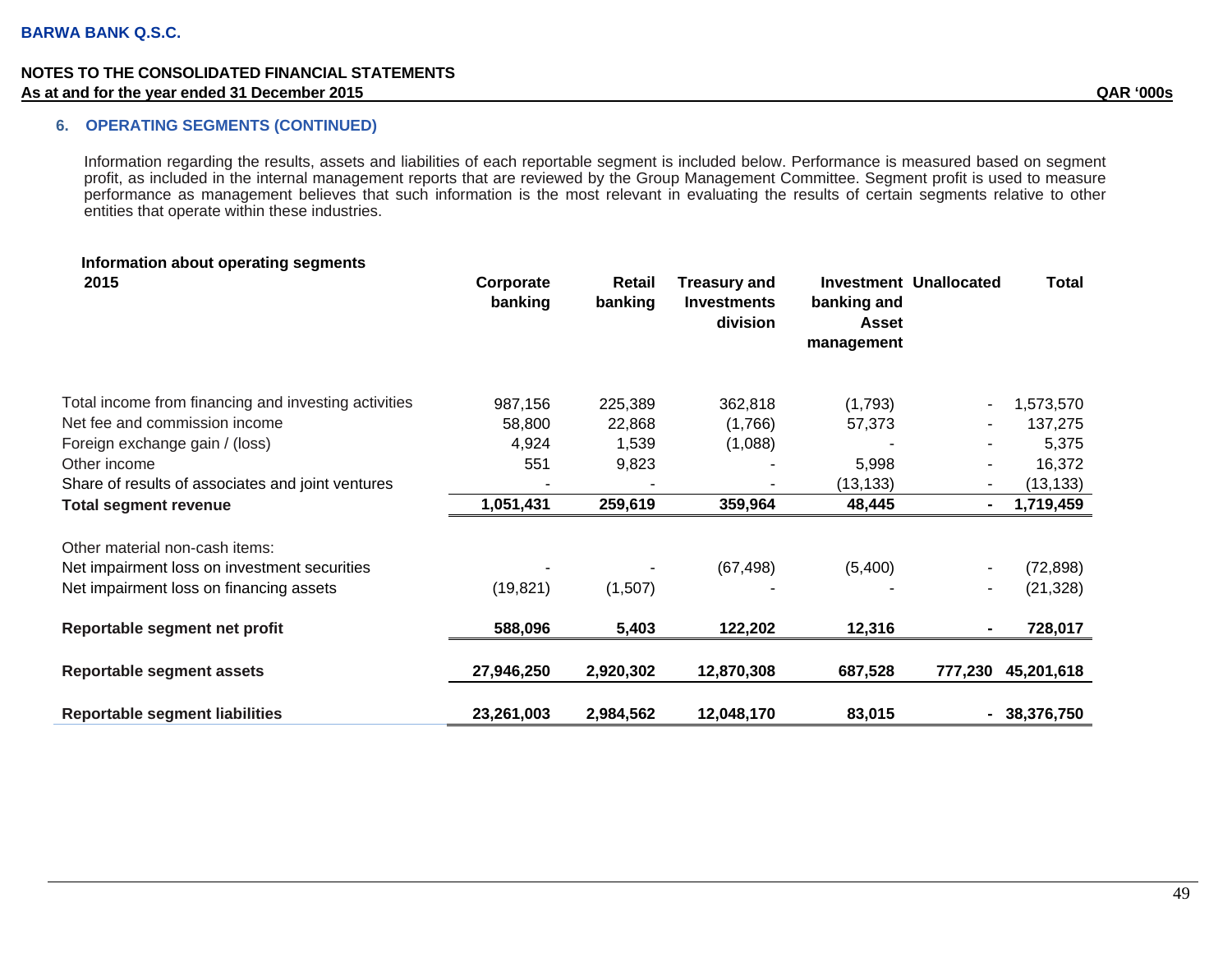# **6. OPERATING SEGMENTS (CONTINUED)**

| Information about operating segments<br>2014                                   | Corporate<br>banking | Retail<br>banking | Treasury and<br>Investments<br>division | Investment<br>banking and<br>Asset<br>management | Unallocated    | Total         |
|--------------------------------------------------------------------------------|----------------------|-------------------|-----------------------------------------|--------------------------------------------------|----------------|---------------|
| Total income from financing and investing activities                           | 919,870              | 187,638           | 311,340                                 | 10,372                                           |                | 1,429,220     |
| Net fee and commission income                                                  | 57,381               | 25,694            | 3,246                                   | 52,771                                           |                | 139,092       |
| Foreign exchange gain / (loss)                                                 | 5,698                | 708               | 13,004                                  |                                                  |                | 19,410        |
| Other income                                                                   | 12,035               | 8,192             | 3,898                                   | 987                                              |                | 25,112        |
| Share of results of associates and joint ventures                              |                      |                   | (2,358)                                 | 18,269                                           |                | 15,911        |
| Total segment revenue                                                          | 994,984              | 222,232           | 329,130                                 | 82,399                                           | $\blacksquare$ | 1,628,745     |
| Other material non-cash items:<br>Net impairment loss on investment securities |                      |                   | (6,500)                                 | (12,800)                                         |                | (19, 300)     |
| Net impairment loss on financing assets                                        | (57, 747)            | 1,526             |                                         |                                                  |                | (56, 221)     |
| Reportable segment net profit                                                  | 483,994              | (4,770)           | 197,001                                 | 36,897                                           |                | 713,122       |
| Reportable segment assets                                                      | 21,290,720           | 2,601,514         | 12,915,501                              | 612,555                                          | 777,230        | 38,197,520    |
| Reportable segment liabilities                                                 | 20,618,855           | 2,093,229         | 8,939,658                               | 119,676                                          |                | $-31,771,418$ |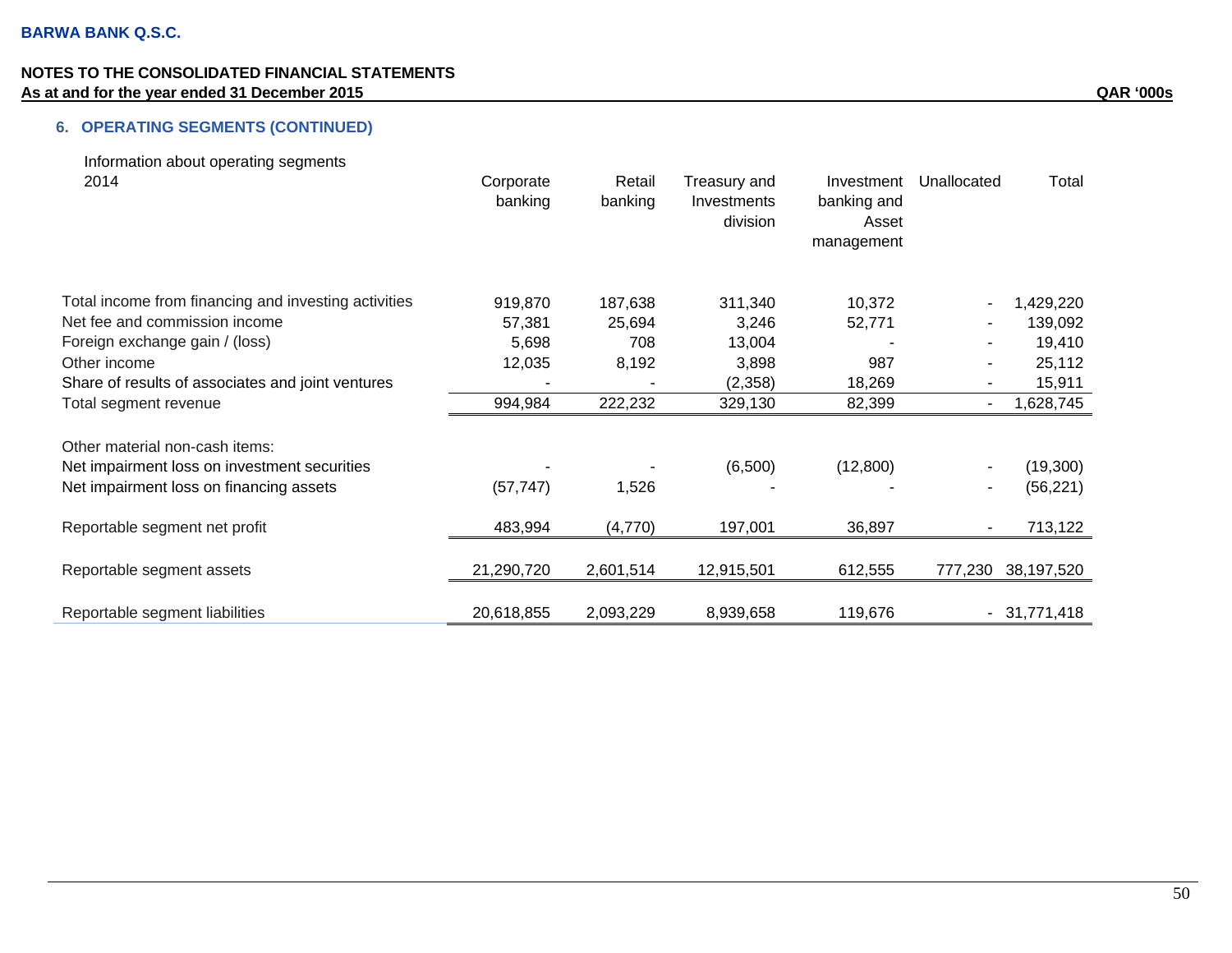#### **BARWA BANK Q.S.C.**

#### **NOTES TO THE CONSOLIDATED FINANCIAL STATEMENTS As at and for the year ended 31 December 2015 QAR '000s**

#### **7. FAIR VALUE AND CLASSICIATION OF FINANCIAL INSTRUMENTS**

The table below sets out the carrying amounts and fair values of the Group's financial assets and financial liabilities:

|                                           | <b>Fair value</b> |                          |                  | Total      |                   |
|-------------------------------------------|-------------------|--------------------------|------------------|------------|-------------------|
|                                           | through income    | <b>Fair value</b>        | <b>Amortised</b> | carrying   |                   |
|                                           |                   | statement through equity | cost             | amount     | <b>Fair value</b> |
| 2015                                      |                   |                          |                  |            |                   |
| Cash and balances with Qatar Central Bank |                   | ۰                        | 1,396,946        | 1,396,946  | 1,396,946         |
| Due from banks                            |                   |                          | 2,403,836        | 2,403,836  | 2,403,836         |
| Financing assets                          |                   | $\sim$                   | 28,497,638       | 28,497,638 | 28,497,638        |
| Investment securities:                    |                   |                          |                  |            |                   |
| Carried at fair value                     | 56,778            | 1,076,542                |                  | 1,133,320  | 1,133,320         |
| Carried at amortised cost                 |                   |                          | 10,085,986       | 10,085,986 | 10,074,648        |
| Risk management instruments               | 127,473           |                          |                  | 127,473    | 127,473           |
|                                           | 184,251           | 1,076,542                | 42,384,406       | 43,645,199 | 43,633,861        |
| Due to banks                              |                   | ۰                        | 11,837,255       | 11,837,255 | 11,837,255        |
| Customer current accounts                 |                   | ۰                        | 1,749,029        | 1,749,029  | 1,749,029         |
| Risk management instruments               | 13,324            | ۰.                       |                  | 13,324     | 13,324            |
|                                           | 13,324            | $\blacksquare$           | 13,586,284       | 13,599,608 | 13,599,608        |
| Equity of investment account holders      |                   | ۰.                       | 23,715,779       | 23,715,779 | 23,715,779        |
|                                           | 13,324            | ۰.                       | 37,302,063       | 37,315,387 | 37,315,387        |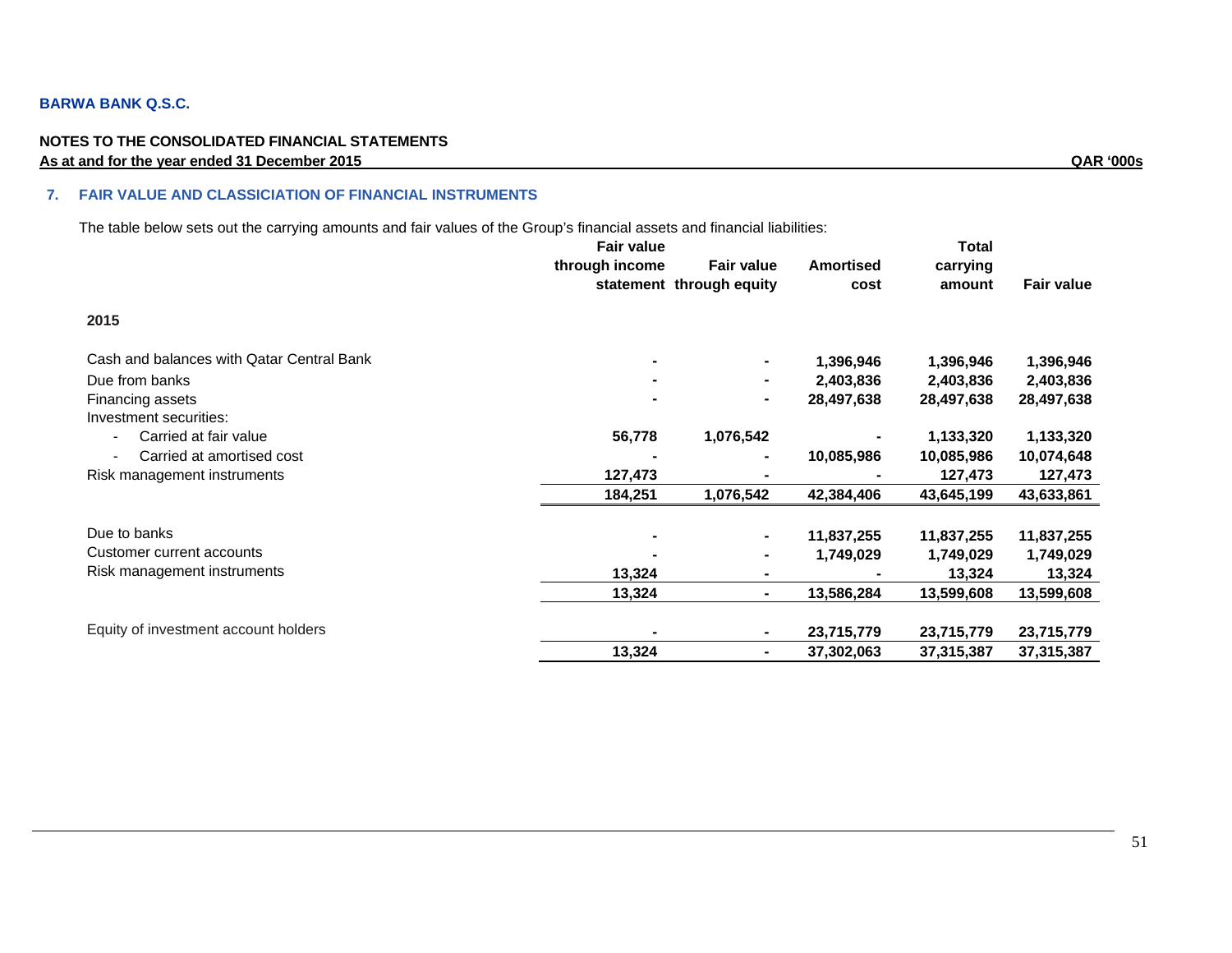#### **BARWA BANK Q.S.C.**

#### **NOTES TO THE CONSOLIDATED FINANCIAL STATEMENTS As at and for the year ended 31 December 2015 QAR '000s**

#### **7. FAIR VALUE AND CLASSICIATION OF FINANCIAL INSTRUMENTS (CONTINUED)**

The table below sets out the carrying amounts and fair values of the Group's financial assets and financial liabilities:

|                                           | Fair value     |                          |            |                |            |
|-------------------------------------------|----------------|--------------------------|------------|----------------|------------|
|                                           | through income | Fair value               | Amortised  | Total carrying |            |
|                                           | statement      | through equity           | cost       | amount         | Fair value |
| 2014                                      |                |                          |            |                |            |
| Cash and balances with Qatar Central Bank |                | $\overline{\phantom{a}}$ | 1,265,210  | 1,265,210      | 1,265,210  |
| Due from banks                            |                | -                        | 2,107,985  | 2,107,985      | 2,107,985  |
| Financing assets                          |                | -                        | 23,250,587 | 23,250,587     | 23,250,587 |
| Investment securities:                    |                |                          |            |                |            |
| Carried at fair value                     | 93,875         | 1,031,788                |            | 1,125,663      | 1,125,663  |
| Carried at amortised cost                 |                |                          | 8,910,469  | 8,910,469      | 8,914,296  |
| Risk management instruments               | 14,325         |                          |            | 14,325         | 14,325     |
|                                           | 108,200        | 1,031,788                | 35,534,251 | 36,674,239     | 36,678,066 |
| Due to banks                              |                | $\overline{\phantom{a}}$ | 8,982,279  | 8,982,279      | 8,982,279  |
| Customer current accounts                 |                |                          | 1,628,841  | 1,628,841      | 1,628,841  |
| Risk management instruments               | 28,566         | $\blacksquare$           |            | 28,566         | 28,566     |
|                                           | 28,566         | $\overline{\phantom{0}}$ | 10,611,120 | 10,639,686     | 10,639,686 |
| Equity of investment account holders      |                | $\blacksquare$           | 20,229,556 | 20,229,556     | 20,229,556 |
|                                           | 28,566         | $\blacksquare$           | 30,840,676 | 30,869,242     | 30,869,242 |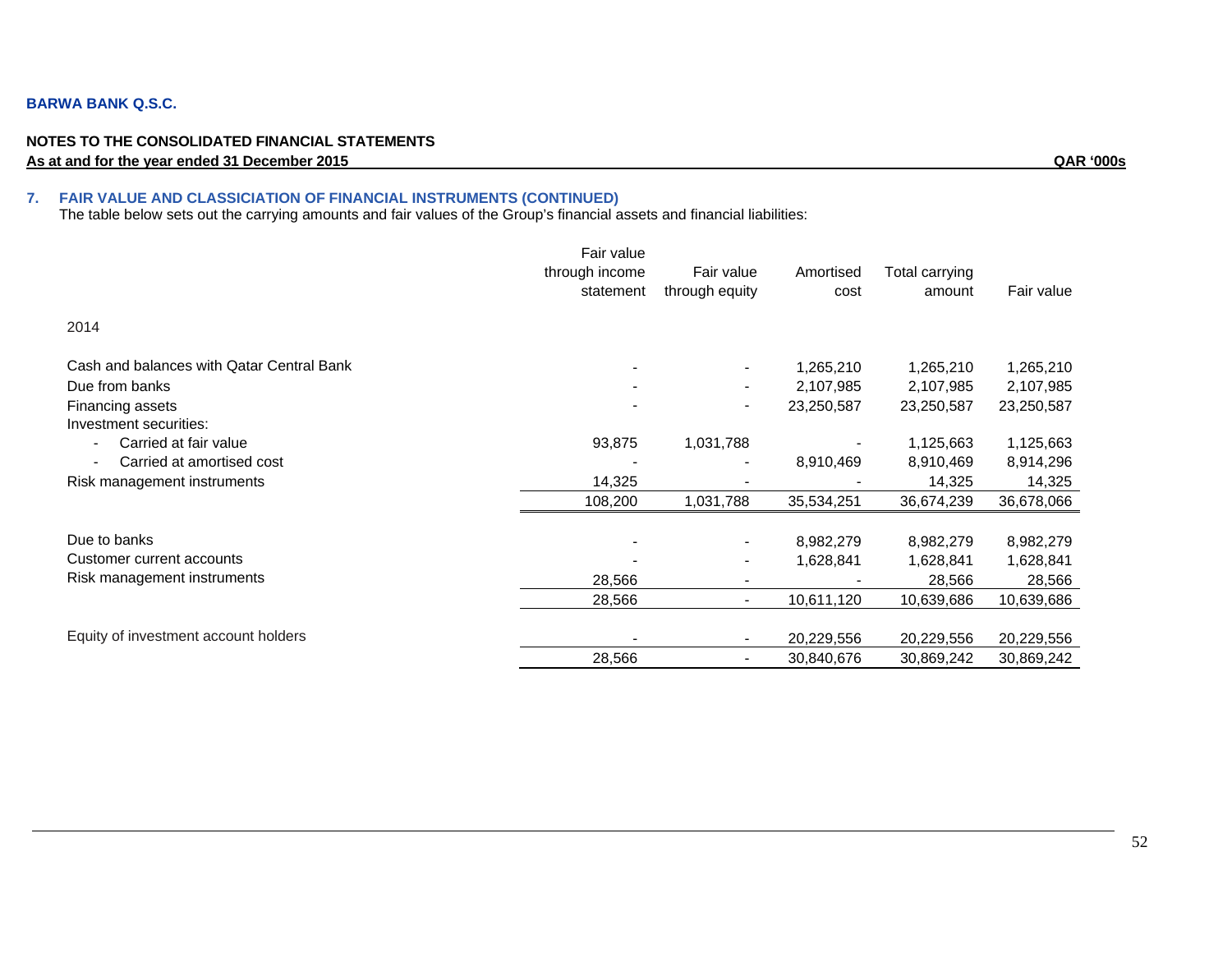## **8. CASH AND BALANCES WITH QATAR CENTRAL BANK**

|                         | 2015      | 2014      |
|-------------------------|-----------|-----------|
| Cash                    | 152.938   | 175,860   |
| Cash reserve with QCB*  | 1,198,307 | 1,007,594 |
| Other balances with QCB | 45,701    | 81.756    |
|                         | 1,396,946 | .265.210  |

\*The cash reserve with QCB is not available for use in the Group's day to day operations.

## **9. DUE FROM BANKS**

|                               | 2015      | 2014      |
|-------------------------------|-----------|-----------|
| Current accounts              | 1,065,770 | 362,860   |
| Wakala placements with banks  | 350,676   | 593,566   |
| Mudaraba placements           | 134.481   | 183,714   |
| Commodity Murabaha receivable | 852.909   | 967.845   |
|                               | 2,403,836 | 2,107,985 |

#### **10. FINANCING ASSETS (a) By type**

|                                                             | 2015       | 2014       |
|-------------------------------------------------------------|------------|------------|
| Murabaha                                                    | 3,617,995  | 4,124,716  |
| Murabaha commodity                                          | 18,233,095 | 12,341,927 |
| Musawama                                                    | 2,210,988  | 2,894,168  |
| Istisna'a                                                   | 868,795    | 945,687    |
| Ijarah Muntahia Bittamleek                                  | 4,896,103  | 3,966,100  |
| Cards                                                       | 41,430     | 37,180     |
| Acceptances                                                 | 448,666    | 204,830    |
| <b>Others</b>                                               | 4,444      | 46,185     |
| Total financing assets                                      | 30,321,516 | 24,560,793 |
| Less: Deferred profit                                       | 1,409,839  | 908,741    |
| Provision for impairment on financing assets - Specific     | 356,259    | 364,225    |
| Provision for impairment on financing assets - Collective   | 26,095     | 2,500      |
| Suspended profit related to non-performing financing assets | 31,685     | 34,740     |
| Net financing assets                                        | 28,497,638 | 23,250,587 |

The total non-performing financing assets at 31 December 2015 amounted to QAR 401 million, representing 1.4% of the net financing assets (2014: QAR 383 million, representing 1.6%).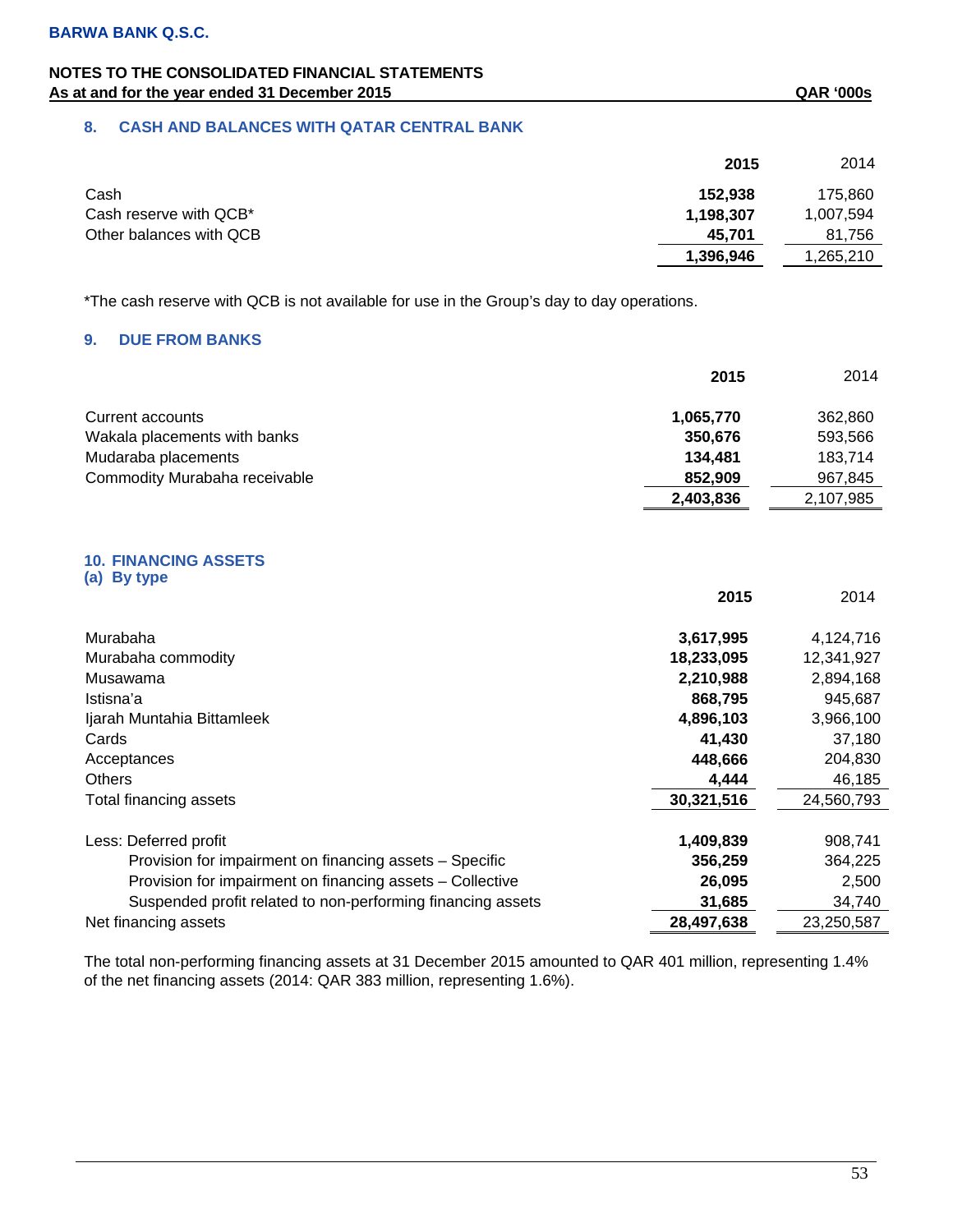# **10. FINANCING ASSETS (CONTINUED)**

# **(a) By type (continued)**

|                                                                          | 2015       | 2014       |
|--------------------------------------------------------------------------|------------|------------|
| Government                                                               | 2,909,931  | 1,997,204  |
| Non-Banking Financial Institutions                                       | 124,424    | 197,915    |
| Corporate                                                                | 24,703,476 | 19,882,413 |
| Retail                                                                   | 2,583,685  | 2,483,261  |
|                                                                          | 30,321,516 | 24,560,793 |
| Less: Deferred profit                                                    | 1,409,839  | 908,741    |
| Provision for impairment on financing assets - Specific                  | 356,259    | 364,225    |
| Provision for impairment on financing assets - Collective                | 26,095     | 2,500      |
| Suspended profit related to non - performing financing assets            | 31,685     | 34,740     |
|                                                                          | 28,497,638 | 23,250,587 |
| (b) Movement in the provision for impairment on financing assets:        |            |            |
|                                                                          | 2015       | 2014       |
| Balance at 1 January                                                     | 366,725    | 310,946    |
| Provisions made during the year - Specific                               | 41,865     | 203,806    |
| Provisions made during the year - Collective                             | 23,595     | 1,250      |
| Recoveries during the year                                               | (44, 132)  | (148, 835) |
|                                                                          | 21,328     | 56,221     |
| Written off during the year                                              | (5,699)    | (442)      |
| <b>Balance at 31 December</b>                                            | 382,354    | 366,725    |
| Break down as below:                                                     |            |            |
| Provision for impairment on financing assets - Specific                  | 356,259    | 364,225    |
| Provision for impairment on financing assets - Collective                | 26,095     | 2,500      |
| (c) Movement in the suspended profit on non performing financing assets: | 2015       | 2014       |
| Balance at 1 January                                                     | 34,740     | 52,179     |
| Additions during the year                                                | 12,006     | 6,049      |
| Recoveries during the year                                               | (14, 631)  | (23, 488)  |
|                                                                          | (2,625)    | (17, 439)  |
| Written off during the year                                              | (430)      |            |
| <b>Balance at 31 December</b>                                            | 31,685     | 34,740     |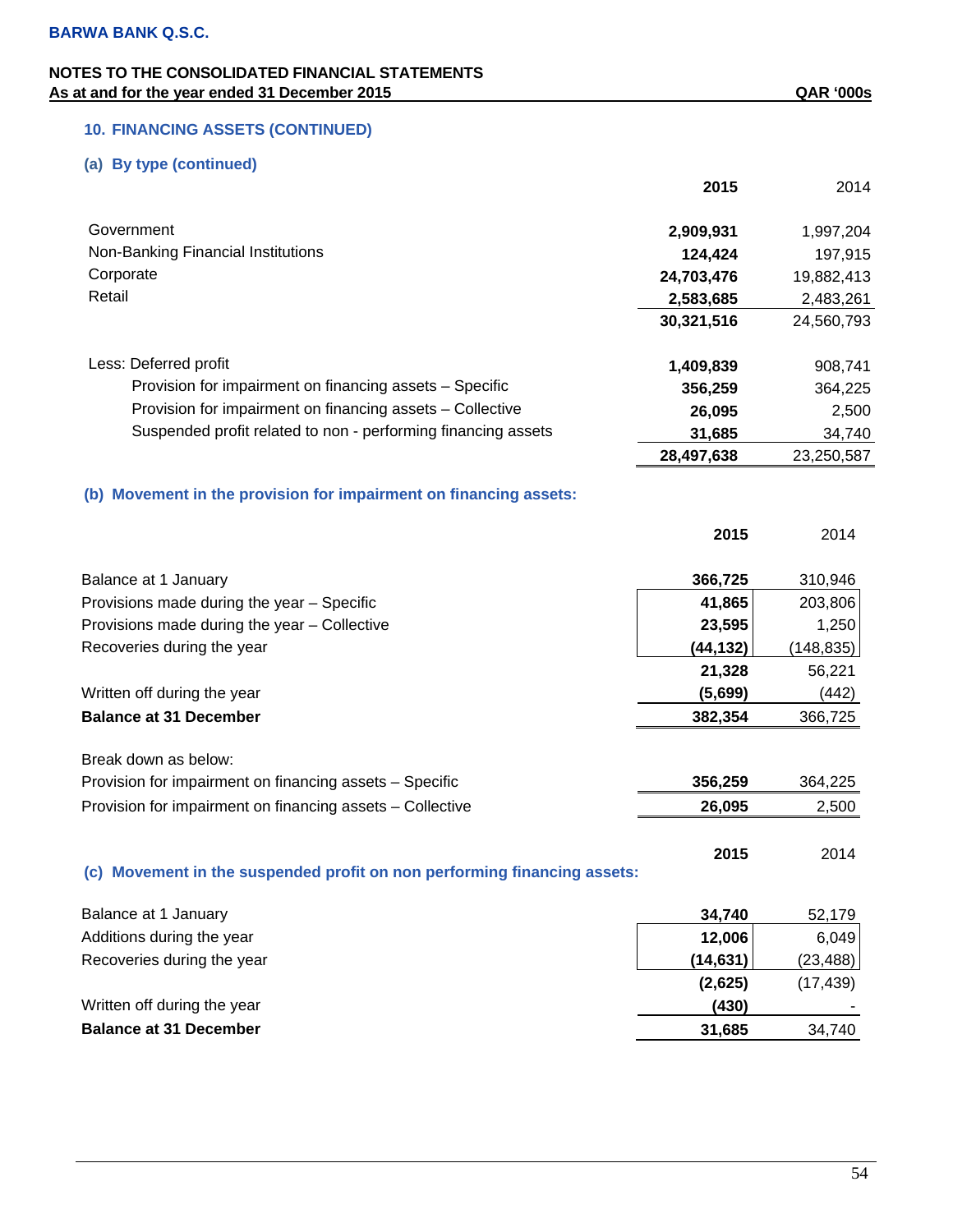## **10. FINANCING ASSETS (CONTINUED)**

## **(d) Movement in the provision for impairment and suspended profit on financing assets- sector wise:**

|                                    | <b>Corporates</b> | <b>SMEs</b> | Retail    | Total     |
|------------------------------------|-------------------|-------------|-----------|-----------|
| Balance at 1 January               | 222,133           | 71,344      | 107,988   | 401,465   |
| Provision made during the year     | 21,730            | 41,993      | 13,743    | 77,466    |
| Recoveries during the year         | (16, 511)         | (10,947)    | (31, 305) | (58, 763) |
| Written off during the year        | (65)              | (5, 494)    | (570)     | (6, 129)  |
| <b>Balance at 31 December 2015</b> | 227,287           | 96,896      | 89,856    | 414,039   |
|                                    | Corporates        | <b>SMEs</b> | Retail    | Total     |
| Balance at 1 January               | 140.806           | 100.690     | 121,629   | 363,125   |
| Provision made during the year     | 172.098           | 18.516      | 20.491    | 211.105   |
| Recoveries during the year         | (90,771)          | (47,862)    | (33,690)  | (172,323) |
| Written off during the year        |                   |             | (442)     | (442)     |
| Balance at 31 December 2014        | 222,133           | 71.344      | 107.988   | 401.465   |

## **(e) By sector**

|                                 | 2015       | 2014       |
|---------------------------------|------------|------------|
|                                 |            |            |
| Government                      | 2,909,931  | 1,997,204  |
| Industry and Manufacturing      | 705,466    | 428,991    |
| Commercial                      | 5,148,854  | 2,844,310  |
| <b>Financial institutions</b>   | 124,424    | 197,915    |
| Contracting                     | 2,040,012  | 1,444,809  |
| Real estate                     | 7,071,850  | 6,897,217  |
| Personal                        | 2,531,682  | 2,482,067  |
| <b>Services</b>                 | 8,339,013  | 7,510,576  |
| Others                          | 1,450,284  | 757,704    |
| Total financing assets          | 30,321,516 | 24,560,793 |
|                                 |            |            |
| Less: Deferred profit           | 1,409,839  | 908,741    |
| Provision for impairment on     |            |            |
| financing assets - Specific     | 356,259    | 364,225    |
| Provision for impairment on     |            |            |
| financing assets - Collective   | 26,095     | 2,500      |
| Suspended profit related to     |            |            |
| non performing financing assets | 31,685     | 34,740     |
| Net financing assets            | 28,497,638 | 23,250,587 |

The sector wise breakup include financing to Government sector entities amounting to QAR 969 million (31 December 2014: QAR 1,113 million).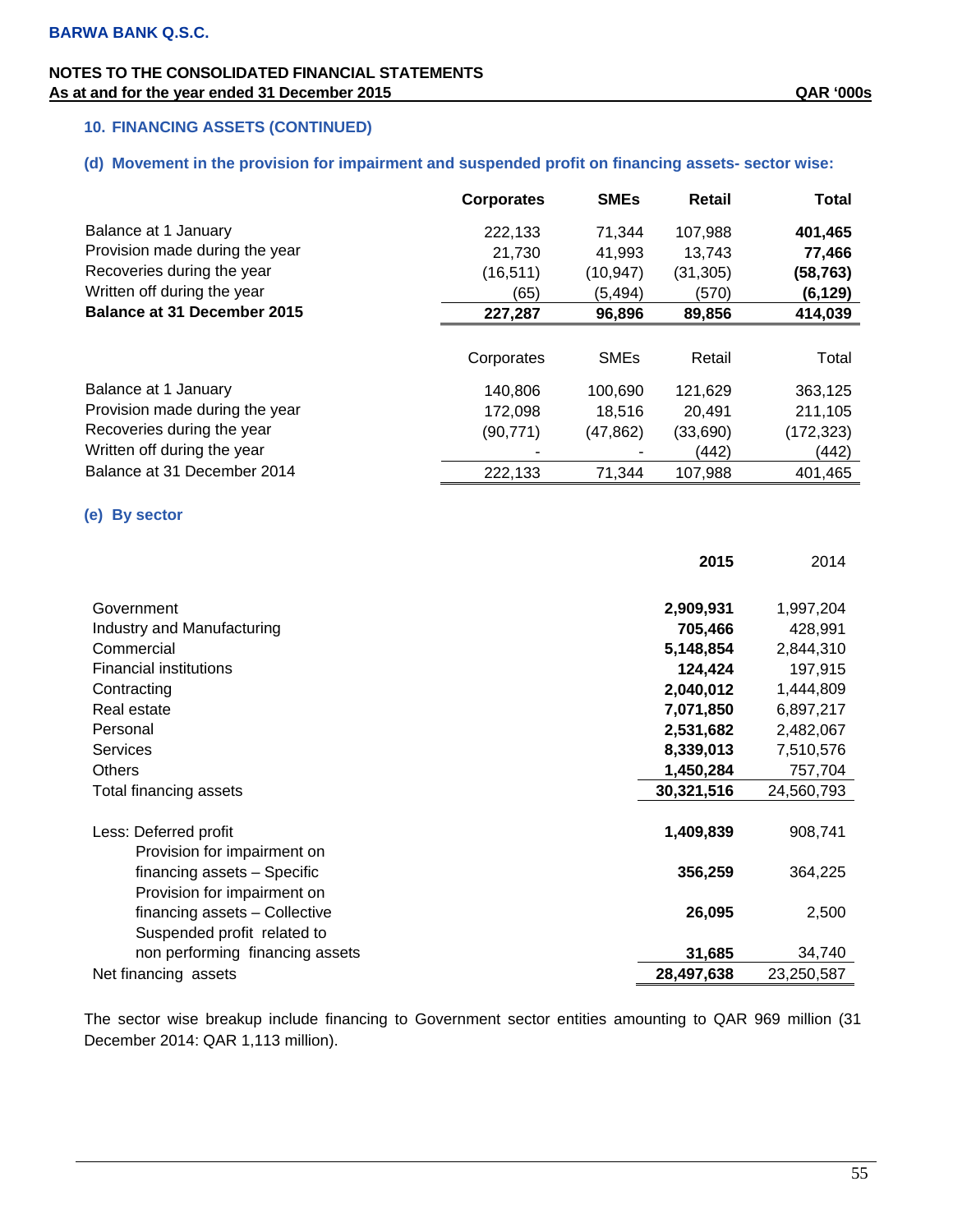## **11. INVESTMENT SECURITIES**

|                                                                  | 2015    |                     |                                |         | 2014                |            |  |
|------------------------------------------------------------------|---------|---------------------|--------------------------------|---------|---------------------|------------|--|
|                                                                  | Quoted  | <b>Unquoted</b>     | Total                          | Quoted  | Unquoted            | Total      |  |
| Investments classified as fair value through<br>income statement |         |                     |                                |         |                     |            |  |
| - Investments classified as held for trading:                    |         |                     |                                |         |                     |            |  |
| • debt-type investments                                          | 10,910  |                     | 10,910                         |         |                     |            |  |
| • equity-type investments                                        | 45,868  |                     | 45,868                         | 93,875  |                     | 93,875     |  |
|                                                                  | 56,778  |                     | 56,778                         | 93,875  |                     | 93,875     |  |
| Debt-type investments classified at<br>amortised cost            |         |                     |                                |         |                     |            |  |
| Fixed rate*<br>۰                                                 |         | 2,520,193 7,443,803 | 9,963,996                      |         | 2,476,660 6,311,819 | 8,788,479  |  |
| Floating rate<br>$\overline{\phantom{a}}$                        | 121,990 |                     | 121,990                        | 121,990 |                     | 121,990    |  |
|                                                                  |         |                     | 2,642,183 7,443,803 10,085,986 |         | 2,598,650 6,311,819 | 8,910,469  |  |
| Equity-type investments classified as fair                       |         |                     |                                |         |                     |            |  |
| value through equity                                             | 702,327 | 374,215             | 1,076,542                      | 628,261 | 403,527             | 1,031,788  |  |
|                                                                  |         |                     | 3,401,288 7,818,018 11,219,306 |         | 3,320,786 6,715,346 | 10,036,132 |  |

\* Investments in unquoted debt-type instruments classified at amortised cost represent investments in the Qatar Government and other sovereign securities.

The carrying amount of the debt-type investments pledged under repurchase agreements amounted to QAR 1,744 million (2014: QAR 1,476 million).

The cumulative change in fair value of equity-type investments designated as fair value through equity, during the year is as follows:

|                                         | 2015      | 2014      |
|-----------------------------------------|-----------|-----------|
| Balance at 1 January                    | (129)     | 23,850    |
| Net change in fair value                | (87, 166) | (40, 906) |
| Share of associates and joint venture   |           |           |
| fair value changes (note 12)            | (1,691)   | (3,617)   |
| Transferred to consolidated income      |           |           |
| statement on impairment                 | 72,898    | 19,300    |
|                                         | (15, 959) | (25, 223) |
| Appropriated to equity of investment    |           |           |
| account holders (note 20)               | 658       | 1,244     |
| Net change in fair value reserve during |           |           |
| the year                                | (15, 301) | (23, 979) |
| <b>Balance at 31 December</b>           | (15, 430) | (129)     |

As at 31 December 2015, the cumulative positive and negative balances in the fair value reserve are QAR 26.4 million (31 December 2014: QAR 28.1 million) and QAR 41.8 million (31 December 2014: QAR 28.2 million). During the year, QAR 72.9 million (2014: QAR 19.3 million) was transferred to income statement from negative fair value reserve.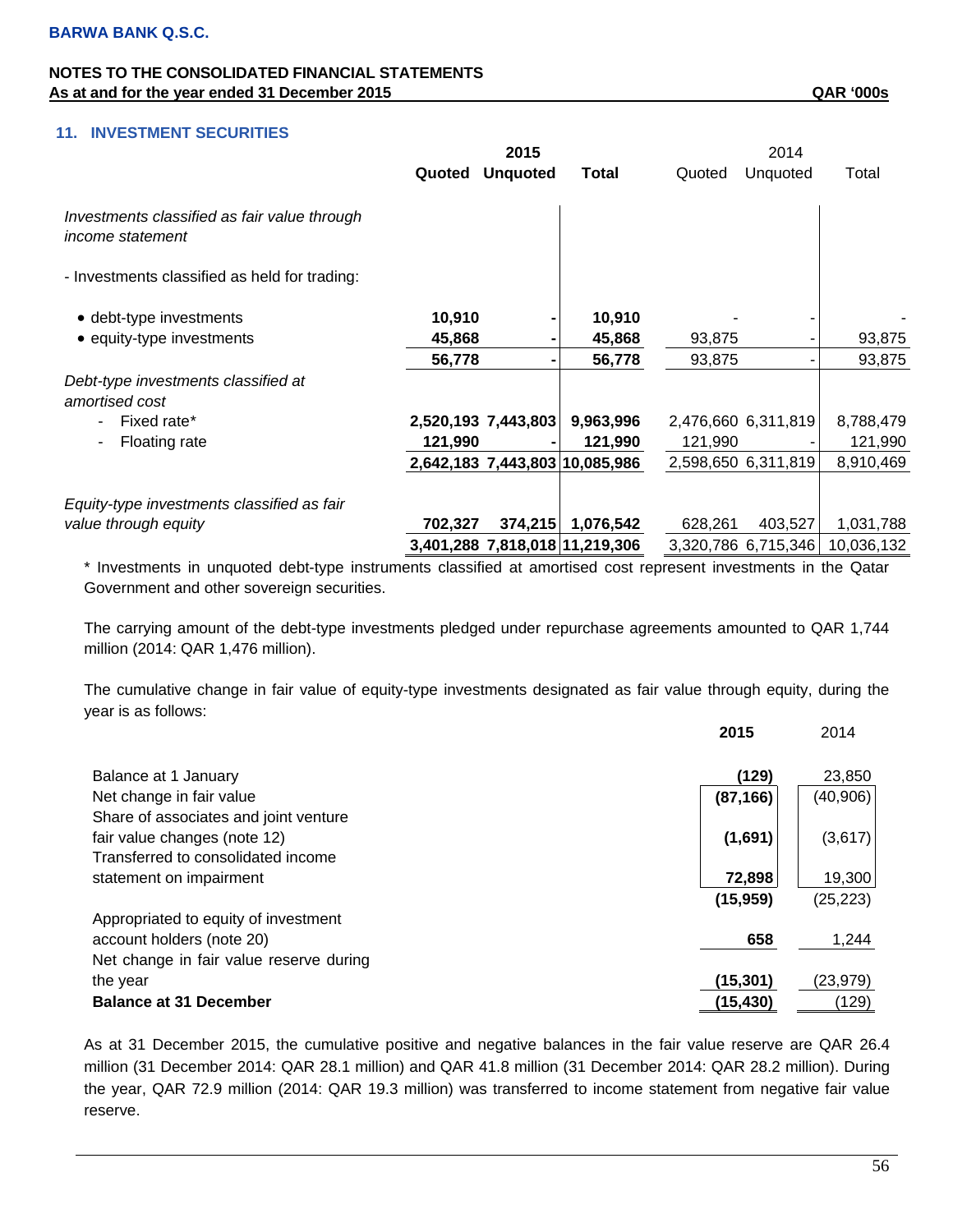# **12. INVESTMENT IN ASSOCIATES AND JOINT VENTURES**

|                                                          | 2015      | 2014     |
|----------------------------------------------------------|-----------|----------|
| Balance at 1 January                                     | 266,185   | 255,581  |
| Investments acquired during the year                     | 51,030    |          |
| Share of results                                         | (13, 133) | 15,911   |
| Cash dividend                                            | (1,989)   | (2, 126) |
| Share of associates and joint venture fair value changes | (1,691)   | (3,617)  |
| Share of associates currency translation reserve         | (814)     | 134      |
| Other movements                                          | 129       | 302      |
| <b>Balance at 31 December</b>                            | 299,717   | 266,185  |
|                                                          |           |          |

| Name of the Associates and<br><b>Joint Ventures</b>               | <b>Activities</b>                               | Country         | Ownership % |       | <b>Amount in QAR'000</b> |         |
|-------------------------------------------------------------------|-------------------------------------------------|-----------------|-------------|-------|--------------------------|---------|
|                                                                   |                                                 |                 | 2015        | 2014  | 2015                     | 2014    |
| <b>Emdad Equipment Leasing</b><br>Company Qatar W.L.L.<br>(Emdad) | Machinery and<br>equipment<br>leasing           | Qatar           | 39.2%       | 39.2% | 31,216                   | 31,216  |
| <b>TFI-Investra UK Property</b><br>Income Fund (TFI-Investra)     | Real estate                                     | UK              | 19.67%      | 26.3% | 27,925                   | 29,200  |
| <b>TFI-Tanween Investment</b><br>Company (Tanween Inv.)           | Real estate                                     | Qatar           | 50%         | 50.0% | 31,253                   | 11,511  |
| Juman Village                                                     | Real estate                                     | Saudi<br>Arabia | 27.7%       | 27.7% | 24,393                   | 24,521  |
| Tanween W.L.L. (Tanween)                                          | <b>Real Estate</b><br>development<br>management | Qatar           | 48.0%       | 48.0% | 149,812                  | 169,557 |
| <b>Shatter Abbas</b>                                              | Restaurant                                      | Qatar           | 49%         |       | 35,118                   |         |
| Beaucraft W.L.L.                                                  | Shipping                                        | <b>Bahrain</b>  | 37.5%       | 37.5% |                          | 180     |
| <b>Total</b>                                                      |                                                 |                 |             |       | 299,717                  | 266,185 |

The financial position, revenue and results of significant associates and joint ventures based on latest financial statements, as at and for the year ended 31 December 2015 are as follows:

| 31 December 2015         | <b>TFI-Investra</b> | <b>Shatter Abbas</b> | <b>Emdad</b> | Tanween   | Juman Village Tanween Inv. |              |
|--------------------------|---------------------|----------------------|--------------|-----------|----------------------------|--------------|
| <b>Total assets</b>      | 221,604             | 15,466               | 127,667      | 409,987   | 146,028                    | 63,109       |
| <b>Total liabilities</b> | 79,634              | 10,197               | 46,617       | 111,970   | 57,892                     | 18,815       |
| <b>Total revenue</b>     | 11,388              | 46,124               | 66,746       | 107,159   |                            | 3,361        |
| Net profit               | 7,577               | 4,668                | 1,498        | (38, 281) | (826)                      | 3,095        |
| Share of profit          | 1,528               | 2,288                |              | (18, 369) | (128)                      | 1,548        |
|                          |                     |                      |              |           |                            |              |
| 31 December 2014         | TFI-Investra        | <b>Shatter Abbas</b> | Emdad        | Tanween   | Juman Village              | Tanween Inv. |
| Total assets             | 124,274             |                      | 99,027       | 374,636   | 121,549                    | 41,357       |
| <b>Total liabilities</b> | 13,256              |                      | 19,470       | 33,985    | 32,647                     | 18,345       |
| Total revenue            | 9,027               |                      | 20,889       | 147,304   | 14                         | 1,339        |
| Net profit               | 6,859               |                      | (6,960)      | 11,069    | (701)                      | 1,284        |
| Share of profit          | 2,258               |                      | (2,284)      | *15,482   | (187)                      | 642          |

Share of profit from Tanween W.L.L. for the year ended 31 December 2014 includes profit resulted from difference in policy for accounting of fair value gain on investment properties between the Group and associate.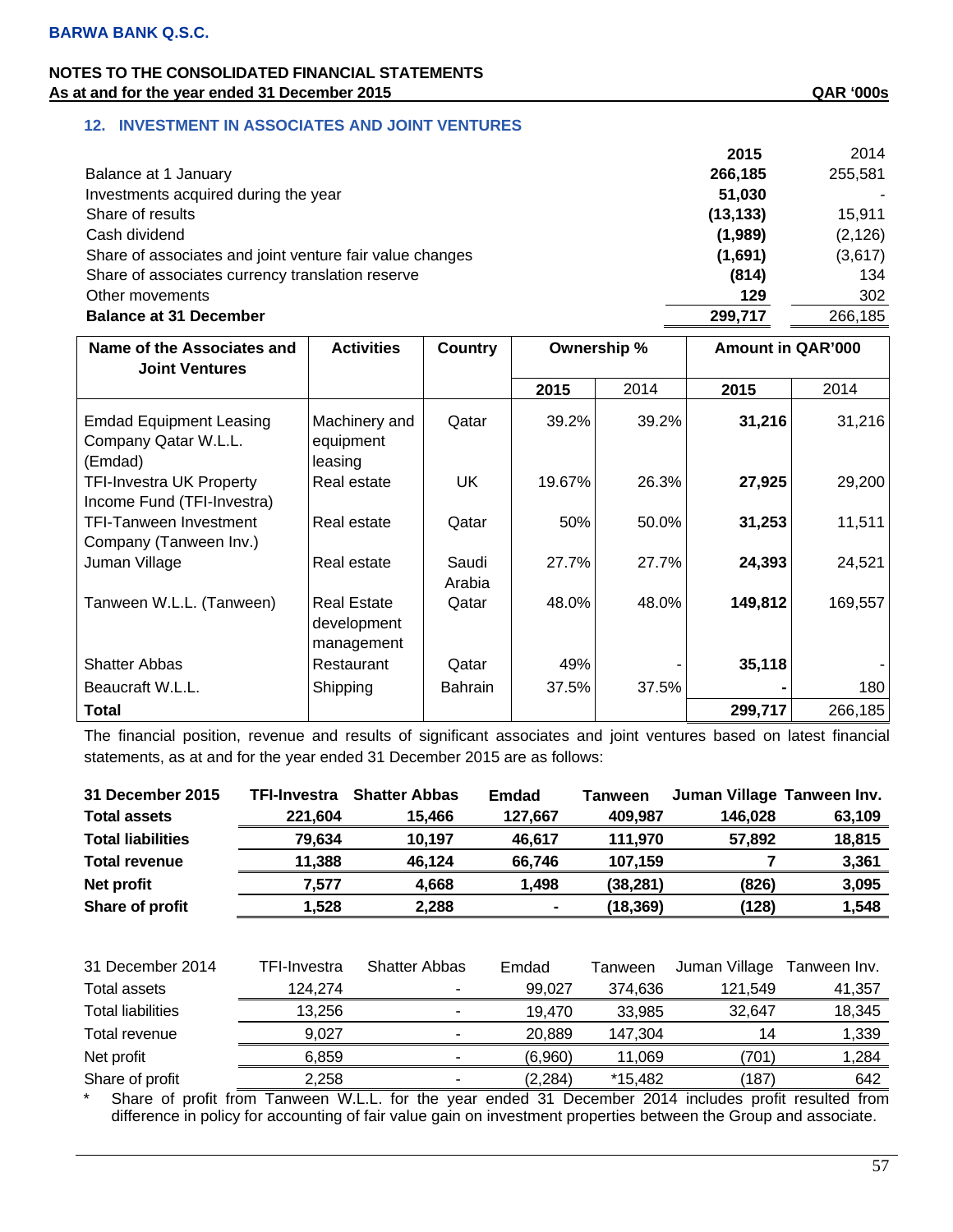# **NOTES TO THE CONSOLIDATED FINANCIAL STATEMENTS**

| As at and for the year ended 31 December 2015 |                | <b>QAR '000s</b> |
|-----------------------------------------------|----------------|------------------|
| <b>13. INVESTMENT PROPERTIES</b>              |                |                  |
|                                               | 2015           | 2014             |
| Balance at 1 January                          | 4.662          | 40,042           |
| Disposal                                      |                | (35, 380)        |
| Addition                                      | $\blacksquare$ |                  |
| <b>Balance at 31 December</b>                 | 4.662          | 4,662            |

The fair value of the investment properties are not materially different from the carrying amount as of the reporting date.

# **14. FIXED ASSETS**

|                                                                                                 | <b>Land and</b><br><b>Buildings</b> | IT                      | Fixtures,<br><b>Equipment Fittings and</b><br>office<br>equipment | <b>Motor</b><br><b>Vehicles</b> | <b>Total</b>      |
|-------------------------------------------------------------------------------------------------|-------------------------------------|-------------------------|-------------------------------------------------------------------|---------------------------------|-------------------|
| <b>Cost</b>                                                                                     |                                     |                         |                                                                   |                                 |                   |
| Balance at 1 January 2014                                                                       | 64,355                              | 87,503                  | 153,927                                                           | 4,315                           | 310,100           |
| Acquisitions                                                                                    | 133,089                             | 28,149                  | 5,685                                                             | 14,357                          | 181,280           |
| Reclassification/Transfers<br><b>Disposals</b>                                                  | (63)                                | 2,693<br>(288)          | 437                                                               | (3,067)<br>(165)                | (453)             |
| Balance at 31 December 2014                                                                     | 197,381                             | 118,057                 | 160,049                                                           | 15,440                          | 490,927           |
| Balance at 1 January 2015                                                                       | 197,381                             | 118,057                 | 160,049                                                           | 15,440                          | 490,927           |
| Acquisitions                                                                                    |                                     | 16,605                  | 6,372                                                             | 7,777                           | 30,754            |
| Reclassification/Transfers<br>Disposals                                                         |                                     | 458<br>(20)             | (458)<br>(20)                                                     | (1, 556)                        | (1, 596)          |
| <b>Balance at 31 December 2015</b>                                                              | 197,381                             | 135,100                 | 165,943                                                           | 21,661                          | 520,085           |
| <b>Accumulated depreciation and</b><br>impairment losses                                        |                                     |                         |                                                                   |                                 |                   |
| Balance at 1 January 2014                                                                       | 5,079                               | 49,840                  | 117,325                                                           | 3,808                           | 176,052           |
| Depreciation charged during the year                                                            | 758                                 | 17,255                  | 23,916                                                            | 1,583                           | 43,512            |
| Reclassification/Transfers<br>Disposals                                                         | (2)                                 | 2,724<br>(278)          | 345                                                               | (3,067)<br>(158)                | (436)             |
| Balance at 31 December 2014                                                                     | 5,835                               | 69,541                  | 141,586                                                           | 2,166                           | 219,128           |
| Balance at 1 January 2015<br>Depreciation charged during the year<br>Reclassification/Transfers | 5,835<br>757                        | 69,541<br>21,294<br>427 | 141,586<br>7,792<br>(427)                                         | 2,166<br>3,916                  | 219,128<br>33,759 |
| <b>Disposals</b>                                                                                |                                     | (20)                    | (20)                                                              | (492)                           | (532)             |
| <b>Balance at 31 December 2015</b>                                                              | 6,592                               | 91,242                  | 148,931                                                           | 5,590                           | 252,355           |
| <b>Carrying amounts</b>                                                                         |                                     |                         |                                                                   |                                 |                   |
| Balance at 31 December 2014                                                                     | 191,546                             | 48,516                  | 18,463                                                            | 13,274                          | 271,799           |
| <b>Balance at 31 December 2015</b>                                                              | 190,789                             | 43,858                  | 17,012                                                            | 16,071                          | 267,730           |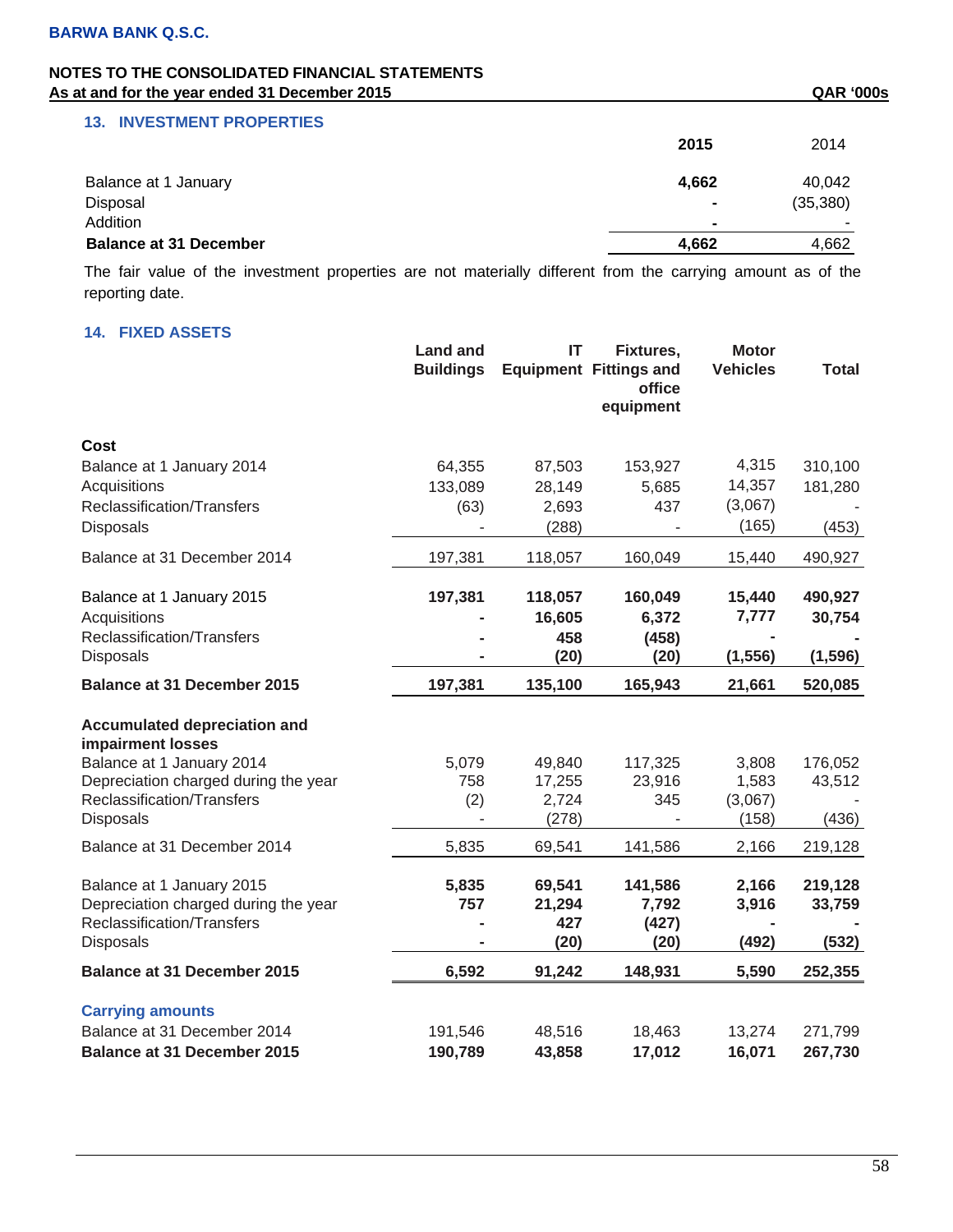## **15. INTANGIBLE ASSETS**

|                             | 2015           | 2014    |
|-----------------------------|----------------|---------|
| Goodwill                    |                |         |
| Balance at 1 January 2015   | 777.230        | 777.230 |
| Impairment allowance*       | $\blacksquare$ |         |
| Balance at 31 December 2015 | 777.230        | 777,230 |

*\*Impairment testing for cash-generating unit containing goodwill* 

For the purpose of impairment testing, goodwill is allocated to the cash generating units ("CGU"), being the Group's subsidiaries, which represents the lowest level within the Group at which the goodwill is monitored for internal management purposes. The impairment testing of the CGU carried out at the year-end did not result in any impairment.

## **16. OTHER ASSETS**

|                                        | 2015    | 2014    |
|----------------------------------------|---------|---------|
| Accrued profit                         | 107,042 | 120,551 |
| Prepayments and advances               | 33,288  | 19,229  |
| Operating lease receivables            | 2,047   | 1,465   |
| Positive fair value of risk management |         |         |
| instruments                            | 127,473 | 14,325  |
| Sundry debtors                         | 8.291   | 8,887   |
| Projects under process                 | 12,764  | 7,974   |
| <b>Others</b>                          | 44,682  | 46,073  |
|                                        | 335,587 | 218,504 |
| Provision for impairment               | (1,034) | (774)   |
|                                        | 334,553 | 217,730 |
|                                        |         |         |

# **17. DUE TO BANKS**

|                             | 2015       | 2014           |
|-----------------------------|------------|----------------|
| Current accounts            | Δ          | $\overline{4}$ |
| Commodity Murabaha payable* | 2,133,382  | 1,660,587      |
| Wakala payable              | 9,703,869  | 7,321,688      |
|                             | 11,837,255 | 8,982,279      |

\*This includes amount held under repurchase agreements amounting to QAR 1,497mn.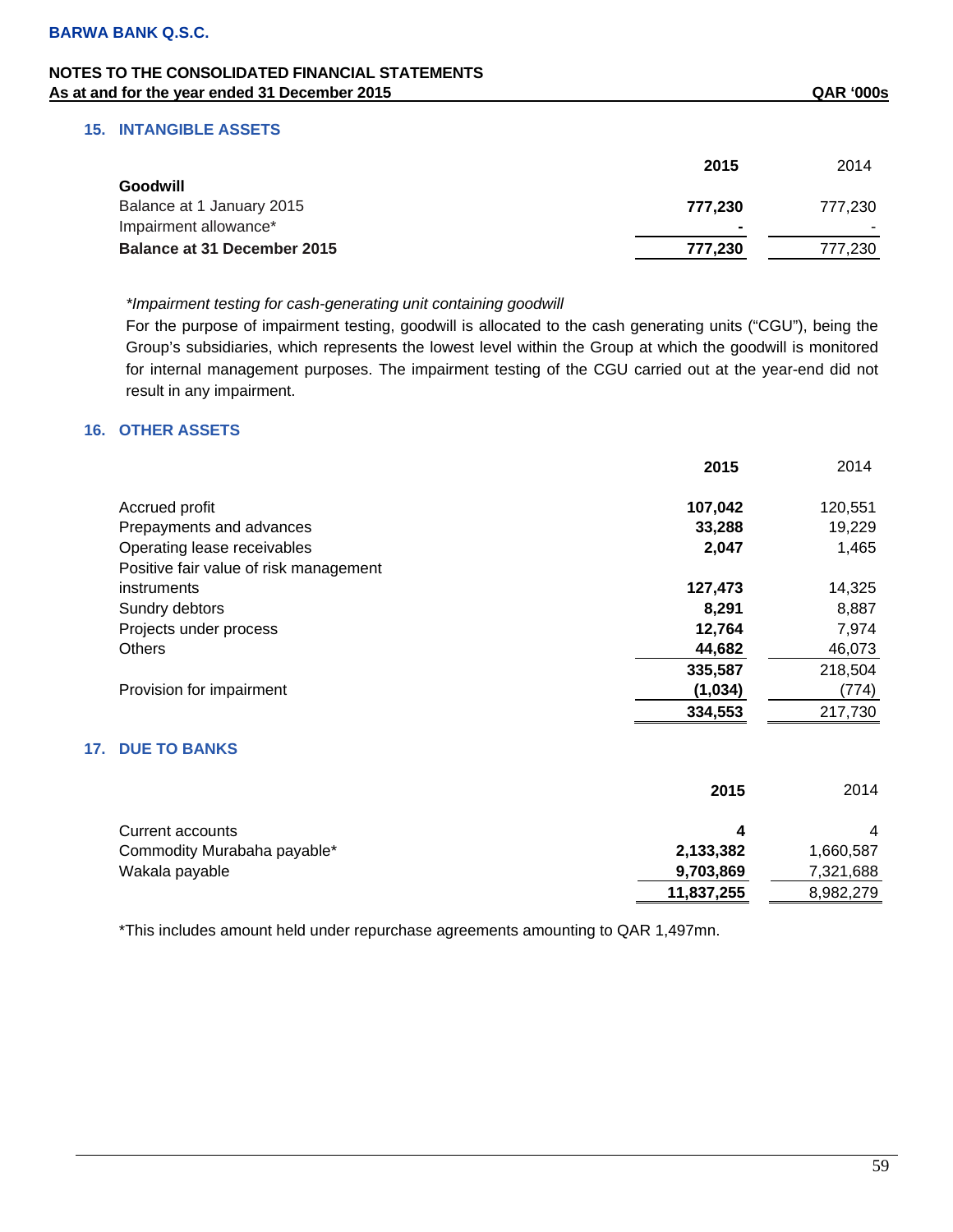# **18. CUSTOMER CURRENT ACCOUNTS**

|                                                                    | 2015      | 2014      |
|--------------------------------------------------------------------|-----------|-----------|
| Current accounts by sector:                                        |           |           |
| <b>Government &amp; GREs</b>                                       | 84,523    | 178,809   |
| Non-Banking Financial Institutions                                 | 99,371    | 35,812    |
| Corporate                                                          | 1,201,635 | 837,575   |
| Individuals                                                        | 363,500   | 576,645   |
|                                                                    | 1,749,029 | 1,628,841 |
| <b>OTHER LIABILITIES</b><br>19.                                    |           |           |
|                                                                    | 2015      | 2014      |
| Unearned commission income                                         | 139,560   | 217,503   |
| Sundry creditors                                                   | 69,859    | 79,871    |
| Negative fair value of risk management instruments                 | 13,324    | 28,566    |
| Cash margins                                                       | 75,401    | 98,772    |
| Accrued expenses                                                   | 174,685   | 166,603   |
| Acceptances                                                        | 448,666   | 204,830   |
| Employees' end of service benefits (note 19.1)                     | 58,115    | 49,706    |
| <b>Others</b>                                                      | 95,077    | 84,891    |
|                                                                    | 1,074,687 | 930,742   |
| 19.1 Movement in employees' end of service benefits is as follows: |           |           |
|                                                                    | 2015      | 2014      |
| Balance at 1 January                                               | 49,706    | 38,753    |
| Charge for the year                                                | 13,288    | 15,829    |
| Payments made during the year                                      | (4,879)   | (4,876)   |
| <b>Balance at 31 December</b>                                      | 58,115    | 49,706    |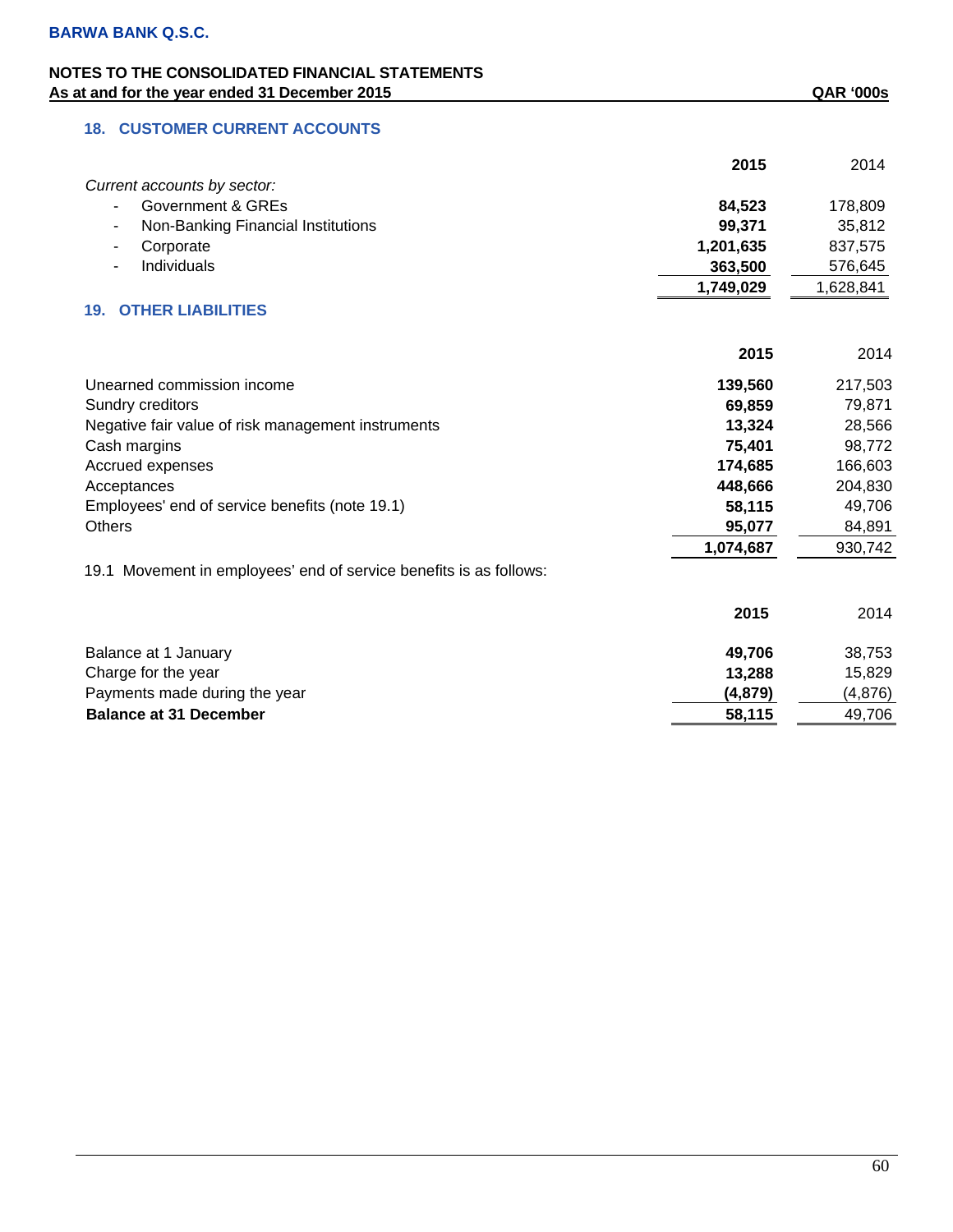|                                                                                | 2015              | 2014              |
|--------------------------------------------------------------------------------|-------------------|-------------------|
| Investment account holders balance before share of profit (a)                  | 23,648,943        | 20,203,596        |
| Distributable profits to investment account holders for the year (b)           | 325,837           | 267,211           |
| Profit already distributed during the year                                     | (257, 030)        | (239, 938)        |
| Profit payable to investment account holders                                   | 68,807            | 27,273            |
| Share in fair value reserve                                                    | (1,971)           | (1, 313)          |
| Total investment account holders balance                                       | 23,715,779        | 20,229,556        |
|                                                                                |                   |                   |
| By type:                                                                       |                   |                   |
| Saving accounts                                                                | 2,471,020         | 1,574,986         |
| Call accounts                                                                  | 482,387           | 454,126           |
| Term accounts                                                                  | 20,695,536        | 18,174,484        |
| Total (a)                                                                      | 23,648,943        | 20,203,596        |
|                                                                                |                   |                   |
| By sector:                                                                     |                   |                   |
| <b>Government &amp; GREs</b>                                                   | 14,989,852        | 12,427,663        |
| Non-banking financial institution                                              | 748,406           | 737,888           |
| Retail                                                                         | 2,945,203         | 2,281,037         |
| Corporate                                                                      | 4,965,482         | 4,757,008         |
| Total (a)                                                                      | 23,648,943        | 20,203,596        |
|                                                                                |                   |                   |
|                                                                                | 2015              | 2014              |
| Investment account holders' share of profit for the year                       | 505,977           | 551,137           |
| Bank shares as Mudarib                                                         | (480, 678)        | (523, 581)        |
| Owners' contribution                                                           | 300,538           | 239,655           |
|                                                                                | (180, 140)        | (283, 926)        |
| Distributable profits to investment account holders for the year-net return(b) | 325,837           | 267,211           |
|                                                                                |                   |                   |
| Net return breakup:                                                            |                   |                   |
| Saving accounts                                                                | 37,281            | 27,006            |
| Call accounts                                                                  | 2,923             | 2,978             |
| Term accounts - 1 month                                                        | 104,278           | 105,393           |
| Term accounts - 3 month                                                        | 55,301            | 71,203            |
| Term accounts - 6 month                                                        | 59,236            | 36,075            |
| Term accounts - 9 month<br>Term accounts - 12 month                            | 5,045             | 562               |
| Total(b)                                                                       | 61,773<br>325,837 | 23,994<br>267,211 |
|                                                                                |                   |                   |
| Movement in share of fair value reserve:                                       |                   |                   |
|                                                                                | 2015              | 2014              |
|                                                                                |                   |                   |
| Balance at 1 January                                                           | (1, 313)          | (69)              |
| Share in fair value reserve movement (note 11)                                 | (658)             | (1, 244)          |
| <b>Balance at 31 December</b>                                                  | (1, 971)          | (1, 313)          |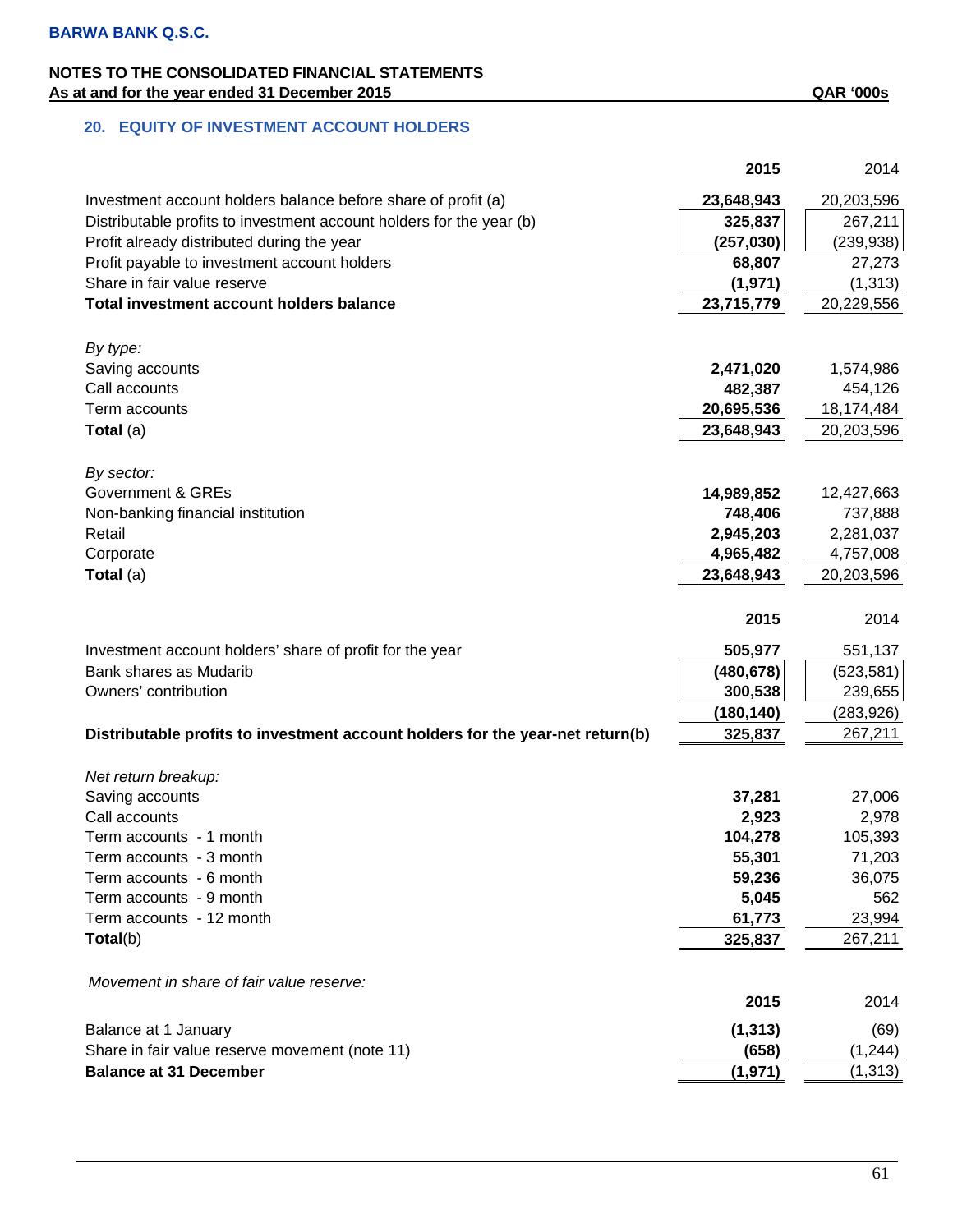#### **21. OWNERS' EQUITY**

#### **(a) Share capital**

|                                            |              | <b>Ordinary shares</b> |
|--------------------------------------------|--------------|------------------------|
| In thousands of shares                     | 2015         | 2014                   |
| In issue at 1 January<br>New shares issued | 300,000<br>- | 300,000                |
| In issue at 31 December                    | 300,000      | 300,000                |

At 31 December 2015 the authorised share capital comprised 400,000 thousand ordinary shares (2014: 400,000 thousand), having a par value of QAR 10 each share. Out of these 300,000 thousand ordinary shares (2014: 300,000 thousand) are issued and fully paid.

#### **(b) Legal reserve**

In accordance with QCB Law No. 13 of 2012 as amended and the Memorandum and Articles of Association of the Bank, 20% of net profit attributable to the owners (equity holders) of the Group for the year is required to be transferred to the reserve until the legal reserve equals 100% of the paid up share capital. This reserve is not available for distribution except in circumstances specified in Qatar Commercial Companies Law No. 11 of 2015 and after QCB approval. During the year ended 31 December 2015 the appropriation made to legal reserve amounts to QAR 145.9 million (2014: QAR 142.3 million).The legal reserve includes the share premium received on issuance of new shares in accordance with Qatar Commercial Companies Law No.11 of 2015.

#### **(c) Risk reserve**

In accordance with QCB regulations, a risk reserve should be created to cover contingencies on both the public and private sector financing assets, with a minimum requirement of 2.5% of the total private sector exposure granted by the Group inside and outside Qatar after the exclusion of the specific provisions and profit in suspense. The finance provided to/or secured by the Ministry of Finance – Qatar or finance against cash guarantees is excluded from the gross direct finance. The total amount of the transfer made to the risk reserve was QAR 127.9 million (2014: QAR 58.2 million).

#### **(d) Other reserves**

In accordance with Qatar Central Bank regulations, income recognised from the share of profit from associates and joint ventures is not available for distribution, except to the extent of dividend received from the associates and joint ventures, and should be transferred to a separate reserve account in Owners' equity. Further, the Bank has set aside QAR 100 million (2014: QAR 100 million) as a contingency reserve from retained earnings to protect the Group from any future losses that may arise from any unforeseen events on recommendation of the Board of Directors.

|                                                                        | 2015    | 2014     |
|------------------------------------------------------------------------|---------|----------|
| Opening balance                                                        | 328,940 | 215,155  |
| Share of associates and joint ventures profit                          |         | 15,911   |
| Dividend received from associates and joint ventures                   | (1,989) | (2, 126) |
| Contigency reserve                                                     | 100,000 | 100,000  |
|                                                                        | 98,011  | 113,785  |
|                                                                        | 426,951 | 328,940  |
| The balance consists of:                                               |         |          |
| Undistributed profit from investments in associates and joint ventures | 126,951 | 128,940  |
| Contigency reserve                                                     | 300,000 | 200,000  |
|                                                                        |         |          |

#### **(e) Treasury shares**

Treasury shares represent ordinary shares of Barwa Bank with nominal value of QAR 10 each. These shares are held by FFC and TFI and carried at cost of QAR 16.8 each. Treasury shares are presented as a deduction from equity.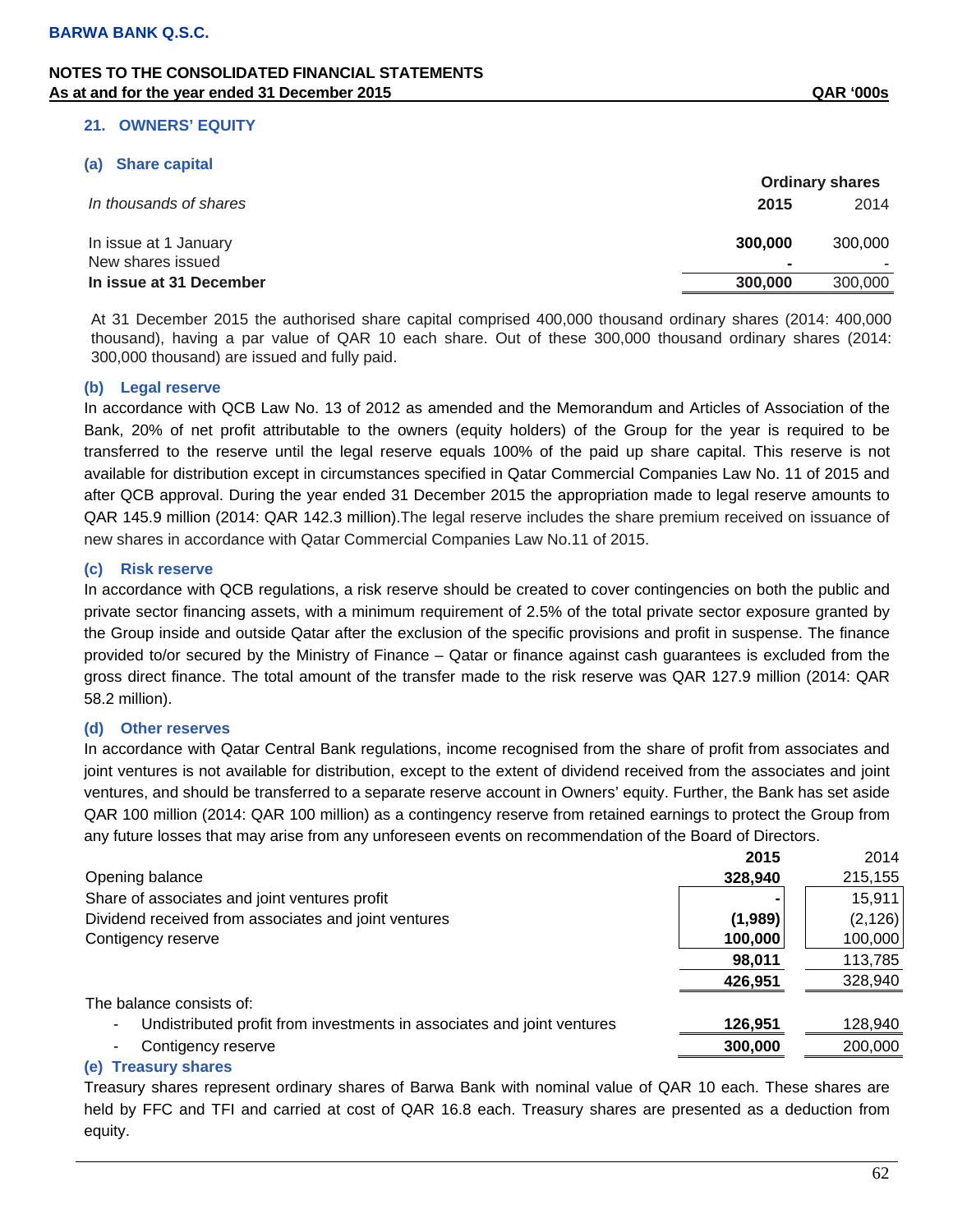## **21. OWNERS' EQUITY (CONTINUED)**

#### **(f) Proposed dividend**

The Board of Directors in their meeting held on 4 February 2016 proposed a cash dividend of 10% (2014: 10%) of the paid up share capital amounting to QAR 296.2 million – QAR 1.0 per share (2014: QAR 296.2 million – QAR 1.0 per share), which is subject to approval at the Annual General Meeting of the shareholders of the Bank.

## **22. NON-CONTROLLING INTERESTS**

This represents the Group's non-controlling interests in TFI GCC Fund amounting to 31% (2014: 38%). During the year, non-controlling interests decreased by QAR 17.0 million (2014: increased by QAR 3.64 million) due to disposal of subscriptions under TFI GCC Equity Opportunities Fund, a Group's subsidiary, founded by the Bank.

#### **23. NET INCOME FROM FINANCING ACTIVITIES**

|                                                                                     | 2015      | 2014      |
|-------------------------------------------------------------------------------------|-----------|-----------|
| Murabaha                                                                            | 195,472   | 181,658   |
| Musawama                                                                            | 196,821   | 188,712   |
| <b>Commodity Murabaha</b>                                                           | 529,188   | 490,819   |
| ljarah                                                                              | 188,383   | 156,593   |
| Istisna'a                                                                           | 27,425    | 42,029    |
| <b>Others</b>                                                                       | 75,691    | 48,765    |
|                                                                                     | 1,212,980 | 1,108,576 |
| <b>24. NET INCOME FROM INVESTING ACTIVITIES</b>                                     |           |           |
|                                                                                     | 2015      | 2014      |
| Coupon income from investment in debt-type instruments, net of amortisation         | 262,744   | 242,026   |
| Dividend income                                                                     | 49,039    | 40,516    |
| Net gain on sale of debt-type investments                                           | 19,399    | 19,425    |
| Net gain / (loss) on sale of equity-type investments                                | 2,979     | (548)     |
| Income from inter-bank and murabaha placements with Islamic banks                   | 24,261    | 31,345    |
| Net fair value gain / (loss) on investment securities carried as fair value through |           |           |
| income statement                                                                    | 819       | (8, 346)  |
| Other investments / derivatives related net income                                  | 1,349     | (3,774)   |
|                                                                                     | 360,590   | 320,644   |
| <b>NET FEE AND COMMISSION INCOME</b><br>25.                                         |           |           |
|                                                                                     | 2015      | 2014      |
| Management fee income                                                               | 53,112    | 49,895    |
| Commission income                                                                   | 44,367    | 50,779    |
| Advisory fee income                                                                 | 40,526    | 39,051    |
| Performance fee income                                                              | 38        | 1,098     |
| Placement fee income                                                                | 4,261     | 291       |
| Structuring fee                                                                     | 4,736     | 4,292     |
|                                                                                     | 147,040   | 145,406   |
| Commission expense                                                                  | (9,765)   | (6, 314)  |
| Net fee and commission income                                                       | 137,275   | 139,092   |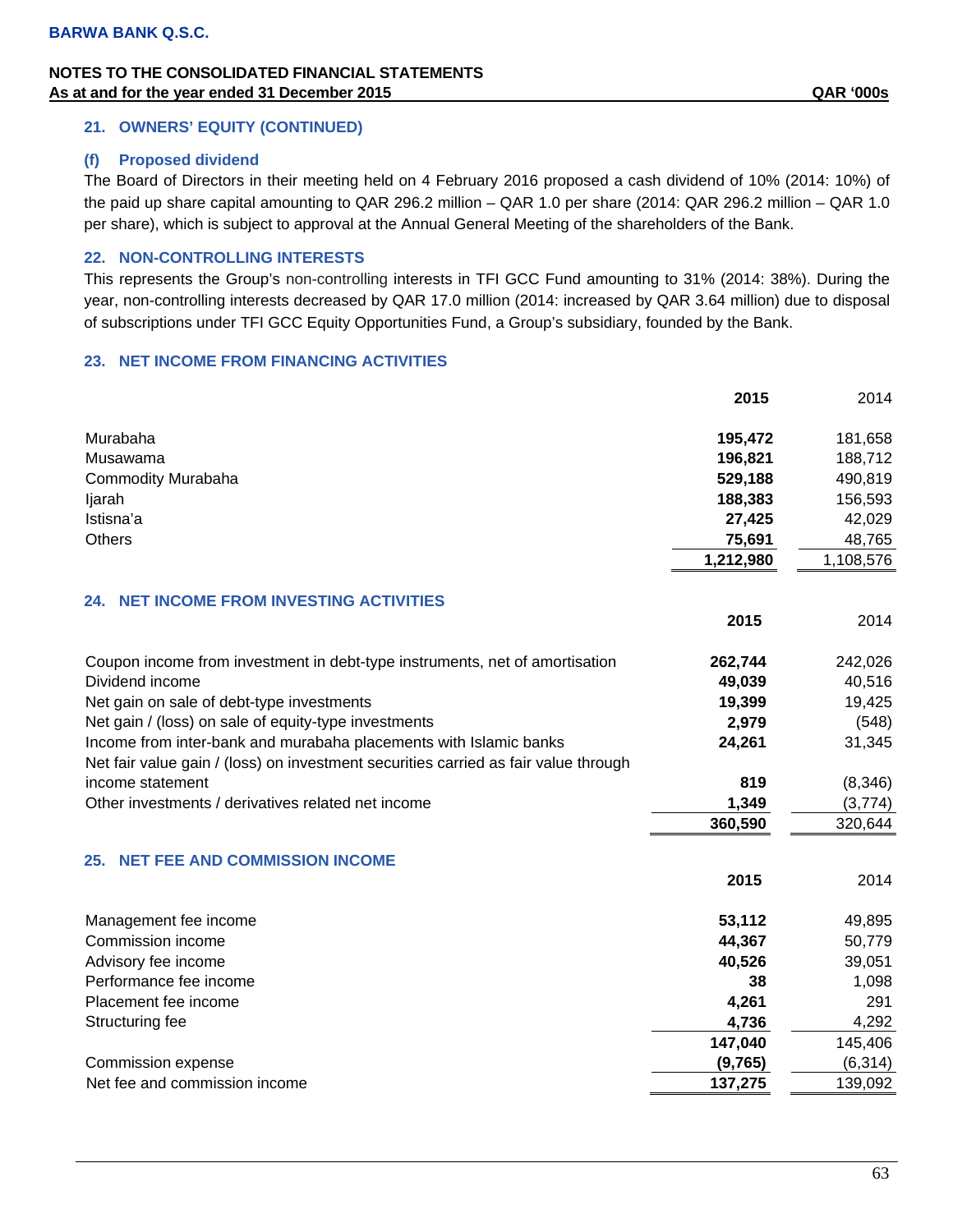| 26. STAFF COSTS                                      | 2015       | 2014       |
|------------------------------------------------------|------------|------------|
| <b>Basic salaries</b>                                | 127,545    | 126,304    |
| Housing allowance                                    | 42,016     | 42,346     |
| Transport allowance                                  | 24,316     | 24,769     |
| Staff indemnity costs                                | 13,288     | 15,829     |
| Medical expenses                                     | 8,929      | 9,639      |
| Social Allowance                                     | 7,119      | 6,873      |
| <b>Education fee</b>                                 | 6,838      | 8,070      |
| Others                                               | 61,258     | 86,134     |
|                                                      | 291,309    | 319,964    |
| <b>OTHER EXPENSES</b><br>27.                         | 2015       | 2014       |
| Rent                                                 | 33,643     | 30,990     |
| Advertising and marketing expenses                   | 14,906     | 18,541     |
| Utility and services                                 | 16,001     | 16,035     |
| IT expenses                                          | 15,570     | 17,179     |
| Legal and professional fees                          | 15,456     | 7,427      |
| Government fee and charges                           | 547        | 2,404      |
| Travel expenses                                      | 1,426      | 2,809      |
| Repair and maintenance                               | 4,526      | 3,979      |
| Board of Directors' remuneration                     | 15,400     | 15,400     |
| Other expenses                                       | 41,753     | 42,966     |
|                                                      | 159,228    | 157,730    |
| <b>CONTINGENT LIABILITIES AND COMMITMENTS</b><br>28. |            |            |
|                                                      | 2015       | 2014       |
| <b>Contingent liabilities</b><br>a)                  |            |            |
| Unused credit facilities                             | 12,404,330 | 9,070,515  |
| Guarantees                                           | 6,699,523  | 6,309,815  |
| Letters of credit                                    | 2,596,110  | 3,170,588  |
|                                                      | 21,699,963 | 18,550,918 |
| <b>Commitments</b>                                   |            |            |
| $\mathbf{b}$                                         |            |            |
| Profit rate swaps                                    | 1,549,185  | 2,005,073  |
| Other risk management instruments - WAAD             | 5,012,592  | 1,630,669  |
|                                                      | 6,561,777  | 3,635,742  |

#### **Unused facilities**

Commitments to extend credit represent contractual commitments to make financings and revolving credits. The majority of these expire in the next year. Since commitments may expire without being drawn upon, the total contractual amounts do not necessarily represent future cash requirements.

## **Guarantees and Letters of credit**

Guarantees and letters of credit commit the group to make payments on behalf of customers in the event of a specific event. Guarantees and standby letters of credit carry the same credit risk as financings.

#### **Lease commitments**

The Group leases a number of branches and office premises under operating leases. Non-cancellable operating lease rentals are payable as follows:

|                 | 2015   | 2014   |
|-----------------|--------|--------|
| Within one year | 29,132 | 28,528 |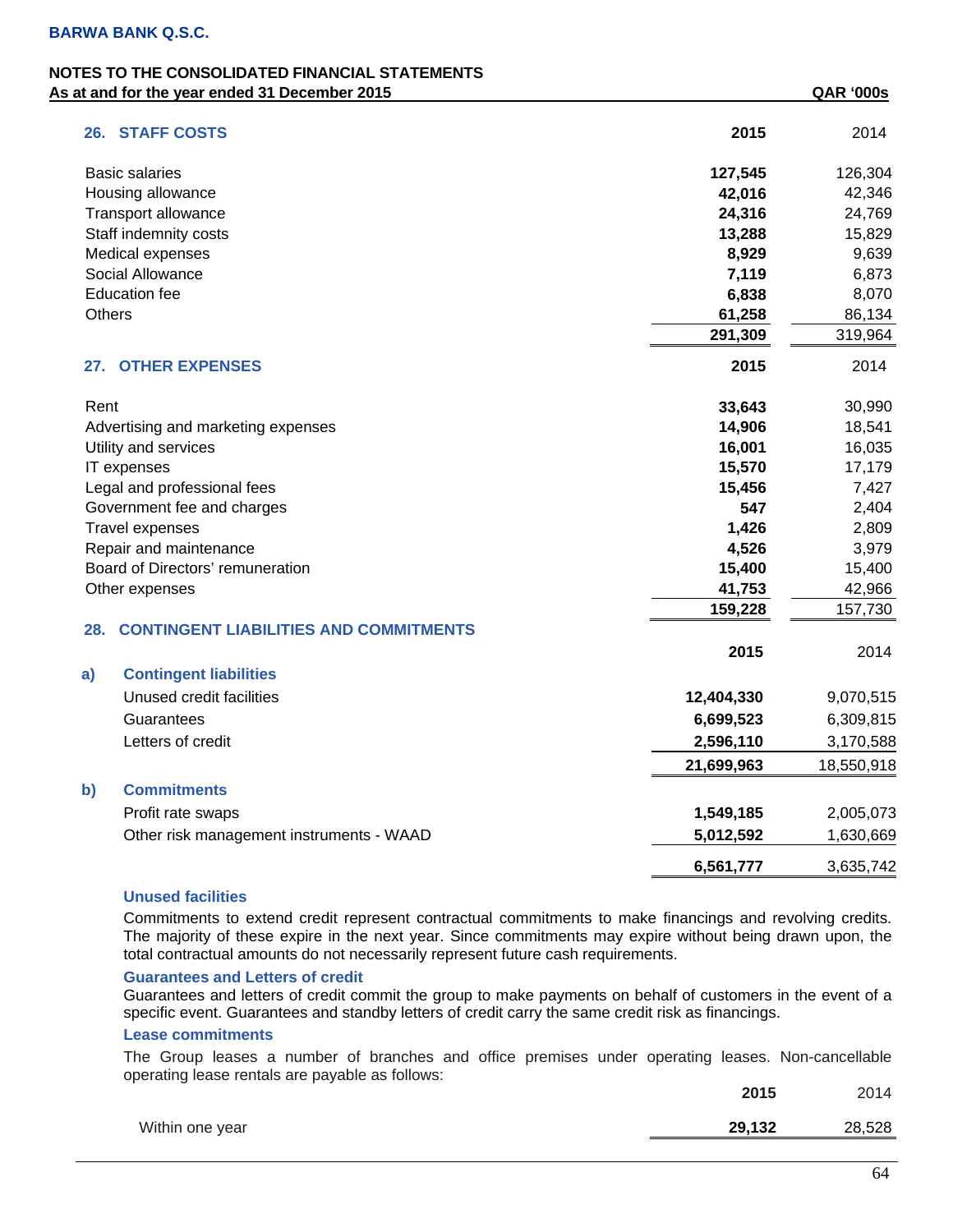## **29. CONCENTRATION OF ASSETS, LIABILITIES AND EQUITY OF INVESTMENT ACCOUNT HOLDERS**

## **Geographical sector**

Following is the concentration of assets, liabilities and equity of investment account holders into geographical sectors regions:

| 2015                         | Qatar      | <b>Other GCC</b> | <b>Europe</b> | <b>North</b><br>America | <b>Others</b> | Total      |
|------------------------------|------------|------------------|---------------|-------------------------|---------------|------------|
| Cash and balances with       |            |                  |               |                         |               |            |
| central bank                 | 1,396,946  |                  |               |                         |               | 1,396,946  |
| Due from banks               | 598,332    | 86,321           | 191,667       | 857,337                 | 670,179       | 2,403,836  |
| Financing assets             | 20,270,470 | 3,207,201        | 4,021,535     |                         | 998,432       | 28,497,638 |
| Investment securities        | 9,078,357  | 1,355,157        | 11,850        | 242,390                 | 531,552       | 11,219,306 |
| Investment in associates and |            |                  |               |                         |               |            |
| joint ventures               | 247,325    | 24,467           | 27,925        |                         | ٠             | 299,717    |
| Investment property          | 4.662      |                  |               |                         | ٠             | 4,662      |
| Fixed assets                 | 267,730    |                  |               |                         | ۰             | 267,730    |
| Intangible assets            | 777,230    |                  |               |                         | -             | 777,230    |
| Other assets                 | 199,760    | 84.659           | 47,362        |                         | 2.772         | 334,553    |
| <b>Total assets</b>          | 32,840,812 | 4,757,805        | 4,300,339     | 1,099,727               | 2,202,935     | 45,201,618 |

## **Liabilities and equity of investment account holders**

| <b>Liabilities</b>                                           |            |           |           |                |                |            |
|--------------------------------------------------------------|------------|-----------|-----------|----------------|----------------|------------|
| Due to banks                                                 | 8,170,583  | 1,901,736 | 1,672,442 | $\blacksquare$ | 92.494         | 11,837,255 |
| Customer current accounts                                    | 1,734,240  | 11,267    | 3,522     | $\blacksquare$ | ۰              | 1,749,029  |
| Other liabilities                                            | 899,350    | 148,734   | 26,603    | $\blacksquare$ | $\blacksquare$ | 1,074,687  |
| <b>Total liabilities</b>                                     | 10,804,173 | 2,061,737 | 1,702,567 | ٠              | 92.494         | 14,660,971 |
| <b>Equity of investment</b><br>account holders               | 23,597,762 | 60,913    | 35        | 52,157         | 4.912          | 23,715,779 |
| <b>Total liabilities and equity</b><br>of investment account |            |           |           |                |                |            |
| holders                                                      | 34,401,935 | 2,122,650 | 1,702,602 | 52,157         | 97,406         | 38,376,750 |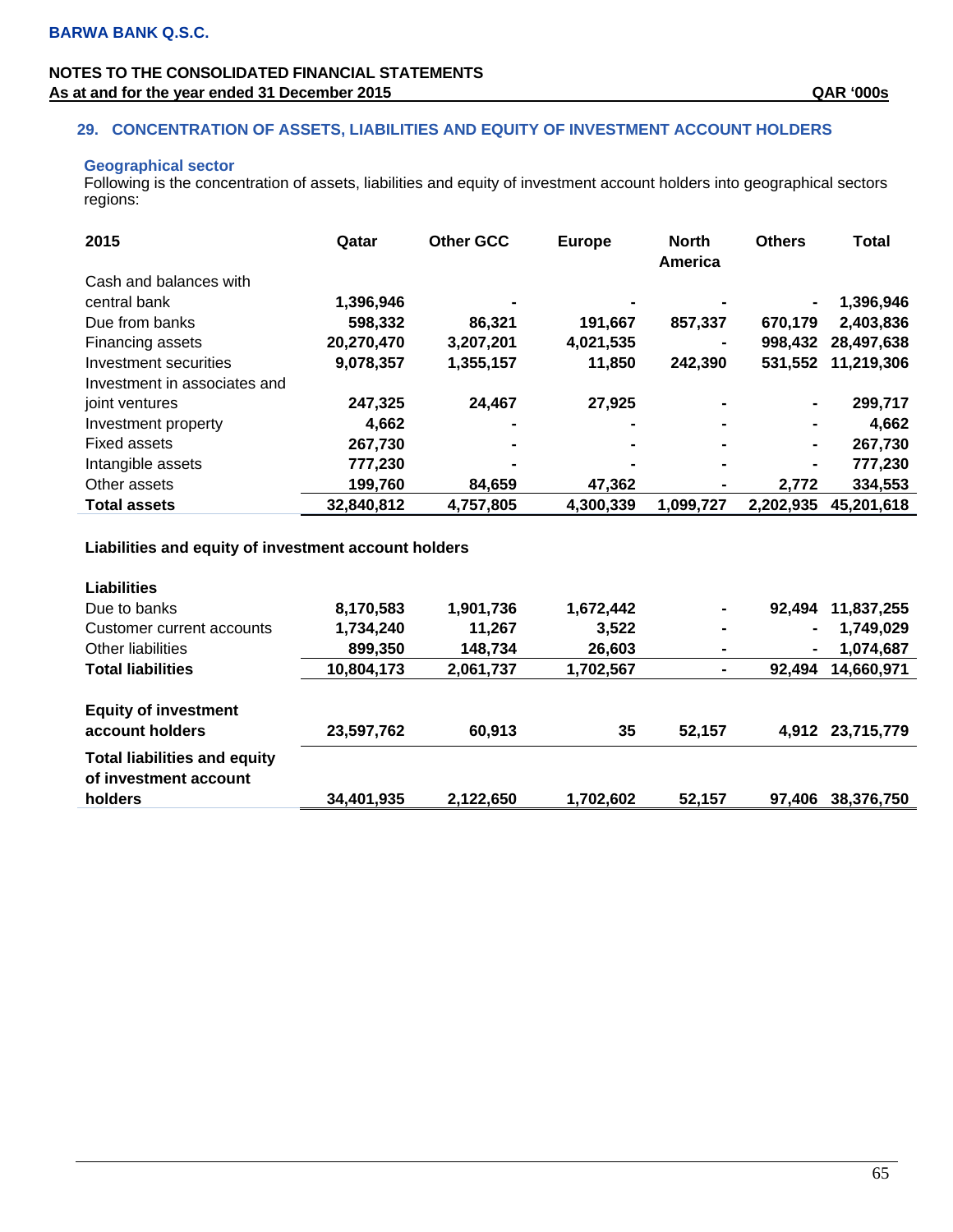#### **29. CONCENTRATION OF ASSETS, LIABILITIES AND EQUITY OF INVESTMENT ACCOUNT HOLDERS (CONTINUED)**

#### **Geographical sector (continued)**

Following is the concentration of assets, liabilities and equity of investment account holders into geographical sectors regions:

| 2014                         | Qatar      | Other GCC | Europe         | North<br>America | <b>Others</b> | Total      |
|------------------------------|------------|-----------|----------------|------------------|---------------|------------|
| Cash and balances with       |            |           |                |                  |               |            |
| central bank                 | 1,265,210  |           |                |                  |               | 1,265,210  |
| Due from banks               | 87,123     | 909,167   | 255,378        | 32.472           | 823.845       | 2,107,985  |
| Financing assets             | 18,826,547 | 2,627,926 | 1,108,548      |                  | 687,566       | 23,250,587 |
| Investment securities        | 7,974,747  | 1,541,997 | 12,753         | 229,678          | 276,957       | 10,036,132 |
| Investment in associates and |            |           |                |                  |               |            |
| joint ventures               | 212,284    | 24,701    | 29,200         |                  | ۰.            | 266,185    |
| Investment property          | 4,662      | -         | $\blacksquare$ |                  |               | 4,662      |
| <b>Fixed assets</b>          | 271,799    |           |                |                  | ۰.            | 271,799    |
| Intangible assets            | 777,230    |           |                |                  | ۰             | 777,230    |
| Other assets                 | 211,281    | 5,065     | 9              | 617              | 758           | 217,730    |
| Total assets                 | 29,630,883 | 5,108,856 | 1,405,888      | 262,767          | 1,789,126     | 38,197,520 |

Liabilities and equity of investment account holders

| <b>Liabilities</b>              |            |         |           |        |         |            |
|---------------------------------|------------|---------|-----------|--------|---------|------------|
| Due to banks                    | 6,697,581  | 820,878 | 1,281,745 | ۰      | 182.075 | 8,982,279  |
| Customer current accounts       | 1,562,633  | 65,720  | 261       | 24     | 203     | 1,628,841  |
| Other liabilities               | 866,214    | 40.177  | 452       | 10,638 | 13.261  | 930,742    |
| <b>Total liabilities</b>        | 9,126,428  | 926,775 | 1,282,458 | 10,662 | 195,539 | 11,541,862 |
|                                 |            |         |           |        |         |            |
| Equity of investment account    |            |         |           |        |         |            |
| holders                         | 20,096,115 | 22.449  | 1.777     | 47     | 109.168 | 20,229,556 |
| Total liabilities and equity of |            |         |           |        |         |            |
| investment account holders      | 29,222,543 | 949.224 | 1,284,235 | 10.709 | 304.707 | 31,771,418 |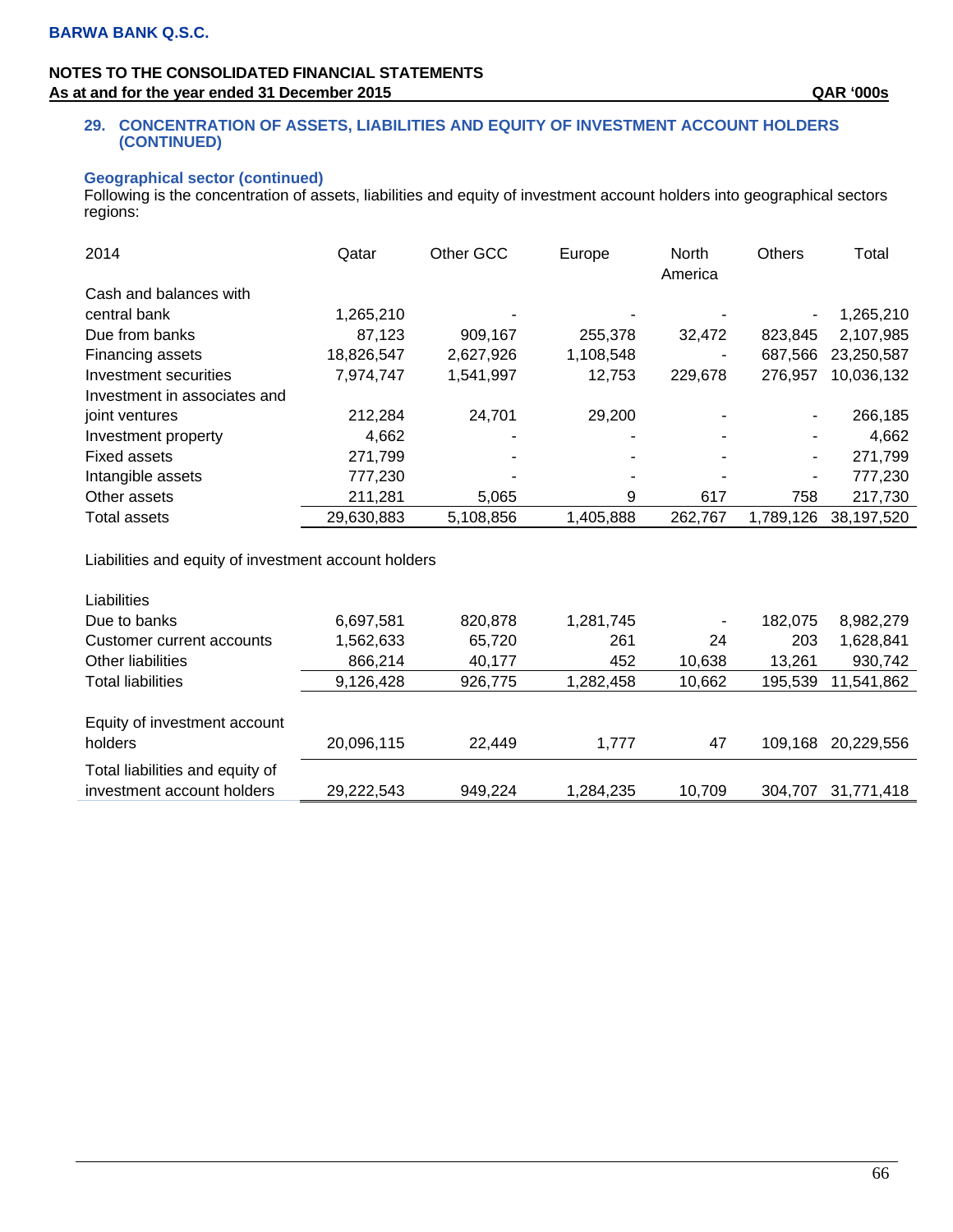## **30. CONCENTRATION OF ASSETS, LIABILITIES AND EQUITY OF INVESTMENT ACCOUNT HOLDERS**

## **Industrial sector**

Following is the concentration of assets, liabilities and equity of investment account holders into industrial sectors regions:

| 2015                      | Real<br>estate | Construction,<br>engeering and<br>manufacturing | Oil and<br>gas | <b>Financial</b><br>services | <b>Individuals</b> | <b>Others</b>  | <b>Total</b> |
|---------------------------|----------------|-------------------------------------------------|----------------|------------------------------|--------------------|----------------|--------------|
| Cash and balances with    |                |                                                 |                |                              |                    |                |              |
| <b>Qatar Central Bank</b> |                |                                                 |                | 1,396,946                    |                    | $\blacksquare$ | 1,396,946    |
| Due from banks            |                |                                                 | Ξ.             | 2,403,836                    |                    | $\blacksquare$ | 2,403,836    |
| Financing assets          | 6,608,507      | 1,908,266                                       | 419,256        | 122,354                      | 2,156,463          | 17,282,792     | 28,497,638   |
| Investment securities     | 521,390        | 43,425                                          | 71,246         | 1,146,643                    | $\blacksquare$     | 9,436,602      | 11,219,306   |
| Investment in associates  |                |                                                 |                |                              |                    |                |              |
| and joint ventures        | 52,318         | 181,065                                         |                |                              | ۰                  | 66,334         | 299,717      |
| Investment property       | 4,662          |                                                 |                |                              | $\blacksquare$     |                | 4,662        |
| Fixed assets              |                |                                                 |                |                              | $\blacksquare$     | 267.730        | 267,730      |
| Intangible assets         |                |                                                 |                | 777,230                      | $\blacksquare$     |                | 777,230      |
| Other assets              | 2.035          | 42                                              | 427            | 131,414                      | $\blacksquare$     | 200.635        | 334,553      |
| <b>Total assets</b>       | 7,188,912      | 2,132,798                                       | 490,929        | 5,978,423                    | 2,156,463          | 27,254,093     | 45,201,618   |

# **Liabilities and equity of investment account holders**

#### **Liabilities**

| Due to banks<br>Customer current                                        | $\blacksquare$ |           |         | $-11,837,255$ | -         |            | 11,837,255 |
|-------------------------------------------------------------------------|----------------|-----------|---------|---------------|-----------|------------|------------|
| accounts                                                                | 162.419        | 589,044   | 1.277   | 99,371        | 363,500   | 533,418    | 1,749,029  |
| Other liabilities                                                       | 38,956         | 107,616   | 17,624  | 19,429        | ۰         | 891,062    | 1,074,687  |
| <b>Total liabilities</b>                                                | 201,375        | 696,660   | 18,901  | 11,956,055    | 363,500   | 1,424,480  | 14,660,971 |
| <b>Equity of investment</b><br>account holders                          | 345,499        | 669,599   | 528,593 | 748.407       | 2.945.203 | 18,478,478 | 23,715,779 |
| <b>Total liabilities and</b><br>equity of investment<br>account holders | 546.874        | 1.366.259 | 547.494 | 12.704.462    | 3.308.703 | 19.902.958 | 38.376.750 |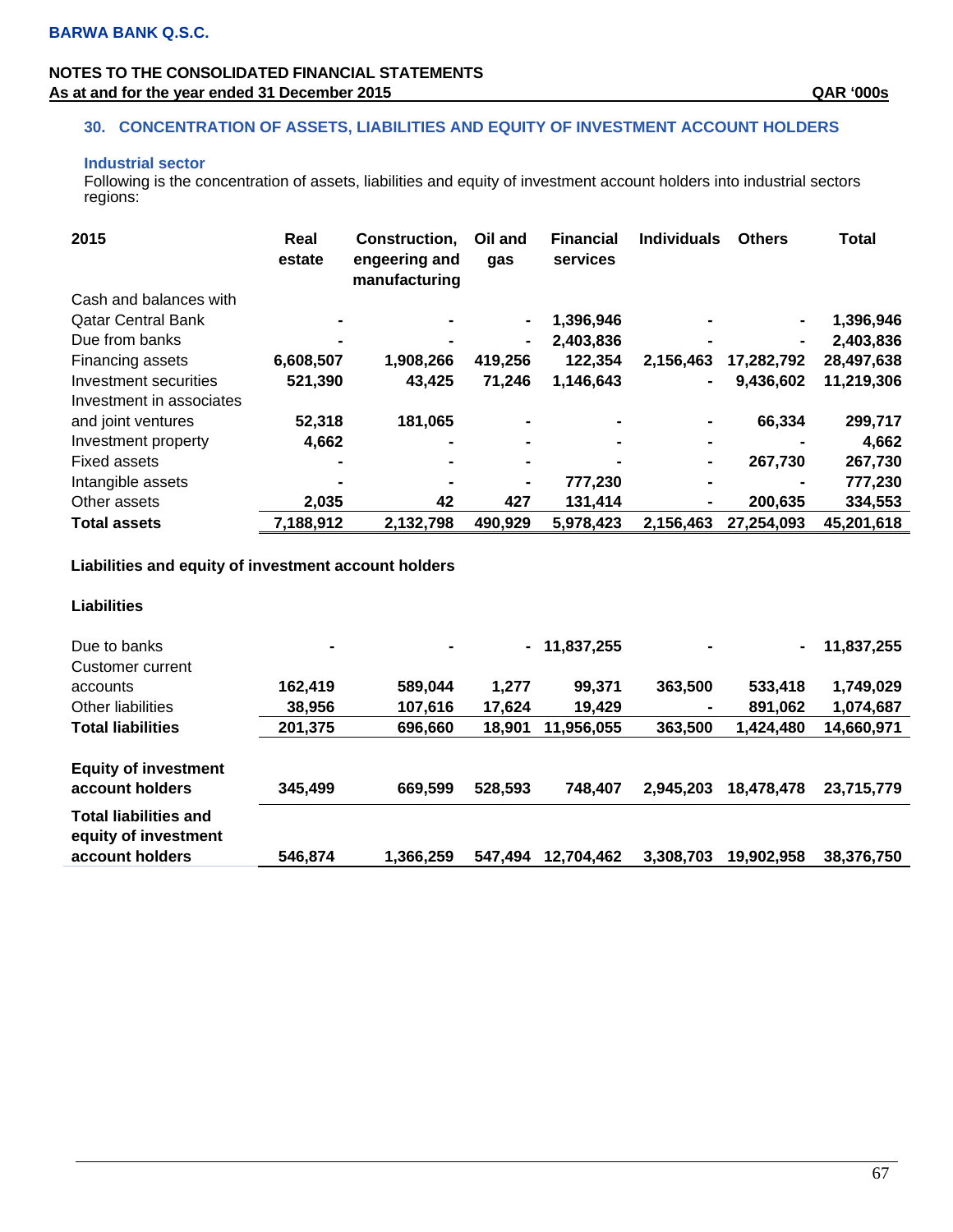#### **30. CONCENTRATION OF ASSETS, LIABILITIES AND EQUITY OF INVESTMENT ACCOUNT HOLDERS (CONTINUED)**

#### **Industrial sector (continued)**

Following is the concentration of assets, liabilities and equity of investment account holders into industrial sectors regions:

| 2014                      | Real<br>estate | Construction.<br>engeering and<br>manufacturing | Oil and<br>gas | Financial<br>services | Individuals              | <b>Others</b> | Total      |
|---------------------------|----------------|-------------------------------------------------|----------------|-----------------------|--------------------------|---------------|------------|
| Cash and balances with    |                |                                                 |                |                       |                          |               |            |
| <b>Qatar Central Bank</b> |                |                                                 |                | 1,265,210             |                          | $\sim$        | 1,265,210  |
| Due from banks            |                |                                                 | ۰              | 2,107,985             |                          | ٠.            | 2,107,985  |
| Financing assets          | 6,532,165      | 1,453,534                                       | 268,233        | 193,479               | 2,077,711                | 12,725,465    | 23,250,587 |
| Investment securities     | 622,342        | 270,949                                         | 15,694         | 905,625               | ۰                        | 8,221,522     | 10,036,132 |
| Investment in associates  |                |                                                 |                |                       |                          |               |            |
| and joint ventures        | 53,721         | 181,068                                         |                |                       |                          | 31,396        | 266,185    |
| Investment property       | 4,662          |                                                 |                |                       | $\overline{\phantom{0}}$ |               | 4,662      |
| <b>Fixed assets</b>       |                |                                                 |                |                       | ۰                        | 271,799       | 271,799    |
| Intangible assets         |                |                                                 |                | 777,230               | ۰                        | ۰             | 777,230    |
| Other assets              | 2,129          | 1,043                                           |                | 3,531                 | ۰                        | 211,027       | 217,730    |
| <b>Total assets</b>       | 7,215,019      | 1,906,594                                       | 283,927        | 5,253,060             | 2.077.711                | 21,461,209    | 38,197,520 |

Liabilities and equity of investment account holders

Liabilities

| Due to banks<br>Customer current                                 | ۰         |         | ۰.      | 8,982,279 |           | ۰          | 8,982,279  |
|------------------------------------------------------------------|-----------|---------|---------|-----------|-----------|------------|------------|
| accounts                                                         | 107,820   | 257,182 | 168,239 | 35,812    | 576,645   | 483,143    | 1,628,841  |
| Other liabilities                                                | 36,861    | 210,110 | 5,917   | 21,672    |           | 656,182    | 930,742    |
| <b>Total liabilities</b>                                         | 144,681   | 467,292 | 174,156 | 9,039,763 | 576,645   | 1,139,325  | 11,541,862 |
| Equity of investment<br>account holders                          | 1,610,737 | 136,148 | 955     | 737,888   | 2,281,037 | 15,462,791 | 20,229,556 |
| Total liabilities and equity<br>of investment account<br>holders | 1,755,418 | 603.440 | 175.111 | 9.777.651 | 2.857.682 | 16.602.116 | 31.771.418 |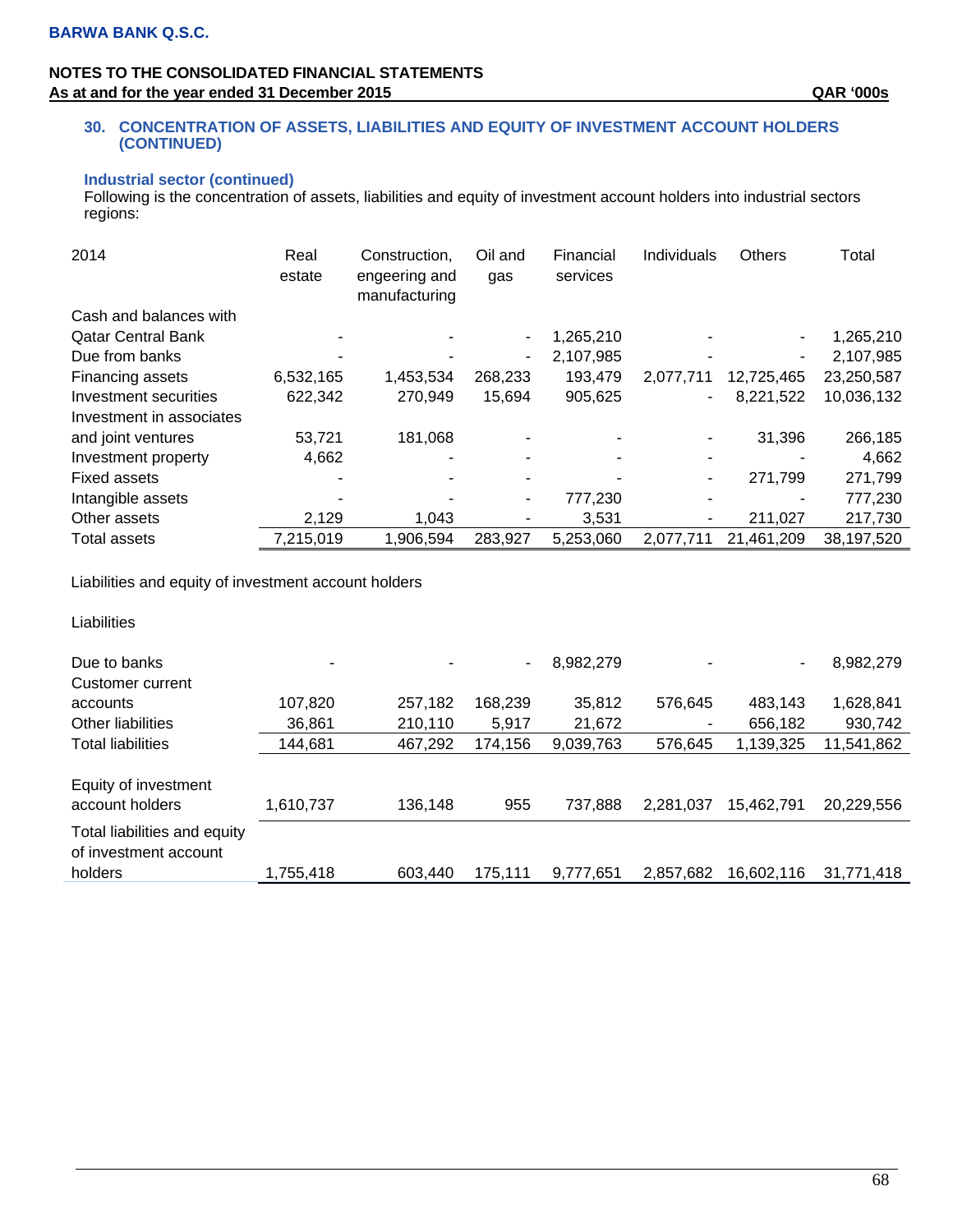| 2015                          | Up to $3$<br>months | $3$ to $6$<br>months | $6$ months - 1<br>year | 1 to $3$<br>years | Over 3<br>years | Total      |
|-------------------------------|---------------------|----------------------|------------------------|-------------------|-----------------|------------|
| Cash and balances with        |                     |                      |                        |                   |                 |            |
| <b>Qatar Central Bank</b>     | 198,639             |                      |                        | ۰                 | 1,198,307       | 1,396,946  |
| Due from banks                | 1,550,927           | 183,904              | 224,485                | 444,520           | $\blacksquare$  | 2,403,836  |
| Financing assets              | 1,455,145           | 3,992,744            | 1,397,815              | 3,607,530         | 18,044,404      | 28,497,638 |
| Investment securities         | 1,390,581           | 514,604              | 595,722                | 2,919,825         | 5,798,574       | 11.219.306 |
| Investment in associates and  |                     |                      |                        |                   |                 |            |
| joint ventures                |                     |                      | $\blacksquare$         | $\blacksquare$    | 299,717         | 299,717    |
| Investment property           | $\blacksquare$      | $\blacksquare$       | $\blacksquare$         | $\blacksquare$    | 4.662           | 4,662      |
| <b>Fixed assets</b>           |                     |                      | $\blacksquare$         | $\blacksquare$    | 267.730         | 267,730    |
| Intangible assets             |                     |                      |                        | $\blacksquare$    | 777.230         | 777,230    |
| Other assets                  | 255.634             | 50,321               | 1,652                  | 6.380             | 20,566          | 334,553    |
| <b>Total financial assets</b> | 4,850,926           | 4,741,573            | 2,219,674              | 6,978,255         | 26,411,190      | 45,201,618 |

 **Liabilities and equity of investment account holders** 

| Liabilities                                                  |              |                |                |                |                             |
|--------------------------------------------------------------|--------------|----------------|----------------|----------------|-----------------------------|
| Due to banks                                                 | 8,655,516    | 639,563        | 567,696        | 1,245,419      | 729,061<br>11,837,255       |
| Customer current accounts                                    | 1,749,029    | $\blacksquare$ | $\blacksquare$ | $\blacksquare$ | 1,749,029<br>$\blacksquare$ |
| Other liabilities                                            | 711,006      | 135,382        | 65,626         | 47.418         | 115.255<br>1,074,687        |
| <b>Total liabilities</b>                                     | 11,115,551   | 774,945        | 633,322        | 1.292.837      | 844,316<br>14,660,971       |
| <b>Equity of investment</b><br>account holders               | 18,391,202   | 1,397,546      | 3,844,441      | 82,590         | $-23,715,779$               |
| <b>Total liabilities and equity</b><br>of investment account |              |                |                |                |                             |
| holders                                                      | 29,506,753   | 2,172,491      | 4,477,763      | 1,375,427      | 844.316<br>38,376,750       |
| <b>Maturity gap</b>                                          | (24,655,827) | 2,569,082      | (2, 258, 089)  | 5,602,828      | 25,566,874<br>6.824.868     |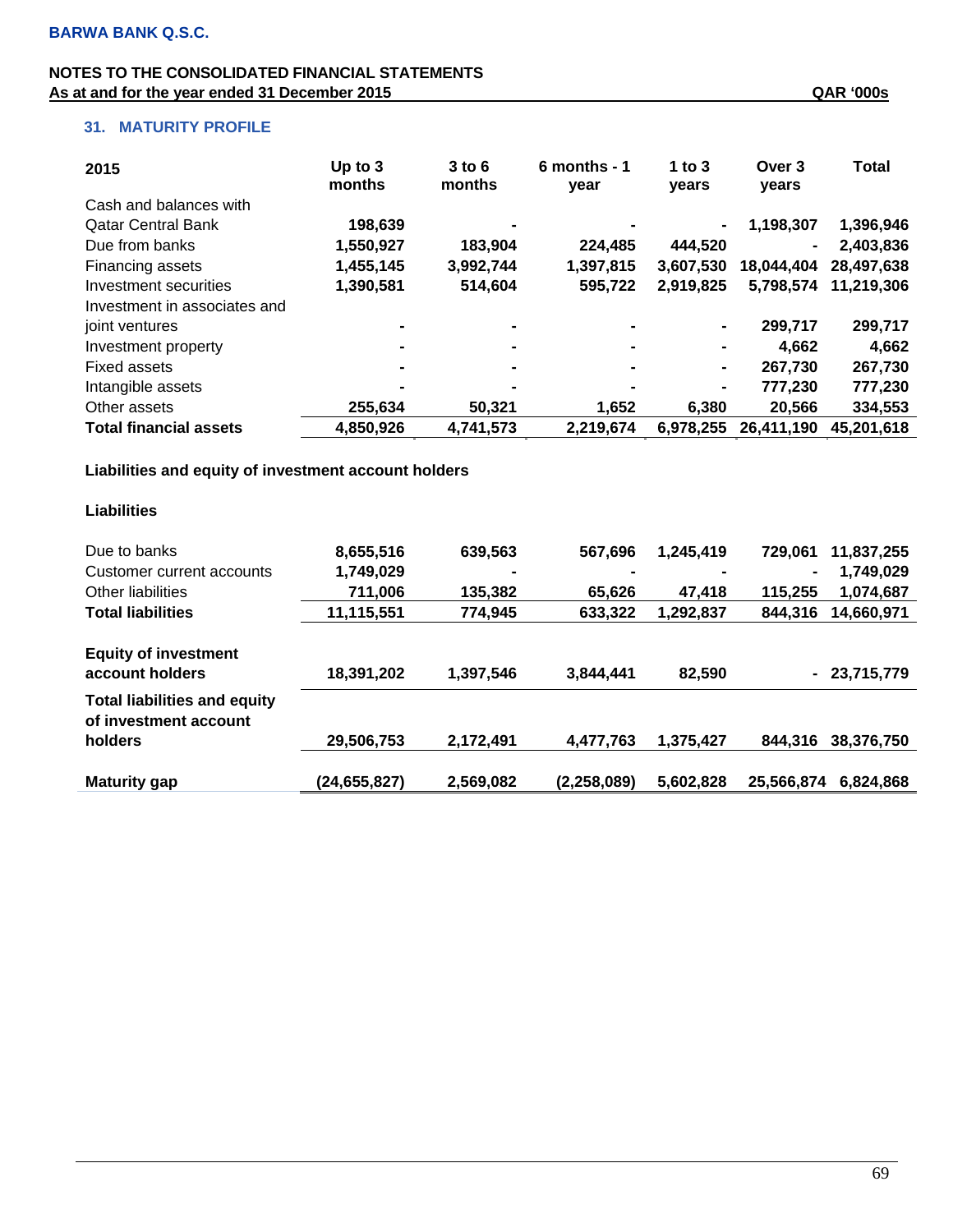| 2014                         | Up to $3$ | 3 to 6 months | 6 months - 1 | 1 to $3$  | Over 3     | Total      |
|------------------------------|-----------|---------------|--------------|-----------|------------|------------|
|                              | months    |               | year         | years     | years      |            |
| Cash and balances with       |           |               |              |           |            |            |
| <b>Qatar Central Bank</b>    | 257,616   |               |              | ٠         | 1,007,594  | 1,265,210  |
| Due from banks               | 893,114   | 87,397        | 617,344      | 510,130   | ۰.         | 2,107,985  |
| Financing assets             | 1,981,816 | 1,329,308     | 2,964,223    | 4.056.889 | 12,918,351 | 23.250.587 |
| Investment securities        | 350,965   | 92,858        | 2,722,720    | 4,787,744 | 2,081,845  | 10,036,132 |
| Investment in associates and |           |               |              |           |            |            |
| joint ventures               |           |               |              | ٠         | 266,185    | 266,185    |
| Investment property          |           |               |              | ٠         | 4.662      | 4,662      |
| Fixed assets                 | ٠         |               |              | -         | 271,799    | 271,799    |
| Intangible assets            |           |               |              | ۰         | 777,230    | 777,230    |
| Other assets                 | 175,108   | 36,167        | 1,422        | 5,033     |            | 217,730    |
| Total financial assets       | 3,658,619 | 1,545,730     | 6,305,709    | 9,359,796 | 17,327,666 | 38,197,520 |

Liabilities and equity of investment account holders

| Liabilities                                                   |              |            |           |           |            |            |
|---------------------------------------------------------------|--------------|------------|-----------|-----------|------------|------------|
| Due to banks                                                  | 7,244,032    | 108,368    | 40.722    | 859,915   | 729,242    | 8,982,279  |
| Customer current accounts                                     | 1,628,841    | ۰          |           |           |            | 1,628,841  |
| Other liabilities                                             | 659,094      | 90.727     | 61,128    | 84,189    | 35.604     | 930,742    |
| <b>Total liabilities</b>                                      | 9,531,967    | 199,095    | 101,850   | 944,104   | 764.846    | 11,541,862 |
| Equity of investment account<br>holders                       | 13,335,871   | 2,006,853  | 4,307,775 | 553,523   | 25.534     | 20,229,556 |
| Total liabilities and equity of<br>investment account holders | 22,867,838   | 2,205,948  | 4.409.625 | 1,497,627 | 790.380    | 31,771,418 |
| Maturity gap                                                  | (19,209,219) | (660, 218) | 1.896.084 | 7.862.169 | 16.537.286 | 6.426.102  |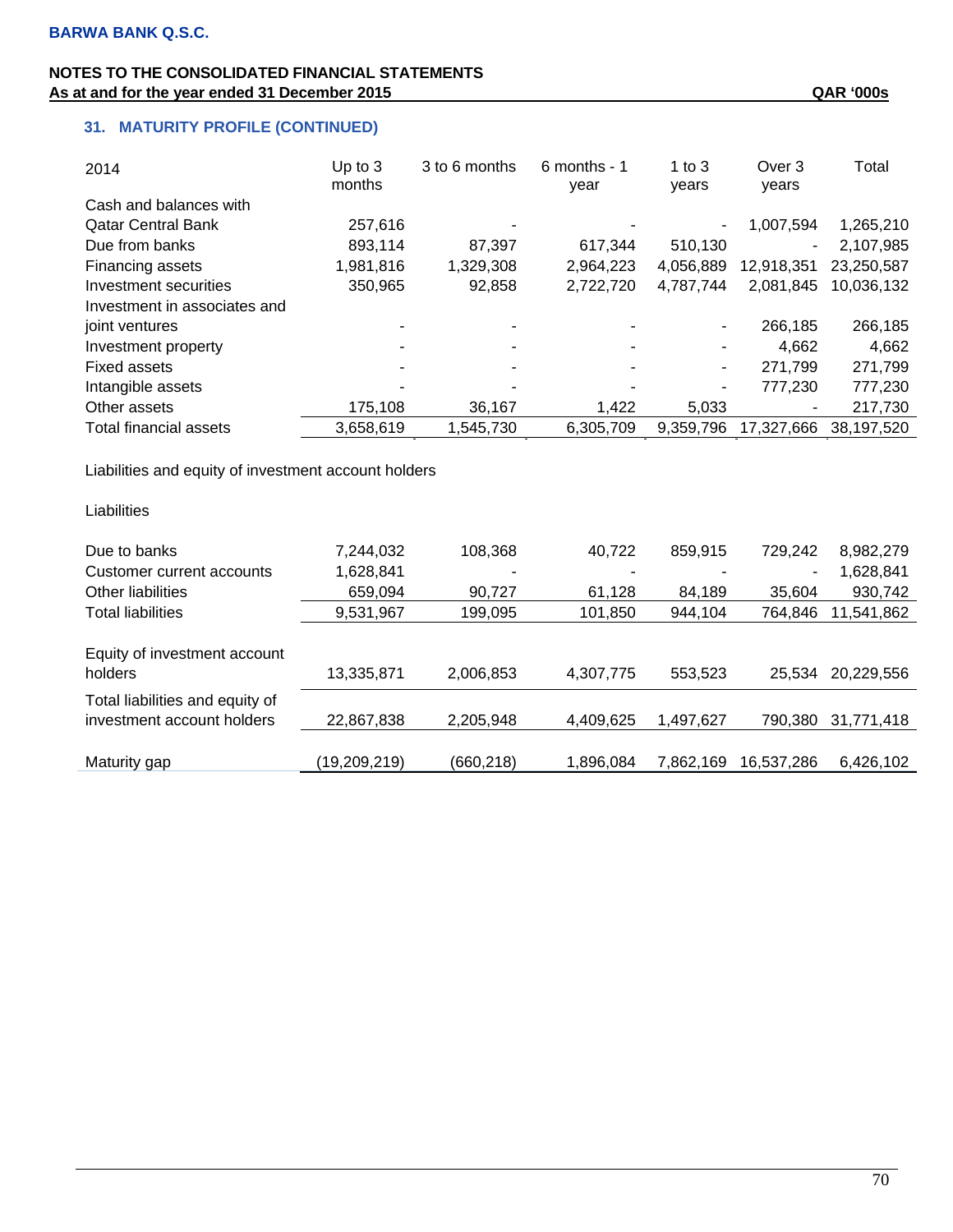### **32. BASIC AND DILUTED EARNINGS PER SHARE**

Earnings per share are calculated by dividing the net profit for the year attributable to the owners of the Group by the weighted average number of ordinary shares in issue during the year.

|                                                                          | 2015    | 2014    |
|--------------------------------------------------------------------------|---------|---------|
| Net profit for the year attributable to the owners of the Group          | 729,748 | 711,336 |
| Weighted average number of outstanding shares                            | 296,165 | 296,165 |
| Basic and diluted earning per share (QAR)                                | 2.46    | 2.40    |
| The weighted average number of shares have been calculated as follows:   | 2015    | 2014    |
| Weighted average number of shares at 1 January<br>Issued during the year | 296,165 | 296,165 |
| Weighted average number of shares at 31 December                         | 296,165 | 296,165 |

### **33. CASH AND CASH EQUIVALENTS**

For the purpose of the statement of cash flows, cash and cash equivalents comprise the following balances with maturities of less than three months:

|                                                                             | 2015      | 2014      |
|-----------------------------------------------------------------------------|-----------|-----------|
| Cash and balances with Qatar Central Bank (excluding QCB restricted reserve |           |           |
| account)                                                                    | 198.639   | 257.616   |
| Due from banks                                                              | 1,550,927 | 893.114   |
|                                                                             | 1.749.566 | 1.150.730 |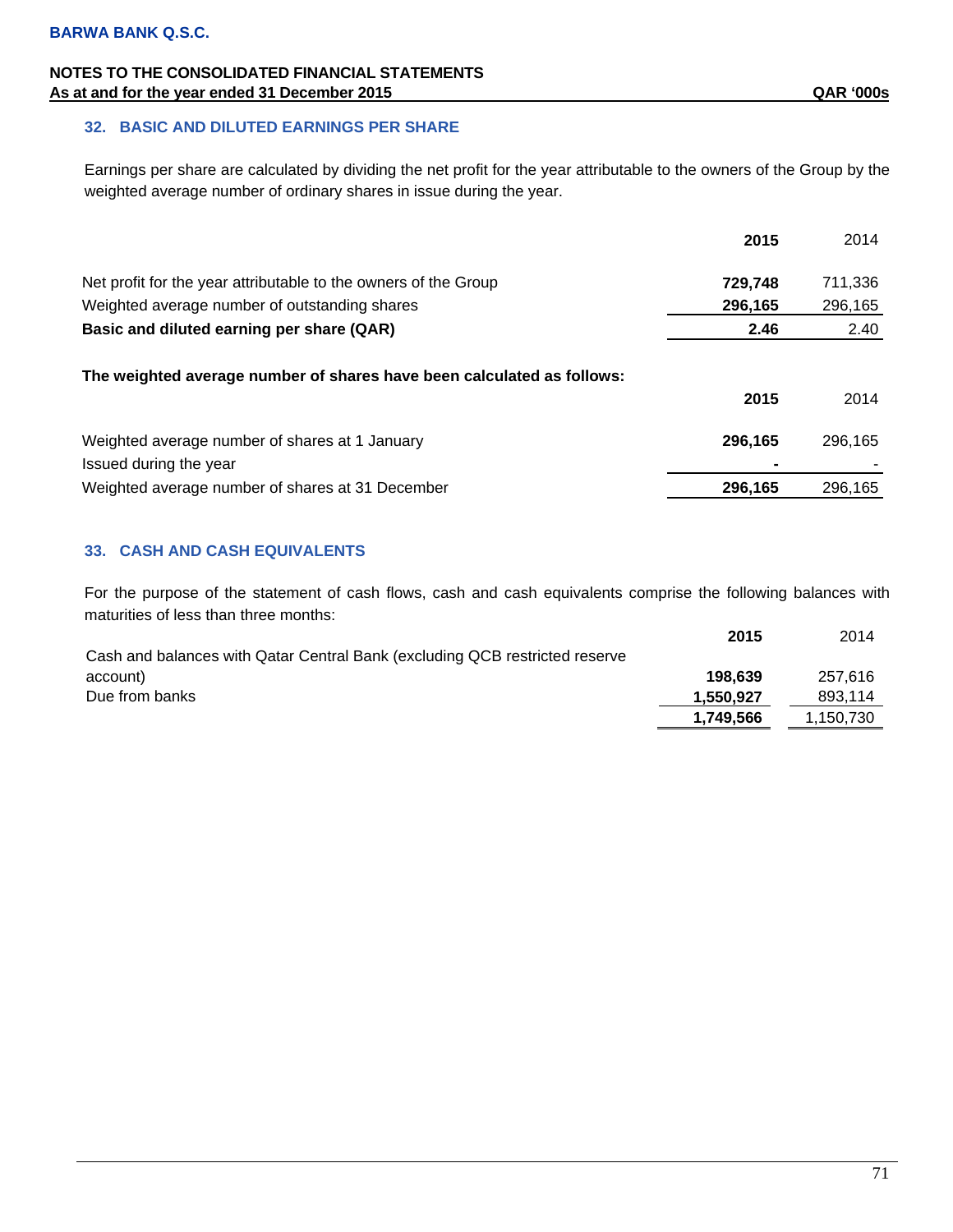#### **34. RELATED PARTIES**

Parties are considered to be related if one party has the ability to control the other party or exercise significant influence over the other party in making financial and operating decisions. Related parties include the significant owners' and entities over which the Group and the owners' exercise significant influence, directors and executive management of the Group.

The related party transactions and balances included in these consolidated financial statements are as follows:

|                                             |                                                                   | 2015                         |               |                                                                   | 2014                  |                 |
|---------------------------------------------|-------------------------------------------------------------------|------------------------------|---------------|-------------------------------------------------------------------|-----------------------|-----------------|
|                                             | Subsidiaries,<br>associated<br>companies<br>and joint<br>ventures | <b>Board of</b><br>directors | <b>Others</b> | Subsidiaries,<br>associated<br>companies<br>and joint<br>ventures | Board of<br>directors | <b>Others</b>   |
| Assets:                                     |                                                                   |                              |               |                                                                   |                       |                 |
| Customer financing                          | 77,290                                                            | 3,159,624                    |               | 180.420                                                           | 141,622               |                 |
| <b>Liabilities:</b>                         |                                                                   |                              |               |                                                                   |                       |                 |
| Customer deposits                           | 368,102                                                           | 59,684                       | 4,610,071     | 405,366                                                           |                       | 5,712 1,624,178 |
| Off balance sheet items:<br>Unfunded credit |                                                                   |                              |               |                                                                   |                       |                 |
| facilities                                  | 148,058                                                           | 87,699                       |               | ۰                                                                 | 117,636               |                 |
| <b>Consolidated income statement items:</b> |                                                                   |                              |               |                                                                   |                       |                 |
| Profit income                               | 3,247                                                             | 37,933                       |               | 4,645                                                             | 15,640                |                 |
| Profit expense                              | 3,219                                                             | 545                          | 58,569        | 3,429                                                             | 54                    | 17,667          |

### **Transactions with key management personnel**

Key management personnel and their immediate relatives have transacted with the Group during the year as follows:

|                                                               | 2015   | 2014   |
|---------------------------------------------------------------|--------|--------|
| Credit card                                                   | 41     | 173    |
| Other financings                                              | 5,738  | 3,593  |
|                                                               | 5,779  | 3,766  |
| Key management personnel compensation for the year comprised: |        |        |
|                                                               | 2015   | 2014   |
| Short-term employee benefits                                  | 38,575 | 38,414 |
| Post-employment benefits                                      | 2,868  | 3,037  |
|                                                               | 41,443 | 41,451 |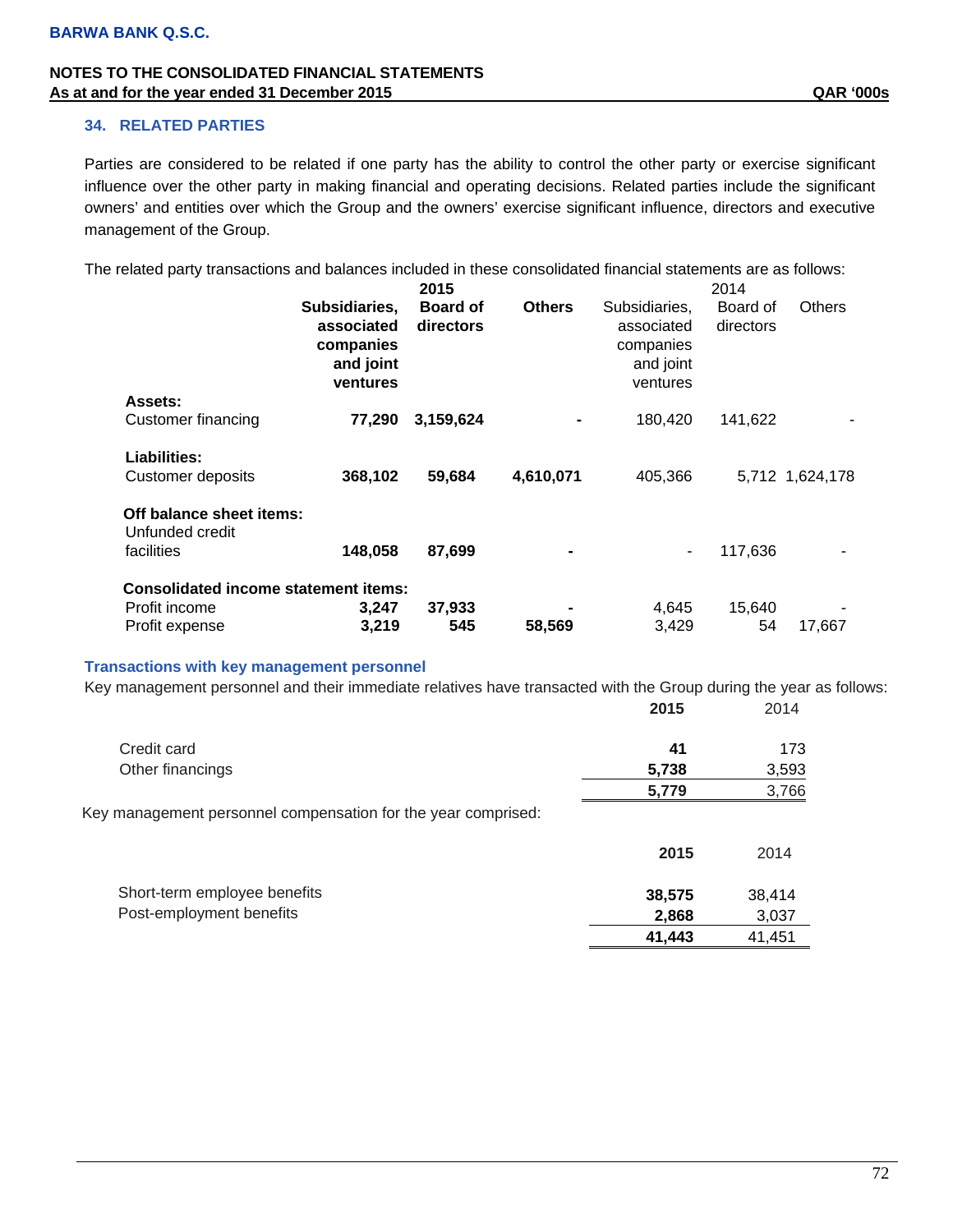# **35. RISK MANAGEMENT INSTRUMENTS**

|                                     |                 |                 |                 | Notional / expected amount by term to maturity |           |           |           |
|-------------------------------------|-----------------|-----------------|-----------------|------------------------------------------------|-----------|-----------|-----------|
|                                     | <b>Positive</b> | <b>Negative</b> | <b>Notional</b> | within                                         | $3 - 12$  | $1 - 5$   | More than |
|                                     | fair value      | fair value      | amount          | 3 months                                       | months    | years     | 5 years   |
| At 31 December 2015:                |                 |                 |                 |                                                |           |           |           |
| <b>Risk management instruments:</b> |                 |                 |                 |                                                |           |           |           |
| Profit rate swaps                   | 14,734          | 13,324          | 1,549,185       |                                                | 620,512   |           | 928,673   |
| Forward foreign exchange contracts  | 112,739         | $\blacksquare$  |                 | 5,012,592 3,969,570                            | 1,034,220 | 8,802     |           |
| <b>Total</b>                        | 127,473         | 13,324          |                 | 6,561,777 3,969,570                            | 1,654,732 | 8,802     | 928,673   |
| At 31 December 2014:                |                 |                 |                 |                                                |           |           |           |
| Risk management instruments:        |                 |                 |                 |                                                |           |           |           |
| Profit rate swaps                   | 13,874          | 17,197          | 2,005,073       |                                                | 256,041   | 1,020,732 | 728,300   |
| Forward foreign exchange contracts  | 451             | 11,369          | 1,630,669       | 1,527,152                                      | 82,455    | 21,062    |           |
| Total                               | 14,325          | 28,566          |                 | 3,635,742 1,527,152                            | 338,496   | 1,041,794 | 728,300   |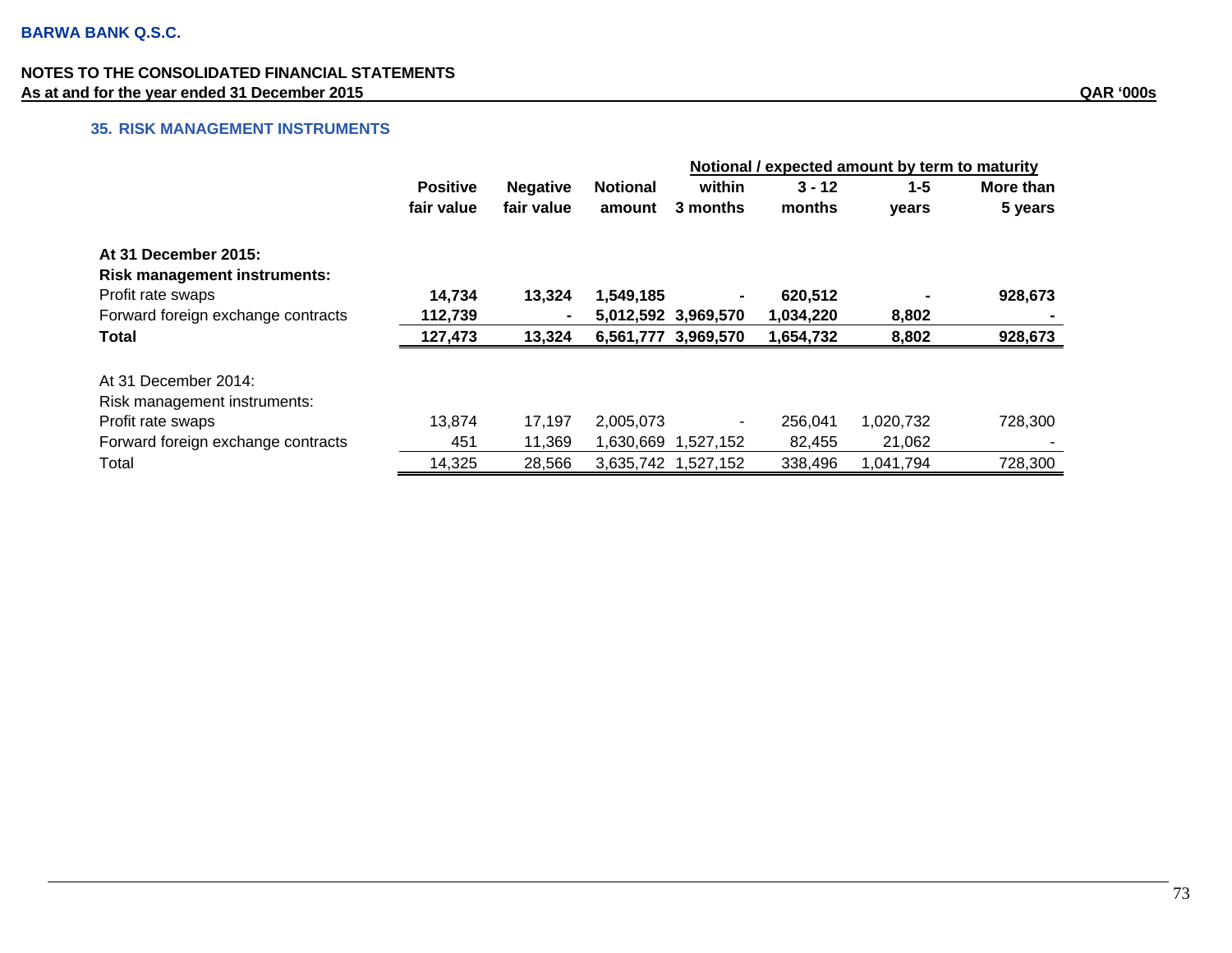#### **36. ZAKAH**

Zakah is directly borne by the owners. The Group does not collect or pay Zakah on behalf of its owners, in accordance with the Articles of Association.

#### **37. SHARI'A SUPERVISORY BOARD**

The Shari'a supervisory Board of the Group consists of three scholars who are specialised in Shari'a principles and they ensure the Group's compliance with general Islamic principles and work in accordance with the issued Fatwas and guiding rules. The Board's review includes examining the evidence related to documents and procedures adopted by the Group in order to ensure that its activities are according to the principles of Islamic Shari'a.

#### **38. COMPARATIVE FIGURES**

The comparative figures presented for 2014 have been reclassified where necessary to preserve consistency with the 2015 figures. However, such reclassifications did not have any effect on the consolidated net profit, or the total consolidated equity for the comparative year.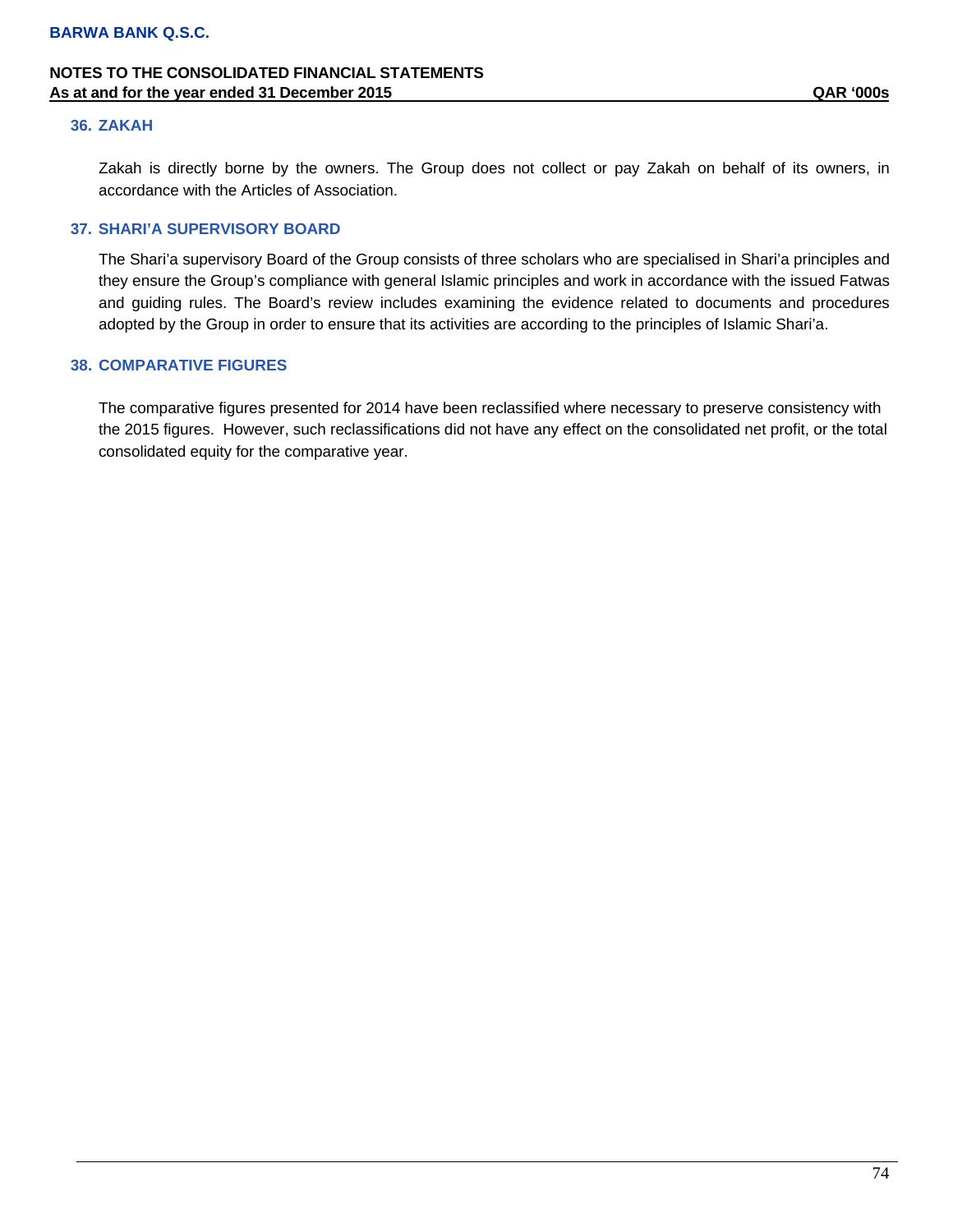# **SUPPLEMENTARY INFORMATION TO THE CONSOLIDATED FINANCIAL STATEMENTS As at and for the year ended 31 December 2015 QAR '000s**

## **PARENT COMPANY**

**The statement of financial position and income statement of the Parent are presented below:** 

### **i. STATEMENT OF FINANCIAL POSITION OF THE PARENT**

| As at 31 December                                       | 2015       | 2014       |
|---------------------------------------------------------|------------|------------|
| <b>ASSETS</b>                                           |            |            |
| Cash and balances with Qatar Central Bank               | 1,396,796  | 1,265,200  |
| Due from banks                                          | 2,335,019  | 1,971,371  |
| Financing assets                                        | 27,058,714 | 21,914,401 |
| Investment securities                                   | 11,019,093 | 9,813,546  |
| Investment in subsidiaries, associate and joint venture | 2,426,620  | 2,426,619  |
| Investment property                                     |            |            |
| <b>Fixed assets</b>                                     | 201,394    | 214,012    |
| Other assets                                            | 285,915    | 182,786    |
| <b>TOTAL ASSETS</b>                                     | 44,723,551 | 37,787,935 |
| <b>LIABILITIES</b>                                      |            |            |
| Due to banks                                            | 11,837,255 | 8,982,279  |
| Customer current accounts                               | 1,749,463  | 1,630,990  |
| Other liabilities                                       | 918,285    | 746,957    |
| <b>TOTAL LIABILITIES</b>                                | 14,505,003 | 11,360,226 |
| <b>EQUITY OF INVESTMENT ACCOUNT HOLDERS</b>             | 24,085,418 | 20,634,885 |
| <b>OWNERS' EQUITY</b>                                   |            |            |
| Share capital                                           | 3,000,000  | 3,000,000  |
| Legal reserve                                           | 1,594,641  | 1,594,641  |
| <b>Treasury shares</b>                                  | (26, 550)  | (26, 550)  |
| Fair value reserve                                      | (39, 423)  | (26, 264)  |
| Retained earnings                                       | 1,604,462  | 1,250,997  |
| <b>TOTAL OWNERS' EQUITY</b>                             | 6,133,130  | 5,792,824  |
| TOTAL LIABILITIES, EQUITY OF INVESTMENT ACCOUNT         |            |            |
| <b>HOLDERS AND OWNERS' EQUITY</b>                       | 44,723,551 | 37,787,935 |